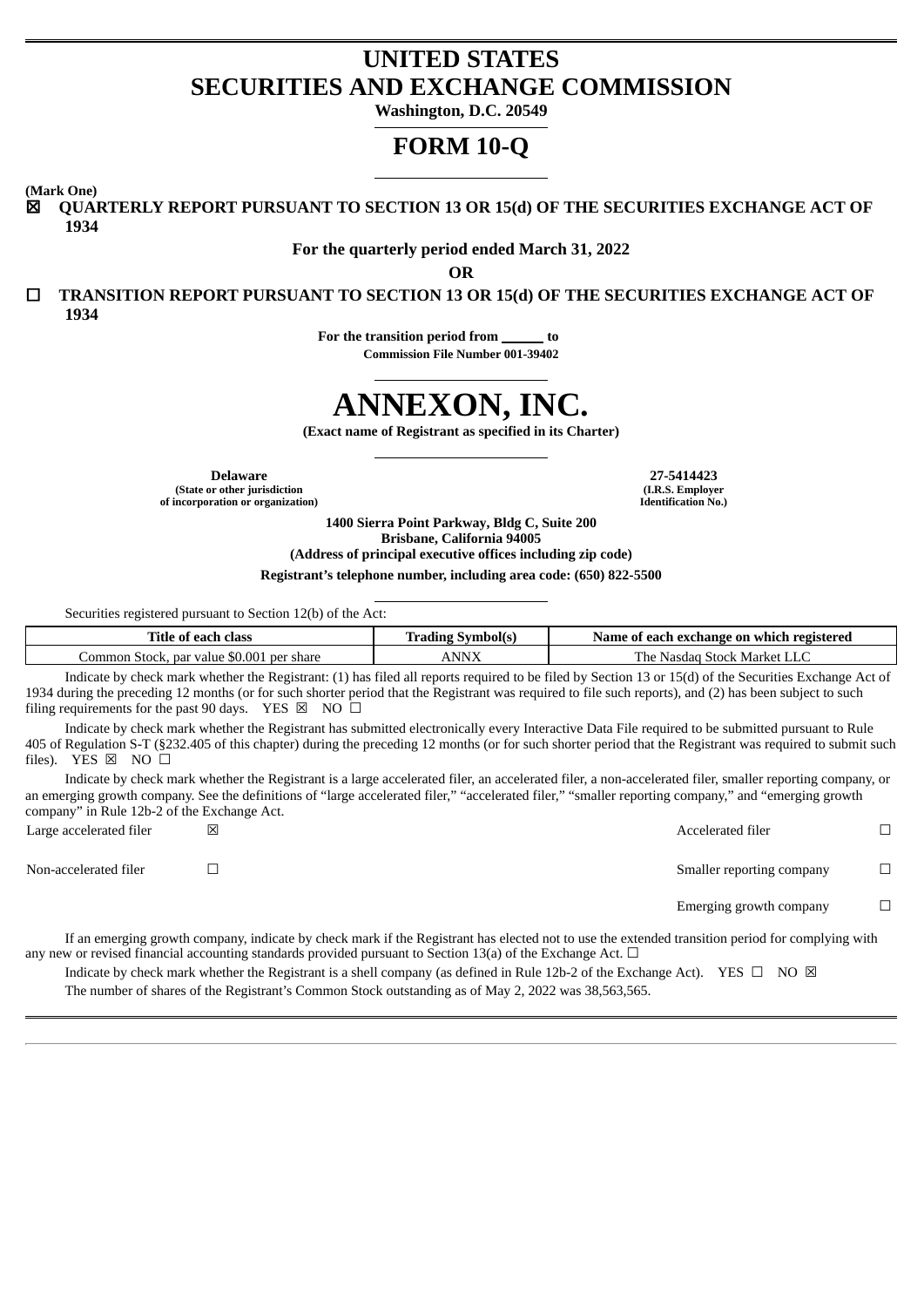# **Table of Contents**

# **PART I—FINANCIAL INFORMATION**

| Item 1.              | <b>Financial Statements</b>                                                                  |    |
|----------------------|----------------------------------------------------------------------------------------------|----|
|                      | <b>Condensed Consolidated Balance Sheets</b>                                                 |    |
|                      | <b>Condensed Consolidated Statements of Operations</b>                                       |    |
|                      | <b>Condensed Consolidated Statements of Comprehensive Loss</b>                               |    |
|                      | <b>Condensed Consolidated Statements of Stockholders' Equity</b>                             | b  |
|                      | <b>Condensed Consolidated Statements of Cash Flows</b>                                       | 8  |
|                      | <b>Notes to Condensed Consolidated Financial Statements</b>                                  | 9  |
| Item 2.              | <b>Management's Discussion and Analysis of Financial Condition and Results of Operations</b> | 20 |
| Item 3.              | <b>Quantitative and Qualitative Disclosures About Market Risk</b>                            | 27 |
| Item 4.              | <b>Controls and Procedures</b>                                                               | 27 |
|                      | <b>PART II-OTHER INFORMATION</b>                                                             |    |
| Item 1.              | <b>Legal Proceedings</b>                                                                     | 28 |
| Item 1A.             | <b>Risk Factors</b>                                                                          | 28 |
| Item 2.              | <b>Unregistered Sales of Equity Securities and Use of Proceeds</b>                           | 71 |
| Item 3.              | <b>Defaults Upon Senior Securities</b>                                                       | 71 |
| Item 4.              | <b>Mine Safety Disclosures</b>                                                               | 71 |
| Item 5.              | <b>Other Information</b>                                                                     | 71 |
| Item 6.              | <b>Exhibits</b>                                                                              | 72 |
| <b>EXHIBIT INDEX</b> |                                                                                              | 72 |
| <b>SIGNATURES</b>    |                                                                                              | 73 |

In this Quarterly Report on Form 10-Q, "we," "our," "us," "Annexon" and the "Company" refer to Annexon, Inc. and its consolidated subsidiary. Annexon, Annexon, Inc., the Annexon logo and other trade names, trademarks or service marks of Annexon are the property of Annexon, Inc. This report contains references to our trademarks and to trademarks belonging to other entities. Trade names, trademarks and service marks of other companies appearing in this report are the property of their respective holders. We do not intend our use or display of other companies' trade names or trademarks to imply a relationship with, or endorsement or sponsorship of us by, any other companies.

2

**Page**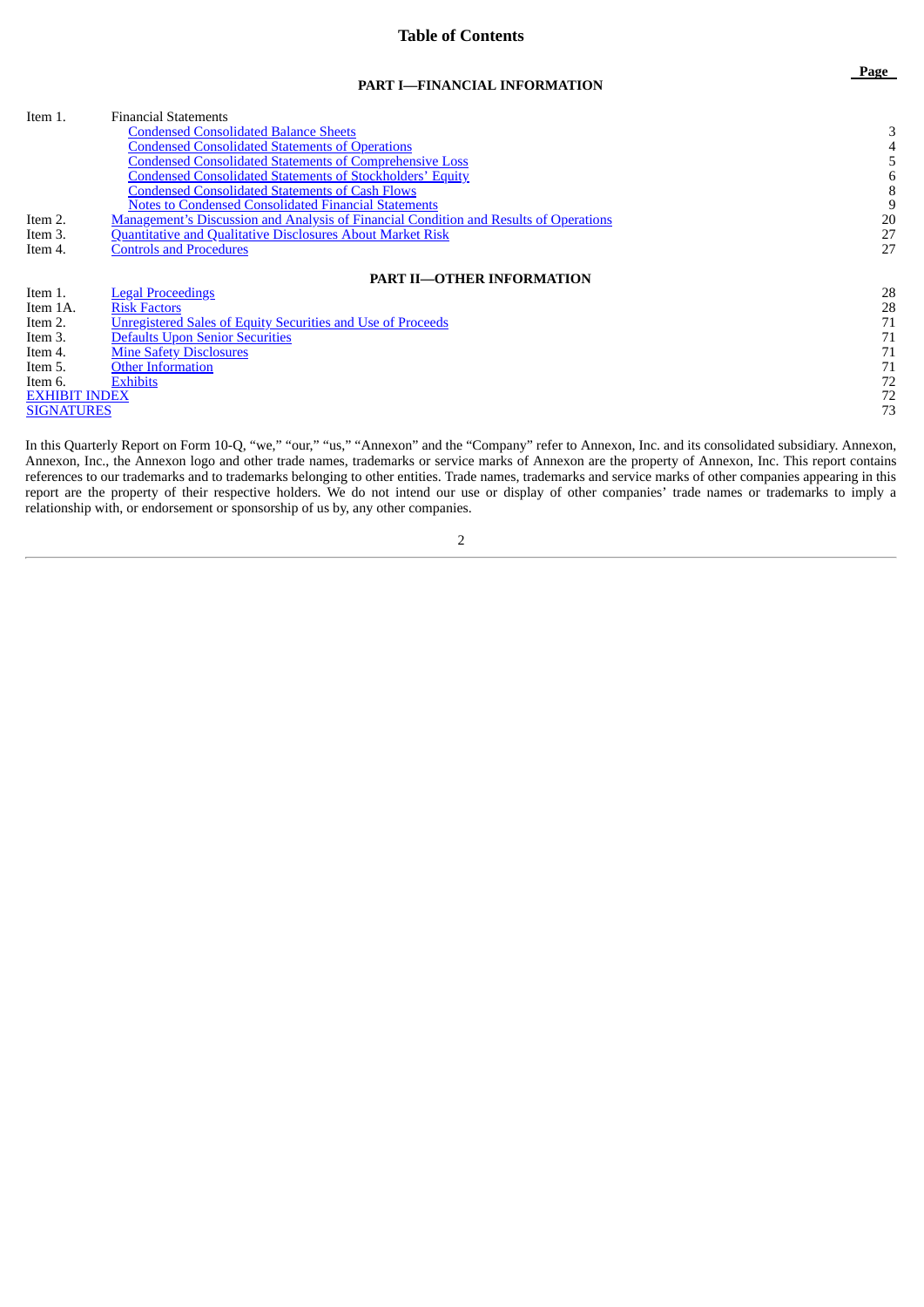# **ANNEXON, INC. Condensed Consolidated Balance Sheets (in thousands)**

<span id="page-2-0"></span>

|                                             | March 31,<br>2022 |    |            |
|---------------------------------------------|-------------------|----|------------|
|                                             | (Unaudited)       |    |            |
| <b>Assets</b>                               |                   |    |            |
| Current assets:                             |                   |    |            |
| Cash and cash equivalents                   | \$<br>112,828     | \$ | 74,843     |
| Short-term investments                      | 93,831            |    | 167,872    |
| Prepaid expenses and other current assets   | 4,595             |    | 4,978      |
| Total current assets                        | 211,254           |    | 247,693    |
| <b>Restricted cash</b>                      | 1.166             |    | 1,166      |
| Property and equipment, net                 | 17,805            |    | 17,848     |
| Operating lease right-of-use assets         | 20,103            |    | 20,333     |
| Other non-current assets                    | 241               |    |            |
| <b>Total assets</b>                         | \$<br>250,569     | \$ | 287,040    |
| <b>Liabilities and Stockholders' Equity</b> |                   |    |            |
| Current liabilities:                        |                   |    |            |
| Accounts payable                            | \$<br>9,378       | \$ | 11,153     |
| <b>Accrued liabilities</b>                  | 6.211             |    | 9,250      |
| Operating lease liabilities, current        | 1,275             |    | 1,202      |
| Other current liabilities                   | 189               |    | 139        |
| Total current liabilities                   | 17,053            |    | 21,744     |
| Operating lease liabilities, non-current    | 32,902            |    | 33,387     |
| <b>Total liabilities</b>                    | 49,955            |    | 55,131     |
| Commitments and contingencies (Note 5)      |                   |    |            |
| Stockholders' equity:                       |                   |    |            |
| Common stock                                | 39                |    | 39         |
| Additional paid-in capital                  | 532,636           |    | 528,365    |
| Accumulated other comprehensive loss        | (373)             |    | (180)      |
| Accumulated deficit                         | (331, 688)        |    | (296, 315) |
| Total stockholders' equity                  | 200,614           |    | 231,909    |
| Total liabilities and stockholders' equity  | \$<br>250,569     | \$ | 287,040    |

See accompanying notes to unaudited condensed consolidated financial statements.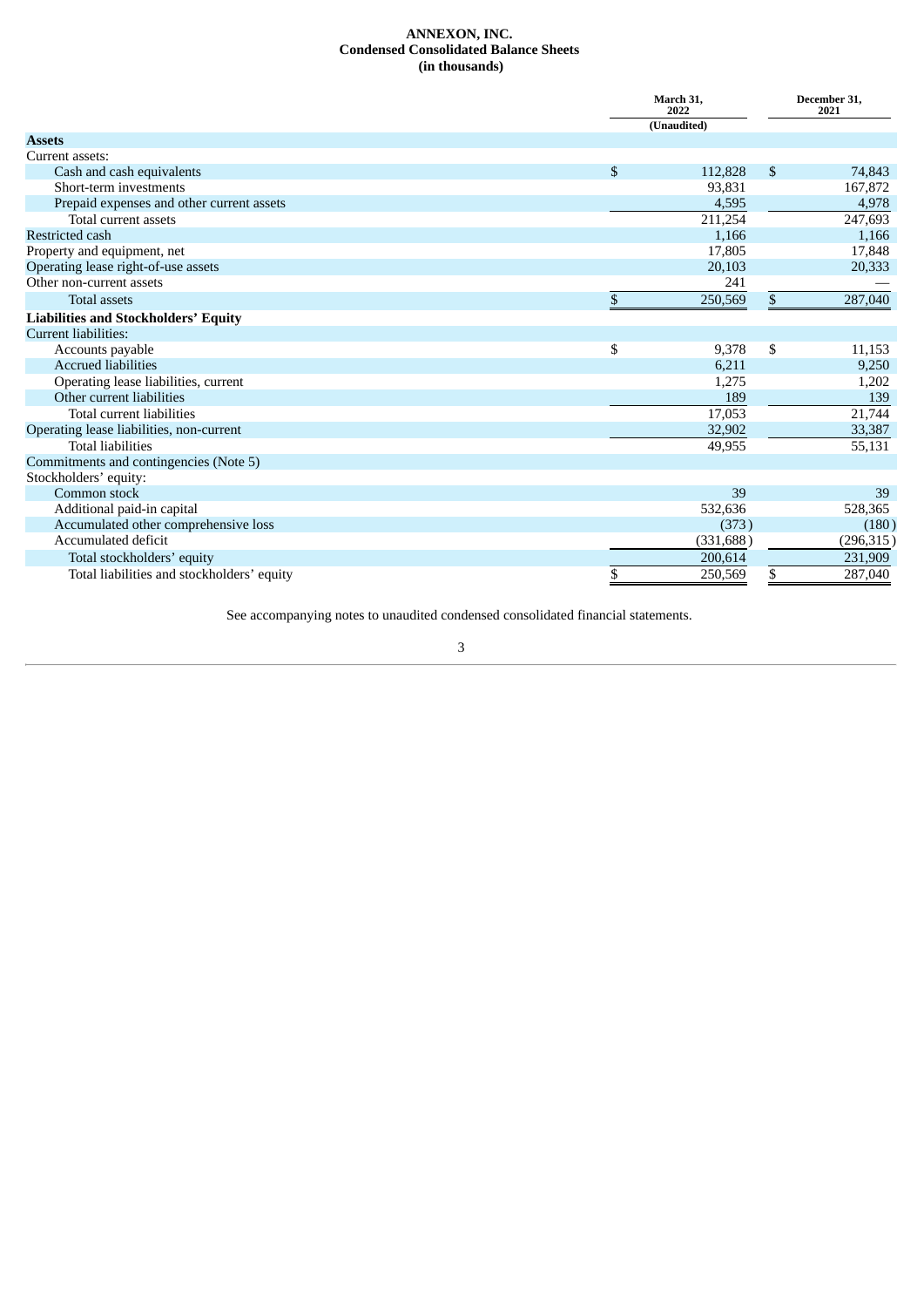# **ANNEXON, INC. Condensed Consolidated Statements of Operations (in thousands, except share and per share amounts) (Unaudited)**

<span id="page-3-0"></span>

|                                                                                                                        | <b>Three Months Ended</b><br>March 31. |     |               |
|------------------------------------------------------------------------------------------------------------------------|----------------------------------------|-----|---------------|
|                                                                                                                        | 2022                                   |     | 2021          |
|                                                                                                                        |                                        |     | (As restated) |
| Operating expenses:                                                                                                    |                                        |     |               |
| Research and development                                                                                               | 26,998                                 | \$. | 20,696        |
| General and administrative                                                                                             | 8,428                                  |     | 5,506         |
| Total operating expenses                                                                                               | 35,426                                 |     | 26,202        |
| Loss from operations                                                                                                   | (35, 426)                              |     | (26, 202)     |
| Interest and other income, net                                                                                         | 53                                     |     | 142           |
| Net loss                                                                                                               | (35,373)                               |     | (26,060)      |
| Net loss attributable to common stockholders                                                                           | (35, 373)                              |     | (26,060)      |
| Net loss per share attributable to common stockholders, basic<br>and diluted                                           | (0.92)                                 |     | (0.68)        |
| Weighted-average shares used in computing net loss per share<br>attributable to common stockholders, basic and diluted | 38,563,384                             |     | 38,163,062    |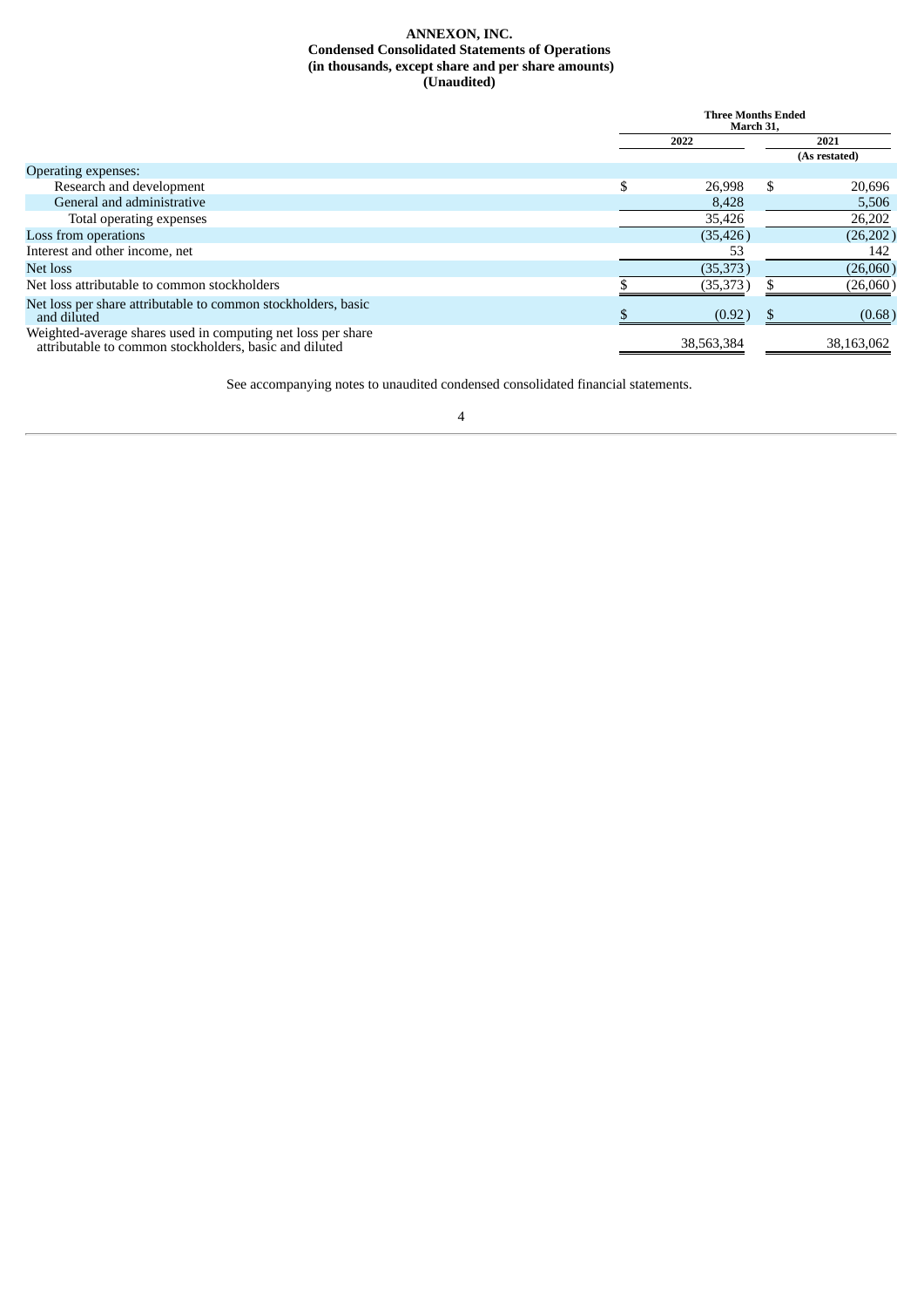# **ANNEXON, INC. Condensed Consolidated Statements of Comprehensive Loss (in thousands) (Unaudited)**

<span id="page-4-0"></span>

|                                                  | <b>Three Months Ended</b><br>March 31, |               |
|--------------------------------------------------|----------------------------------------|---------------|
|                                                  | 2022                                   | 2021          |
|                                                  |                                        | (As restated) |
| Net loss                                         | (35,373)                               | (26,060)      |
| Other comprehensive gain (loss):                 |                                        |               |
| Foreign currency translation adjustment          |                                        | (1)           |
| Unrealized loss on available-for-sale securities | (196                                   | (25)          |
| Comprehensive loss                               | (35,566)                               | (26,086)      |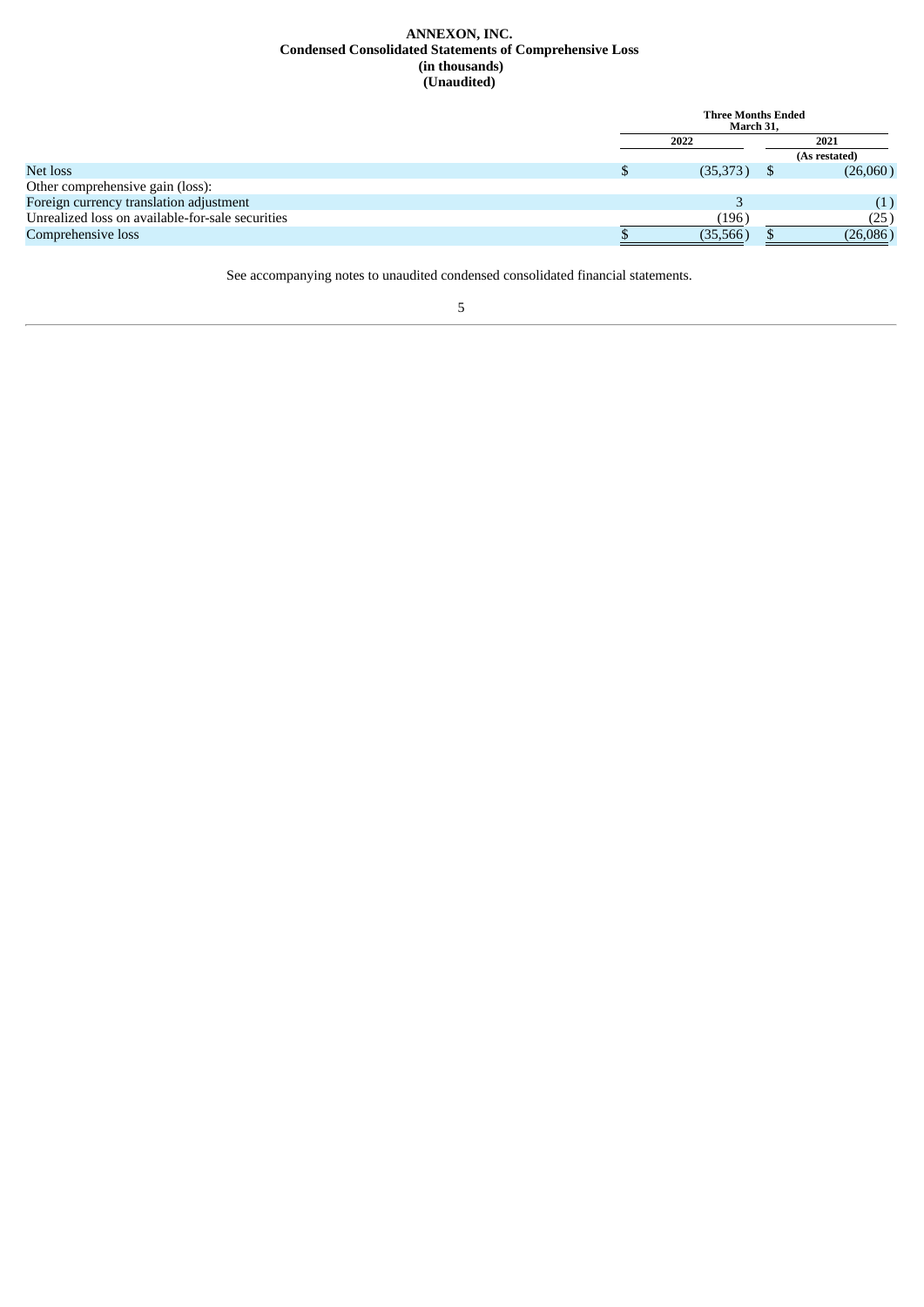# **ANNEXON, INC. Condensed Consolidated Statements of Stockholders' Equity (in thousands, except share amounts) (Unaudited)**

<span id="page-5-0"></span>

|                                                     | <b>Common Stock</b><br><b>Shares</b> | Cost |    | <b>Additional</b><br>Paid-In<br>Capital |         |       |  |            |           |  |  |  |  |  |  |  |  | <b>Accumulated Other</b><br>Comprehensive<br>Loss |  | Accumulated<br>Deficit | <b>Total</b><br>Stockholders'<br><b>Equity</b> |
|-----------------------------------------------------|--------------------------------------|------|----|-----------------------------------------|---------|-------|--|------------|-----------|--|--|--|--|--|--|--|--|---------------------------------------------------|--|------------------------|------------------------------------------------|
| <b>Balances as of December 31, 2021</b>             | 38,560,854                           |      | 39 |                                         | 528,365 | (180) |  | (296, 315) | 231,909   |  |  |  |  |  |  |  |  |                                                   |  |                        |                                                |
| Stock-based compensation                            |                                      |      |    |                                         | 4,252   |       |  |            | 4,252     |  |  |  |  |  |  |  |  |                                                   |  |                        |                                                |
| Stock option exercises                              | 2,711                                |      |    |                                         | 19      |       |  |            | 19        |  |  |  |  |  |  |  |  |                                                   |  |                        |                                                |
| Foreign currency translation adjustment             |                                      |      |    |                                         | __      |       |  |            |           |  |  |  |  |  |  |  |  |                                                   |  |                        |                                                |
| Unrealized loss on available-for-sale<br>securities |                                      |      |    |                                         |         | (196) |  |            | (196)     |  |  |  |  |  |  |  |  |                                                   |  |                        |                                                |
| Net loss                                            |                                      |      |    |                                         |         |       |  | (35,373)   | (35, 373) |  |  |  |  |  |  |  |  |                                                   |  |                        |                                                |
| <b>Balances as of March 31, 2022</b>                | 38,563,565                           |      | 39 |                                         | 532,636 | (373) |  | (331, 688) | 200,614   |  |  |  |  |  |  |  |  |                                                   |  |                        |                                                |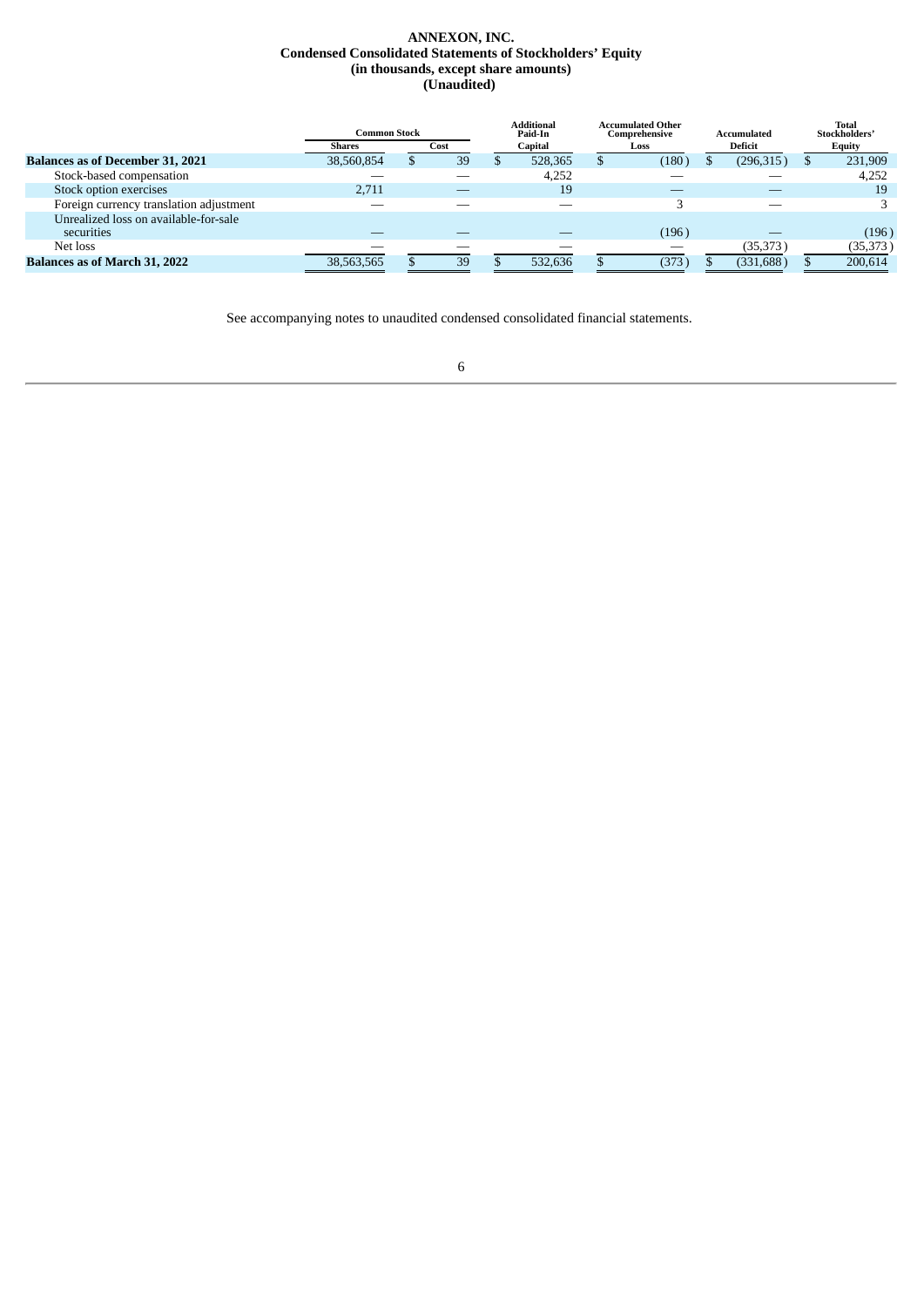# **ANNEXON, INC. Condensed Consolidated Statements of Stockholders' Equity (in thousands, except share amounts) (Unaudited)**

|                                                     | <b>Common Stock</b><br>Cost<br>Shares |  |    | <b>Additional</b><br>Paid-In<br>Capital |         | <b>Accumulated Other</b><br>Comprehensive<br>Loss | Accumulated<br><b>Deficit</b> | <b>Total</b><br>Stockholders'<br><b>Equity</b> |          |
|-----------------------------------------------------|---------------------------------------|--|----|-----------------------------------------|---------|---------------------------------------------------|-------------------------------|------------------------------------------------|----------|
| <b>Balances as of December 31, 2020</b>             | 38,157,618                            |  | 38 | 510,309                                 |         | (77)                                              |                               | (165, 992)                                     | 344,278  |
| Stock-based compensation                            |                                       |  |    |                                         | 2,962   |                                                   |                               |                                                | 2,962    |
| Stock option exercises                              | 74.930                                |  |    |                                         | 268     |                                                   |                               |                                                | 268      |
| Foreign currency translation adjustment             |                                       |  |    |                                         |         |                                                   | (1)                           |                                                | (1)      |
| Unrealized loss on available-for-sale<br>securities |                                       |  |    |                                         |         |                                                   | (25)                          |                                                | (25)     |
| Net loss                                            |                                       |  |    |                                         |         |                                                   |                               | (26,060)                                       | (26,060) |
| Balances as of March 31, 2021 (as restated)         | 38,232,548                            |  | 38 |                                         | 513,539 |                                                   | (103)                         | (192,052)                                      | 321,422  |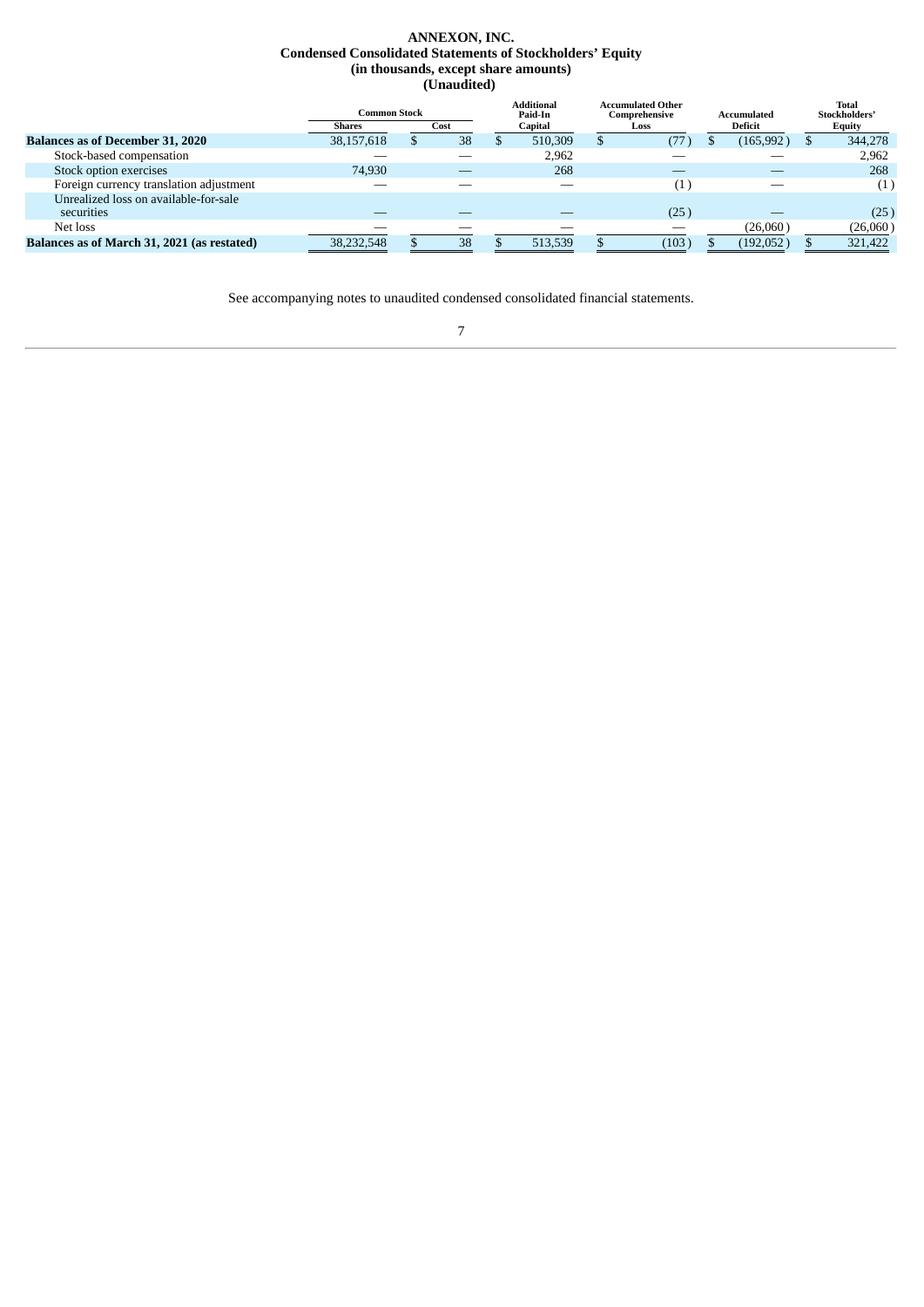# **ANNEXON, INC. Condensed Consolidated Statements of Cash Flows (in thousands) (Unaudited)**

<span id="page-7-0"></span>

|                                                                               | <b>Three Months Ended</b><br>March 31, |    |               |
|-------------------------------------------------------------------------------|----------------------------------------|----|---------------|
|                                                                               | 2022                                   |    | 2021          |
|                                                                               |                                        |    | (As restated) |
| <b>Operating activities:</b>                                                  |                                        |    |               |
| Net loss                                                                      | \$<br>(35, 373)                        | -S | (26,060)      |
| Adjustments to reconcile net loss to net cash used in operating activities:   |                                        |    |               |
| Depreciation and amortization                                                 | 518                                    |    | 538           |
| Accretion of discount on available-for-sale securities                        | 380                                    |    | 180           |
| Stock-based compensation                                                      | 4,252                                  |    | 2,962         |
| Reduction in the carrying amount of right-of-use assets                       | 230                                    |    | 136           |
| Changes in operating assets and liabilities:                                  |                                        |    |               |
| Prepaid expenses and other current assets                                     | 383                                    |    | (1,063)       |
| Other non-current assets                                                      | (241)                                  |    |               |
| Accounts payable                                                              | 1,785                                  |    | 761           |
| <b>Accrued liabilities</b>                                                    | (1,860)                                |    | (718)         |
| Operating lease liabilities                                                   | (412)                                  |    | (176)         |
| Other current liabilities                                                     | 50                                     |    |               |
| Net cash used in operating activities                                         | (30, 288)                              |    | (23, 440)     |
| <b>Investing activities:</b>                                                  |                                        |    |               |
| Purchases of property and equipment                                           | (5,214)                                |    | (32)          |
| Purchases of available-for-sale securities                                    | (5,935)                                |    | (42,549)      |
| Proceeds from maturities of available-for-sale securities                     | 79,400                                 |    | 5,000         |
| Net cash provided by (used in) investing activities                           | 68,251                                 |    | (37, 581)     |
| <b>Financing activities:</b>                                                  |                                        |    |               |
| Proceeds from the exercise common stock options                               | 19                                     |    | 268           |
| Net cash provided by financing activities                                     | 19                                     |    | 268           |
| Increase (decrease) in cash, cash equivalents and restricted cash             | 37,982                                 |    | (60, 753)     |
| Effect of exchange rate changes on cash, cash equivalents and restricted cash | 3                                      |    | (1)           |
| Cash, cash equivalents and restricted cash                                    |                                        |    |               |
| Beginning of period                                                           | 76,009                                 |    | 268,565       |
| End of period                                                                 | \$<br>113,994                          | \$ | 207,811       |
| Supplemental disclosure of cash flow information:                             |                                        |    |               |
| Cash paid for amounts included in the measurement of lease liability          | \$<br>1,135                            | \$ | 182           |
| Purchases of property and equipment included in accrued liabilities           | \$<br>801                              | \$ |               |

See accompanying notes to unaudited condensed consolidated financial statements.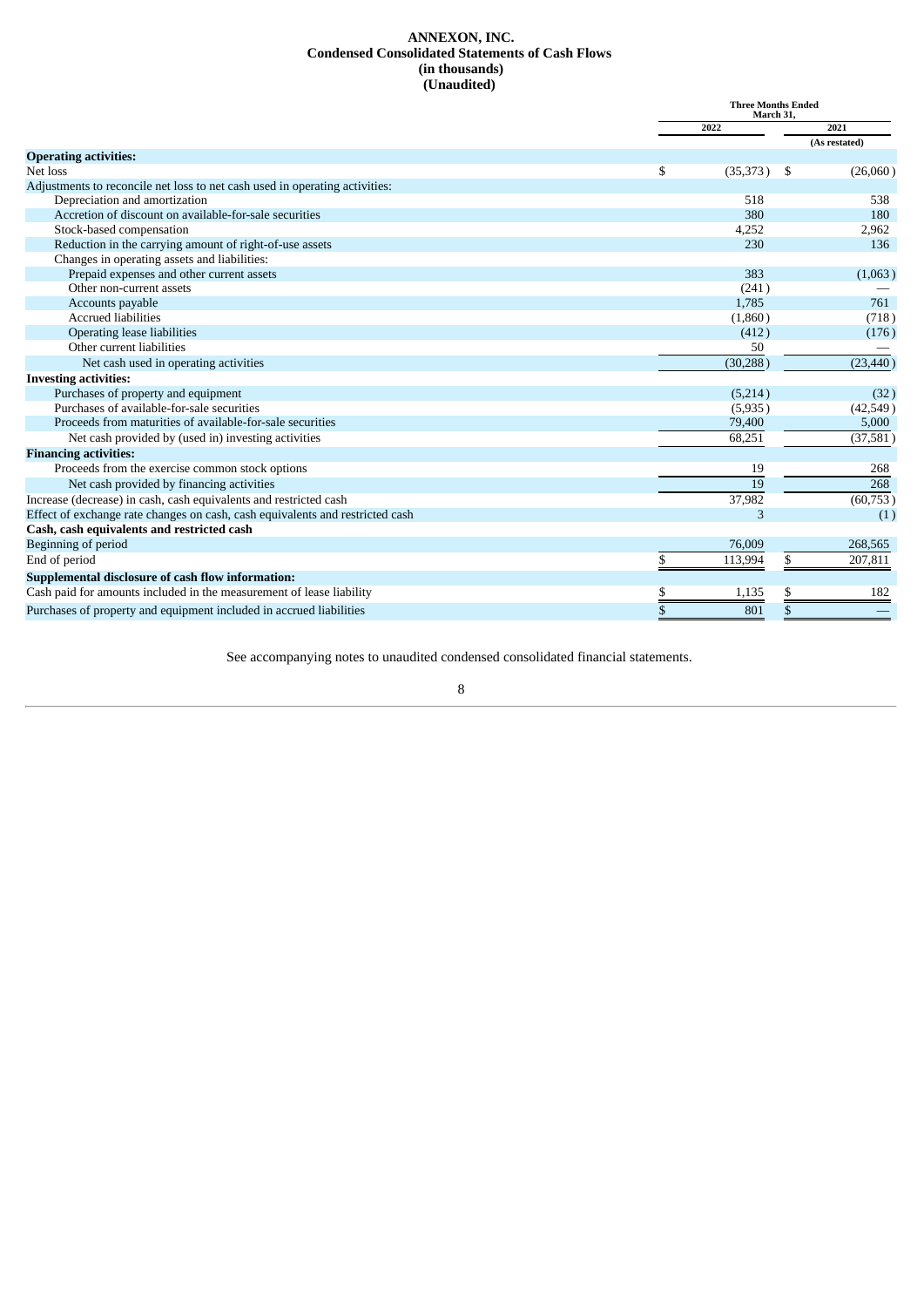#### <span id="page-8-0"></span>**1. Organization**

Annexon, Inc., or the Company, is a clinical-stage biopharmaceutical company pioneering a new class of complement medicines for patients with classical complement-mediated autoimmune, neurodegenerative and ophthalmic disorders. The Company is located in Brisbane, California and was incorporated in Delaware in March 2011.

The Company's wholly-owned subsidiary, Annexon Biosciences Australia Pty Ltd, or the Subsidiary, is a proprietary limited company incorporated in 2016 and domiciled in Australia. The Subsidiary is also engaged in research and development activities in support of its parent company.

# *Liquidity*

Since inception, the Company has been involved primarily in performing research and development activities, conducting clinical trials, hiring personnel, and raising capital to support and expand these activities. The Company has experienced losses and negative cash flows from operations since its inception and, as of March 31, 2022, had an accumulated deficit of \$331.7 million and cash and cash equivalents and short-term investments of \$206.7 million.

The Company has historically funded its operations through the issuance of shares of its redeemable convertible preferred stock and common stock. Based on projected activities, management projects that cash on hand is sufficient to support operations for at least the next 12 months following issuance of these condensed consolidated financial statements. Management expects to continue to incur losses and negative cash flows from operations for at least the next several years.

#### **2. Basis of Presentation and Significant Accounting Policies**

# *Basis of Presentation*

The accompanying unaudited condensed consolidated financial statements have been prepared in accordance with generally accepted accounting principles in the United States, or GAAP, and applicable rules and regulations of the SEC regarding interim financial reporting.

The condensed consolidated balance sheet as of March 31, 2022, and the condensed consolidated statements of operations, comprehensive loss, changes in stockholders' equity and cash flows for the three months ended March 31, 2022 and 2021 are unaudited. These unaudited condensed consolidated financial statements have been prepared on the same basis as the annual consolidated financial statements and, in the opinion of management, reflect all adjustments, which include only normal recurring adjustments, necessary to present fairly the Company's consolidated financial position as of March 31, 2022 and its results of operations and cash flows for the three months ended March 31, 2022 and 2021. The financial data and the other financial information contained in these notes to condensed consolidated financial statements related to the three-month periods are also unaudited. The results of operations for the three months ended March 31, 2022 are not necessarily indicative of the results to be expected for the year ending December 31, 2022 or for any other future annual or interim period. The condensed consolidated balance sheet as of December 31, 2021 included herein was derived from the audited financial statements as of that date. These condensed consolidated financial statements should be read in conjunction with the Company's audited consolidated financial statements included in the Company's Annual Report on Form 10-K for the year ended December 31, 2021, filed with the SEC on March 1, 2022.

In the second quarter of 2021, the Company adopted ASU No. 2016-02, *Leases (Topic 842),* using the modified retrospective approach as of January 1, 2021. The adoption of Topic 842 as of January 1, 2021 resulted in the recognition of right-of-use assets of \$0.5 million, corresponding lease liabilities of \$0.6 million, the derecognition of the deferred rent liability of \$1.4 million, and the recognition of a liability of \$1.3 million related to the reallocation of the consideration of the Company's lease pending the commencement of the second lease component in May 2021 (see Note 5—*Commitments and Contingencies*). The adoption resulted in additional \$54,000 of rent expense for the first quarter of 2021. The Company restated its condensed consolidated statement of operations for the three months ended March 31, 2021 to reflect the adoption of Topic 842 and recorded \$54,000 to general and administrative expense, resulting in a corresponding increase in total operating expense and net loss. The restatement impacts the net loss presented in the condensed consolidated statement of comprehensive loss, condensed consolidated statement of stockholders' equity, and condensed consolidated statement of cash flows.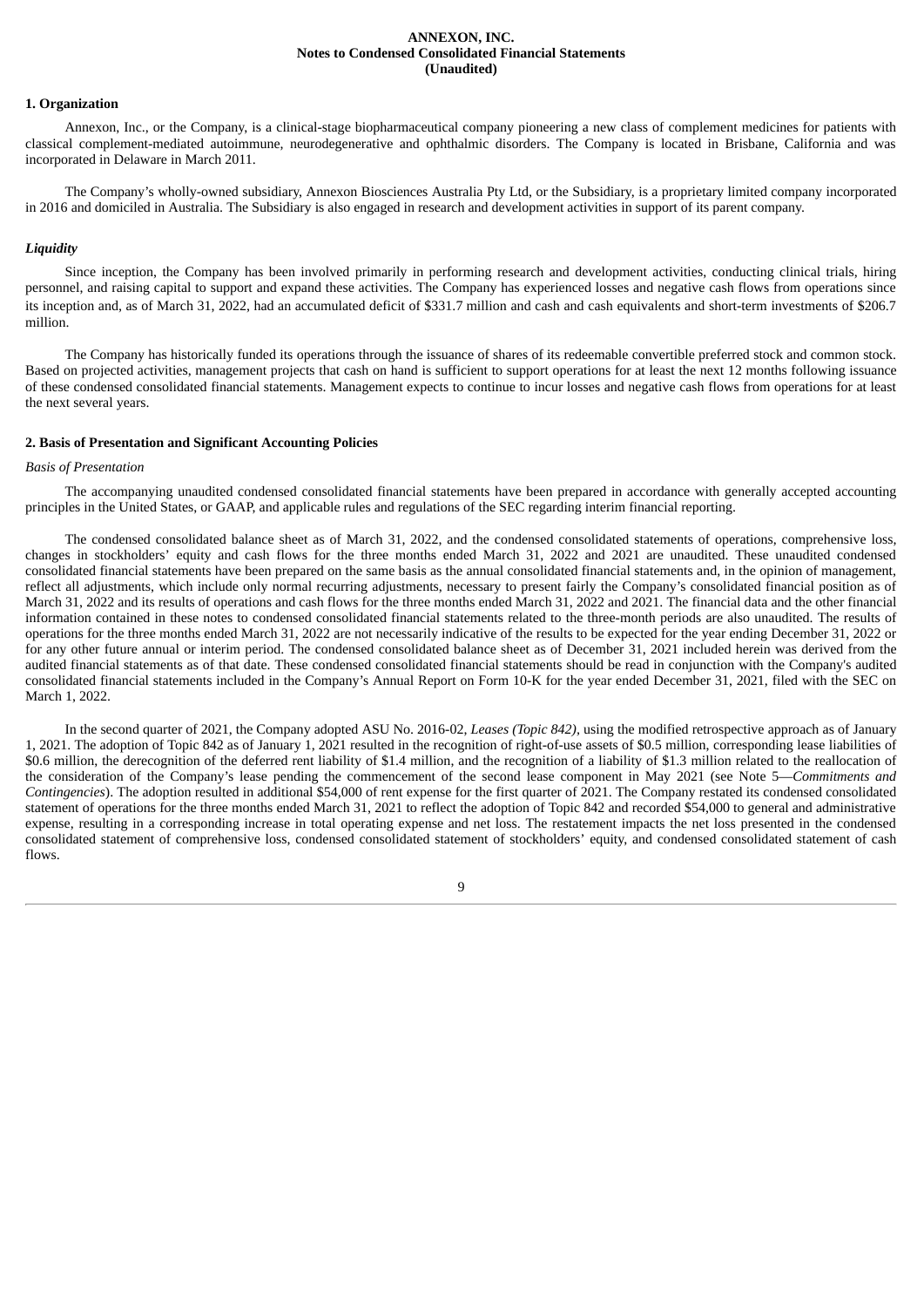#### *Use of Estimates*

The preparation of financial statements in conformity with GAAP requires management to make estimates and assumptions that affect the reported amounts of assets and liabilities and disclosure of contingent assets and liabilities at the date of the financial statements and the reported expenses during the reporting period. On an ongoing basis, management evaluates its estimates, including but not limited to fair value of investments, useful lives for property and equipment, incremental borrowing rate used in lease accounting, stock options, income taxes and certain accruals. The Company evaluates its estimates and assumptions on an ongoing basis using historical experience and other factors and adjusts those estimates and assumptions when facts and circumstances dictate. Actual results could differ from those estimates.

#### *Principles of Consolidation*

The condensed consolidated financial statements include the operations of Annexon, Inc. and its wholly-owned subsidiary and include the results of operations and cash flows of these entities. All intercompany balances and transactions have been eliminated in consolidation.

#### *Cash, Cash Equivalents and Restricted Cash*

The Company considers all highly liquid instruments with an original maturity of three months or less at time of purchase to be cash equivalents. Cash equivalents, which includes amounts invested in money market funds, are stated at fair value.

Restricted cash as of March 31, 2022 relates to the letters of credit established for the Company's office leases.

The following table provides a reconciliation of cash, cash equivalents and restricted cash reported within the condensed consolidated balance sheets that sum to the total of the same amounts shown in the condensed consolidated statements of cash flows:

|                                            | March 31,<br>2022 | December 31,<br>2021 |
|--------------------------------------------|-------------------|----------------------|
| Cash                                       | 583               | 734                  |
| Cash equivalents                           | 112,245           | 74,109               |
| Cash and cash equivalents                  | 112,828           | 74,843               |
| Restricted cash                            | 1,166             | 1.166                |
| Cash, cash equivalents and restricted cash | 113,994           | 76,009               |

#### *Short-Term Investments*

Short-term investments have been classified as available-for-sale and are carried at estimated fair value as determined based upon quoted market prices or pricing models for similar securities. The Company determines the appropriate classification of its investments in debt securities at the time of purchase. Available-for-sale securities are classified as current based on their availability for use in current operations. Unrealized gains and losses are excluded from earnings and are reported as a component of other comprehensive loss. The Company periodically evaluates whether declines in fair values of its marketable securities below their book value are other-than-temporary. This evaluation consists of several qualitative and quantitative factors regarding the severity and duration of the unrealized loss as well as the Company's ability and intent to hold the marketable security until a forecasted recovery occurs. Additionally, the Company assesses whether it has plans to sell the security or it is more likely than not it will be required to sell any marketable securities before recovery of its amortized cost basis. Impairment assessments are made at the individual security level each reporting period. When the fair value of an available-for-sale security is less than its cost at the balance sheet date, a determination is made as to whether the impairment is other-than-temporary and, if it is other-than-temporary, an impairment loss is recognized in other income, net, equal to the difference between the investment's amortized cost and fair value at such date. The cost of investments sold is based on the specific-identification method. Interest on marketable securities is included in other income, net.

#### *Foreign Currencies*

The Company's reporting currency is the U.S. dollar. The functional currency of the Company's subsidiary located in Australia is the Australian Dollar. Balance sheets prepared in the functional currencies are translated to the reporting currency at exchange rates in effect at the end of the accounting period, except for stockholders' equity accounts, which are translated at rates in effect when these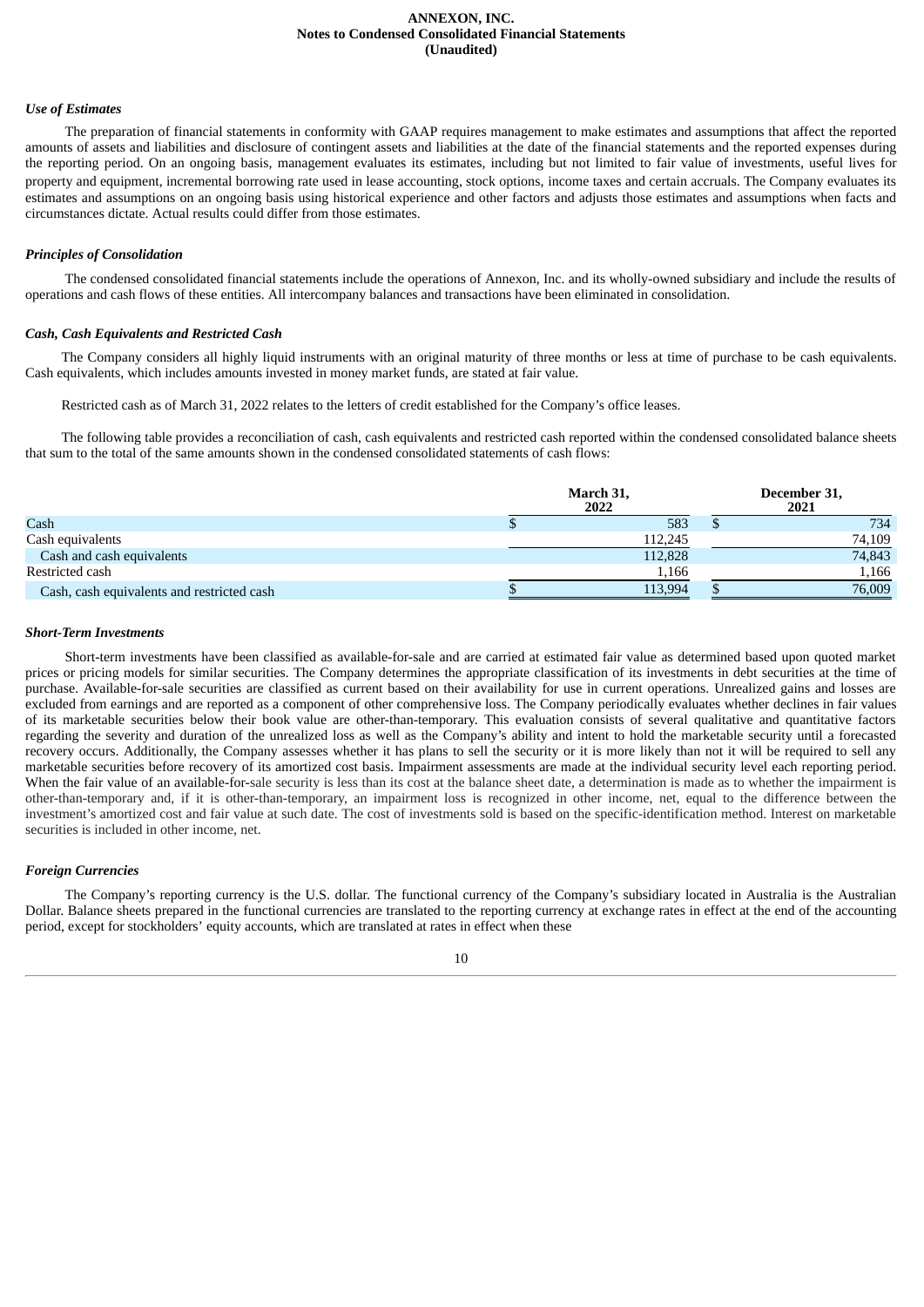balances were originally recorded. Revenue and expense accounts are translated using a weighted-average rate during the year. The resulting foreign currency translation adjustments are recorded as a separate component of accumulated other comprehensive loss in the accompanying condensed consolidated balance sheets. Foreign currency translation adjustments for the three months ended March 31, 2022 and 2021 were a \$3,000 gain and a \$1,000 loss, respectively.

Gains and losses resulting from exchange rate changes on transactions denominated in a currency other than the local currency are included in earnings as incurred.

# *Research and Development Expense*

Research and development expenses consist primarily of direct and indirect costs incurred for the development of the Company's product candidates.

Direct expenses include (i) preclinical and clinical outside service costs associated with discovery, preclinical and clinical testing of the Company's product candidates; (ii) professional services agreements with third-party contract organizations, investigative clinical trial sites and consultants that conduct research and development activities on the Company's behalf; (iii) contract manufacturing costs to produce clinical trial materials: and (iv) laboratory supplies and materials. Indirect expenses include (A) compensation and personnel-related expenses (including stock-based compensation); (B) allocated expenses for facilities and depreciation; and (C) other indirect costs.

Research and development costs are expensed as incurred. Payments made to third parties are under agreements that are generally cancelable by the Company. Advance payments for research and development activities are deferred as prepaid expenses. The prepaid amounts are expensed as the related services are performed.

The Company estimates preclinical studies and clinical trial expenses based on the services performed pursuant to contracts with research institutions and clinical research organizations that conduct and manage preclinical studies and clinical trials on the Company's behalf. In accruing service fees, the Company estimates the period over which services will be performed and the level of effort to be expended in each period. These estimates are based on the Company's communications with the third-party service providers and on information available at each balance sheet date. If the actual timing of the performance of services or the level of effort varies significantly from the estimate, the Company will adjust the accrual accordingly to reflect the best information available at the time of the financial statement issuance. The Company has not experienced any material differences between accrued costs and actual costs incurred since its inception.

#### *Stock-Based Compensation*

The Company accounts for stock-based compensation arrangements with employees, non-employee directors and consultants using a fair value method which requires the recognition of compensation expense for costs related to all stock-based payments, including stock options and restricted stock units, or RSUs. The fair value method requires the Company to estimate the fair value of stock options to employees and non-employee directors on the date of grant using the Black-Scholes option pricing model. The fair value of RSU awards is based on the fair value of the underlying common stock as of the grant date.

The Company grants certain employees performance-based stock options. For awards that include performance conditions, no compensation cost is recognized until the performance goals are probable of being met, at which time the cumulative compensation expense from the service inception date would be recognized.

Stock-based compensation costs are based on the fair value of the underlying option calculated using the Black-Scholes option pricing model and recognized as expense on a straight-line basis (for all but performance-based awards for which the accelerated method is used) over the requisite service period, which is the vesting period.

Determining the appropriate fair value model and related assumptions requires judgment, including estimating the fair value of the underlying common stock, expected term, expected stock price volatility, risk-free interest rate and dividend yield. The Company accounts for forfeitures as they occur.

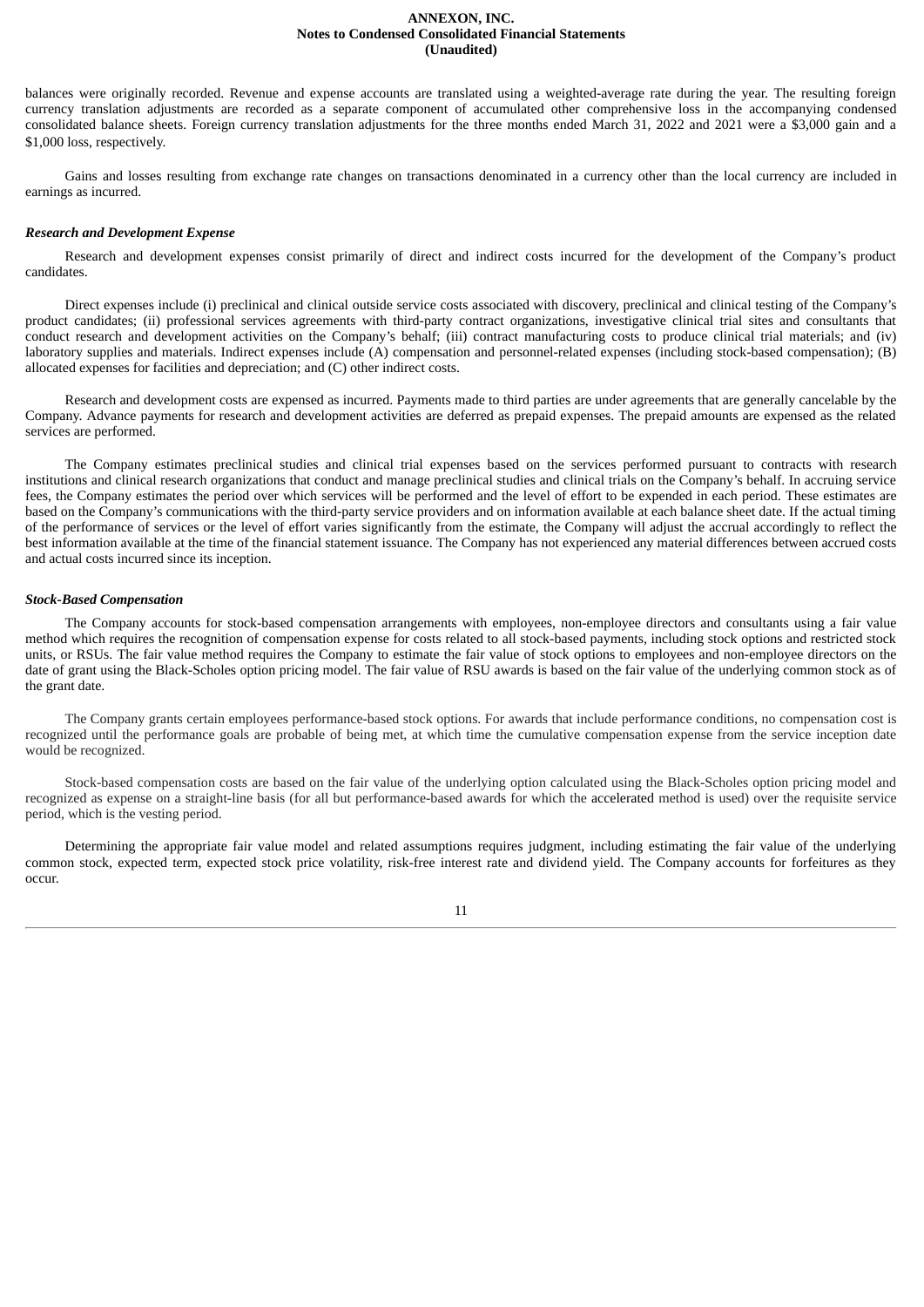#### *Net Loss Per Share Attributable to Common Stockholders*

Basic net loss per share attributable to common stockholders is calculated by dividing the net loss attributable to common stockholders by the weighted-average number of shares of common stock outstanding for the period, without consideration for potential dilutive shares of common stock. As the Company was in a loss position for all periods presented, basic net loss per share attributable to common stockholders is the same as diluted net loss per share attributable to common stockholders because the effects of potentially dilutive securities are antidilutive.

#### *Concentration of Credit Risk*

Financial instruments that potentially subject the Company to concentrations of credit risk consist primarily of cash and cash equivalents and shortterm investments. The Company's cash and cash equivalents and short-term investments are held by high credit quality financial institutions in the United States. At times, such deposits may be in excess of the Federal Depository Insurance Corporation insured limits. Management believes that the financial institutions are financially sound, and accordingly, minimal credit risk exists with respect to the financial institutions.

#### *Recently Adopted Accounting Pronouncements*

The Company has implemented all new accounting pronouncements that are in effect and that may impact its condensed consolidated financial statements and does not believe that there are any other new pronouncements that have been issued that might have a material impact on its financial position or results of operations.

# *Recently Issued Accounting Pronouncements*

The Company does not believe that any recently issued effective pronouncements, or pronouncements issued but not yet effective, if adopted, would have a material impact on its financial position or results of operations.

## **3. Fair Value Measurements**

The Company utilizes valuation techniques that maximize the use of observable inputs and minimize the use of unobservable inputs to the extent possible. The Company determines fair value based on assumptions that market participants would use in pricing an asset or liability in the principal or most advantageous market. When considering market participant assumptions in fair value measurements, the following fair value hierarchy distinguishes between observable and unobservable inputs, which are categorized in one of the following levels:

- *Level 1 Inputs:* Unadjusted quoted prices in active markets for identical assets or liabilities accessible to the reporting entity at the measurement date.
- *Level 2 Inputs:* Other than quoted prices included in Level 1 inputs that are observable for the asset or liability, either directly or indirectly, for substantially the full term of the asset or liability.
- *Level 3 Inputs:* Unobservable inputs for the asset or liability used to measure fair value to the extent that observable inputs are not available, thereby allowing for situations in which there is little, if any, market activity for the asset or liability at measurement date.

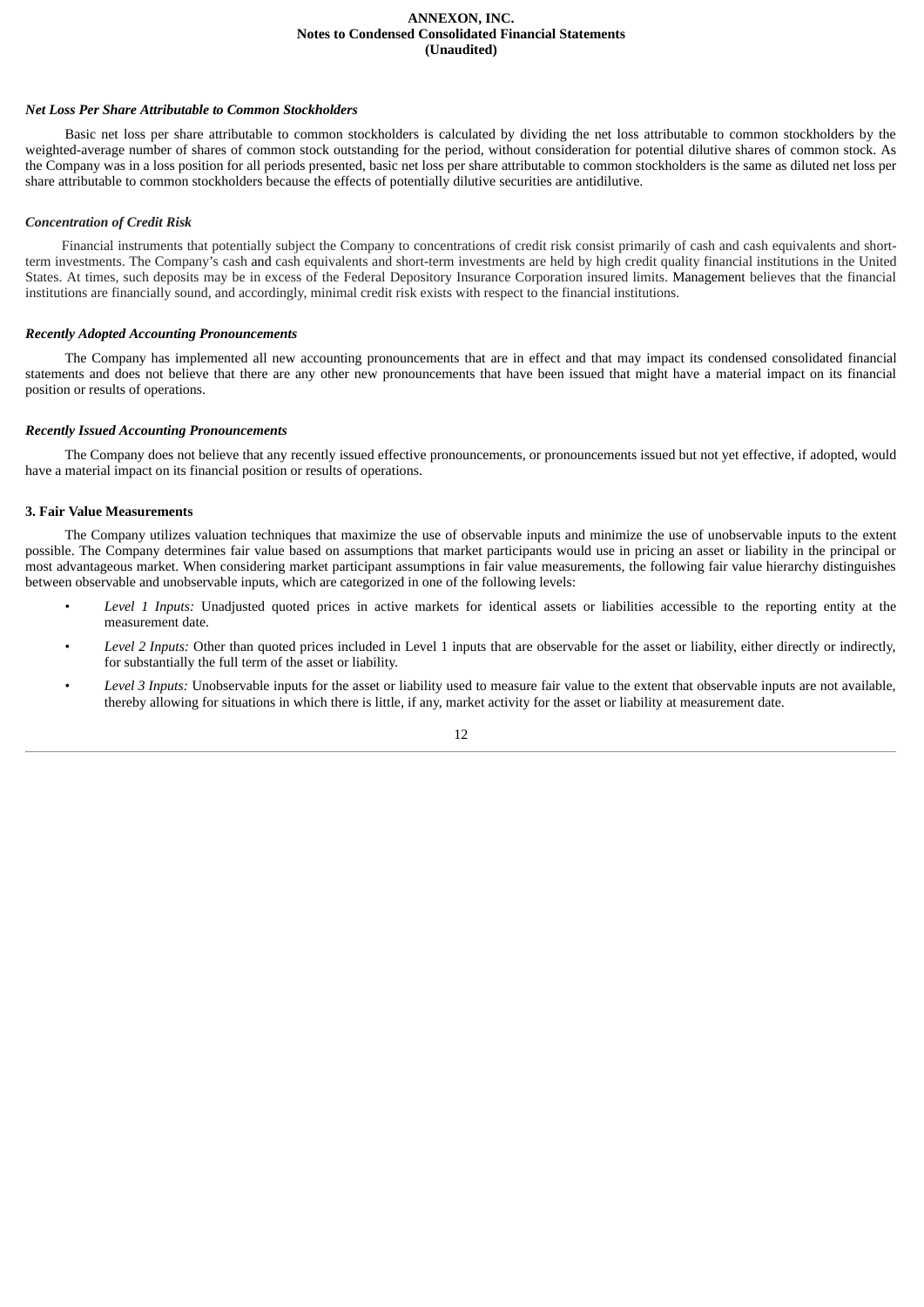On a recurring basis, the Company measures certain financial assets and liabilities at fair value. The following tables summarize the fair value of the Company's financial assets and liabilities measured at fair value on a recurring basis by level within the fair value hierarchy (in thousands):

|                         |                               | <b>March 31, 2022</b> |                   |  |                                                              |                                                        |                                 |   |                                |
|-------------------------|-------------------------------|-----------------------|-------------------|--|--------------------------------------------------------------|--------------------------------------------------------|---------------------------------|---|--------------------------------|
|                         | <b>Valuation</b><br>Hierarchy |                       | Amortized<br>Cost |  | <b>Gross</b><br><b>Unrealized</b><br><b>Holding</b><br>Gains | Gross<br><b>Unrealized</b><br><b>Holding</b><br>Losses |                                 |   | Aggregate<br><b>Fair Value</b> |
| <b>Assets:</b>          |                               |                       |                   |  |                                                              |                                                        |                                 |   |                                |
| Cash equivalents:       |                               |                       |                   |  |                                                              |                                                        |                                 |   |                                |
| Money market funds      | Level 1                       | \$                    | $112,245$ \$      |  | $\overbrace{\phantom{12333}}$                                | S                                                      | $\hspace{0.1mm}-\hspace{0.1mm}$ | S | 112,245                        |
| Short-term investments: |                               |                       |                   |  |                                                              |                                                        |                                 |   |                                |
| Commercial paper        | Level 2                       |                       | 42,917            |  |                                                              |                                                        | (77)                            |   | 42,840                         |
| Corporate debt          | Level 2                       |                       | 21,501            |  |                                                              |                                                        | (28)                            |   | 21,473                         |
| Government bonds        | Level 2                       |                       | 29,707            |  |                                                              |                                                        | (189)                           |   | 29,518                         |
| Total assets            |                               |                       | 206,370           |  |                                                              |                                                        | (294                            |   | 206,076                        |

|                         |                               |     | <b>December 31, 2021</b>                                            |    |                                                        |   |       |                                |         |  |
|-------------------------|-------------------------------|-----|---------------------------------------------------------------------|----|--------------------------------------------------------|---|-------|--------------------------------|---------|--|
|                         | <b>Valuation</b><br>Hierarchy |     | Gross<br><b>Unrealized</b><br>Holding<br>Amortized<br>Gains<br>Cost |    | <b>Gross</b><br><b>Unrealized</b><br>Holding<br>Losses |   |       | Aggregate<br><b>Fair Value</b> |         |  |
| <b>Assets:</b>          |                               |     |                                                                     |    |                                                        |   |       |                                |         |  |
| Cash equivalents:       |                               |     |                                                                     |    |                                                        |   |       |                                |         |  |
| Money market funds      | Level 1                       | \$. | 74,109                                                              | \$ |                                                        | S |       | $\mathbb{S}$                   | 74,109  |  |
| Short-term investments: |                               |     |                                                                     |    |                                                        |   |       |                                |         |  |
| Commercial paper        | Level 2                       |     | 85,352                                                              |    |                                                        |   | (27)  |                                | 85,325  |  |
| Corporate bonds         | Level 2                       |     | 48,814                                                              |    |                                                        |   | (24)  |                                | 48,790  |  |
| Government bonds        |                               |     | 33,809                                                              |    | __                                                     |   | (52)  |                                | 33,757  |  |
| Total assets            |                               |     | 242,084                                                             |    |                                                        |   | (103) |                                | 241,981 |  |

For the three months ended March 31, 2022 and 2021, the Company recognized no material realized gains or losses on financial instruments.

# **4. Balance Sheet Components**

# *Prepaid Expenses and Other Current Assets*

Prepaid expenses and other current assets consisted of the following (in thousands):

|                                                 | March 31,<br>2022 |       |  | December 31,<br>2021 |
|-------------------------------------------------|-------------------|-------|--|----------------------|
| Prepaid research and development costs          |                   | 3.267 |  | 3,002                |
| Prepaid insurance                               |                   | 744   |  | 1,282                |
| Other prepaid expenses                          |                   | 450   |  | 231                  |
| Other current assets                            |                   | 134   |  | 463                  |
| Total prepaid expenses and other current assets |                   | 4.595 |  | 4.978                |

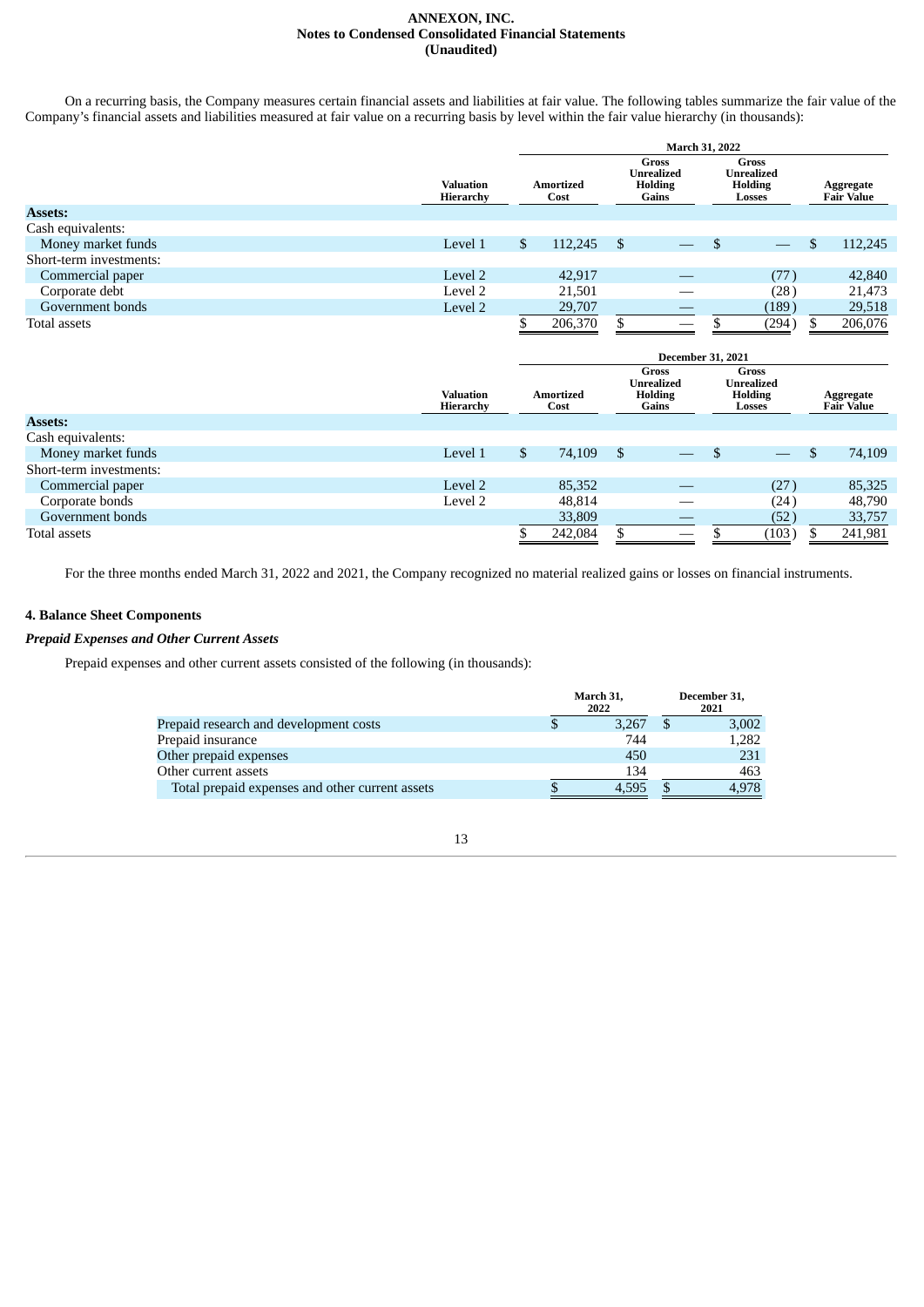# *Property and Equipment, Net*

Property and equipment, net consisted of the following (in thousands):

|                                     | March 31,<br>2022 | December 31,<br>2021 |        |  |
|-------------------------------------|-------------------|----------------------|--------|--|
| Leasehold improvements              | \$<br>17,051      | S                    | 16,594 |  |
| Laboratory equipment                | 1,348             |                      | 1,353  |  |
| Furniture and fixtures              | 668               |                      | 649    |  |
| Computer equipment and software     | 33                |                      | 41     |  |
| Total property and equipment, gross | 19,100            |                      | 18,637 |  |
| Less: accumulated depreciation      | (1,295)           |                      | (789)  |  |
| Total property and equipment, net   | 17,805            | S.                   | 17,848 |  |

The Company recognized depreciation for property and equipment of \$0.5 million and \$0.5 million for the three months ended March 31, 2022 and 2021, respectively.

# *Accrued Liabilities*

Accrued liabilities consisted of the following (in thousands):

|                                           | March 31,<br>2022 | December 31,<br>2021 |       |  |
|-------------------------------------------|-------------------|----------------------|-------|--|
| Accrued research and development expenses | 3,739             |                      | 2,404 |  |
| Accrued compensation                      | 1,380             |                      | 3,573 |  |
| Accrued professional services             | 417               |                      | 1,274 |  |
| Accrued construction costs                | 591               |                      | 1,917 |  |
| Other accrued expenses                    | 84                |                      | 82    |  |
| Total accrued liabilities                 | 6.211             |                      | 9,250 |  |

# **5. Commitments and Contingencies**

#### *Leases*

The Company leases its offices and laboratory in Brisbane, California, or the Brisbane Lease, under a ten-year noncancelable lease agreement that ends in October 2031 with a ten-year renewable option. In November 2021, the Company subleased unoccupied space for two years starting from December 2021 for aggregate sublease payments of \$3.4 million. The sublease income, while it reduces the rent expense, is not considered in the value of the right-of-use assets or lease liabilities. The Company's sublease income was \$0.4 million for the three months ended March 31, 2022.

As of March 31, 2022, the operating lease right-of-use assets were \$20.1 million and lease liabilities were \$34.2 million in its condensed consolidated balance sheet. The weighted average remaining lease term is 9.6 years.

The weighted average incremental borrowing rate used to measure the operating lease liability is 8.4%.

Operating lease cost for the three months ended March 31, 2022 and 2021 were \$0.5 million and \$0.1 million, respectively. Variable lease payments for the three months ended March 31, 2022 and 2021 were \$0.3 million and \$34,000, respectively.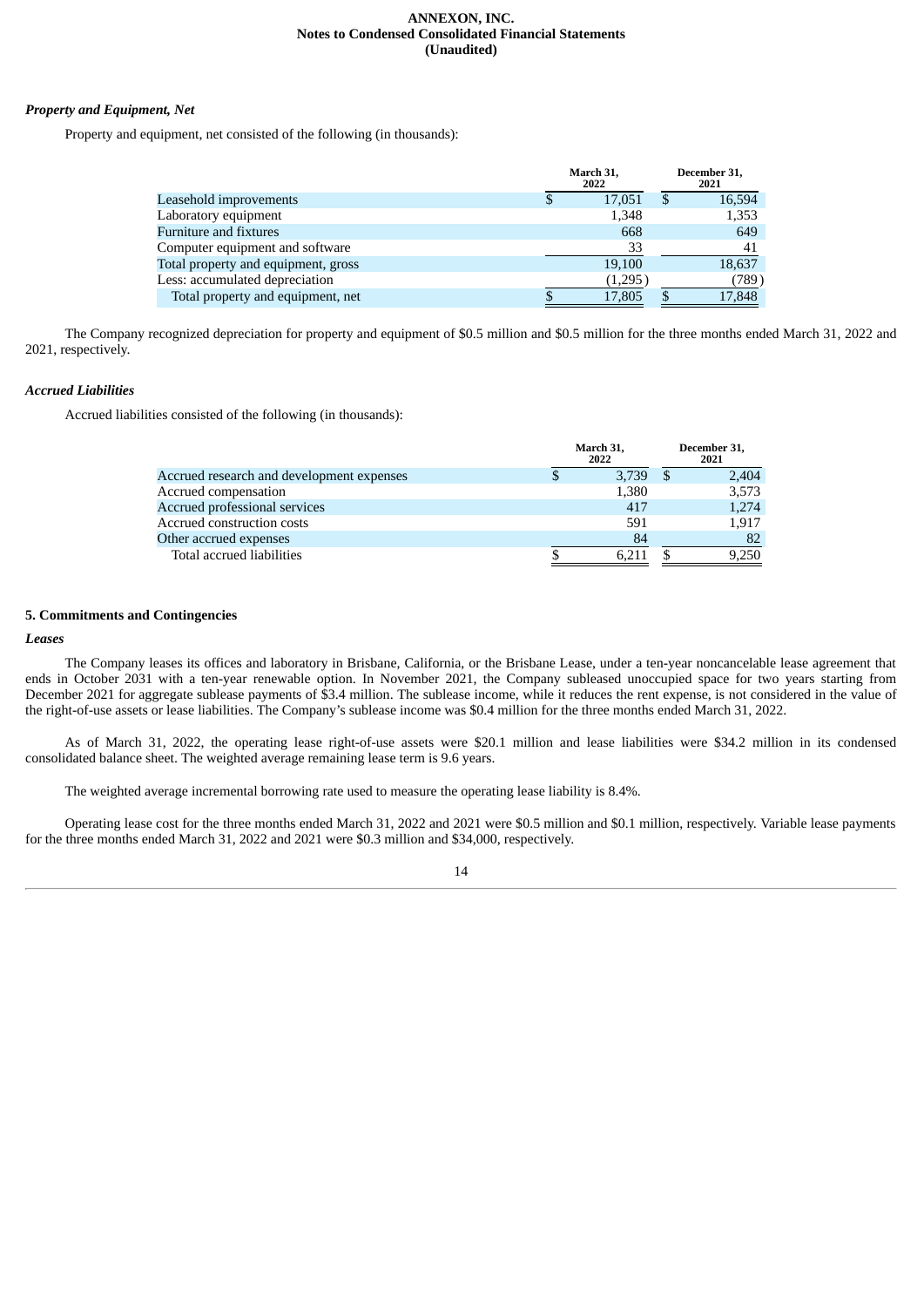Future minimum lease payments and related lease liabilities as of March 31, 2022, were as follows:

| As of March 31:                   | (in thousands) |
|-----------------------------------|----------------|
| 2022 (remaining nine months)      | 3,067          |
| 2023                              | 4,742          |
| 2024                              | 4,907          |
| 2025                              | 5,079          |
| 2026 and thereafter               | 32,833         |
| Total undiscounted lease payments | 50,628         |
| Less: Imputed interest            | (16, 451)      |
| Total                             | 34,177         |
|                                   |                |

# *License and Other Agreements*

In November 2011, the Company entered into an exclusive licensing agreement, or the Stanford Agreement, with The Board of Trustees of the Leland Stanford Junior University, or Stanford, whereby the Company was granted an exclusive, worldwide, royalty-bearing, sublicensable license, under certain patent rights, or the Licensed Patents, to make, use, offer for sale, sell, import and otherwise commercialize products covered by the Licensed Patents for human or animal diseases, disorders or conditions. Under the Stanford Agreement, the Company made an upfront payment and is obligated to pay Stanford annual license maintenance fees, potential future milestone payments totaling up to \$0.5 million, and royalty payments at a rate equal to a low single-digit percentage of worldwide net sales of licensed products. The Company did not achieve any milestones or make any milestone payments for the three months ended March 31, 2022 and 2021.

In December 2016, the Company entered into a sponsored research agreement, with a not-for-profit entity to perform research on multiple sclerosis. The sponsored research agreement was amended in March 2019, or as amended, the Sponsored Research Agreement. Under the terms of the Sponsored Research Agreement, the Company may receive up to \$0.7 million in funding. If within 15 years of the end of the Sponsored Research Agreement, the Company files a marketing authorization application for a product treating multiple sclerosis, the Company will be obligated to pay milestone payments up to four times the amounts received under the Sponsored Research Agreement. The Company has received \$0.6 million in funding to date, which was recorded as other income. The Company recognized no income during the three months ended March 31, 2022 and \$0.1 million in income during the three months ended March 31, 2021.

## *Guarantees and Indemnifications*

In the normal course of business, the Company enters into agreements that contain a variety of representations and provide for general indemnification. The Company's exposure under these agreements is unknown because it involves claims that may be made against the Company in the future. To date, the Company has not paid any claims or been required to defend any action related to its indemnification obligations. As of March 31, 2022, the Company did not have any material indemnification claims that were probable or reasonably possible and consequently has not recorded related liabilities.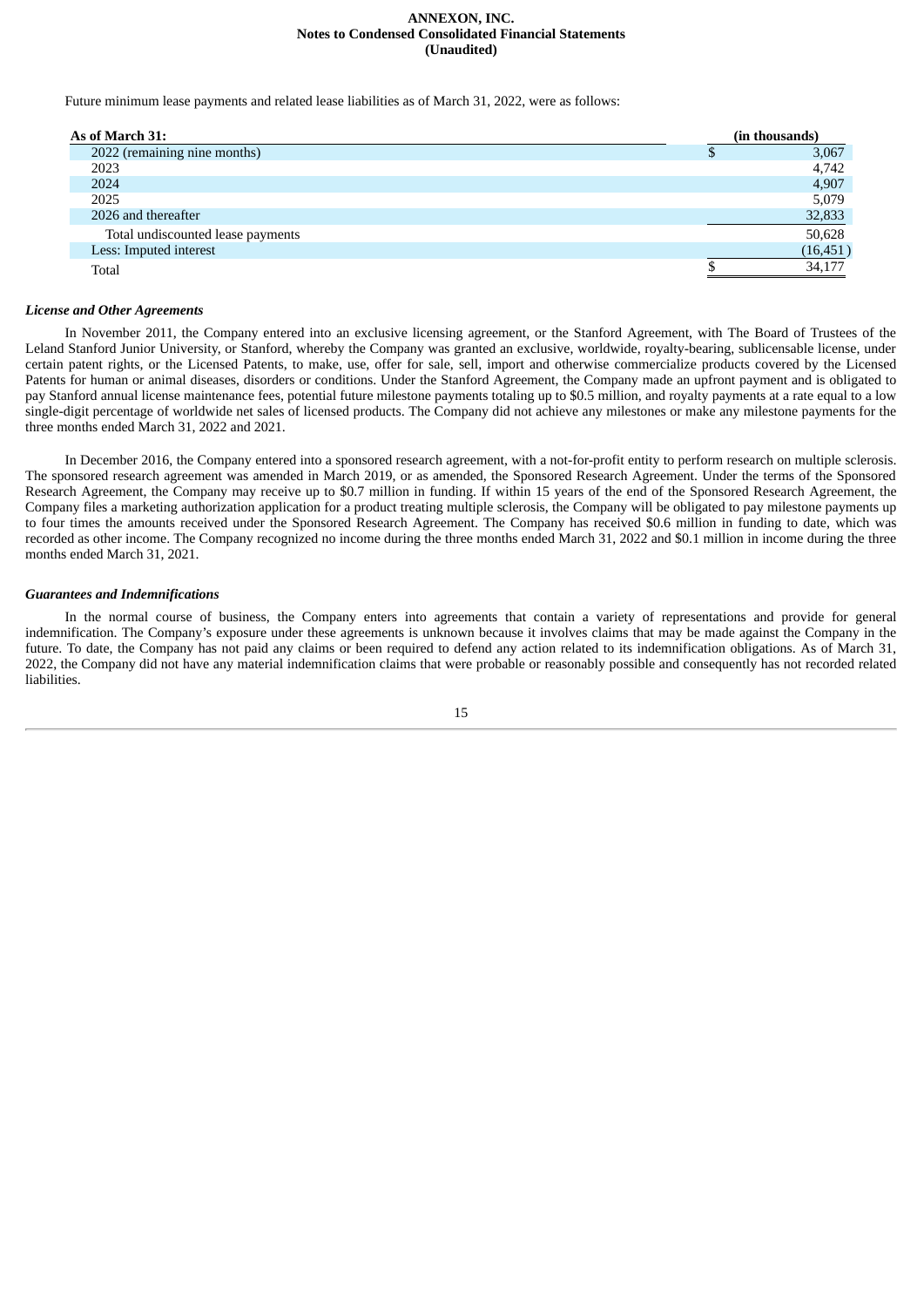# **6. Stockholders' Equity**

# *Common Stock*

The Company has reserved the following shares of common stock for issuance as follows:

|                                                           | March 31,<br>2022 | December 31,<br>2021 |
|-----------------------------------------------------------|-------------------|----------------------|
| Stock options issued and outstanding                      | 6,883,024         | 5,662,824            |
| Stock options reserved for 2020 Incentive<br>Award Plan   | 2,104,124         | 2,039,951            |
| Unvested restricted stock units outstanding               | 305,350           | 50,000               |
| Common stock reserved for 2021 ATM<br>program             | 5,265,929         | 5,265,929            |
| Common stock reserved for Employee Stock<br>Purchase Plan | 1,115,383         | 729,775              |
| Total common stock reserved                               | 15,673,810        | 13,748,479           |

# *At-the-Market Offering*

In August 2021, the Company entered into a sales agreement with Cowen and Company LLC, or Cowen, as sales agent, pursuant to which the Company may issue and sell shares of its common stock for an aggregate maximum offering price of \$100.0 million under an at-the-market offering program, or 2021 ATM program. The Company will pay Cowen up to 3% of gross proceeds for the common stock sold through the 2021 ATM program. As of March 31, 2022, no shares of common stock have been sold under the 2021 ATM program.

#### **7. Equity Incentive Plan**

In July 2020, the Company's board of directors and stockholders adopted and approved the 2020 Incentive Award Plan, or the 2020 Plan, and the Employee Stock Purchase Plan, or the ESPP, which became effective in connection with the Company's initial public offering, or the IPO.

The Company may not grant any additional awards under the 2011 Equity Incentive Plan, or the 2011 Plan. The 2011 Plan will continue to govern outstanding equity awards granted thereunder.

#### *2020 Equity Incentive Plan*

The number of shares of common stock reserved for issuance under the 2020 Plan automatically increases on the first day of January, in an amount equal to 4% of the total number of shares of the Company's capital stock outstanding on the last day of the preceding year, or a lesser number of shares determined by the Company's board of directors.

Awards granted under the 2020 Plan expire no later than ten years from the date of grant. For Incentive Stock Options, or ISOs, and Nonstatutory Stock Options, or NSOs, the option price shall not be less than 100% of the estimated fair value on the date of grant. Options granted typically vest over a four-year period but may be granted with different vesting terms. As of March 31, 2022, there were 2,104,124 shares available for issuance under the 2020 Plan.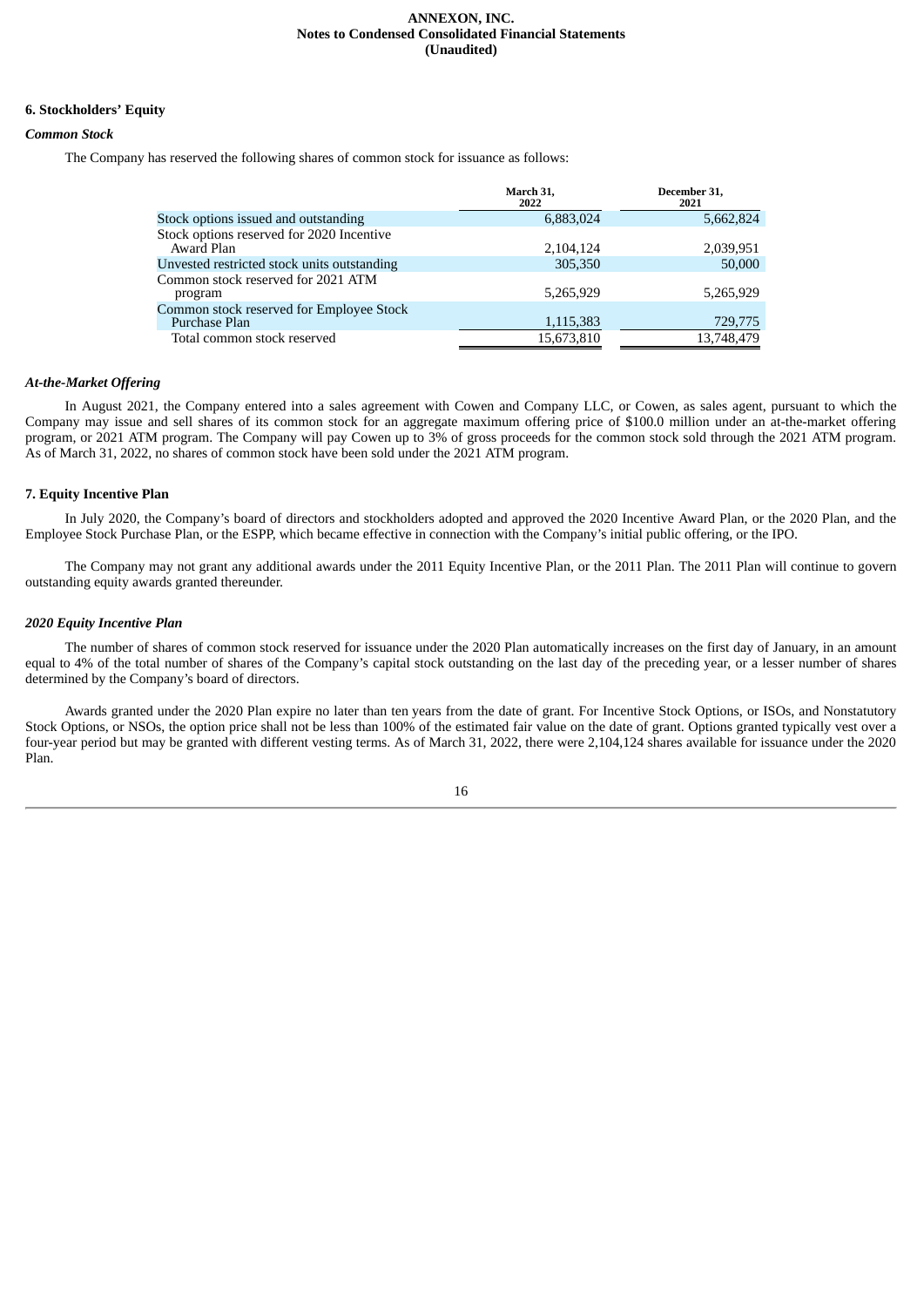#### *Stock options*

Stock option activity under the 2011 Plan and the 2020 Plan was as follows:

|                                  | Number of<br>Shares | Weighted-<br>Average<br>Exercise<br><b>Price Per</b><br>Share |       | Weighted-<br>Average<br><b>Remaining</b><br>Contractual<br>Term<br>(in years) |   | Aggregate<br>Intrinsic<br>Value<br>(in thousands) |
|----------------------------------|---------------------|---------------------------------------------------------------|-------|-------------------------------------------------------------------------------|---|---------------------------------------------------|
| Balances as of December 31, 2021 | 5,662,824           |                                                               | 16.98 | 8.26                                                                          |   | 10,186                                            |
| Additional shares authorized     |                     |                                                               |       |                                                                               |   |                                                   |
| Stock options granted            | 1,945,155           | -\$                                                           | 6.82  |                                                                               |   |                                                   |
| Stock options exercised          | (2,711)             | - \$                                                          | 7.38  |                                                                               |   |                                                   |
| Stock options forfeited          | (722,244)           | S                                                             | 16.69 |                                                                               |   |                                                   |
| Balances as of March 31, 2022    | 6,883,024           | \$                                                            | 14.14 | 8.29                                                                          | S | 366                                               |
| Exercisable as of March 31, 2022 | 2,293,593           |                                                               | 11.71 | 6.49                                                                          |   | 366                                               |

The total intrinsic value of options exercised during the three months ended March 31, 2022 and 2021 were \$2,500 and \$1.1 million, respectively. The intrinsic value is the difference between the fair value of the Company's common stock at the time of exercise and the exercise price of the stock option.

As of March 31, 2022, the total unrecognized stock-based compensation cost related to outstanding unvested stock options that are expected to vest was \$50.7 million, which the Company expects to recognize over an estimated weighted-average period of 2.99 years.

#### *Restricted Stock Units*

RSUs are equity awards that entitle the holder to receive shares of the Company's common stock upon vesting. The RSUs cannot be transferred and the awards are subject to forfeiture if the holder's employment terminates prior to the release of the vesting restrictions. The RSUs generally vest over a three-year period in equal amounts on an annual basis, provided the employee remains continuously employed with the Company. The fair value of the RSUs is equal to the closing price of the Company's common stock on the grant date.

A summary of RSU activity under the 2020 Plan and related information is as follows:

|                                  | <b>Number of Shares</b> | <b>Weighted-Average</b><br><b>Grant Date Fair Value</b><br><b>Per Share</b> |
|----------------------------------|-------------------------|-----------------------------------------------------------------------------|
| Unvested as of December 31, 2021 | 50,000                  | 12.84                                                                       |
| Granted                          | 294.630                 | 6.94                                                                        |
| Cancelled                        | (39, 280)               | 7.69                                                                        |
| Unvested as of March 31, 2022    | 305,350                 | 7.81                                                                        |

As of March 31, 2022, unrecognized stock-based compensation expense related to outstanding unvested RSUs was \$2.3 million, which is expected to be recognized over a weighted-average period of 2.84 years.

#### *Employee Stock Purchase Plan*

The ESPP enables eligible employees to purchase shares of the Company's common stock at the end of each offering period at a price equal to 85% of the fair market value of the shares on the first business day or the last business day of the offering period, whichever is lower. Eligible employees generally include all employees. Share purchases are funded through payroll deductions of at least 1%, and up to 15% of an employee's eligible compensation for each payroll period. The number of shares reserved for issuance under the ESPP increase automatically on the first day of each fiscal year, by a number equal to the least of 360,086 shares, 1% of the shares of common stock outstanding on the last day of the immediately preceding fiscal year, or such number of shares determined by the Company's board of directors. As of March 31, 2022, 1,115,383 shares were available for future purchase. The ESPP generally provides for

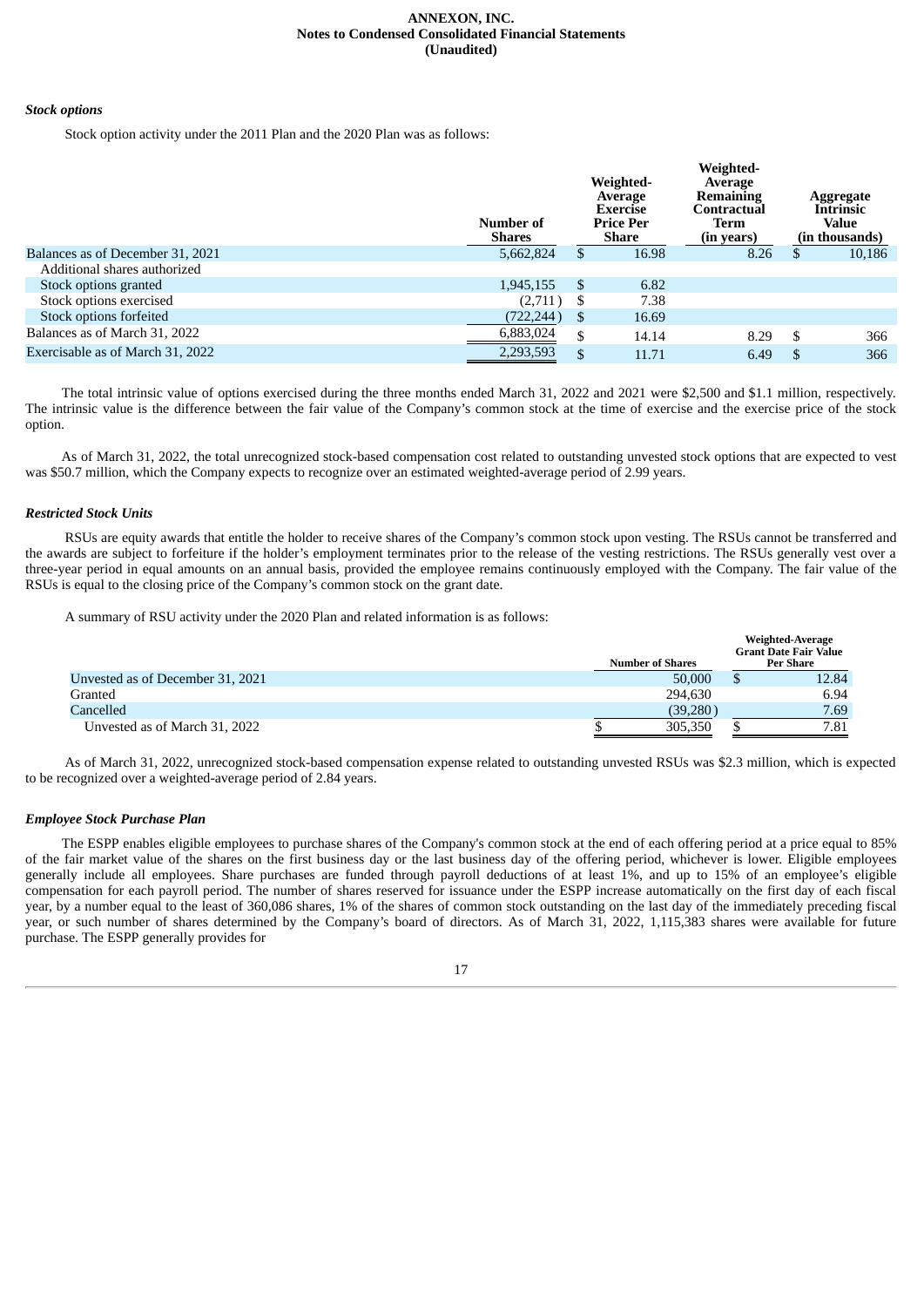six-month consecutive offering periods beginning on May 15<sup>th</sup> and November 15<sup>th</sup> of each year. The ESPP is a compensatory plan as defined by the authoritative guidance for stock compensation. As such, stock-based compensation expense has been recorded for the three months ended March 31, 2022.

# *Stock-Based Compensation Expense*

The total stock-based compensation expense recognized related to the Company's equity incentive plans was as follows (in thousands):

|                                        | <b>Three Months Ended</b><br>March 31, |      |       |
|----------------------------------------|----------------------------------------|------|-------|
|                                        | 2022                                   | 2021 |       |
| Research and development               | 1,959                                  |      | 1,546 |
| General and administrative             | 2,293                                  |      | 1.416 |
| Total stock-based compensation expense | 4.252                                  |      | 2.962 |

To determine the value of stock option awards for stock-based compensation purposes, the Company uses the Black-Scholes option pricing model and the assumptions discussed below. Each of these inputs is subjective and generally requires significant judgment.

*Fair Value of Common Stock—*Historically, for all periods prior to the IPO in July 2020, fair values of the shares of common stock underlying the Company's share-based awards were estimated on each grant date by the Company's board of directors. The board of directors considered, among other things, valuations of the Company's common stock, which were prepared by an independent third-party valuation firm in accordance with the guidance provided by the American Institute of Certified Public Accountants 2013 Practice Aid, *Valuation of Privately-Held-Company Equity Securities Issued as Compensation*. After the completion of the IPO in July 2020, the fair value of each share of underlying common stock is based on the closing price of the Company's common stock as reported on the date of grant on the Nasdaq Global Select Market.

*Expected Term*—The Company's expected term represents the period that the Company's stock-based awards are expected to be outstanding. The Company's historical share option exercise information is limited due to a lack of sufficient data points and did not provide a reasonable basis upon which to estimate an expected term. The expected term for option grants is therefore determined using the simplified method (based on the mid-point between the vesting date and the end of the contractual term).

*Expected Volatility*—Because the Company does not have sufficient trading history for its common stock, the expected volatility was estimated based on the average volatility for comparable publicly traded life science companies over a period equal to the expected term of the stock option grants. The comparable companies were chosen based on the similar size, stage in the life cycle, or area of specialty. The Company will continue to apply this process until a sufficient amount of historical information regarding the volatility of its own stock price becomes available and to align with the Company's expected term.

*Risk-Free Interest Rate*—The risk-free interest rate is based on the U.S. Treasury zero coupon issues in effect at the time of grant for periods corresponding with the expected term of the option.

*Dividend Yield*—The Company has never paid dividends on its common stock and has no plans to pay dividends on its common stock. Therefore, the Company used an expected dividend yield of zero.

The fair value of each award issued was estimated on the date of grant using the Black-Scholes option pricing model with the following assumptions:

|                            | March 31,           | <b>Three Months Ended</b> |
|----------------------------|---------------------|---------------------------|
|                            | 2022                | 2021                      |
| Expected term (in years)   | $4.33 - 6.08$       | $4.33 - 6.02$             |
| <b>Expected volatility</b> | 79% - 82%           | 90%                       |
| Risk-free interest rate    | $1.49\%$ - $2.11\%$ | $0.35\% - 1.02\%$         |
| Dividend yield             |                     |                           |

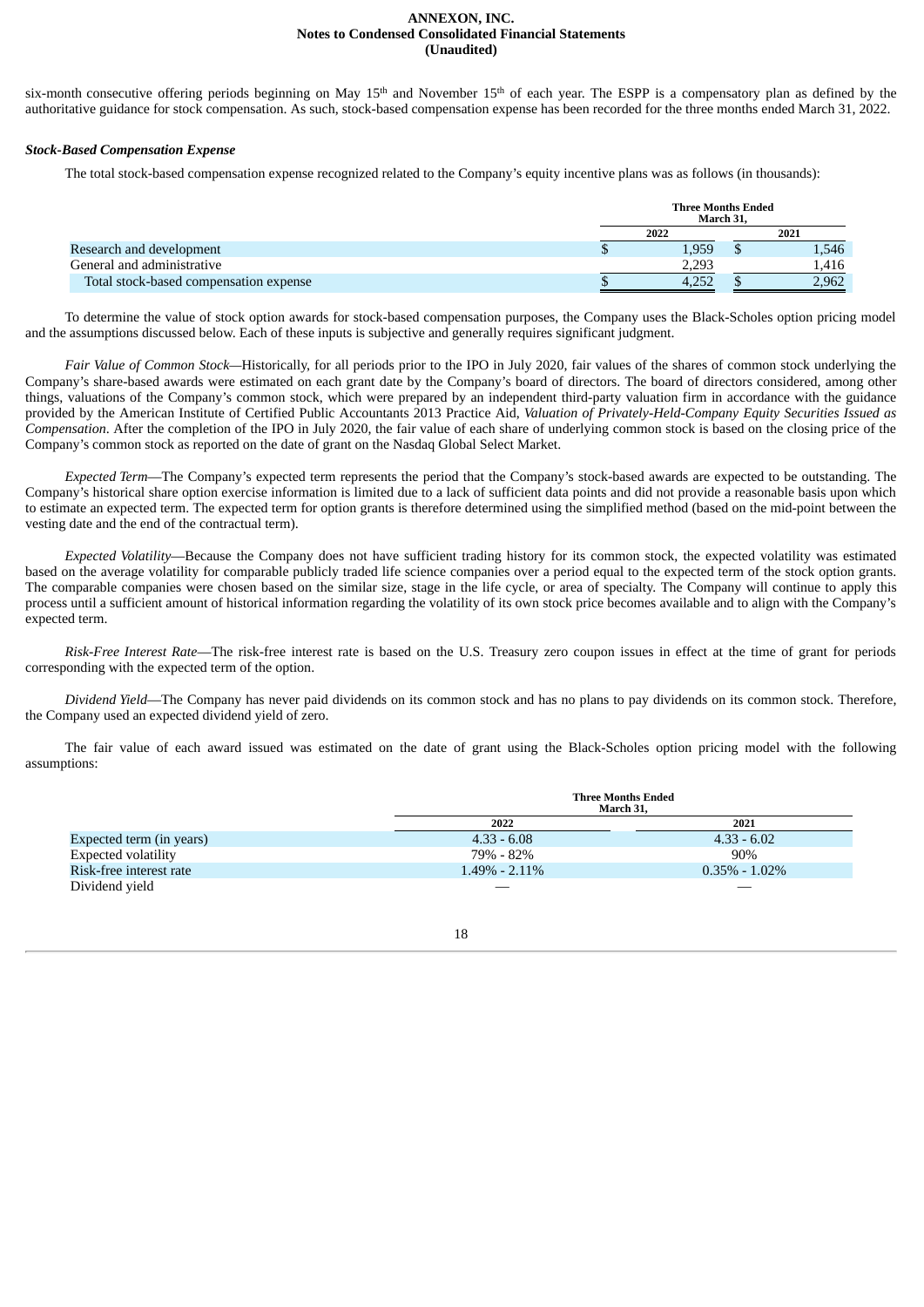# **8. Income Taxes**

For the three months ended March 31, 2022 and 2021, the Company incurred insignificant amounts for an income tax provision. The U.S. federal and California deferred tax assets generated from the Company's net operating losses have been fully reserved, as the Company believes it is not more likely than not that the benefit will be realized.

# **9. Net Loss Per Share Attributable to Common Stockholders**

The following outstanding potentially dilutive shares have been excluded from the calculation of diluted net loss per share due to their anti-dilutive effect:

|                                                | <b>Three Months Ended</b><br>March 31. |           |
|------------------------------------------------|----------------------------------------|-----------|
|                                                | 2022                                   | 2021      |
| Stock options to purchase common stock         | 6,883,024                              | 5,373,215 |
| Shares subject to Employee Stock Purchase Plan | 81.675                                 | 4,393     |
| Unvested restricted stock units                | 305,350                                |           |
| Total                                          | 7,270,049                              | 5,377,608 |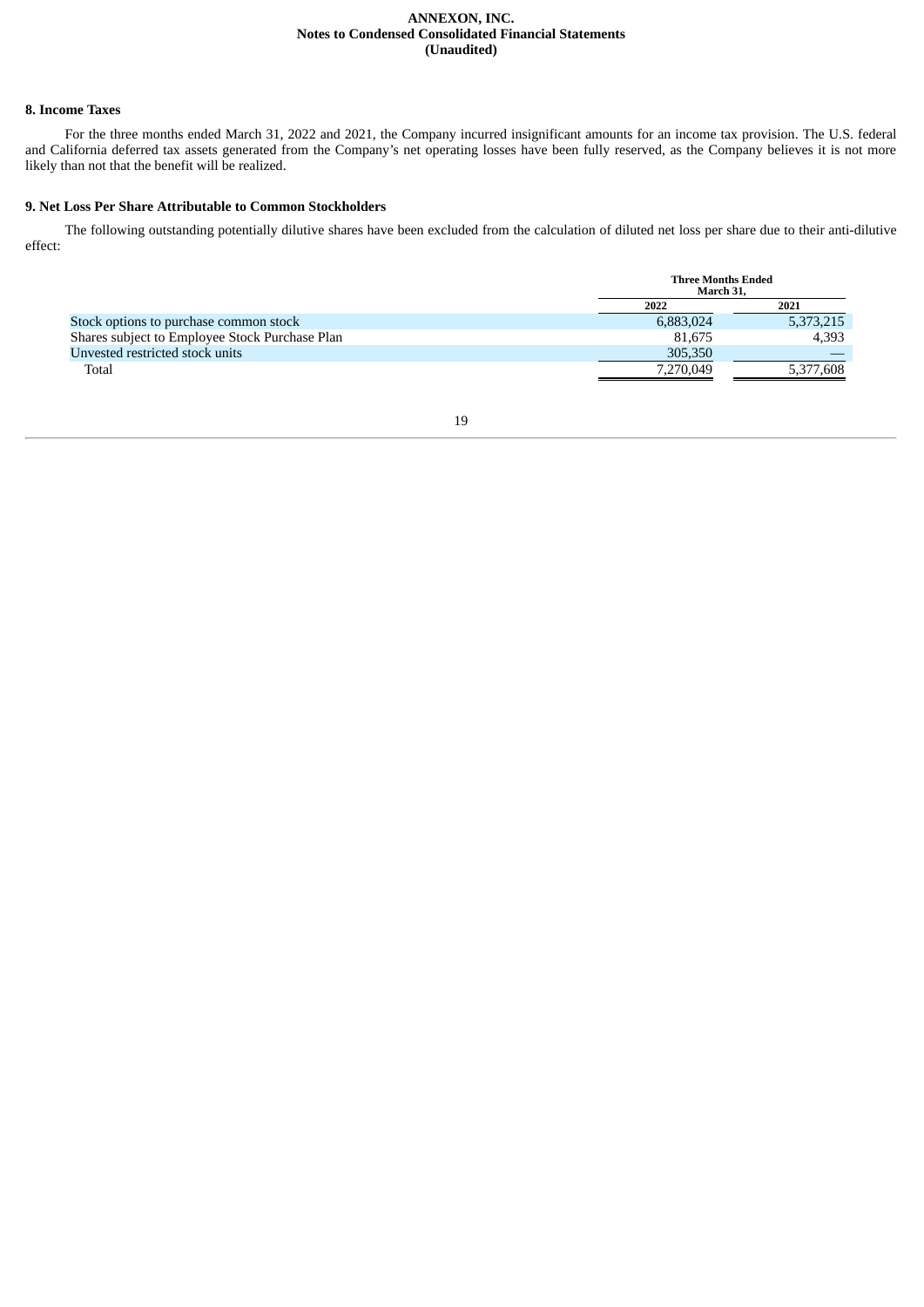#### <span id="page-19-0"></span>**Item 2. Management's Discussion and Analysis of Financial Condition and Results of Operations.**

You should read the following discussion and analysis of our financial condition and results of operations in conjunction with our condensed consolidated financial statements and the related notes and other financial information included elsewhere in this Quarterly Report on Form 10-Q and our consolidated financial statements and related notes thereto for the year ended December 31, 2021, included in our Annual Report on Form 10-K for the year ended December 31, 2021, filed with the Securities and Exchange Commission, or the SEC, on March 1, 2022.

In addition to historical financial information, this discussion and other parts of this report contain forward-looking statements within the meaning of Section 27A of the Securities Act of 1933, as amended, or the Securities Act, and Section 21E of the Securities Exchange Act of 1934, as amended, or the Exchange Act, based upon current expectations that involve risks and uncertainties. Our actual results could differ materially from those anticipated in these forward-looking statements as a result of various factors, including those set forth in the section titled "Risk Factors" under Part II, Item 1A below. In some cases, you can identify forward-looking statements by terminology such as "anticipate," "believe," "continue," "could," "estimate," "expect," "intend," "may," "plan," "potentially," "predict," "should," "will" or the negative of these terms or other similar expressions. Forward-looking statements are not guarantees of future performance and are subject to risks and uncertainties that could cause actual results and events to differ from those anticipated. These statements are based upon information available to us as of the date of this Quarterly Report on Form 10-Q, and while we believe such information forms a reasonable basis for such statements, such information may be limited or incomplete, and our statements should not be read to indicate that we have conducted an exhaustive inquiry into, or review of, all potentially available relevant information. These statements, like all statements in this report, speak only as of their date, and we undertake no obligation to update or revise these statements in light of future developments. These *statements are inherently uncertain and investors are cautioned not to unduly rely upon these statements.*

#### **Overview**

We are a clinical-stage biopharmaceutical company pioneering a new class of complement medicines for patients with classical complementmediated autoimmune, neurodegenerative and ophthalmic disorders. The classical complement pathway is a core component to the body's immune system that activates a powerful inflammatory cascade. We believe that by stopping the classical complement pathway at its start, our approach may have the potential to provide more complete protection against complement-mediated disorders of the body, brain and eye.

Our proprietary platform targets C1q, the initiating molecule of the classical complement pathway. Our product candidates are designed to block the early classical cascade and all downstream pathway components and their tissue-damaging functions. Our goal is to suppress excessive or aberrant classical complement activity that contribute to chronic inflammation and tissue damage to slow or even halt disease progression, while preserving the beneficial immune functions of the lectin and alternative complement pathways involved in the clearance of pathogens and damaged cells.

Using our proprietary platform, we are identifying and characterizing the role of the classical complement pathway in three therapeutic areas – autoimmune, neurodegeneration and ophthalmology. Our precision medicine approach is aimed at identifying the patient populations most likely to benefit from our therapeutic candidates and guides the design of well-tailored patient studies to increase the overall likelihood of clinical success.

We are advancing a broad pipeline of five complement-targeted product candidates, each with distinct routes of administration and dosing schedules, designed to selectively inhibit the classical complement pathway in specific compartments of the body, brain or eye:

- **ANX005.** Our lead candidate, ANX005, an investigational, full-length monoclonal antibody formulated for intravenous administration, is designed to fully inhibit C1q and the classical complement pathway in the body and across the blood brain barrier for autoimmune and neurodegenerative diseases. ANX005 is currently being evaluated in a Phase 2/3 clinical trial for the potential treatment of patients with Guillain-Barré Syndrome (GBS) with data anticipated in 2023 and a Phase 2 trial in patients with warm autoimmune hemolytic anemia (wAIHA) with data anticipated in the second half of 2022. ANX005 is also being evaluated in Phase 2 trials in Huntington's disease (HD) and amyotrophic lateral sclerosis (ALS). Interim data from the HD trial showed improvements in clinical measures and that ANX005 had been generally well tolerated. We plan to present the full data from our HD trial in the second quarter of 2022. Data from Phase 2 trial of ANX005 in patients with ALS is expected to be reported in 2023.
- **ANX009.** ANX009 is an investigational subcutaneous formulation of an antigen-binding fragment, or Fab, that is designed to selectively inhibit C1q in the vascular space. ANX009 has been evaluated in a Phase 1 trial and based on the data from this trial, we plan to advance ANX009 into a Phase 1b trial in patients with lupus nephritis (LN) with initial data expected in the second half of 2022.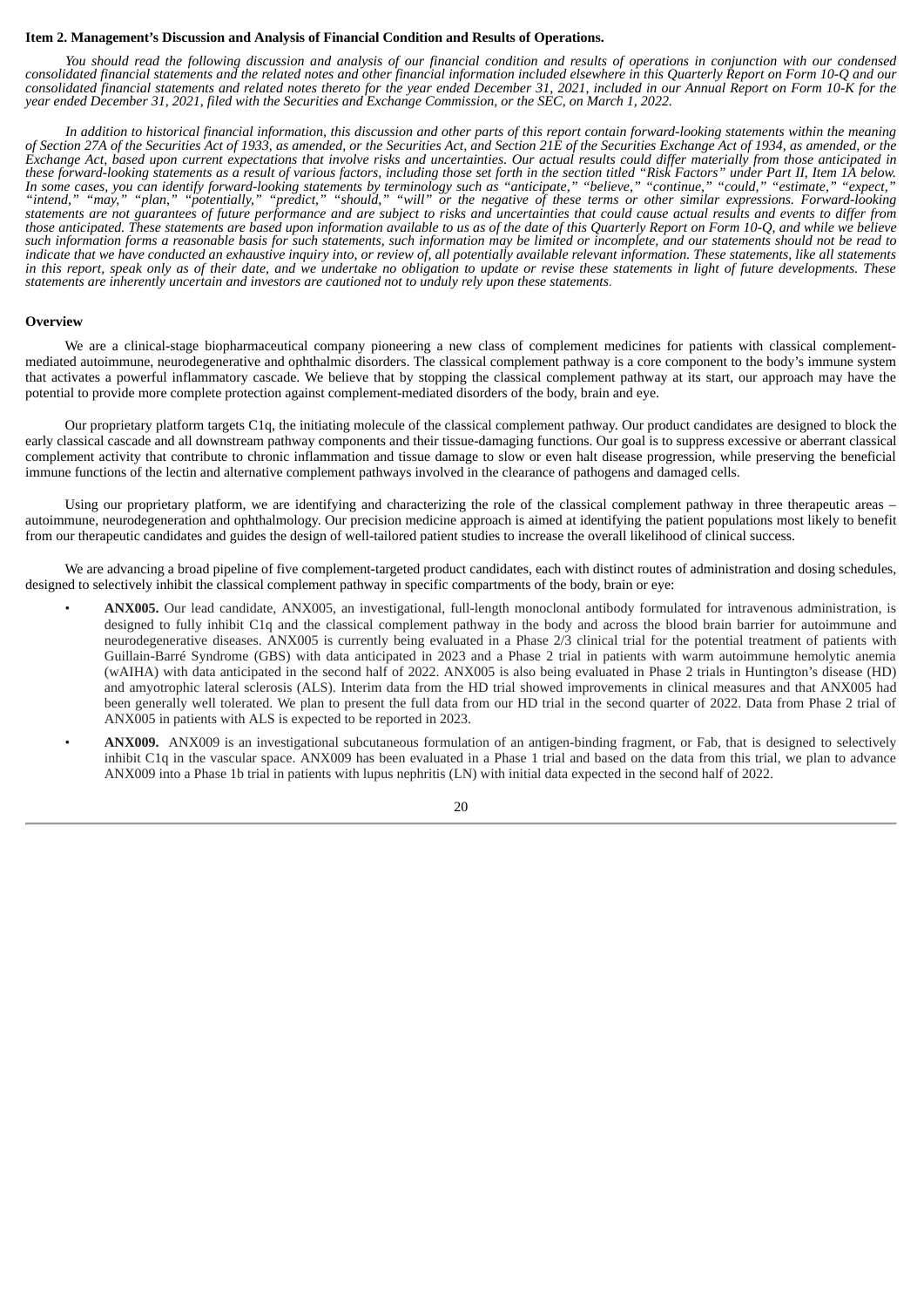- **ANX007**. ANX007 is an investigational antibody Fab formulated for intravitreal administration that is designed to inhibit C1q locally in the eye for patients with complement-mediated neurodegenerative diseases of the eye. ANX007 is being evaluated in a global Phase 2 trial in patients with geographic atrophy (GA). The trial is fully enrolled, with data expected in the first half of 2023.
- **Preclinical Portfolio.** Our next generation product candidates include ANX105, an investigational monoclonal antibody targeting neurodegenerative and autoimmune indications, and ANX1502, an investigational oral small molecule in development for the treatment of certain autoimmune indications. We are preparing to initiate Phase 1 trials for both programs in 2022, with initial clinical data from both expected in 2023.

We hold worldwide development and commercialization rights, including through exclusive licenses, to all of our product candidates, which allows us to strategically maximize value from our product portfolio over time. Our patent portfolio includes patent protection for our upstream complement platform and each of our product candidates.

We were incorporated in March 2011 and commenced operations later that year. To date, we have focused primarily on performing research and development activities, hiring personnel and raising capital to support and expand these activities. We do not have any products approved for sale, and we have not generated any revenue from product sales. We have incurred net losses each year since our inception. Our net losses were \$35.4 million and \$26.1 million for the three months ended March 31, 2022 and 2021, respectively. As of March 31, 2022, we had an accumulated deficit of \$331.7 million and cash and cash equivalents and short-term investments of \$206.7 million.

#### **Impact of COVID-19 Pandemic**

The COVID-19 pandemic has had an adverse effect on the global economy, and its ongoing impact is uncertain and subject to change. For instance, we have experienced interruption in clinical trial activities, shortages in clinical site staff, longer timelines for clinical site initiation and temporary shortages in lab kits and supplies. We will continue to monitor the COVID-19 situation closely. The extent of the ongoing impact of the COVID-19 pandemic on our clinical trials, business, financial condition, results of operations and clinical development timelines and plans remains uncertain, and will depend on, among other factors, the duration and severity of the pandemic, the emergence of variants, rates of infection in the locations in which we do business, restrictions that may be requested or mandated by governmental authorities, and the impact of the pandemic on our clinical trial enrollment, trial sites, contract research organizations, or CROs, third-party manufacturers, regulatory authorities and other third parties with whom we do business.

#### **Components of Operating Results**

# *Revenue*

Our product candidates are not approved for commercial sale. We have not generated any revenue from sales of our product candidates and do not expect to do so in the foreseeable future and until we complete clinical development, submit regulatory filings and receive approvals from applicable regulatory bodies for such product candidates, if ever.

# *Operating Expenses*

#### *Research and Development*

Research and development expenses account for a significant portion of our operating expenses. Research and development expenses consist primarily of direct and indirect costs incurred for the development of our product candidates.

Direct expenses include:

- preclinical and clinical outside service costs associated with discovery, preclinical and clinical testing of our product candidates;
- professional services agreements with third party contract organizations, investigative clinical trial sites and consultants that conduct research and development activities on our behalf;
- contract manufacturing costs to produce clinical trial materials; and
- laboratory supplies and materials.

#### Indirect expenses include:

• compensation and personnel-related expenses (including stock-based compensation);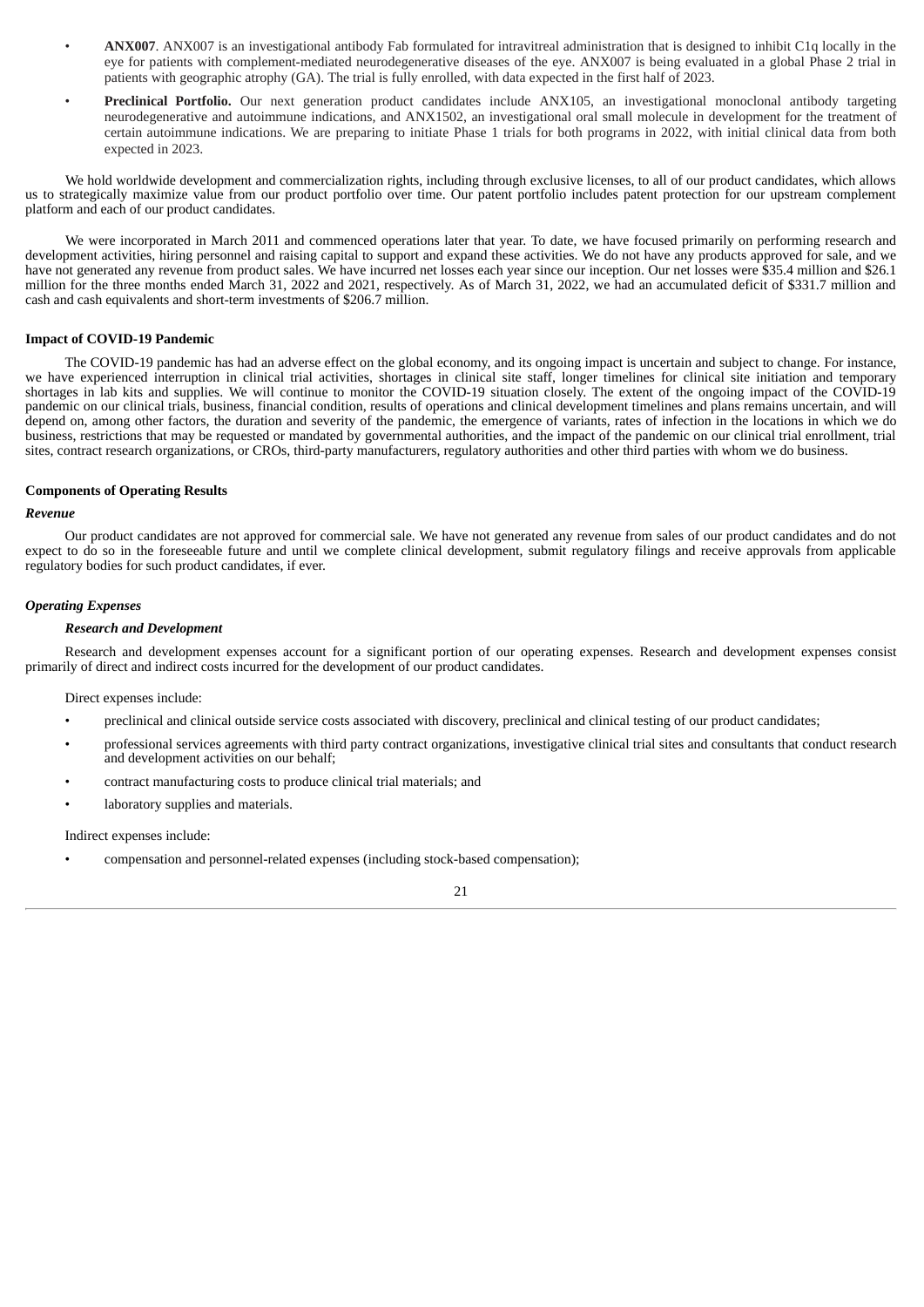- allocated expenses for facilities and depreciation; and
- other indirect costs.

We record research and development expenses as incurred. Payments made to other entities are under agreements that are generally cancelable by us. Advance payments for goods or services to be received in future periods for use in research and development activities are deferred as prepaid expenses. The prepaid amounts are then expensed as the related services are performed. At this time, we cannot reasonably estimate or know the nature, timing and estimated costs of the efforts that will be necessary to complete the development of, and obtain regulatory approval for, any of our product candidates.

We expect our research and development expenses to increase substantially for the foreseeable future as we continue to invest in research and development activities related to developing our product candidates, particularly as they advance into later stages of development and as we conduct larger clinical trials, engage in other research and development activities and seek regulatory approvals for any product candidates that successfully complete clinical trials and as we incur expenses associated with hiring additional personnel to support our research and development efforts. The process of conducting the necessary clinical research to obtain regulatory approval is costly and time-consuming, and the successful development of our product candidates is highly uncertain.

#### *General and Administrative*

General and administrative expenses consist primarily of compensation and personnel-related expenses (including stock-based compensation) for our personnel in executive, finance and other administrative functions. General and administrative expenses also include professional fees paid for accounting, legal and tax services, allocated expenses for facilities and depreciation and other general and administrative costs.

We expect our general and administrative expenses to increase substantially for the foreseeable future as we continue to support our research and development activities, grow our business and, if any of our product candidates receive marketing approval, commercialization activities. We will also incur additional expenses as a result of operating as a public company, including expenses related to compliance with the rules and regulations of the SEC, Sarbanes-Oxley Act and the Nasdaq Stock Market, additional insurance expenses, investor relations activities and other administrative and professional services. We also expect to increase the size of our administrative function to support the growth of our business.

#### *Interest and Other Income, Net*

Interest and other income, net, primarily consists of non-recurring income from research grants and interest income earned on our cash equivalents and short-term investments.

#### **Results of Operations**

#### *Comparison of the Three Months Ended March 31, 2022 and 2021*

The following tables summarize our results of operations for the periods presented:

|                                |    | <b>Three Months Ended</b><br>March 31, |     |               |              |       |  |      |                         |                         |
|--------------------------------|----|----------------------------------------|-----|---------------|--------------|-------|--|------|-------------------------|-------------------------|
|                                |    | 2022                                   |     |               |              |       |  | 2021 | <b>Dollar</b><br>Change | $\frac{9}{6}$<br>Change |
|                                |    |                                        |     | (as restated) |              |       |  |      |                         |                         |
|                                |    | (in thousands)                         |     |               |              |       |  |      |                         |                         |
| Operating expenses:            |    |                                        |     |               |              |       |  |      |                         |                         |
| Research and development       | \$ | 26,998                                 | -\$ | 20,696        | \$.<br>6,302 | 30%   |  |      |                         |                         |
| General and administrative     |    | 8,428                                  |     | 5,506         | 2,922        | 53%   |  |      |                         |                         |
| Total operating expenses       |    | 35,426                                 |     | 26,202        | 9,224        | 35%   |  |      |                         |                         |
| Loss from operations           |    | (35, 426)                              |     | (26, 202)     | (9,224)      | 35%   |  |      |                         |                         |
| Interest and other income, net |    | 53                                     |     | 142           | (89          | (63%) |  |      |                         |                         |
| Net loss                       |    | (35, 373)                              |     | (26,060)      | (9,313)      | 36%   |  |      |                         |                         |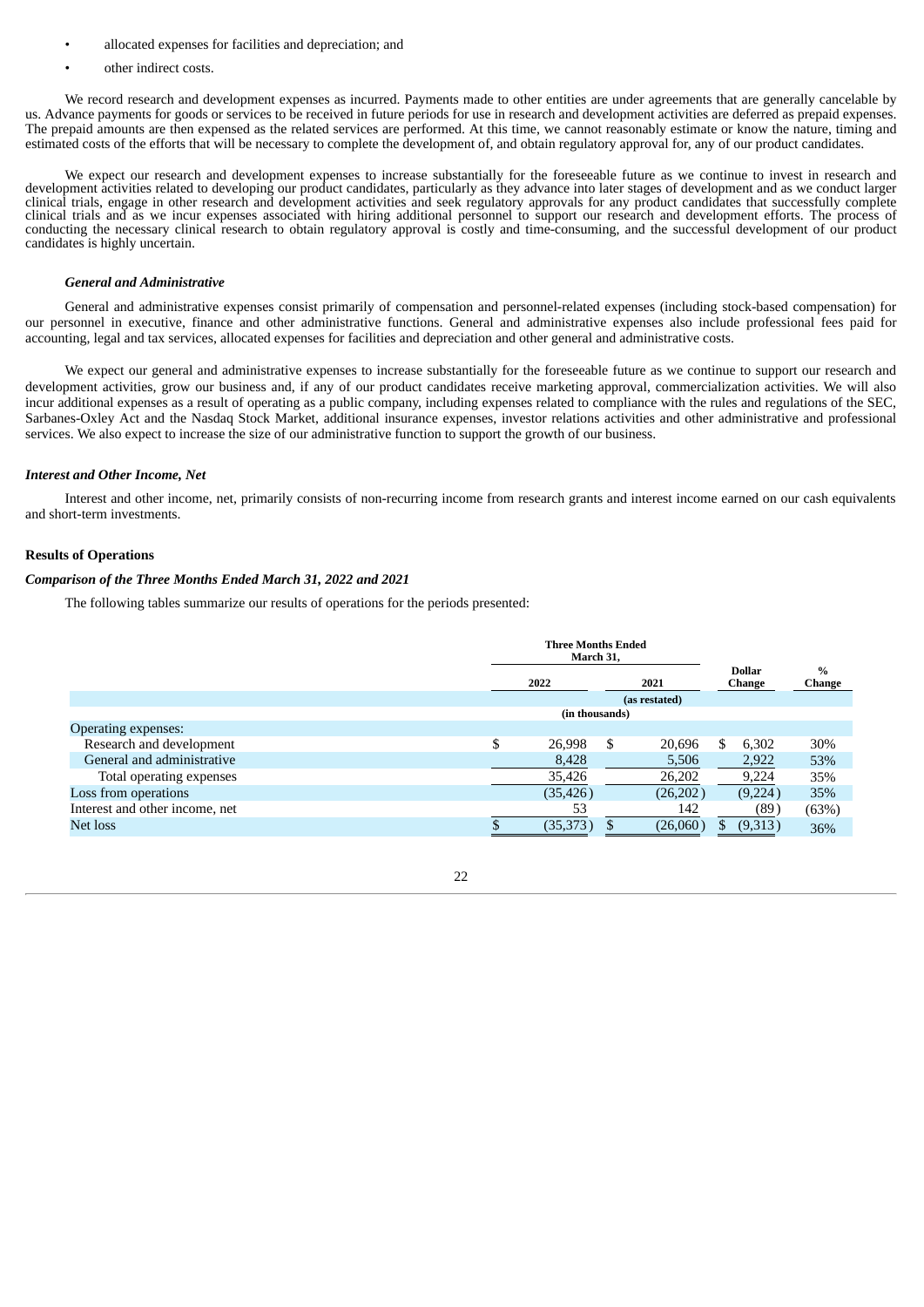## *Research and Development Expenses*

|                                                                            | <b>Three Months Ended</b><br>March 31. |              |    |                |     |                         |                |
|----------------------------------------------------------------------------|----------------------------------------|--------------|----|----------------|-----|-------------------------|----------------|
|                                                                            |                                        | 2022<br>2021 |    | (in thousands) |     | <b>Dollar</b><br>Change | $\%$<br>Change |
| Direct costs:                                                              |                                        |              |    |                |     |                         |                |
| Clinical and nonclinical outside services                                  | \$                                     | 12,137       | \$ | 7,909          | \$. | 4,228                   | 53%            |
| Consulting and professional services                                       |                                        | 2,019        |    | 1,732          |     | 287                     | 17%            |
| Contract manufacturing                                                     |                                        | 4,654        |    | 5,192          |     | (538)                   | (10%)          |
| Laboratory supplies and materials                                          |                                        | 192          |    | 283            |     | (91)                    | (32%)          |
| Indirect costs:                                                            |                                        |              |    |                |     |                         |                |
| Compensation and personnel-related<br>(including stock-based compensation) |                                        | 6.685        |    | 4.919          |     | 1,766                   | 36%            |
| Facilities and depreciation                                                |                                        | 1,269        |    | 574            |     | 695                     | 121%           |
| Other                                                                      |                                        | 42           |    | 87             |     | (45)                    | (52%)          |
| Total research and development expenses                                    |                                        | 26,998       |    | 20,696         |     | 6,302                   | 30%            |

Research and development expenses increased by \$6.3 million, or 30%, for the three months ended March 31, 2022 compared to the same period in 2021. The increase was primarily due to \$4.2 million in direct clinical outside services related to our multiple ongoing clinical trials in GBS, warm autoimmune hemolytic anemia, Huntington's Disease, amyotrophic lateral sclerosis and geographic atrophy as well as planning activities to support first in human trials in ANX105 and our small molecule program, ANX1502. Contract manufacturing expense decreased by \$0.5 million due to completion of ANX005 production runs in the prior year period. Compensation and personnel-related expenses increased by \$1.8 million, including an increase of \$0.4 million in stock-based compensation, due to an increase in headcount. Direct consulting and professional services costs increased by \$0.3 million related to the support of multiple functions including clinical development, translational, regulatory and project management. Facilities and depreciation costs increased by \$0.7 million due to the commencement of our new office lease in November 2021 in Brisbane, California.

#### *General and Administrative Expenses*

|                                                                            | <b>Three Months Ended</b><br>March 31, |       |      |               |                         |       |                       |
|----------------------------------------------------------------------------|----------------------------------------|-------|------|---------------|-------------------------|-------|-----------------------|
|                                                                            | 2022                                   |       | 2021 |               | <b>Dollar</b><br>Change |       | $\%$<br><b>Change</b> |
|                                                                            |                                        |       |      | (as restated) |                         |       |                       |
|                                                                            |                                        |       |      |               |                         |       |                       |
| Compensation and personnel-related<br>(including stock-based compensation) | \$                                     | 4,016 | - \$ | 2,578         | S                       | 1,438 | 56%                   |
| Consulting and professional services                                       |                                        | 3,430 |      | 2,348         |                         | 1,082 | 46%                   |
| Facilities and depreciation                                                |                                        | 639   |      | 386           |                         | 253   | 66%                   |
| Other                                                                      |                                        | 343   |      | 194           |                         | 149   | 77%                   |
| Total general and administrative expenses                                  |                                        | 8,428 |      | 5,506         |                         | 2,922 | 53%                   |

General and administrative expenses increased by \$2.9 million, or 53%, for the three months ended March 31, 2022 compared to the same period in 2021. The increase was primarily due to \$1.4 million in compensation and personnel-related expenses, including an increase of \$0.9 million in stock-based compensation, due to an increase in headcount. Consulting and professional services for accounting, legal and audit fees, and directors and officers' liability insurance increased by \$1.1 million during the three months ended March 31, 2022. Facilities and depreciation costs increased by \$0.3 million due to the commencement of our new office lease in November 2021 in Brisbane, California.

# **Liquidity and Capital Resources**

#### *Sources of Liquidity*

Due to our significant research and development expenditures, we have generated operating losses since our inception.

We have funded our operations primarily through the sale of equity securities. From our inception through March 31, 2022, we have raised net cash proceeds of \$233.9 million from private placements of our redeemable convertible preferred stock and \$262.4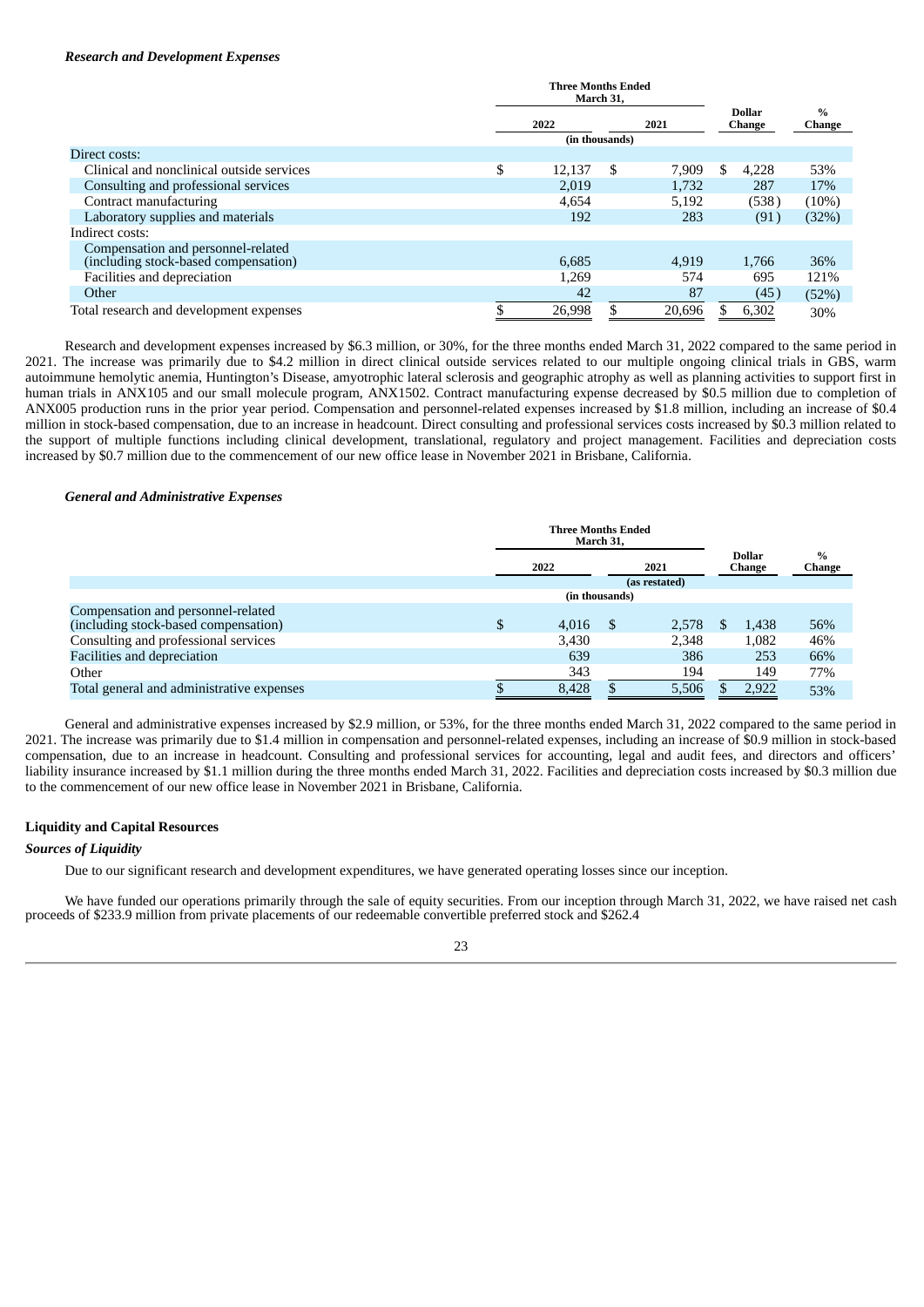million from the initial public offering of our common stock, or our IPO. As of March 31, 2022, we had available cash and cash equivalents and short-term investments of \$206.7 million and an accumulated deficit of \$331.7 million.

## *Historical Cash Flows*

|                                                                   | <b>Three Months Ended</b><br>March 31, |      |               |  |  |
|-------------------------------------------------------------------|----------------------------------------|------|---------------|--|--|
|                                                                   | 2022                                   | 2021 |               |  |  |
|                                                                   |                                        |      | (as restated) |  |  |
|                                                                   | (in thousands)                         |      |               |  |  |
| Net cash used in operating activities                             | (30, 288)                              |      | (23, 440)     |  |  |
| Net cash provided by (used in) investing activities               | 68,251                                 |      | (37,581)      |  |  |
| Net cash provided by financing activities                         | 19                                     |      | 268           |  |  |
| Increase (decrease) in cash, cash equivalents and restricted cash | 37,982                                 |      | (60, 753)     |  |  |

#### *Cash Flows from Operating Activities*

Cash used in operating activities for the three months ended March 31, 2022 was \$30.3 million, which consisted of a net loss of \$35.4 million, partially offset by \$5.4 million in non-cash charges and a net change of \$0.3 million in our operating assets and liabilities. The non-cash charges consisted of stock-based compensation of \$4.3 million, depreciation and amortization of \$0.5 million, accretion of discount on available-for-sale securities of \$0.4 million, and reduction in the carrying amount of right-of-use assets of \$0.2 million.

Cash used in operating activities for the three months ended March 31, 2021 was \$23.4 million, which consisted of a net loss of \$26.1 million, partially offset by \$3.8 million in non-cash charges and a net change of \$1.2 million in our net operating assets and liabilities. The non-cash charges consisted of stock-based compensation of \$3.0 million, depreciation and amortization of \$0.5 million, accretion of discount on available-for sale securities of \$0.2 million, and reduction in the carrying amount of right-of-use assets of \$0.1 million.

# *Cash Flows from Investing Activities*

Cash provided by investing activities for the three months ended March 31, 2022 was \$68.3 million, which consisted of \$79.4 million of proceeds from maturities of available-for-sale securities, partially offset by \$5.9 million of purchases of available-for-sale securities and \$5.2 million of tenant improvement costs associated with our new lease in Brisbane, California.

Cash used in investing activities for the three months ended March 31, 2021 was \$37.6 million, which consisted of \$42.5 million of purchases of available-for-sale securities and \$5.0 million of maturities of available-for-sale securities.

#### *Cash Flows from Financing Activities*

Cash provided by financing activities for the three months ended March 31, 2022 was \$19,000, related to proceeds from the exercise of common stock options.

Cash provided by financing activities for the three months ended March 31, 2021 was \$0.3 million, related to proceeds from the exercise of common stock options.

#### *Funding Requirements*

We use our cash to fund operations, primarily to fund our clinical trials, research and development expenditures and related personnel costs. We expect our research and development expenses to increase substantially for the foreseeable future as we continue to invest in research and development activities related to our product candidates, particularly as they advance into later stages of development and as we conduct larger clinical trials, engage in other research and development activities, seek regulatory approvals for any product candidates that successfully complete clinical trials and as we incur expenses associated with hiring additional personnel to support our research and development efforts. In addition, we expect our general and administrative expenses to increase substantially for the foreseeable future as we continue to support our research and development activities and to grow our business and as we expect to engage in commercialization activities, if any of our product candidates receive marketing approval. We will also incur additional expenses as a result of operating as a public company and also expect to increase the size of our administrative function to support the growth of our business. The timing and amount of our operating expenditures will depend on many factors, including:

• the scope, progress, results and costs of researching and developing our current product candidates or any other future product candidates we choose to pursue, and conducting preclinical studies and clinical trials;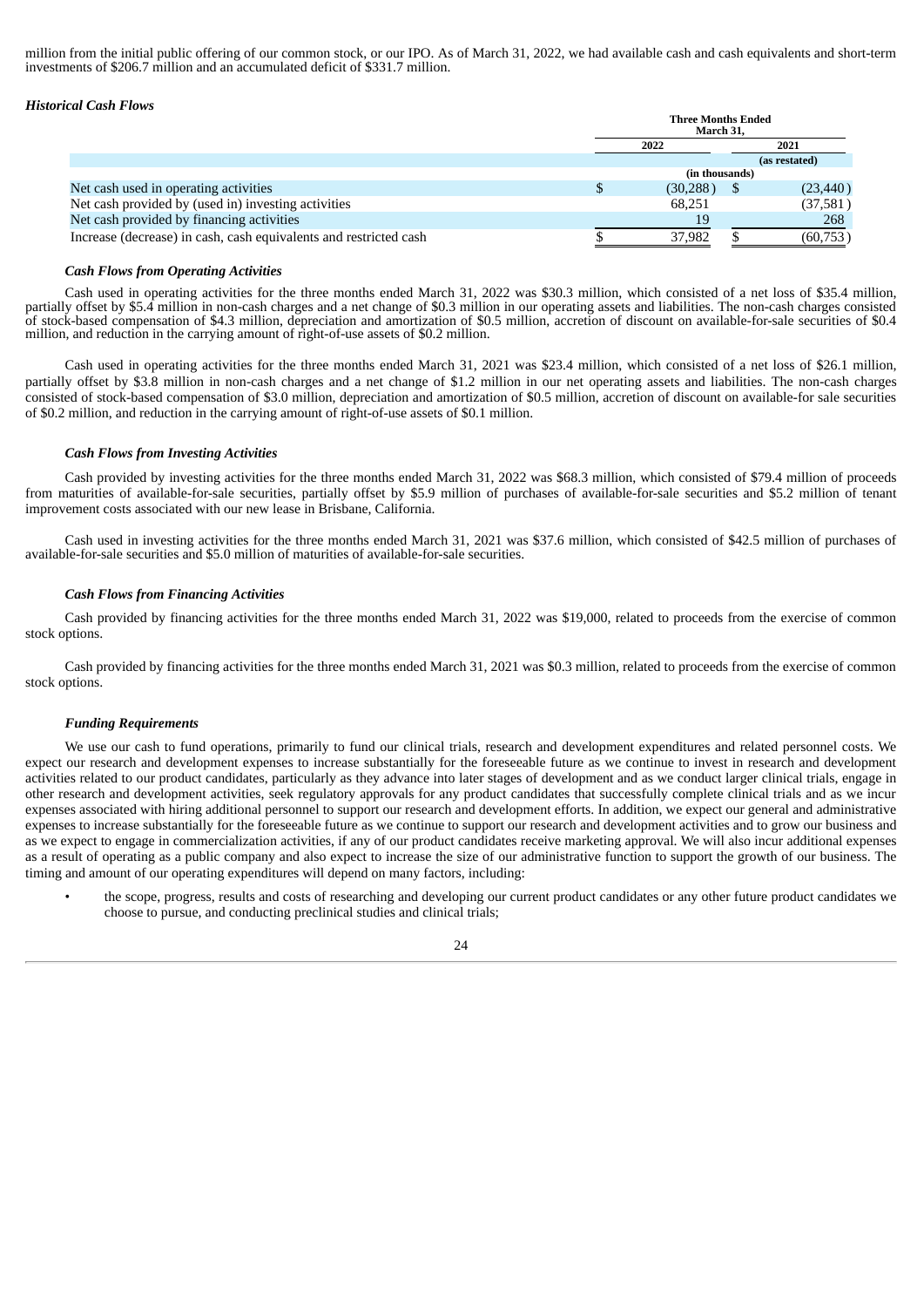- the timing of, and the costs involved in, obtaining regulatory approvals for our lead product candidates or any future product candidates;
- the number and characteristics of any additional product candidates we develop or acquire;
- the timing and amount of any milestone, royalty and/or other payments we are required to make pursuant to our current or any future license or collaboration agreements;
- the cost of manufacturing our lead product candidates or any future product candidates and any products we successfully commercialize;
- the cost of building a sales force in anticipation of product commercialization;
- the cost of commercialization activities of our product candidates, if approved for sale, including marketing, sales and distribution costs;
- our ability to establish strategic collaborations, licensing or other arrangements and the financial terms of any such agreements, including the timing and amount of any future milestone, royalty or other payments due under any such agreement;
- any product liability or other lawsuits related to our products;
- the expenses needed to attract, hire and retain skilled personnel;
- the costs associated with operating as a public company;
- the costs involved in preparing, filing, prosecuting, maintaining, defending and enforcing our intellectual property portfolio; and
- the timing, receipt and amount of sales of any future approved products.

Based upon our current operating plan, we believe that our existing cash and cash equivalents will enable us to fund our operating expenses and capital expenditure requirements into 2024. We have based this estimate on assumptions that may prove to be wrong, and we could utilize our available capital resources sooner than we expect. We expect to continue to expend significant resources for the foreseeable future. Until such time, if ever, as we can generate substantial product revenue, we will be required to seek additional funding in the future and currently intend to do so through public or private equity offerings or debt financings, credit or loan facilities, collaborations or a combination of one or more of these funding sources. Additional funds may not be available to us on acceptable terms or at all. If we fail to obtain necessary capital when needed on acceptable terms, or at all, we could be forced to delay, limit, reduce or terminate our product development programs, commercialization efforts or other operations. If we raise additional funds by issuing equity securities, our stockholders will suffer dilution and the terms of any financing may adversely affect the rights of our stockholders. In addition, as a condition to providing additional funds to us, future investors may demand, and may be granted, rights superior to those of existing stockholders. Debt financing, if available, is likely to involve restrictive covenants limiting our flexibility in conducting future business activities, and, in the event of insolvency, debt holders would be repaid before holders of our equity securities received any distribution of our corporate assets.

# *At-the-Market Offering*

In August 2021, we entered into a sales agreement with Cowen and Company LLC, or Cowen, as sales agent, pursuant to which we may issue and sell shares of our common stock for an aggregate maximum offering price of \$100.0 million under an at-the-market offering program, or the 2021 ATM program. We will pay Cowen up to 3% of gross proceeds for the common stock sold through the 2021 ATM program. As of March 31, 2022, no shares of common stock have been sold under the 2021 ATM program.

# **Off-Balance Sheet Arrangements**

Since our inception, we have not engaged in any off-balance sheet arrangements, as defined in the rules and regulations of the SEC.

#### **Critical Accounting Policies and Estimates**

Management's discussion and analysis of our financial condition and results of operations is based on our condensed consolidated financial statements, which have been prepared in accordance with U.S. GAAP. The preparation of these condensed consolidated financial statements requires us to make estimates and assumptions for the reported amounts of assets, liabilities, expenses and related disclosures. Our estimates are based on our historical experience and on various other factors that we believe are reasonable under the

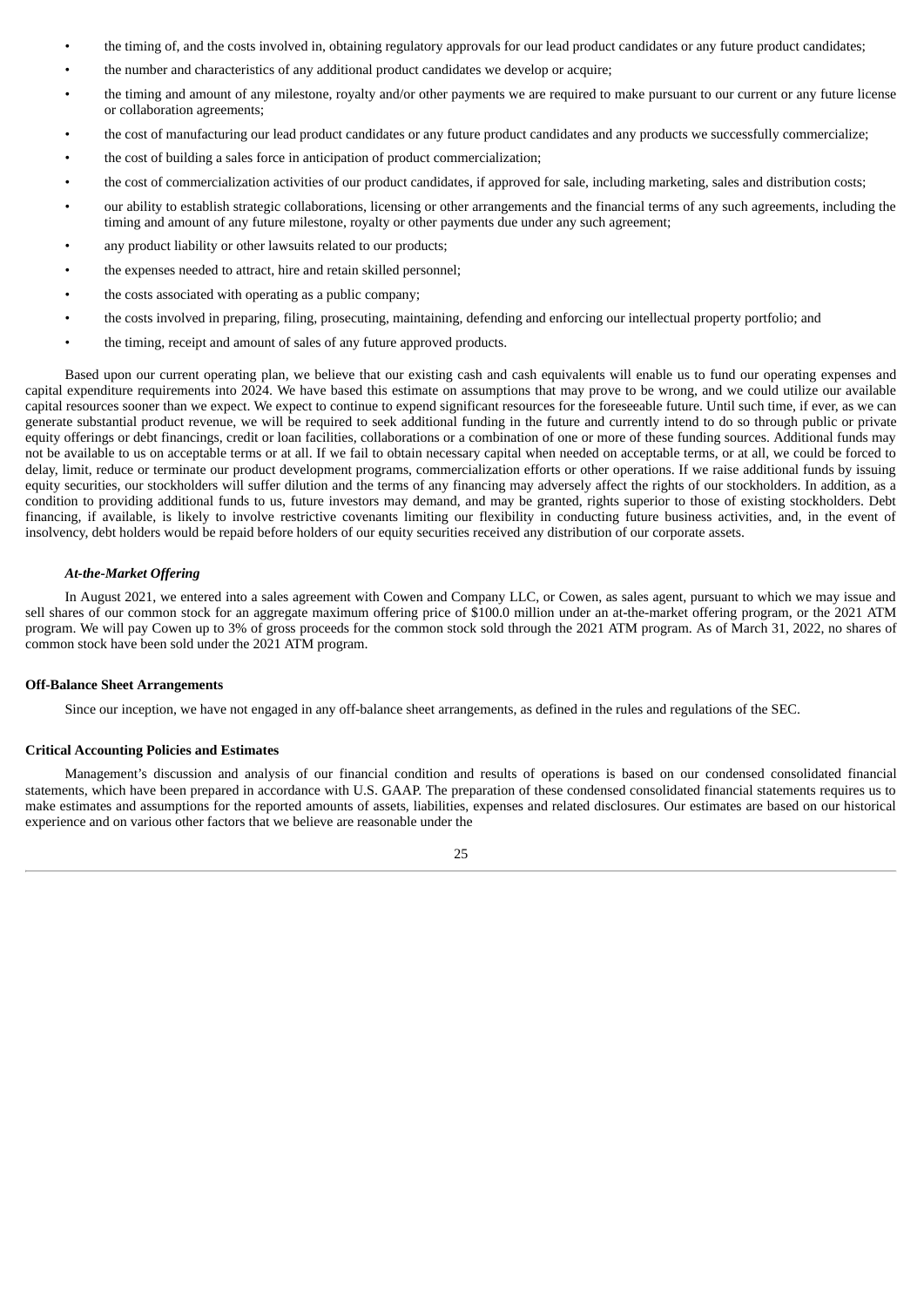circumstances, the results of which form the basis for making judgments about the carrying value of assets and liabilities that are not readily apparent from other sources. Actual results may differ from these estimates under different assumptions or conditions and any such differences may be material.

During the three months ended March 31, 2022, there were no material changes to our critical accounting policies or in the methodology used for estimates from those described in "Management's Discussion and Analysis of Financial Condition and Results of Operations" included in our Annual Report on Form 10-K for the year ended December 31, 2021.

# **Recent Accounting Pronouncements Not Yet Adopted**

See Note 2—*Basis of Presentation and Significant Accounting Policies* to our unaudited condensed consolidated financial statements included elsewhere in this Quarterly Report on Form 10-Q for information about recent accounting pronouncements, the timing of their adoption, and our assessment, to the extent we have made one yet, of their potential impact on our financial condition of results of operations.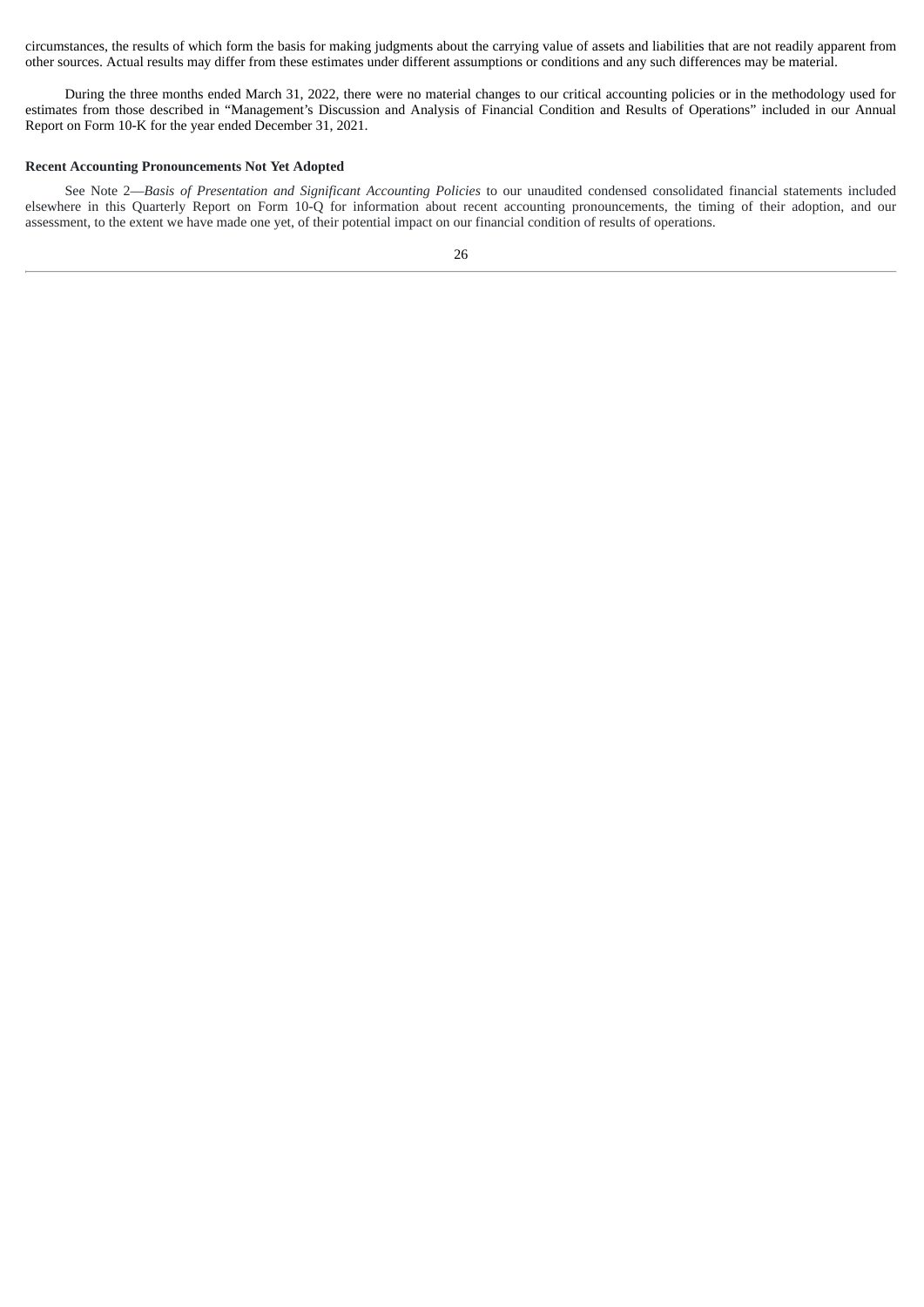#### <span id="page-26-0"></span>**Item 3. Quantitative and Qualitative Disclosures About Market Risk**

#### *Foreign Currency and Exchange Risk*

Our expenses are generally denominated in the currencies of the jurisdictions in which we conduct our operations, which are primarily in the United States and Australia. Our results of current and future operations and cash flows are, therefore, subject to fluctuations due to changes in foreign currency exchange rates. The effect of a hypothetical 10% change in foreign currency exchange rates applicable to our business would not have had a material impact on our historical condensed consolidated financial statements for the three months ended March 31, 2022 and 2021. As the impact of foreign currency exchange rates has not been material to our historical operating results, we have not entered into derivative or hedging transactions, but we may do so in the future if our exposure to foreign currency becomes more significant.

## *Interest Rate Risk*

We had cash and cash equivalents of \$112.8 million and short-term investments of \$93.9 million as of March 31, 2022. Cash and cash equivalents consist of bank deposits and money market funds. Our marketable securities generally consist of high-grade commercial paper, corporate and other debt securities, U.S. government agency securities, and treasury bills. The cash and cash equivalents and marketable securities are held for working capital purposes. Such interest-earning instruments carry a degree of interest rate risk. The primary objective of our investment activities is to preserve principal while maximizing income without significantly increasing risk. We do not enter into investments for trading or speculative purposes and have not used any derivative financial instruments to manage our interest rate risk exposure. Due to the short-term nature of our investments, we have not been exposed to, nor do we anticipate being exposed to, material risks due to changes in interest rates. A hypothetical 10% change in interest rates during any of the periods presented would not have had a material impact on our historical condensed consolidated financial statements for the three months ended March 31, 2022 and 2021.

#### <span id="page-26-1"></span>**Item 4. Controls and Procedures**

#### *Evaluation of Disclosure Controls and Procedures*

Our management, with the participation and supervision of our Chief Executive Officer and our Chief Financial Officer, have evaluated our disclosure controls and procedures (as defined in Rules 13a-15(e) and 15d-15(e) under the Exchange Act) as of the end of the period covered by this Quarterly Report on Form 10-Q. Based on that evaluation, our Chief Executive Officer and Chief Financial Officer have concluded that, as of the end of the period covered by this Quarterly Report on Form 10-Q, our disclosure controls and procedures are effective to provide reasonable assurance that information we are required to disclose in reports that we file or submit under the Exchange Act is recorded, processed, summarized, and reported within the time periods specified in SEC rules and forms, and that such information is accumulated and communicated to our management, including our Chief Executive Officer and Chief Financial Officer, as appropriate, to allow timely decisions regarding required disclosure.

#### *Changes in Internal Control over Financial Reporting*

There has been no change in our internal control over financial reporting (as defined in Rules 13a-15(f) and 15d-15(f) under the Exchange Act) that occurred during the quarter ended March 31, 2022 that has materially affected, or is reasonably likely to materially affect, our internal control over financial reporting.

#### *Inherent Limitations on Effectiveness of Disclosure Controls and Procedures*

In designing and evaluating the disclosure controls and procedures and internal control over financial reporting, management recognizes that any controls and procedures, no matter how well designed and operated, can provide only reasonable assurance of achieving the desired control objectives. In addition, the design of disclosure controls and procedures and internal control over financial reporting must reflect the fact that there are resource constraints and that management is required to apply judgment in evaluating the benefits of possible controls and procedures relative to their costs.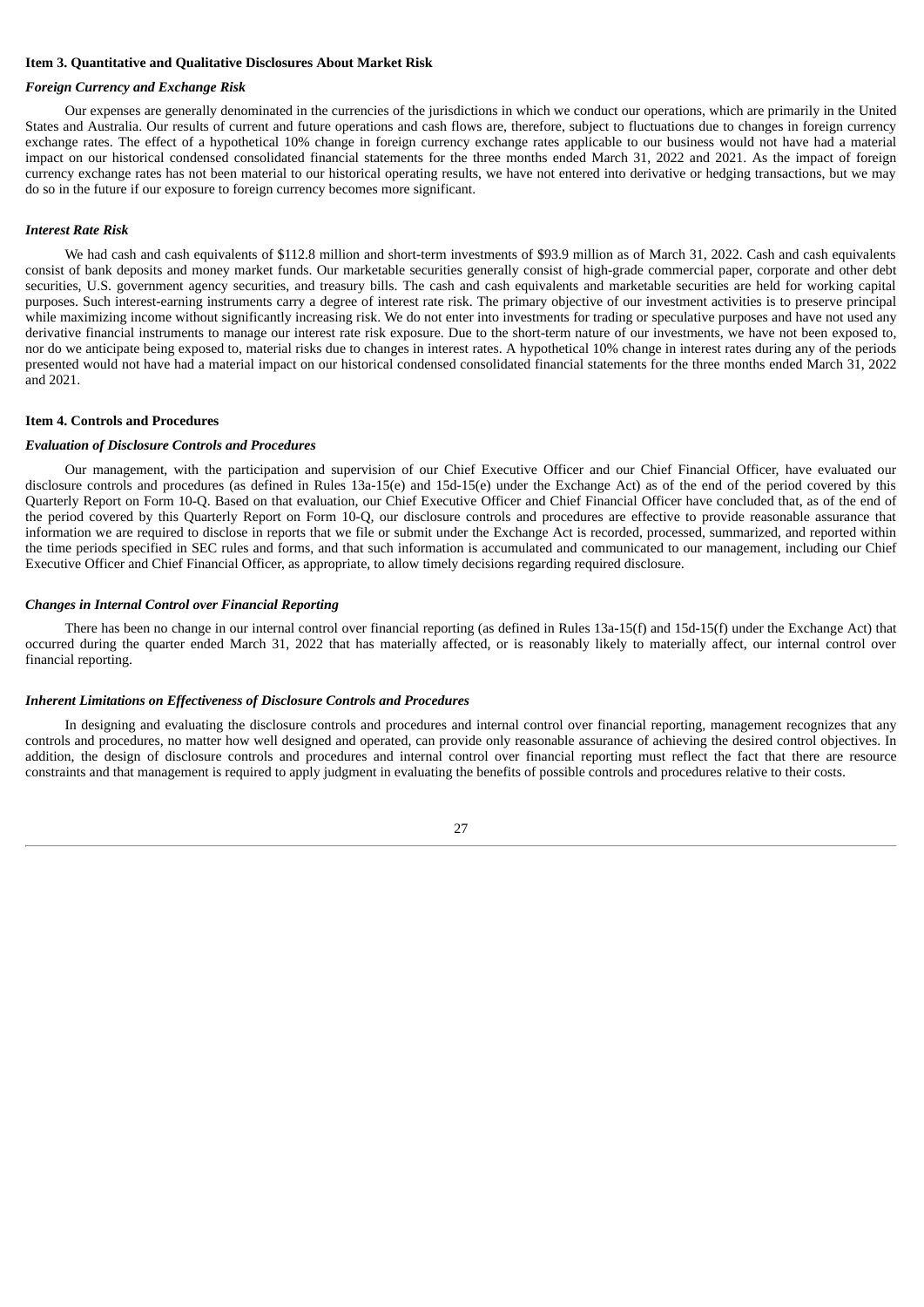#### **PART II – OTHER INFORMATION**

#### <span id="page-27-0"></span>**Item 1. Legal Proceedings.**

We are not party to any material legal proceedings at this time. From time to time, we may become involved in various legal proceedings that arise in the ordinary course of our business.

#### <span id="page-27-1"></span>**Item 1A. Risk Factors.**

#### **RISK FACTORS**

Our business involves significant risks, some of which are described below. You should carefully consider the risks and uncertainties described below, together with all of the other information contained in this Quarterly Report on Form 10-O, including "Management's Discussion and Analysis of Financial Condition and Results of Operations" and the financial statements and the related notes. If any of the following risks actually occur, it could harm our business, prospects, operating results and financial condition and future prospects. In such event, the market price of our common stock could decline and you could lose all or part of your investment. Additional risks and uncertainties not presently known to us or that we currently deem immaterial may also impair our business operations. This Quarterly Report on Form 10-Q also contains forward-looking statements that involve risks and uncertainties. Our actual results could differ materially from those anticipated in the forward-looking statements as a result of factors that are described *below and elsewhere in this Quarterly Report.*

#### **Risk Factor Summary**

The following summarizes the most material risks that make an investment in our securities risky or speculative. If any of the following risks occur or persist, our business, financial condition and results of operations could be materially harmed and the price of our common stock could significantly decline.

- We are a clinical-stage biopharmaceutical company with a limited operating history and no products approved for commercial sale. We have incurred significant losses since our inception, and we anticipate that we will continue to incur significant losses for the foreseeable future, which, together with our limited operating history, makes it difficult to assess our future viability.
- We will require substantial additional financing to achieve our goals, and a failure to obtain this necessary capital when needed on acceptable terms, or at all, could force us to delay, limit, reduce or terminate our product development programs, commercialization efforts or other operations.
- Our business is heavily dependent on the successful development, regulatory approval and commercialization of our product candidates which are in early stages of clinical development.
- Public health crises such as pandemics or similar outbreaks could materially and adversely affect our preclinical and clinical trials, business, financial condition and results of operations.
- Research and development of biopharmaceutical products is inherently risky. We cannot give any assurance that any of our product candidates will receive regulatory approval, which is necessary before they can be commercialized.
- Adverse events or undesirable side effects caused by, or other unexpected properties of, any of our products could halt their clinical development, delay or prevent their regulatory approval, limit their commercial potential or result in significant negative consequences.
- We rely on third-party suppliers to manufacture our product candidates, and we intend to rely on third parties to produce commercial supplies of any approved product. The loss of these suppliers, or their failure to comply with applicable regulatory requirements or to provide us with sufficient quantities at acceptable quality levels or prices, or at all, would materially and adversely affect our business.
- Any collaboration arrangements that we may enter into in the future may not be successful, which could adversely affect our ability to develop and commercialize our product candidates.
- Our current and any future product candidates or products could be alleged to infringe patent rights and other proprietary rights of third parties, which may require costly litigation and, if we are not successful, could cause us to pay substantial damages and/or limit our ability to commercialize our products.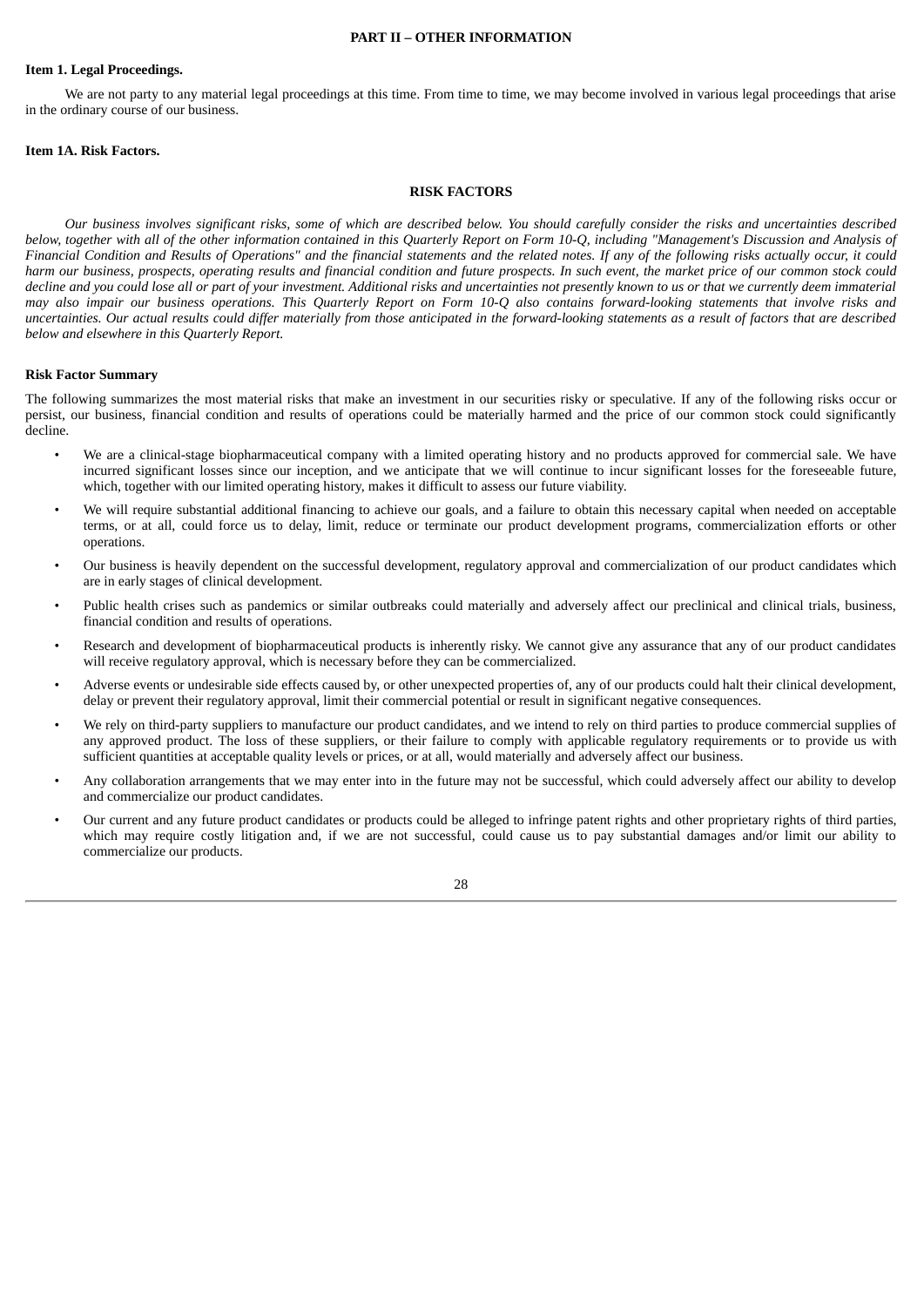## **Risks Related to Our Limited Operating History, Financial Condition and Capital Requirements**

# We are a clinical-stage biopharmaceutical company with a limited operating history and no products approved for commercial sale. We have incurred significant losses since our inception, and we anticipate that we will continue to incur significant losses for the foreseeable future, which, together with *our limited operating history, makes it difficult to assess our future viability.*

We are a clinical-stage biopharmaceutical company, and we have only a limited operating history upon which you can evaluate our business and prospects. Biopharmaceutical product development is a highly speculative undertaking and involves a substantial degree of risk. We have no products approved for commercial sale and have not generated any revenue from sales of our product candidates and have incurred losses in each year since our inception in March 2011. We have only a limited operating history upon which you can evaluate our business and prospects. In addition, we have not yet demonstrated an ability to successfully overcome many of the risks and uncertainties frequently encountered by companies in new and rapidly evolving fields, particularly in the pharmaceutical, biopharmaceutical and biotechnology industry.

We have had significant operating losses since our inception. Our net loss for the years ended December 31, 2021 and 2020 was approximately \$130.3 million and \$63.4 million, respectively, and our net loss for the three months ended March 31, 2022 was approximately \$35.4 million. As of March 31, 2022, we had an accumulated deficit of \$331.7 million. Substantially all of our losses have resulted from expenses incurred in connection with our research and development programs and from general and administrative costs associated with our operations. We expect to continue to incur losses for the foreseeable future, and we anticipate these losses will increase as we continue to develop our product candidates, conduct clinical trials and pursue research and development activities. Even if we achieve profitability in the future, we may not be able to sustain profitability in subsequent periods. Our prior losses, combined with expected future losses, have had and will continue to have an adverse effect on our stockholders' equity and working capital.

#### We will require substantial additional financing to achieve our goals, and a failure to obtain this necessary capital when needed on acceptable terms, or at all, could force us to delay, limit, reduce or terminate our product development programs, commercialization efforts or other operations,

Since our inception, we have invested a significant portion of our efforts and financial resources in research and development activities. Our product candidates will require additional clinical development, and we intend to conduct additional research and development activities to discover and develop new product candidates, including conducting preclinical studies and clinical trials, all of which will require substantial additional funds. We will continue to expend significant resources for the foreseeable future in connection with these activities. These expenditures will include costs associated with conducting preclinical studies and clinical trials, obtaining regulatory approvals and manufacturing and supply, as well as marketing and selling any products approved for sale. In addition, other unanticipated costs may arise. Because the outcome of any preclinical study or clinical trial is highly uncertain, we cannot reasonably estimate the actual amounts necessary to successfully complete the development and commercialization of our product candidates or any future product candidates.

As of March 31, 2022, we had capital resources consisting of cash and cash equivalents and short-term investments of approximately \$206.7 million. We expect our existing capital resources will fund our planned operating expenses into 2024. However, our operating plans may change as a result of many factors currently unknown to us, and we may need to seek additional funds sooner than planned through public or private equity offerings or debt financings or other sources, such as strategic collaborations. Such financing may result in dilution to our stockholders, imposition of burdensome debt covenants and repayment obligations, or other restrictions that may affect our business. In addition, we may seek additional capital due to favorable market conditions or strategic considerations even if we believe we have sufficient funds for our current or future operating plans.

Our future capital requirements depend on many factors, including:

- the scope, progress, results and costs of researching and developing our current product candidates or any other future product candidates we choose to pursue, and conducting preclinical studies and clinical trials, and delays related to the COVID-19 pandemic;
- the timing of, and the costs involved in, obtaining regulatory approvals for our product candidates or any future product candidates;
- the number and characteristics of any additional product candidates we develop or acquire;
- the timing and amount of any milestone, royalty and/or other payments we are required to make pursuant to our current or any future license or collaboration agreements;
- the cost of manufacturing our product candidates or any future product candidates and any products we successfully commercialize;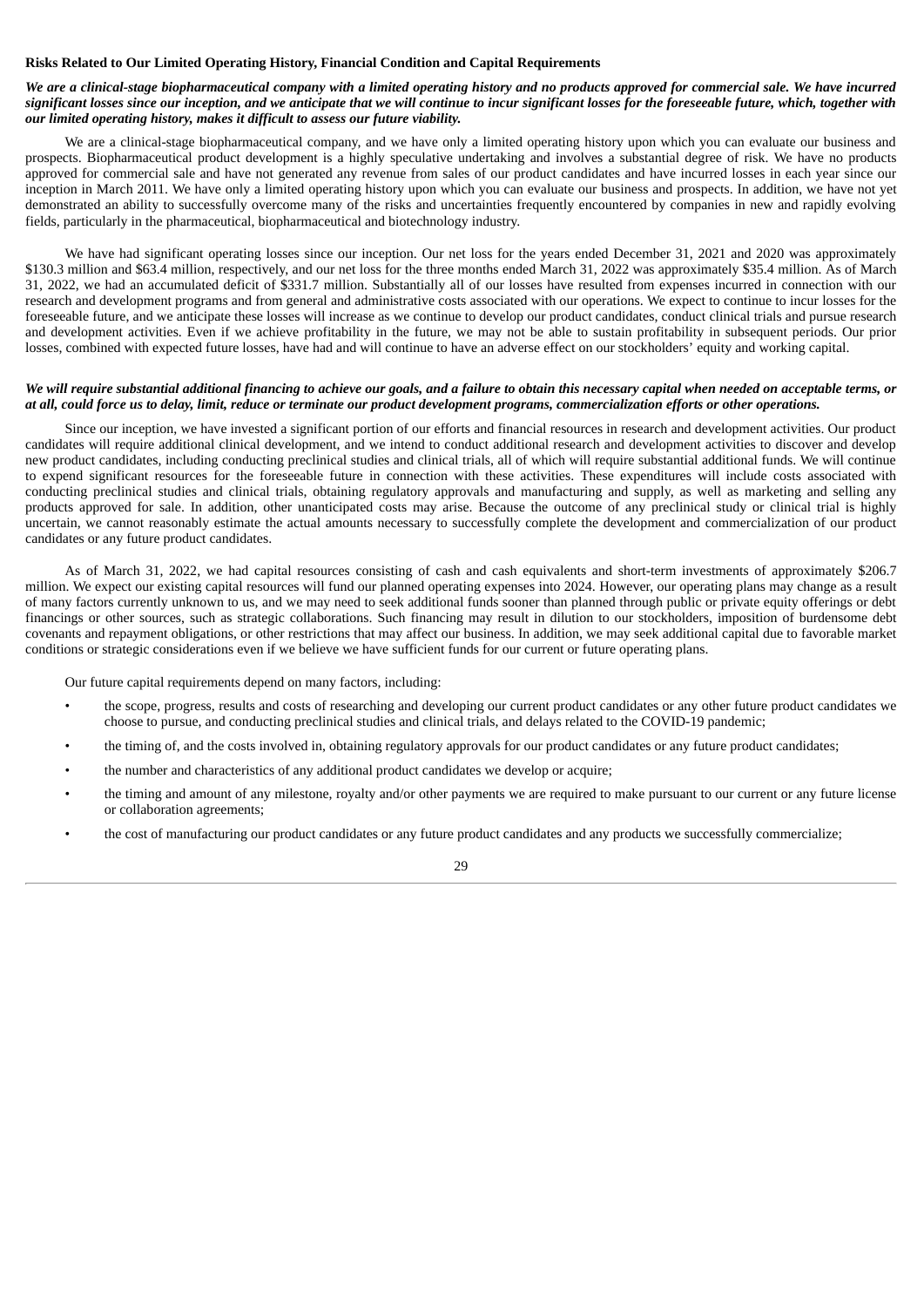- the cost of building a sales force in anticipation of product commercialization;
- the cost of commercialization activities of our product candidates, if approved for sale, including marketing, sales and distribution costs;
- our ability to establish strategic collaborations, licensing or other arrangements and the financial terms of any such agreements, including the timing and amount of any future milestone, royalty or other payments due under any such agreement;
- any product liability or other lawsuits related to our products;
- the expenses needed to attract, hire and retain skilled personnel;
- the costs associated with being a public company;
- the costs involved in preparing, filing, prosecuting, maintaining, defending and enforcing our intellectual property portfolio;
- the timing, receipt and amount of sales of any future approved products; and
- the impact of the COVID-19 pandemic, which may exacerbate the magnitude of the factors discussed above.

Additional funds may not be available when we need them, on terms that are acceptable to us, or at all. Our ability to raise additional capital may be adversely impacted by potential worsening global economic conditions and the recent disruptions to and volatility in the credit and financial markets in the United States and worldwide resulting from the ongoing COVID-19 pandemic. If adequate funds are not available to us on a timely basis, we may be required to:

- delay, limit, reduce or terminate preclinical studies, clinical trials or other development activities for our product candidates or any future product candidate;
- delay, limit, reduce or terminate our research and development activities; or
- delay, limit, reduce or terminate our efforts to establish manufacturing and sales and marketing capabilities or other activities that may be necessary to commercialize our product candidates or any future product candidate, or reduce our flexibility in developing or maintaining our sales and marketing strategy.

We also could be required to seek funds through arrangements with collaborators or others that may require us to relinquish rights to some of our technologies or product candidates that we would otherwise pursue on our own. We do not expect to realize revenue from sales of products or royalties from licensed products in the foreseeable future, if at all, and unless and until our product candidates are clinically tested, approved for commercialization and successfully marketed. To date, we have primarily financed our operations through the sale of equity securities. We will be required to seek additional funding in the future and currently intend to do so through public or private equity offerings or debt financings, credit or loan facilities, collaborations or a combination of one or more of these funding sources. Our ability to raise additional funds will depend on financial, economic and other factors, many of which are beyond our control. Additional funds may not be available to us on acceptable terms or at all. If we raise additional funds by issuing equity securities, our stockholders will suffer dilution and the terms of any financing may adversely affect the rights of our stockholders. In addition, as a condition to providing additional funds to us, future investors may demand, and may be granted, rights superior to those of existing stockholders. Debt financing, if available, is likely to involve restrictive covenants limiting our flexibility in conducting future business activities, and, in the event of insolvency, debt holders would be repaid before holders of our equity securities received any distribution of our corporate assets.

#### Due to the significant resources required for the development of our product candidates, we must prioritize development of certain product candidates and/or certain disease indications. We may expend our limited resources on candidates or indications that do not yield a successful product and fail to capitalize on product candidates or indications that may be more profitable or for which there is a greater likelihood of success.

We are currently focused on developing product candidates to address classical complement-mediated autoimmune and neurodegenerative diseases. We seek to maintain a process of prioritization and resource allocation among our programs to maintain a balance between aggressively advancing our product candidates in identified indications and exploring additional indications or mechanisms as well as developing future product candidates. However, due to the significant resources required for the development of our product candidates, we must focus on specific diseases and disease pathways and decide which product candidates to pursue and the amount of resources to allocate to each such product candidate.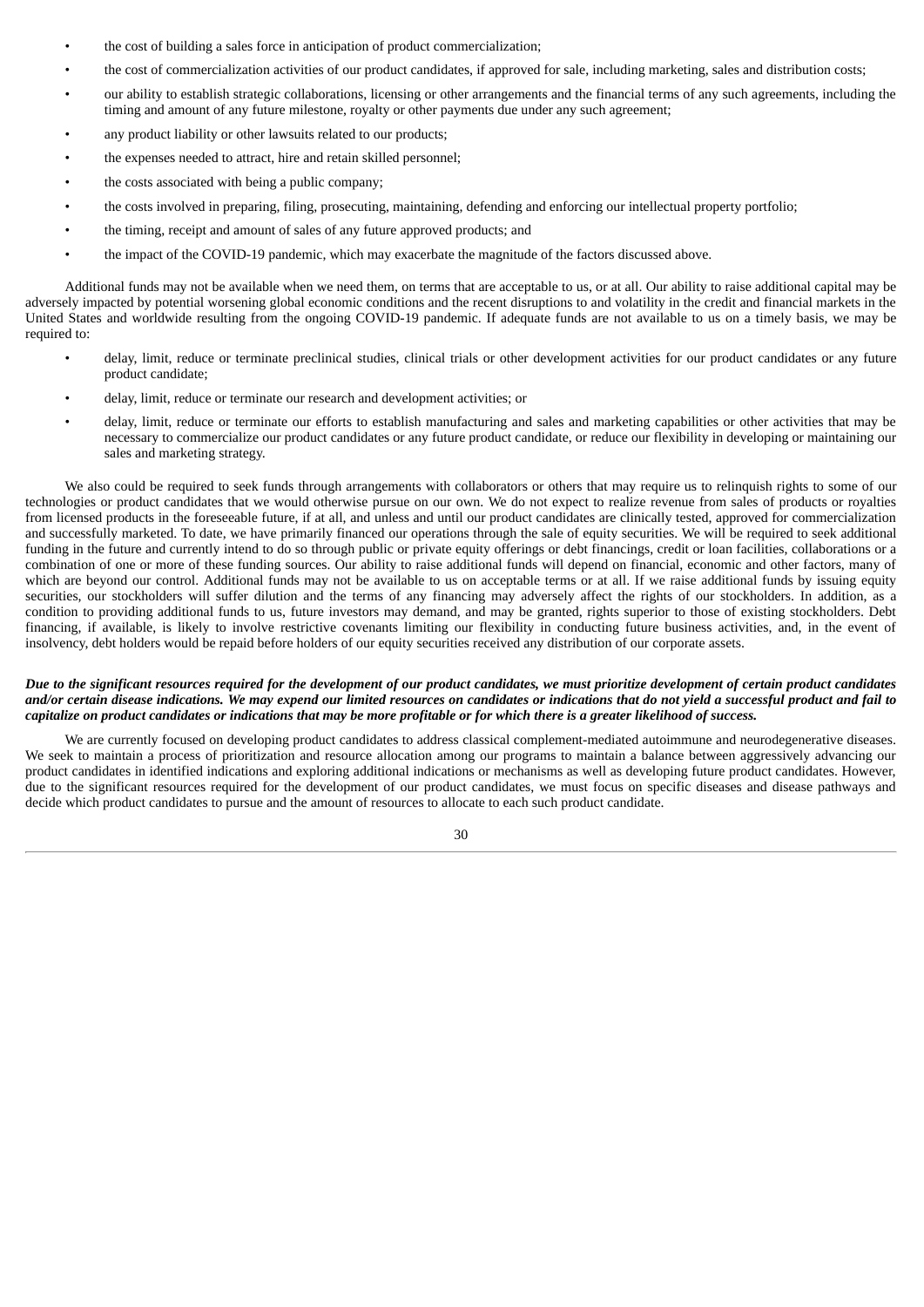Our decisions concerning the allocation of research, development, collaboration, management and financial resources toward particular product candidates or therapeutic areas may not lead to the development of any viable commercial product and may divert resources away from better opportunities. Similarly, any decision to delay, terminate or collaborate with third parties in respect of certain programs may subsequently also prove to be suboptimal and could cause us to miss valuable opportunities. If we make incorrect determinations regarding the viability or market potential of any of our programs or product candidates or misread trends in the autoimmune or neurodegenerative or pharmaceutical, biopharmaceutical or biotechnology industry, our business, financial condition and results of operations could be materially adversely affected. As a result, we may fail to capitalize on viable commercial products or profitable market opportunities, be required to forego or delay pursuit of opportunities with other product candidates or other diseases and disease pathways that may later prove to have greater commercial potential than those we choose to pursue, or relinquish valuable rights to such product candidates through collaboration, licensing or other royalty arrangements in cases in which it would have been advantageous for us to invest additional resources to retain development and commercialization rights.

# Our operating results may fluctuate significantly, which makes our future operating results difficult to predict and could cause our operating results to *fall below expectations.*

Our quarterly and annual operating results may fluctuate significantly, which makes it difficult for us to predict our future operating results. These fluctuations may occur due to a variety of factors, many of which are outside of our control and may be difficult to predict, including:

- the timing and cost of, and level of investment in, research, development and, if approved, commercialization activities relating to our product candidates, which may change from time to time;
- the timing and status of enrollment for our clinical trials;
- the cost of manufacturing our product candidates, as well as building out our supply chain, which may vary depending on the quantity of production and the terms of our agreements with manufacturers;
- expenditures that we may incur to acquire, develop or commercialize additional product candidates and technologies;
- timing and amount of any milestone, royalty or other payments due under any collaboration or license agreement;
- future accounting pronouncements or changes in our accounting policies;
- the timing and success or failure of preclinical studies and clinical trials for our product candidates or competing product candidates, or any other change in the competitive landscape of our industry, including consolidation among our competitors or partners;
- the timing of receipt of approvals for our product candidates from regulatory authorities in the United States and internationally;
- coverage and reimbursement policies with respect to our product candidates, if approved, and potential future drugs that compete with our products; and
- the level of demand for our product candidates, if approved, which may vary significantly over time.

The cumulative effects of these factors could result in large fluctuations and unpredictability in our quarterly and annual operating results. As a result, comparing our operating results on a period-to-period basis may not be meaningful. Investors should not rely on our past results as an indication of our future performance.

This variability and unpredictability could also result in our failing to meet the expectations of industry or financial analysts or investors for any period. If our revenue or operating results fall below the expectations of analysts or investors or below any forecasts we may provide to the market, or if any forecasts we provide to the market are below the expectations of analysts or investors, the price of our common stock could decline substantially. Such a stock price decline could occur even when we have met any previously publicly stated revenue or earnings guidance we may provide.

# **Risks Related to Our Business**

# Our business is heavily dependent on the successful development, regulatory approval and commercialization of our product candidates which are in *early stages of clinical development.*

We have no products approved for sale, and our product candidates are in early stages of clinical development. The success of our business, including our ability to finance our company and generate revenue in the future, will primarily depend on the successful development, regulatory approval and commercialization of our product candidates and, in particular, the advancement of our current

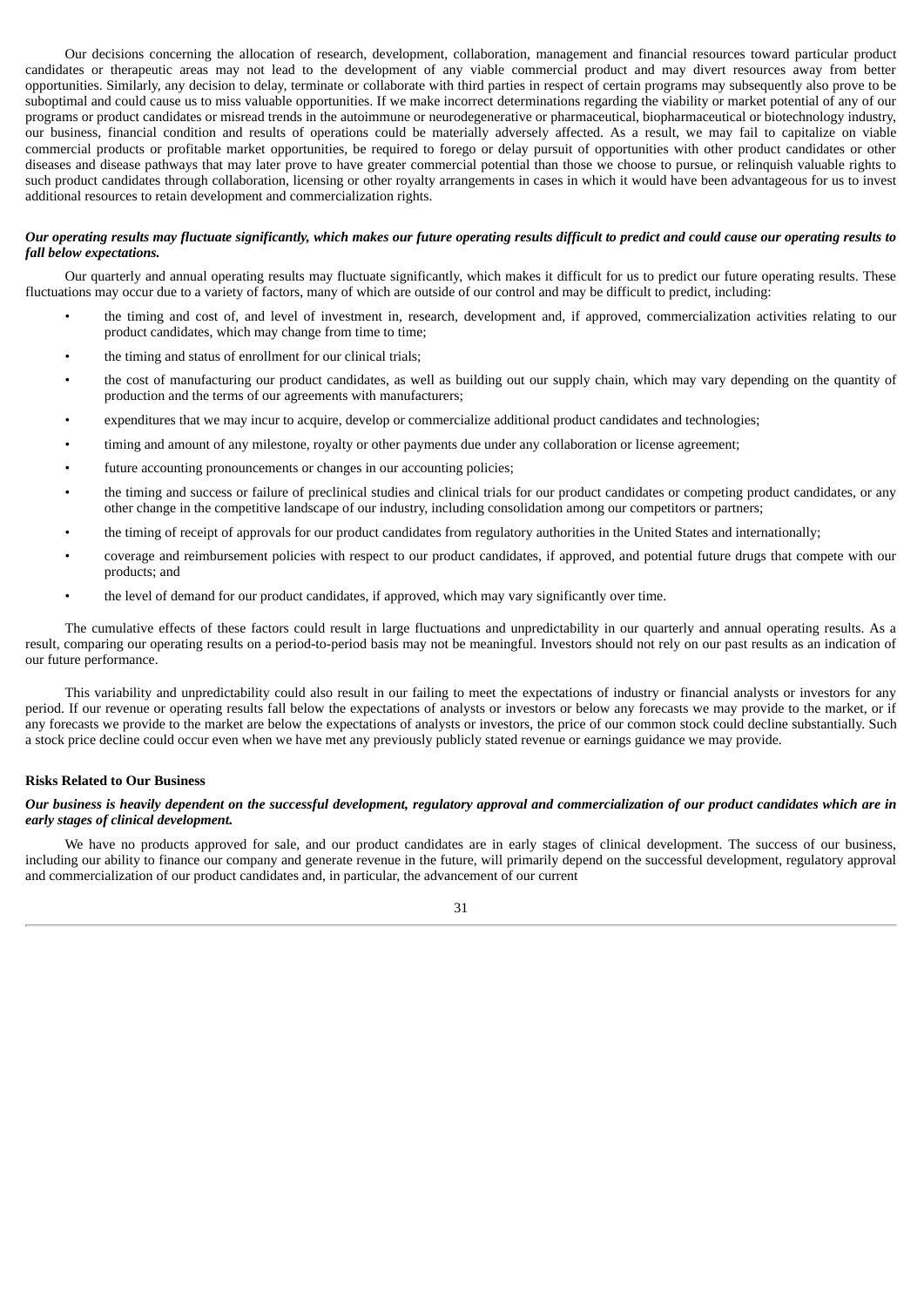clinical-stage product candidates. However, given our stage of development, it may be many years, if we succeed at all, before we have demonstrated the safety, purity, potency and/or efficacy of a product candidate sufficient to warrant approval for commercialization. We cannot be certain that our product candidates will receive regulatory approval or be successfully commercialized even if we receive regulatory approval.

While inhibition of the complement pathway has been validated as a therapeutic approach, C1q inhibition is a novel therapeutic approach, which exposes us to certain risks. For example, we may discover that our product candidates do not possess certain properties required for therapeutic effectiveness, or that even if found to be effective in one type of disease, a product candidate, or the therapeutic approach, is not effective in other diseases. In addition, given the novel nature of this therapeutic approach, designing preclinical studies and clinical trials to demonstrate the effect of the product candidates is complex and exposes us to risks, including that our biomarker-driven approach may not translate into therapeutic effectiveness.

In the future, we may also become dependent on other product candidates that we may develop or acquire. The clinical and commercial success of our product candidates and future product candidates will depend on a number of factors, including the following:

- the COVID-19 pandemic, which may result in clinical site closures, delays to patient enrollment, patients discontinuing their treatment or follow up visits or changes to trial protocols;
- our ability to raise any additional required capital on acceptable terms, or at all;
- our ability to complete an investigational new drug application, or IND, enabling studies and successfully submit INDs or comparable applications;
- timely completion of our preclinical studies and clinical trials, which may be significantly slower or cost more than we currently anticipate and will depend substantially upon the performance of third-party contractors;
- whether we are required by the U.S. Food and Drug Administration, or the FDA, or similar foreign regulatory agencies to conduct additional clinical trials or other studies beyond those planned to support the approval and commercialization of our product candidates or any future product candidates;
- acceptance of our proposed indications and primary endpoint assessments relating to the proposed indications of our product candidates by the FDA and similar foreign regulatory authorities;
- our ability to demonstrate to the satisfaction of the FDA and similar foreign regulatory authorities the safety, efficacy and acceptable risk to benefit profile of our product candidates or any future product candidates;
- the prevalence, duration and severity of potential side effects or other safety issues experienced with our product candidates or future approved products, if any;
- the timely receipt of necessary marketing approvals from the FDA and similar foreign regulatory authorities;
- achieving and maintaining, and, where applicable, ensuring that our third-party contractors achieve and maintain compliance with our contractual obligations and with all regulatory requirements applicable to our product candidates or any future product candidates or approved products, if any;
- the ability of third parties with whom we contract to manufacture adequate clinical trial and commercial supplies of our product candidates or any future product candidates remain in good standing with regulatory agencies and develop, validate and maintain commercially viable manufacturing processes that are compliant with current good manufacturing practices, or cGMPs;
- our ability to successfully develop a commercial strategy and thereafter commercialize our product candidates or any future product candidates in the United States and internationally, if approved for marketing, reimbursement, sale and distribution in such countries and territories, whether alone or in collaboration with others;
- our ability to achieve sufficient market acceptance, coverage and adequate reimbursement from third-party payors and adequate market share and revenue for any approved products;
- the convenience of our treatment or dosing regimen;
- acceptance by physicians, payors and patients of the benefits, safety and efficacy of our product candidates or any future product candidates, if approved, including relative to alternative and competing treatments;
- the willingness of physicians, operators of clinics and patients to utilize or adopt any of our product candidates or any future product candidates, if approved;
- patients' willingness to enroll or continue to participate in a clinical trial during the COVID-19 pandemic;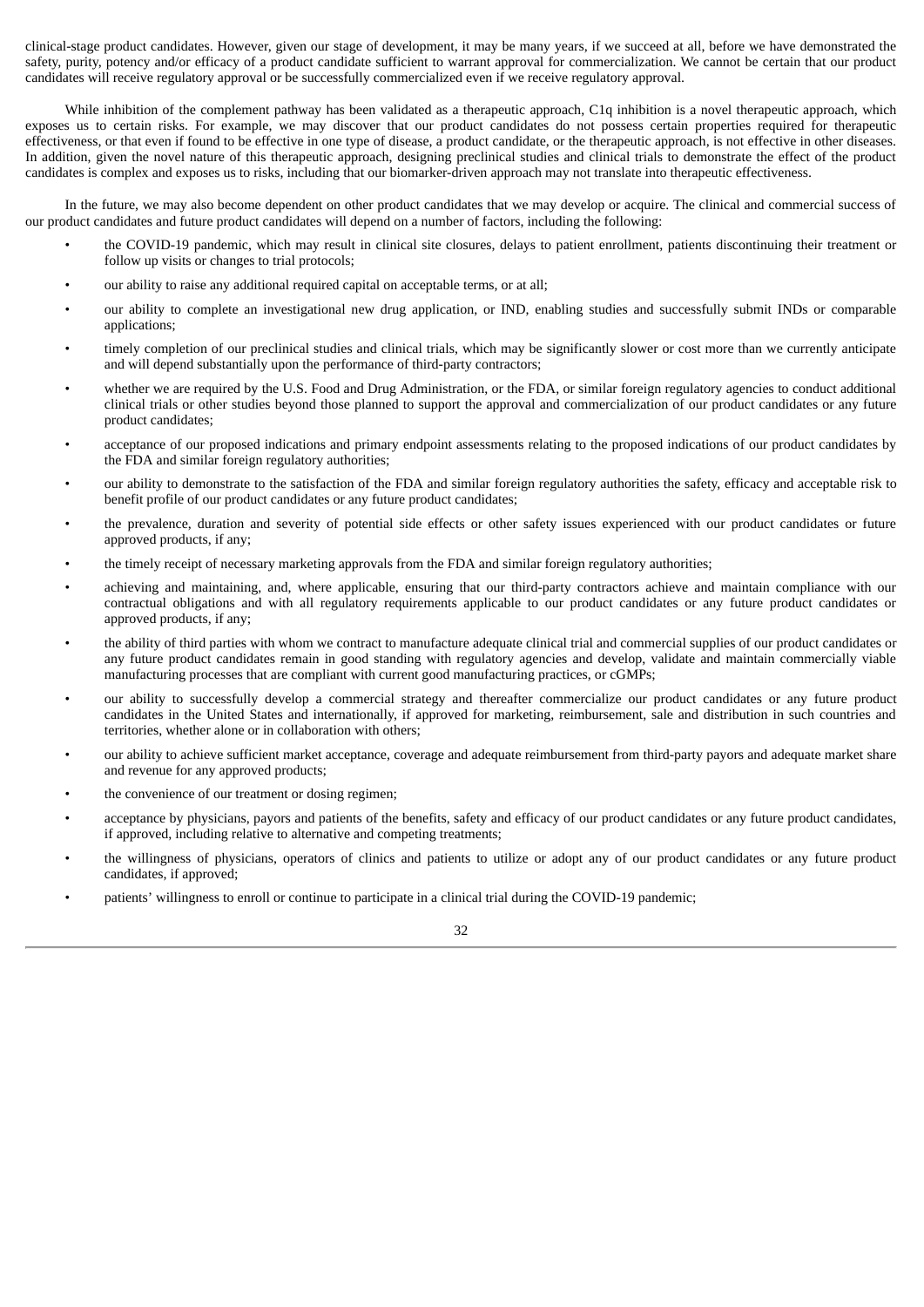- patient demand for our product candidates, if approved, including patients' willingness to pay out-of-pocket for any approved products in the absence of coverage and/or adequate reimbursement from third-party payors;
- our ability to establish and enforce intellectual property rights in and to our product candidates or any future product candidates; and
- our ability to avoid third-party patent interference, intellectual property challenges or intellectual property infringement claims.

These factors, many of which are beyond our control, could cause us to experience significant delays or an inability to obtain regulatory approvals or commercialize our product candidates. Even if regulatory approvals are obtained, we may never be able to successfully commercialize any of our product candidates. Accordingly, we cannot provide assurances that we will be able to generate sufficient revenue through the sale of our product candidates or any future product candidates to continue our business or achieve profitability.

# Public health crises such as pandemics or similar outbreaks could materially and adversely affect our preclinical and clinical trials, business, financial *condition and results of operations.*

In March 2020, the World Health Organization declared COVID-19 a global pandemic and the United States declared a national emergency with respect to the COVID-19 pandemic. In response to the COVID-19 pandemic and more recently in connection with the spread of the Omicron variant, "shelter in place" orders and other public health guidance measures have been implemented across much of the United States and Europe, including in the locations of our offices, clinical trial sites, key vendors and partners. We expect that our clinical development program timelines will continue to be negatively affected by the COVID-19 pandemic, which could materially and adversely affect our business, financial condition and results of operations. For instance, we have experienced interruption in clinical trial activities in Bangladesh due to quarantines, shortages in clinical site staff, longer timelines for clinical site initiation and temporary shortages in lab kits and supplies. Further, due to "shelter in place" orders and other public health guidance measures, we have implemented a work-from-home policy for all staff members excluding those necessary to maintain minimum basic operations. Our increased reliance on personnel working from home may negatively impact productivity, or disrupt, delay or otherwise adversely impact our business. For example, with our personnel working from home, some of our research activities that require our personnel to be in our laboratories have been delayed.

As a result of the COVID-19 pandemic, or similar pandemics, and related "shelter in place" orders and other public health guidance measures, we have experienced, and may in the future experience disruptions that could materially and adversely impact our clinical trials, business, financial condition and results of operations. These disruptions include but are not limited to:

- delays or difficulties in enrolling patients in our clinical trials;
- delays or difficulties in initiating or expanding clinical trials, including delays or difficulties with clinical site initiation and recruiting clinical site investigators and clinical site staff;
- increased rates of patients withdrawing from our clinical trials following enrollment as a result of contracting COVID-19 or other health conditions or being forced to quarantine;
- interruption of key clinical trial activities, such as clinical trial site data monitoring and efficacy, safety and translational data collection, processing and analyses, due to limitations on travel imposed or recommended by federal, state or local governments, employers and others or interruption of clinical trial subject visits, which may impact the collection and integrity of subject data and clinical study endpoints;
- diversion of healthcare resources away from the conduct of clinical trials, including the diversion of hospitals serving as our clinical trial sites and hospital staff supporting the conduct of our clinical trials;
- delays or disruptions in preclinical experiments and IND-enabling studies due to restrictions of on-site staff and unforeseen circumstances at contract research organizations, or CROs, and vendors;
- interruption or delays in the operations of the FDA and comparable foreign regulatory agencies;
- interruption of, or delays in receiving, supplies of our product candidates from our contract manufacturing organizations due to staffing shortages, production slowdowns or stoppages and disruptions in delivery systems;
- delays in receiving approval from local regulatory authorities to initiate our planned clinical trials;
- limitations on employee or other resources that would otherwise be focused on the conduct of our clinical trials and pre-clinical work, including because of sickness of employees or their families, the desire of employees to avoid travel or contact with large groups of people, an increased reliance on working from home, school closures or mass transit disruptions;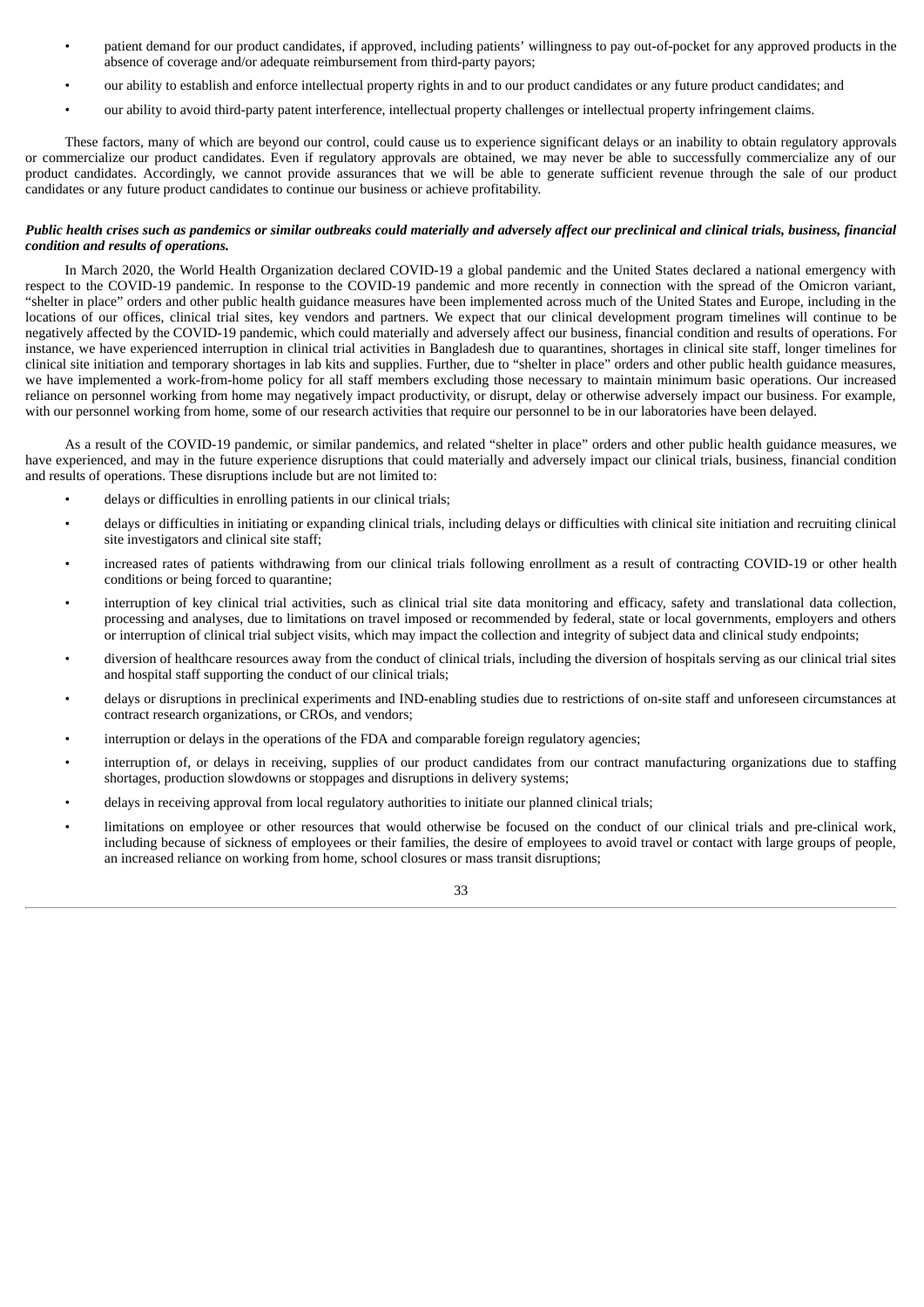- changes in regulations as part of a response to the COVID-19 pandemic which may require us to change the ways in which our clinical trials are conducted, which may result in unexpected costs, or to discontinue such clinical trials altogether;
- delays in necessary interactions with regulators, ethics committees and other important agencies and contractors due to limitations in employee resources or forced furlough of government or contractor personnel; and
- refusal of the FDA to accept data from clinical trials in affected geographies outside the United States.

These and other factors arising from the COVID-19 pandemic could worsen or could return in countries where the COVID-19 pandemic has been partially contained, each of which could further adversely impact our ability to conduct clinical trials and our business generally, and could materially and adversely affect our business, financial condition and results of operations.

In particular, the COVID-19 pandemic has adversely impacted hospitals and medical facilities where we are currently conducting our clinical trials and has resulted in increased competition among companies conducting clinical trials for more limited hospital space.

The COVID-19 pandemic continues to rapidly evolve. The extent to which the outbreak may continue to affect our clinical trials, business, financial condition, results of operations, and clinical development timelines and plans will depend on future developments, which are highly uncertain and cannot be predicted at this time, such as the duration of the outbreak, the emergence of new variants, rates of infection in the locations in which we and our CROs, third-party manufacturers, regulatory authorities and other third parties with whom we do business operate, travel restrictions and actions to contain the outbreak or treat its impact, such as social distancing and quarantines or lock-downs in the United States and other countries, business closures or business disruptions and the effectiveness of actions taken in the United States and other countries to contain and treat the disease. Future developments in these and other areas present material uncertainty and risk with respect to our clinical trials, business, financial condition and results of operations.

# Research and development of biopharmaceutical products is inherently risky. We cannot give any assurance that any of our product candidates will *receive regulatory approval, which is necessary before they can be commercialized.*

We are at an early stage of clinical development of our product candidates. Our future success is dependent on our ability to successfully develop, obtain regulatory approval for and then successfully commercialize our product candidates, and we may fail to do so for many reasons, including the following:

- our product candidates may not successfully complete preclinical studies or clinical trials;
- a product candidate may on further study be shown to have harmful side effects or other characteristics that indicate it does not meet applicable regulatory criteria;
- our competitors may develop therapeutics that render our product candidates obsolete or less attractive;
- the market for a product candidate may change so that the continued development of that product candidate is no longer reasonable or commercially attractive;
- a product candidate may not be capable of being produced in commercial quantities at an acceptable cost, or at all;
- if a product candidate obtains regulatory approval, we may be unable to establish sales and marketing capabilities, or successfully market such approved product candidate; and
- a product candidate may not be accepted as safe and effective by patients, the medical community or third-party payors.

If any of these events occur, we may be forced to abandon our development efforts for a product candidate or candidates, which would have a material adverse effect on our business and could potentially cause us to cease operations. Failure of a product candidate may occur at any stage of preclinical or clinical development, and we may never succeed in developing marketable products or generating product revenue.

We may not be successful in our efforts to further develop our current and future product candidates. We are not permitted to market or promote any of our product candidates before we receive regulatory approval from the FDA or comparable foreign regulatory authorities, and we may never receive such regulatory approval for any of our product candidates. Each of our product candidates will require significant additional clinical development, management of preclinical, clinical and manufacturing activities, regulatory approval, adequate manufacturing supply, a commercial organization and significant marketing efforts before we generate any revenue from product sales, if at all. Any clinical studies that we may conduct may not demonstrate the efficacy and safety necessary to obtain regulatory approval to market our product candidates. If the results of our ongoing or future clinical studies are inconclusive with respect to the efficacy of our product candidates, if we do not meet the clinical endpoints with statistical significance or if there are safety concerns or adverse events associated with our product candidates, we may be prevented or delayed in obtaining marketing approval for our product candidates.

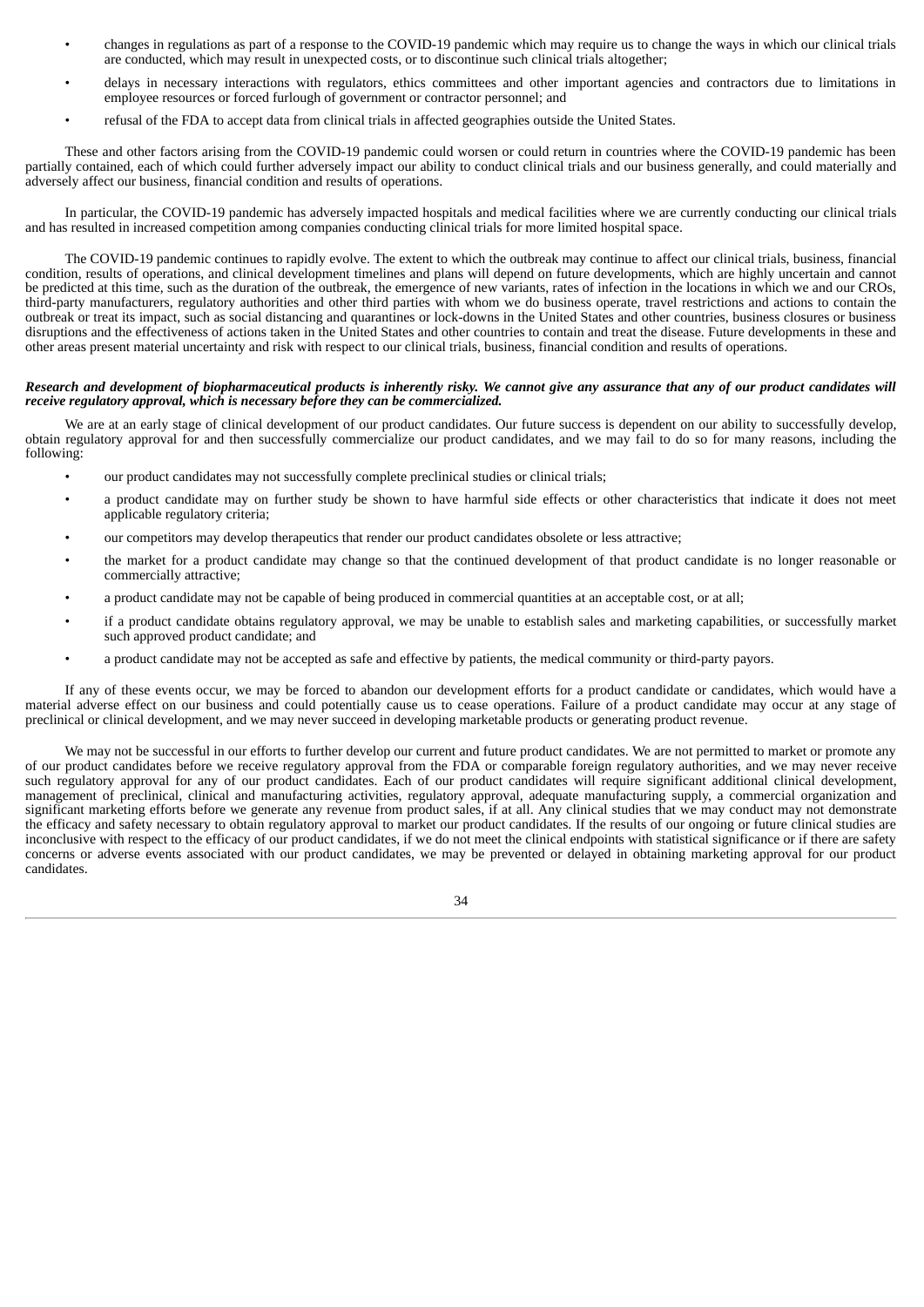The FDA or other regulatory agencies may not agree with our clinical development plan and require that we conduct additional clinical trials to support our regulatory submissions. We have not yet conducted an end of Phase 2 meeting with the FDA to discuss the registration pathway for ANX005, and our current clinical development plans for ANX005 in GBS may change as a result of future interactions with the FDA. For example, the FDA may require that we conduct more than one pivotal trial in order to gain approval in GBS. Furthermore, any approval of ANX005 for GBS may be limited to ANX005 in combination with the existing standard of care. While not approved for use in GBS in the United States due to differing levels of efficacy in GBS patients, IVIg has developed as the standard of care in the Western world and parts of Asia for patients with GBS and has led to clinical responses in some GBS patients.

If any of our product candidates successfully completes clinical trials, we plan to seek regulatory approval to market our product candidates in the United States, the European Union, or the EU, and in additional foreign countries where we believe there is a viable commercial opportunity. We have never commenced, compiled or submitted an application seeking regulatory approval to market any product candidate. We may never receive regulatory approval to market any product candidates even if such product candidates successfully complete clinical trials, which would adversely affect our viability. To obtain regulatory approval in countries outside the United States, we must comply with numerous and varying regulatory requirements of such other countries regarding safety, efficacy, chemistry, manufacturing and controls, clinical trials, commercial sales, pricing and distribution of our product candidates. We may also rely on collaborators or partners to conduct the required activities to support an application for regulatory approval and to seek approval for one or more of our product candidates. We cannot be sure that any such collaborators or partners will conduct these activities successfully or do so within the timeframe we desire. Even if we or any future collaborators or partners are successful in obtaining approval in one jurisdiction, we cannot ensure that we will obtain approval in any other jurisdictions. If we are unable to obtain approval for our product candidates in multiple jurisdictions, our revenue and results of operations could be negatively affected.

Even if we receive regulatory approval to market any of our product candidates, we cannot assure you that any such product candidate will be successfully commercialized, widely accepted in the marketplace or more effective than other commercially available alternatives. Any approval we may obtain could be for indications or patient populations that are not as broad as intended or desired or may require labeling that includes significant use or distribution restrictions or safety warnings. We may also be required to perform additional or unanticipated clinical trials to obtain approval or be subject to additional post-marketing testing requirements to maintain approval. In addition, regulatory authorities may withdraw their approval of a product or impose restrictions on its distribution, such as in the form of a Risk Evaluation and Mitigation Strategy, or REMS. The failure to obtain timely regulatory approval of product candidates, any product marketing limitations or a product withdrawal would negatively impact our business, results of operations and financial condition.

## We may encounter substantial delays in our clinical trials or may not be able to conduct or complete our clinical trials on the timelines we expect, if at *all.*

Clinical testing is expensive and can take many years to complete, and its outcome is inherently uncertain. We cannot guarantee that any clinical trials will be conducted as planned or completed on schedule, if at all. We cannot be sure that submission of an IND or a clinical trial application, or CTA, will result in the FDA or other regulatory authority, as applicable, allowing clinical trials to begin in a timely manner, if at all. Moreover, even if these trials begin, issues may arise that could suspend or terminate such clinical trials. A failure of one or more clinical trials can occur at any stage of testing, and our future clinical trials may not be successful. Clinical trials can be delayed or terminated for a variety of reasons, including delays or failures related to:

- the COVID-19 pandemic, which may result in clinical site closures, delays to patient enrollment, patients discontinuing their treatment or follow up visits or changes to trial protocols;
- inability to generate sufficient preclinical, toxicology or other in vivo or in vitro data to support the initiation or continuation of clinical trials;
- the FDA or comparable foreign regulatory authorities disagreeing as to the design or implementation of our clinical trials;
- delays in obtaining regulatory authorization to commence a trial;
- reaching agreement on acceptable terms with prospective CROs and clinical trial sites, the terms of which can be subject to extensive negotiation and may vary significantly among different CROs and trial sites;
- identifying, recruiting and training suitable clinical investigators;
- obtaining institutional review board, or IRB, approval at each trial site;
- imposition of a temporary or permanent clinical hold by regulatory agencies for a number of reasons, including after review of an IND or amendment, or equivalent foreign application or amendment;
- new safety findings that present unreasonable risk to clinical trial participants;

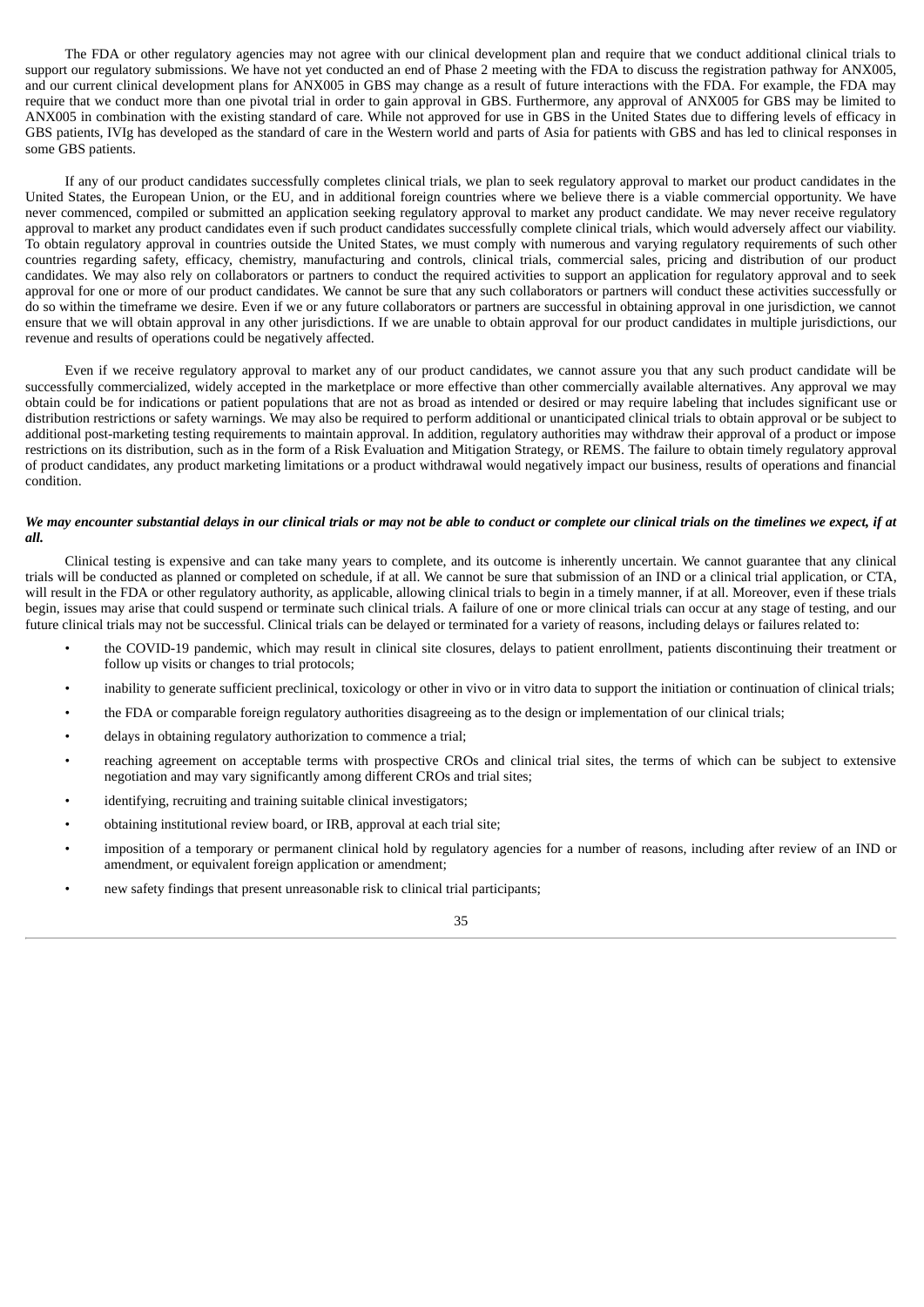- a negative finding from an inspection of our clinical trial operations or study sites;
- recruiting an adequate number of suitable patients to participate in a trial;
- having subjects complete a trial or return for post-treatment follow-up;
- clinical sites deviating from trial protocol or dropping out of a trial;
- addressing subject safety concerns that arise during the course of a trial;
- adding a sufficient number of clinical trial sites; or
- obtaining sufficient product supply of product candidates for use in preclinical studies or clinical trials from third-party suppliers.

We may experience numerous adverse or unforeseen events during, or as a result of, preclinical studies and clinical trials which could delay or prevent our ability to receive marketing approval or commercialize our product candidates, including:

- we may receive feedback from regulatory authorities that requires us to modify the design of our clinical trials or require that we submit additional data or information before allowing a clinical trial to be initiated;
- clinical studies of our product candidates may produce negative or inconclusive results, and we may decide, or regulators may require us, to conduct additional clinical trials or abandon drug development programs;
- the number of patients required for clinical trials of our product candidates may be larger than we anticipate, enrollment in these clinical trials may be slower than we anticipate or participants may drop out of these clinical trials at a higher rate than we anticipate;
- our third-party contractors may fail to comply with regulatory requirements, fail to maintain adequate quality controls or be unable to provide us with sufficient product supply to conduct and complete preclinical studies or clinical trials of our product candidates in a timely manner, or at all;
- we or our investigators might have to suspend or terminate clinical trials of our product candidates for various reasons, including noncompliance with regulatory requirements, a finding that our product candidates have undesirable side effects or other unexpected characteristics or a finding that the participants are being exposed to unacceptable health risks;
- the cost of clinical trials of our product candidates may be greater than we anticipate;
- the quality of our product candidates or other materials necessary to conduct preclinical studies or clinical trials of our product candidates may be insufficient or inadequate;
- regulators may revise the requirements for approving our product candidates or such requirements may not be as we anticipate; and
- any future collaborators may conduct clinical trials in ways they view as advantageous to them but that are suboptimal for us.

If we are required to conduct additional clinical trials or other testing of our product candidates beyond those that we currently contemplate, if we are unable to successfully complete clinical trials of our product candidates or other testing, if the results of these trials or tests are not positive or are only moderately positive or if there are safety concerns, we may:

- incur unplanned costs;
- be delayed in obtaining marketing approval for our product candidates or not obtain marketing approval at all;
- obtain marketing approval in some countries and not in others;
- obtain marketing approval for indications or patient populations that are not as broad as intended or desired;
- obtain marketing approval with labeling that includes significant use or distribution restrictions or safety warnings, including boxed warnings;
- be subject to additional post-marketing testing requirements; or
- have the product removed from the market after obtaining marketing approval.

In addition, disruptions caused by the COVID-19 pandemic may increase the likelihood that we encounter such difficulties or delays in initiating, enrolling, conducting or completing our planned and ongoing clinical trials. For instance, we have experienced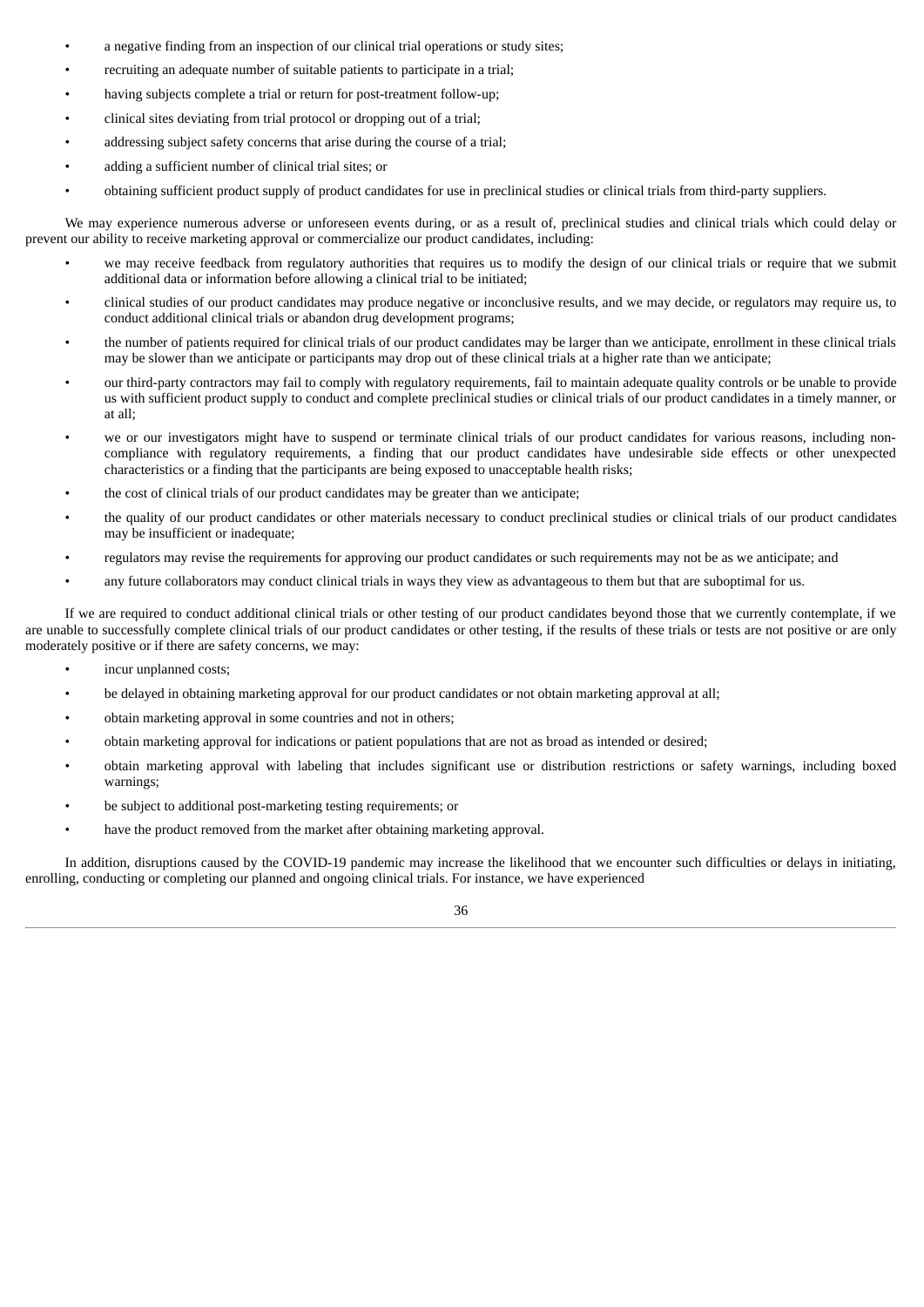interruption in clinical trial activities in Bangladesh due to quarantines, shortages in clinical site staff, longer timelines for clinical site initiation and temporary shortages in lab kits and supplies. We could also encounter delays if a clinical trial is suspended or terminated by us, by the IRBs of the institutions in which such trials are being conducted, by the Data Safety Monitoring Board, or DSMB, for such trial or by the FDA or other regulatory authorities. Such authorities may suspend or terminate a clinical trial due to a number of factors, including failure to conduct the clinical trial in accordance with regulatory requirements or our clinical protocols, inspection of the clinical trial operations or trial site by the FDA or other regulatory authorities resulting in the imposition of a clinical hold, unforeseen safety issues or adverse side effects, failure to demonstrate a benefit from using a drug, changes in governmental regulations or administrative actions or lack of adequate funding to continue the clinical trial.

Further, conducting clinical trials in foreign countries, as we plan to do for certain of our product candidates, presents additional risks that may delay completion of our clinical trials. These risks include the failure of enrolled patients in foreign countries to adhere to clinical protocol as a result of differences in healthcare services or cultural customs and managing additional administrative burdens associated with foreign regulatory schemes, as well as political and economic risks.

Principal investigators for our clinical trials may serve as scientific advisors or consultants to us from time to time and may receive cash or equity compensation in connection with such services. If these relationships and any related compensation result in perceived or actual conflicts of interest, or a regulatory authority concludes that the financial relationship may have affected the interpretation of the trial, the integrity of the data generated at the applicable clinical trial site may be questioned and the utility of the clinical trial itself may be jeopardized, which could result in the delay or rejection of the marketing application we submit. Any such delay or rejection could prevent or delay us from commercializing our current or future product candidates.

If we experience delays in the completion, or termination, of any preclinical study or clinical trial of our product candidates, the commercial prospects of our product candidates may be harmed, and our ability to generate revenues from any of these product candidates will be delayed or not realized at all. In addition, any delays in completing our clinical trials may increase our costs, slow down our product candidate development and approval process and jeopardize our ability to commence product sales and generate revenues. Any of these occurrences may materially and adversely affect our business, financial condition, results of operations and prospects. In addition, many of the factors that cause, or lead to, a delay in the commencement or completion of clinical trials may also ultimately lead to the denial of regulatory approval of our product candidates. If one or more of our product candidates proves to be ineffective, unsafe or commercially unviable, our business, financial condition, results of operations and prospects may be materially and adversely affected.

#### If we encounter difficulties enrolling patients in our clinical trials, our clinical development activities could be delayed or otherwise adversely affected.

We may not be able to initiate or continue clinical trials on a timely basis or at all for any product candidates we identify or develop if we are unable to locate and enroll a sufficient number of eligible patients to participate in the trials as required by applicable regulations or as needed to provide appropriate statistical power for a given trial. The timely completion of clinical trials in accordance with their protocols depends on, among other things, our ability to enroll a sufficient number of patients who remain in the study until its conclusion. We may experience difficulties in patient enrollment in our clinical trials for a variety of reasons. The enrollment of patients depends on many factors, including:

- the severity and difficulty of diagnosing the disease under investigation;
- the patient eligibility and exclusion criteria defined in the protocol;
- the size of the patient population required for analysis of the trial's primary endpoints;
- the proximity of patients to trial sites;
- the design of the trial;
- our ability to recruit clinical trial investigators with the appropriate competencies and experience;
- the existing body of safety and efficacy data with respect to the study drug and safety concerns;
- patient referral practices of physicians;
- risk that enrolled subjects will drop out before completion of the trial, including as a result of contracting COVID-19 or other health conditions or being forced to quarantine;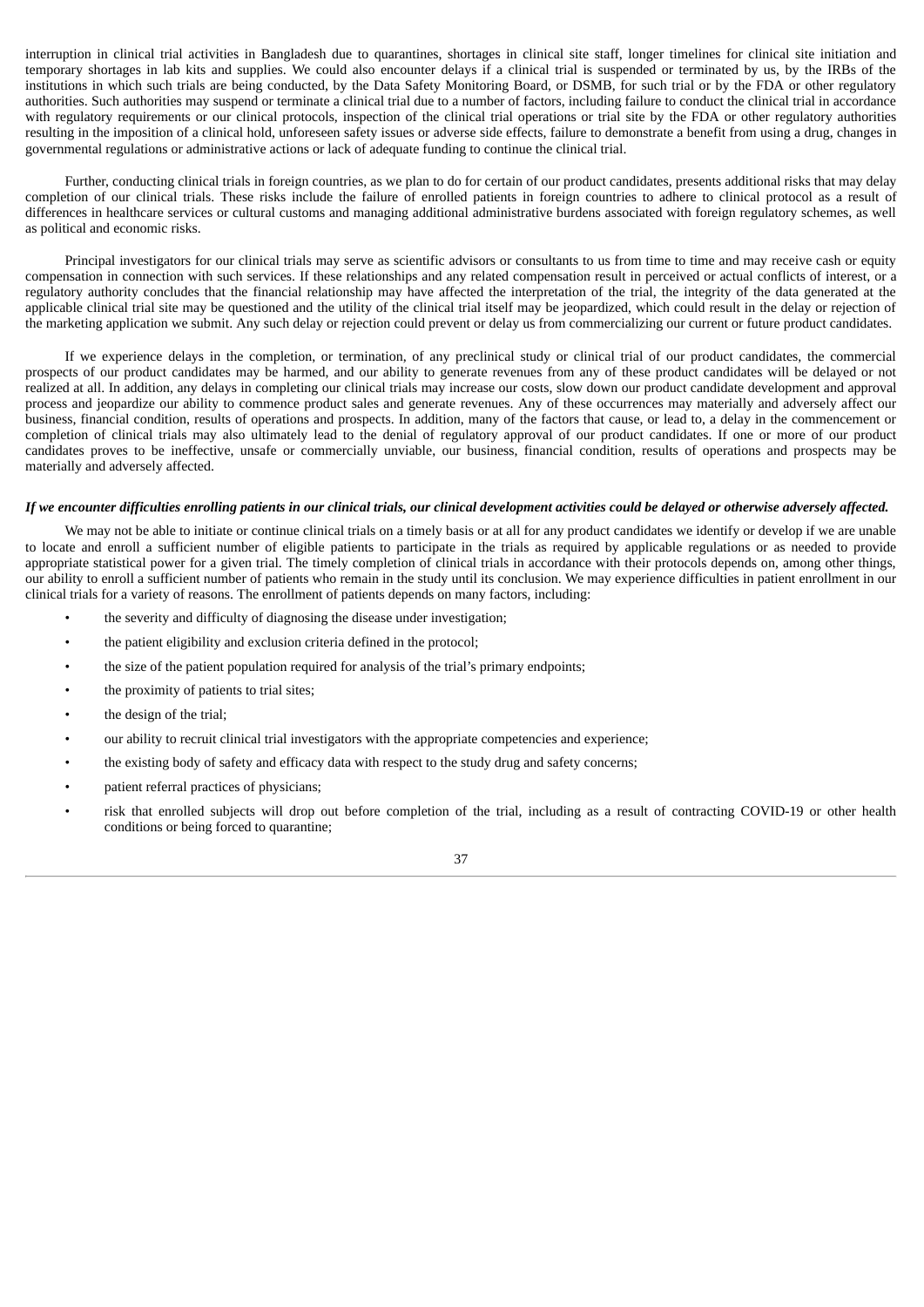- ability to monitor patients adequately during and after treatment;
- availability and efficacy of approved medications or therapies, or other clinical trials, for the disease or condition under investigation;
- clinicians' and patients' perceptions as to the potential advantages of the product candidate being studied in relation to other available therapies, including any new drugs that may be approved for the indications we are investigating; and
- our ability to obtain and maintain patient consents.

In addition, our clinical trials may compete with other clinical trials for product candidates that are in the same therapeutic areas as our product candidates, and this competition will reduce the number and types of patients available to us, because some patients who might have opted to enroll in our trials may instead opt to enroll in a trial being conducted by one of our competitors. Because the number of qualified clinical investigators is limited, we may conduct some of our clinical trials at the same clinical trial sites that some of our competitors use, which will reduce the number of patients who are available for our clinical trials in such clinical trial site. Delays in patient enrollment may result in increased costs or may affect the timing or outcome of the planned clinical trials, which could prevent completion of these trials and adversely affect our ability to advance the development of our product candidates.

# Adverse events or undesirable side effects caused by, or other unexpected properties of, any of our product candidates could halt their clinical development, delay or prevent their regulatory approval, limit their commercial potential or result in significant negative consequences.

Adverse events or other undesirable side effects caused by our product candidates could cause us or regulatory authorities to interrupt, delay or halt clinical trials and could result in a more restrictive label or the delay or denial of regulatory approval by the FDA or comparable foreign regulatory authorities. We have experienced adverse events during clinical trials and may in the future experience adverse or unforeseen events during, or as a result of, clinical trials. If unacceptable side effects arise in the development of our product candidates, we, the FDA, the IRBs at the institutions in which our studies are conducted or the DSMB could suspend or terminate our clinical trials or the FDA or comparable foreign regulatory authorities could order us to cease clinical trials or deny approval of our product candidates for any or all targeted indications. Treatment-related side effects could also affect patient recruitment or the ability of enrolled patients to complete any of our clinical trials or result in potential product liability claims. In addition, these side effects may not be appropriately recognized or managed by the treating medical staff. We expect to have to train medical personnel using our product candidates to understand the side effect profiles for our clinical trials and upon any commercialization of any of our product candidates. Inadequate training in recognizing or managing the potential side effects of our product candidates could result in patient injury or death. Any of these occurrences may materially and adversely affect our business, financial condition, results of operations and prospects.

In addition, early clinical trials may only include a limited number of subjects and limited duration of exposure to our product candidates. In particular, we are pursuing a novel approach to inhibiting upstream molecules of the classical complement pathway, primarily C1q, and as a result, our product candidates may cause unforeseen safety events when evaluated in larger patient populations. Further, clinical trials may not be sufficient to determine the effect and safety consequences of taking our product candidates over a multi-year period.

If any of our product candidates receives marketing approval, and we or others later identify undesirable and unforeseen side effects caused by such product, a number of potentially significant negative consequences could result, including but not limited to:

- regulatory authorities may suspend, limit or withdraw approvals of such product, or seek an injunction against its manufacture or distribution;
- we may be required to conduct additional clinical trials or post-approval studies;
- we may be required to recall a product or change the way such product is administered to patients;
- additional restrictions may be imposed on the marketing of the particular product or the manufacturing processes for the product or any component thereof;
- regulatory authorities may require the addition of labeling statements, such as a "black box" warning or a contraindication, or issue safety alerts, Dear Healthcare Provider letters, press releases or other communications containing warnings or other safety information about the product;
- we may be required to implement a REMS or create a Medication Guide outlining the risks of such side effects for distribution to patients, a communication plan for healthcare providers and/or other elements to assure safe use;
- we could be sued and held liable for harm caused to patients;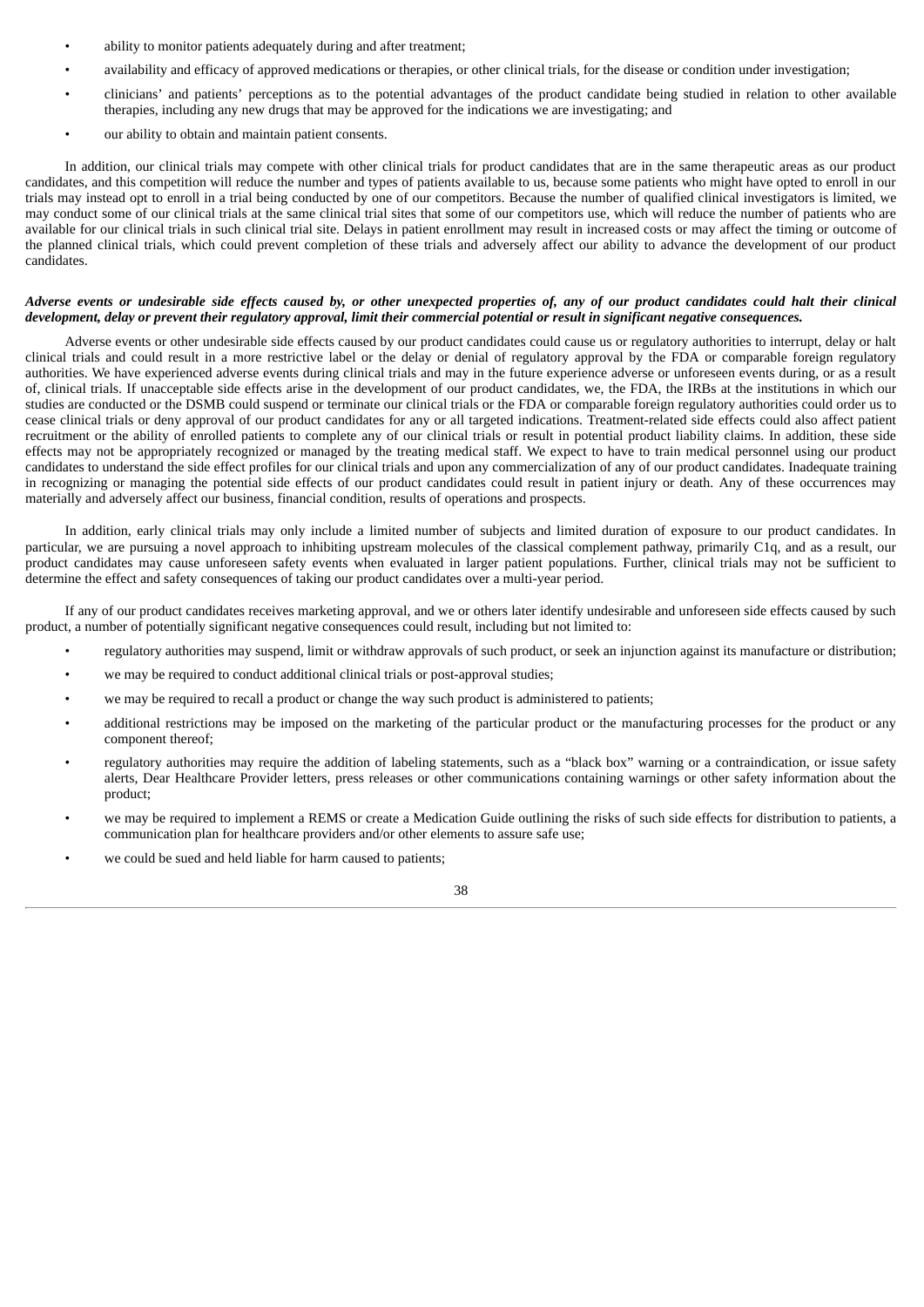- we may be subject to fines, injunctions or the imposition of criminal penalties;
- the product may become less competitive; and
- our reputation may suffer.

Any of these events could prevent us from achieving or maintaining market acceptance of the particular product candidate, if approved, and result in the loss of significant revenues to us, which would materially and adversely affect our results of operations and business. In addition, if one or more of our product candidates prove to be unsafe, our business, financial condition, results of operations and prospects may be materially and adversely affected.

### Interim "top-line" and preliminary data from studies or trials that we announce or publish from time to time may change as more data become available and are subject to audit and verification procedures that could result in material changes in the final data.

From time to time, we publicly disclose interim, "top-line" or preliminary data from preclinical studies or clinical trials. Interim data are subject to the risk that one or more of the outcomes may materially change as more data become available. We also make assumptions, estimations, calculations and conclusions as part of our analyses of data, and we may not have received or had the opportunity to fully and carefully evaluate all data when we publish such data. As a result, the "top-line" results that we report may differ from future results of the same studies, or different conclusions or considerations may qualify such results once additional data have been received and fully evaluated. Preliminary or "top-line" data also remain subject to audit and verification procedures that may result in the final data being materially different from the preliminary data we previously published. As a result, "top-line," and preliminary data should be viewed with caution until the final data are available. From time to time, we also disclose interim, preliminary or topline data from our clinical studies. Interim data from clinical trials that we may complete are subject to the risk that one or more of the clinical outcomes may materially change as patient enrollment continues and more patient data become available. Adverse differences between "top-line," preliminary or interim data and final data could significantly harm our business prospects.

Further, others, including regulatory agencies, may not accept or agree with our assumptions, estimates, calculations, conclusions or analyses or may interpret or weigh the importance of data differently, which could impact the value of the particular program, the approvability or commercialization of the particular product candidate or product and our company in general. In addition, the information we choose to publicly disclose regarding a particular study or clinical trial is based on what is typically extensive information, and you or others may not agree with what we determine is the material or otherwise appropriate information to include in our disclosure. Any information we determine not to disclose may ultimately be deemed significant by you or others with respect to future decisions, conclusions, views, activities or otherwise regarding a particular product candidate or our business. If the top-line, preliminary or interim data that we report differ from final results, or if others, including regulatory authorities, disagree with the conclusions reached, our ability to obtain approval for, and commercialize, product candidates may be harmed, which could significantly harm our business prospects.

### Even if our current or future product candidates obtain regulatory approval, they may fail to achieve the broad degree of physician and patient *adoption and use necessary for commercial success.*

Even if one or more of our product candidates receive FDA or other regulatory approvals, the commercial success of any of our current or future product candidates will depend significantly on the broad adoption and use of the resulting product by physicians and patients for approved indications. Our product candidates may not be commercially successful. For a variety of reasons, including, among other things, competitive factors, pricing or physician preference, reimbursement by insurers, the degree and rate of physician and patient adoption of our current or future product candidates, if approved, will depend on a number of factors, including:

- the clinical indications for which the product is approved and patient demand for approved products that treat those indications;
- the safety and efficacy of our product as compared to other available therapies;
- the availability of coverage and adequate reimbursement from managed care plans, insurers and other healthcare payors for any of our product candidates that may be approved;
- acceptance by physicians, operators of clinics and patients of the product as a safe and effective treatment;
- physician and patient willingness to adopt a new therapy over other available therapies to treat approved indications;
- overcoming any biases physicians or patients may have toward particular therapies for the treatment of approved indications;
- proper training and administration of our product candidates by physicians and medical staff;
- public misperception regarding the use of our therapies, if approved for commercial sale;

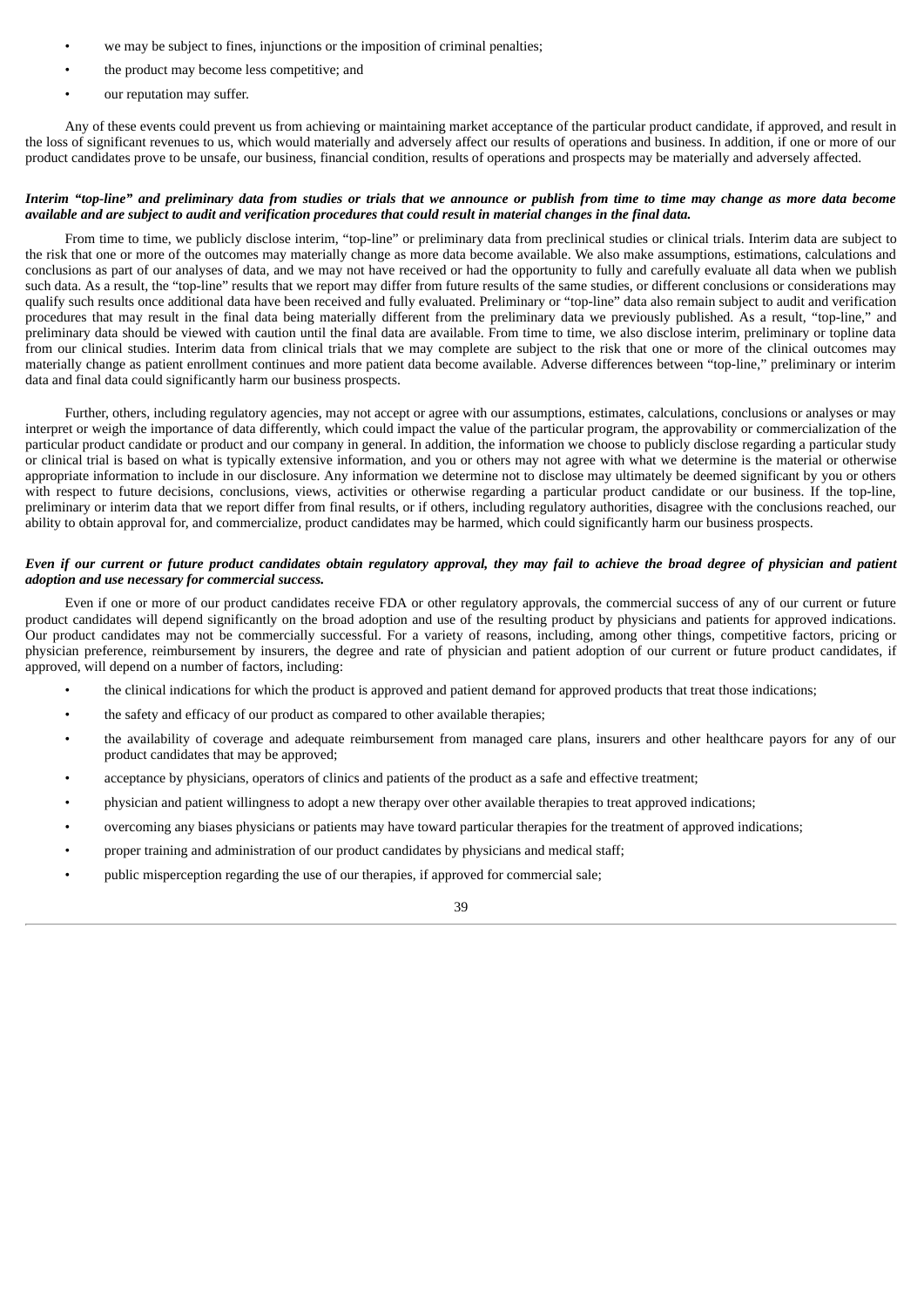- patient satisfaction with the results and administration of our product candidates and overall treatment experience, including, for example, the convenience of any dosing regimen;
- the cost of treatment with our product candidates in relation to alternative treatments and reimbursement levels, if any, and willingness to pay for the product, if approved, on the part of insurance companies and other third-party payors, physicians and patients;
- the revenue and profitability that our products may offer a physician as compared to alternative therapies;
- the prevalence and severity of side effects;
- limitations or warnings contained in the FDA-approved labeling for our products;
- the willingness of physicians, operators of clinics and patients to utilize or adopt our products as a solution;
- any FDA requirement to undertake a REMS;
- the effectiveness of our sales, marketing and distribution efforts;
- adverse publicity about our products or favorable publicity about competitive products; and
- potential product liability claims.

We cannot assure you that our current or future product candidates, if approved, will achieve broad market acceptance among physicians and patients. Any failure by our product candidates that obtain regulatory approval to achieve market acceptance or commercial success would adversely affect our results of operations.

### We have received Orphan Drug designation for ANX005 for the treatment of GBS and HD, and we may seek Orphan Drug designation for certain future product candidates. We may be unable to obtain such designations or to maintain the benefits associated with Orphan Drug designation, *including market exclusivity, which may cause any revenue from product sales to be reduced.*

We have received Orphan Drug designation in the United States for ANX005 for the treatment of GBS and HD. Although we may seek Orphan product designation for some or all of our other product candidates, we may never receive such designations. Under the Orphan Drug Act, the FDA may designate a drug or biologic product as an Orphan Drug if it is intended to treat a rare disease or condition, defined as a patient population of fewer than 200,000 in the United States, or a patient population greater than 200,000 in the United States where there is no reasonable expectation that the cost of developing the drug will be recovered from sales in the United States. Orphan Drug designation must be requested before submitting a biologics license application, or BLA, or New Drug Application, or NDA. In the EU, the EMA's Committee for Orphan Medicinal Products, or COMP, grants Orphan Drug designation to promote the development of products that are intended for the diagnosis, prevention or treatment of a life-threatening or chronically debilitating condition affecting not more than five in 10,000 persons in the EU. Additionally, designation is granted for products intended for the diagnosis, prevention or treatment of a life-threatening, seriously debilitating or serious and chronic condition when, without incentives, it is unlikely that sales of the drug in the EU would be sufficient to justify the necessary investment in developing the drug or biological product or where there is no satisfactory method of diagnosis, prevention or treatment, or, if such a method exists, the medicine must be of significant benefit to those affected by the condition.

In the United States, Orphan Drug designation entitles a party to financial incentives such as opportunities for grant funding towards clinical trial costs, tax advantages and application fee waivers. After the FDA grants Orphan Drug designation, the generic identity of the drug and its potential orphan use are disclosed publicly by the FDA.

In addition, if a product receives the first FDA approval for the indication for which it has orphan designation, the product is entitled to Orphan Drug exclusivity, which means the FDA may not approve any other application to market the same drug for the same disease or condition for a period of seven years, except in limited circumstances, such as a showing of clinical superiority over the product with Orphan exclusivity or where the manufacturer is unable to assure sufficient product quantity the orphan patient population. Exclusive marketing rights in the United States may also be unavailable if we or our collaborators seek approval for an indication broader than the orphan designated indication and may be lost if the FDA later determines that the request for designation was materially defective. In the EU, Orphan Drug designation entitles a party to financial incentives such as reduction of fees or fee waivers and ten years of market exclusivity following drug or biological product approval. This period may be reduced to six years if the Orphan Drug designation criteria are no longer met, including where it is shown that the product is sufficiently profitable to not justify maintenance of market exclusivity.

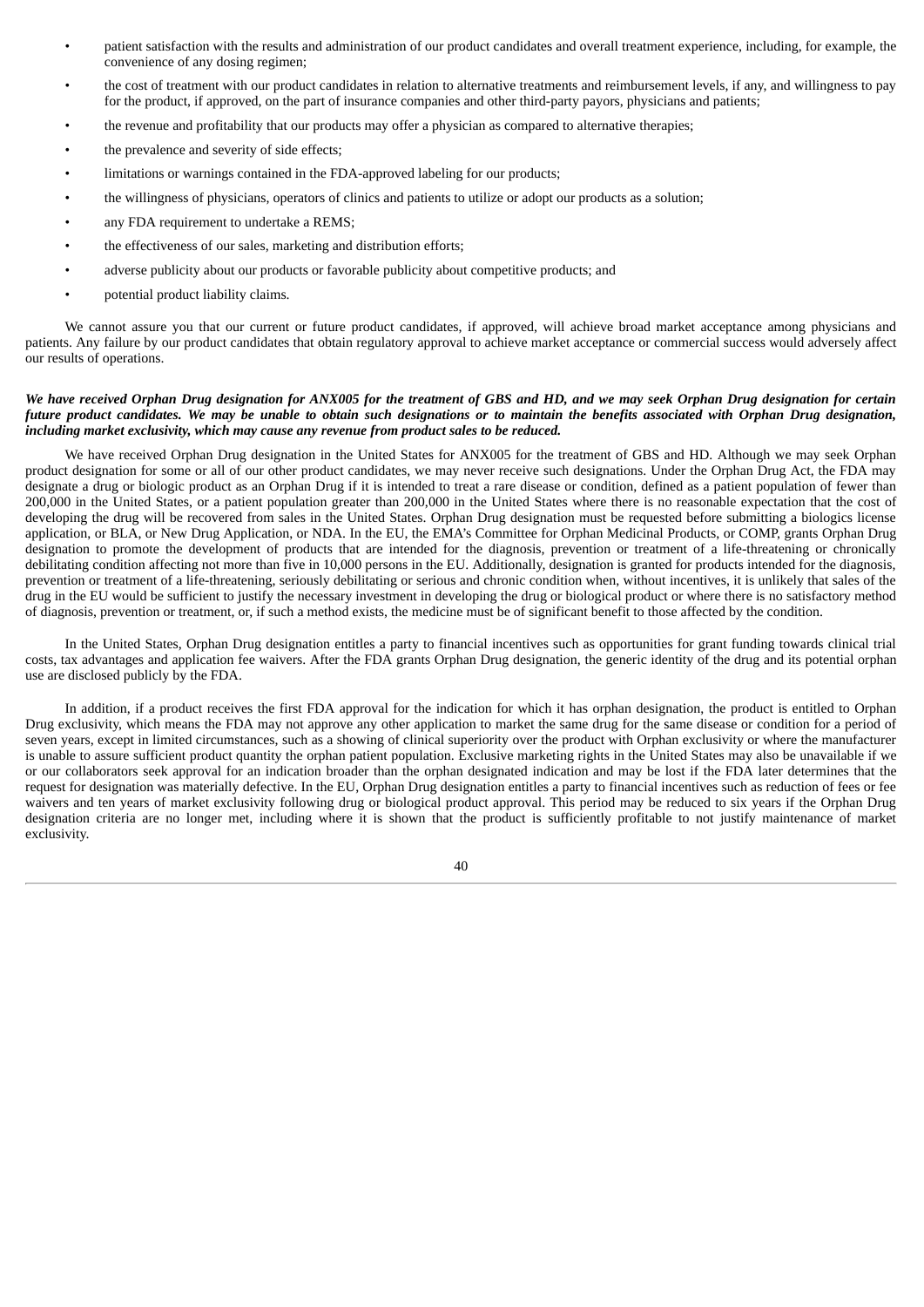Even if we obtain Orphan Drug designation, we may not be the first to obtain marketing approval for any particular orphan indication due to the uncertainties associated with developing pharmaceutical products. Further, even if we obtain Orphan Drug exclusivity for a product candidate, that exclusivity may not effectively protect the product from competition because different drugs can be approved for the same condition. Even after an Orphan Drug is approved, the FDA can subsequently approve the same drug for the same condition if the FDA concludes that the later drug is clinically superior in that it is safer, more effective or makes a major contribution to patient care. Orphan Drug designation neither shortens the development time or regulatory review time of a drug or biologic nor gives the drug or biologic any advantage in the regulatory review or approval process.

#### A Breakthrough Therapy designation by the FDA, even if granted for any of our product candidates, may not lead to a faster development or regulatory review or approval process, and it does not increase the likelihood that our product candidates will receive marketing approval.

We may seek a Breakthrough Therapy designation for our product candidates if the clinical data support such a designation for one or more product candidates. A breakthrough therapy is defined as a drug or biologic that is intended, alone or in combination with one or more other drugs or biologics, to treat a serious or life-threatening disease or condition and preliminary clinical evidence indicates that the drug or biologic may demonstrate substantial improvement over existing therapies on one or more clinically significant endpoints, such as substantial treatment effects observed early in clinical development. For product candidates that have been designated as breakthrough therapies, interaction and communication between the FDA and the sponsor of the trial can help to identify the most efficient path for clinical development while minimizing the number of patients placed in ineffective control regimens. Drugs and biologics designated as breakthrough therapies by the FDA may also be eligible for priority review and rolling review of BLA or NDA submissions.

Designation as a breakthrough therapy is within the discretion of the FDA. Accordingly, even if we believe one of our product candidates meets the criteria for designation as a breakthrough therapy, the FDA may disagree and instead determine not to make such designation. In any event, the receipt of a Breakthrough Therapy designation for a product candidate may not result in a faster development process, review or approval compared to drugs considered for approval under non-expedited FDA review procedures and does not assure ultimate approval by the FDA. In addition, even if one or more of our product candidates qualify as breakthrough therapies, the FDA may later decide that the product no longer meets the conditions for qualification or decide that the time period for FDA review or approval will not be shortened.

#### A Fast Track designation by the FDA, even if granted for any of our product candidates, may not lead to a faster development or regulatory review or approval process, and does not increase the likelihood that our product candidates will receive marketing approval.

The FDA has granted Fast Track designation for ANX005 in GBS, and, in the future, we may seek Fast Track designation for other of our product candidates. If a drug or biologic is intended for the treatment of a serious or life-threatening condition and the drug or biologic demonstrates the potential to address unmet medical needs for this condition, the sponsor may apply for Fast Track designation. The sponsor of a Fast Track product candidate has opportunities for more frequent interactions with the applicable FDA review team during product development and, once a BLA or NDA is submitted, the application may be eligible for priority review. A Fast Track product candidate may also be eligible for rolling review, where the FDA may consider for review sections of the BLA or NDA on a rolling basis before the complete application is submitted, if the sponsor provides a schedule for the submission of the sections of the BLA or NDA, the FDA agrees to accept sections of the BLA or NDA and determines that the schedule is acceptable, and the sponsor pays any required user fees upon submission of the first section of the BLA or NDA. The FDA has broad discretion whether or not to grant this designation. Even if we believe a particular product candidate is eligible for this designation, we cannot assure you that the FDA would decide to grant it. Fast Track designation may not result in a faster development process, review or approval compared to conventional FDA procedures. The FDA may withdraw Fast Track designation if it believes that the designation is no longer supported by data from our clinical development program. Many drugs and biologics that have received Fast Track designation have failed to obtain approval.

#### Even if we obtain regulatory approval for a product candidate, our products will remain subject to regulatory scrutiny.

If one of our product candidates is approved, it will be subject to ongoing regulatory requirements for manufacturing, labeling, packaging, storage, advertising, promotion, sampling, record-keeping, conduct of post-marketing studies and submission of safety, efficacy and other post-market information, including both federal and state requirements in the United States and requirements of comparable foreign regulatory authorities.

Manufacturers and manufacturers' facilities are required to comply with extensive FDA and comparable foreign regulatory authority requirements, including ensuring that quality control and manufacturing procedures conform to cGMP regulations. We and our contract manufacturers will be subject to continual review and inspections to assess compliance with cGMPs and adherence to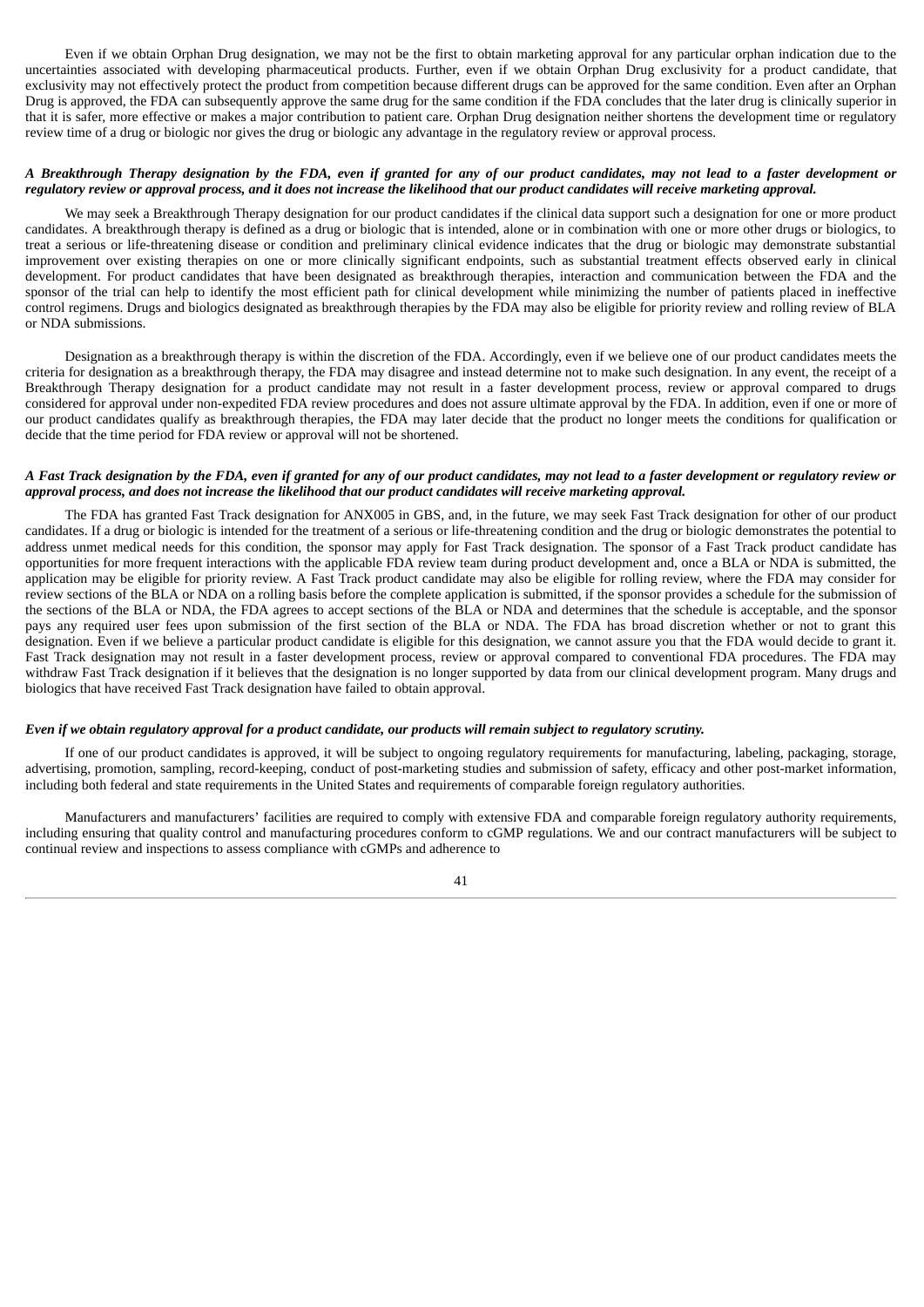commitments made in any approved marketing application. Accordingly, we and others with whom we work must continue to expend time, money and effort in all areas of regulatory compliance, including manufacturing, production and quality control.

We will have to comply with requirements concerning advertising and promotion for our products. Promotional communications with respect to prescription drugs and biologics are subject to a variety of legal and regulatory restrictions and must be consistent with the information in the product's approved label. We may not promote our products "off-label" for indications or uses for which they do not have approval. The holder of an approved application must submit new or supplemental applications and obtain approval for certain changes to the approved product, product labeling or manufacturing process. We could also be asked to conduct post-marketing clinical studies to verify the safety, purity, potency and/or efficacy of our products in general or in specific patient subsets. An unsuccessful post-marketing study or failure to complete such a study could result in the withdrawal of marketing approval.

If a regulatory agency discovers previously unknown problems with a product, such as adverse events of unanticipated severity or frequency, or problems with the facility where the product is manufactured, or disagrees with the promotion, marketing or labeling of a product, the regulatory agency may impose restrictions on that product or us, including requiring withdrawal of the product from the market. If we fail to comply with applicable regulatory requirements, a regulatory agency or enforcement authority may, among other things:

- issue warning letters;
- impose civil or criminal penalties;
- suspend or withdraw regulatory approval;
- suspend any of our clinical studies:
- refuse to approve pending applications or supplements to approved applications submitted by us;
- impose restrictions on our operations, including closing our contract manufacturers' facilities; or
- seize or detain products, or require a product recall.

Any government investigation of alleged violations of law could require us to expend significant time and resources in response and could generate negative publicity. Any failure to comply with ongoing regulatory requirements may significantly and adversely affect our ability to commercialize and generate revenue from our products. If regulatory sanctions are applied or if regulatory approval is withdrawn, the value of our company and our operating results will be adversely affected.

Moreover, the policies of the FDA and of other regulatory authorities may change and additional government regulations may be enacted that could prevent, limit or delay regulatory approval of our product candidates. We cannot predict the likelihood, nature or extent of government regulation that may arise from future legislation or administrative or executive action, either in the United States or abroad. If we are slow or unable to adapt to changes in existing requirements or the adoption of new requirements or policies, or if we are not able to maintain regulatory compliance, we may be subject to enforcement action and we may not achieve or sustain profitability.

### Disruptions at the FDA and other government agencies caused by funding shortages or global health concerns could hinder their ability to hire, retain or deploy key leadership and other personnel, or otherwise prevent new or modified products from being developed, approved or commercialized in a *timely manner or at all, which could negatively impact our business.*

The ability of the FDA to review and/or approve new products can be affected by a variety of factors, including government budget and funding levels, statutory, regulatory, and policy changes, the FDA's ability to hire and retain key personnel and accept the payment of user fees, and other events that may otherwise affect the FDA's ability to perform routine functions. Average review times at the FDA have fluctuated in recent years as a result. In addition, government funding of other government agencies that fund research and development activities is subject to the political process, which is inherently fluid and unpredictable. Disruptions at the FDA and other agencies may also slow the time necessary for new drugs and biologics to be reviewed and/or approved by necessary government agencies, which would adversely affect our business. For example, over the last several years, the U.S. government has shut down several times and certain regulatory agencies, such as the FDA, have had to furlough critical FDA employees and stop critical activities.

Separately, in response to the COVID-19 pandemic, on March 10, 2020, the FDA announced its intention to postpone most foreign inspections of manufacturing facilities, and on March 18, 2020, the FDA temporarily postponed routine surveillance inspections of domestic manufacturing facilities. Subsequently, in July 2020, the FDA resumed certain on-site inspections of domestic manufacturing facilities subject to a risk-based prioritization system. The FDA utilized this risk-based assessment system to assist in determining when and where it was safest to conduct prioritized domestic inspections. Additionally, on April 15, 2021, the FDA began conducting voluntary remote interactive evaluations of certain drug manufacturing facilities and clinical research sites, among other facilities, in

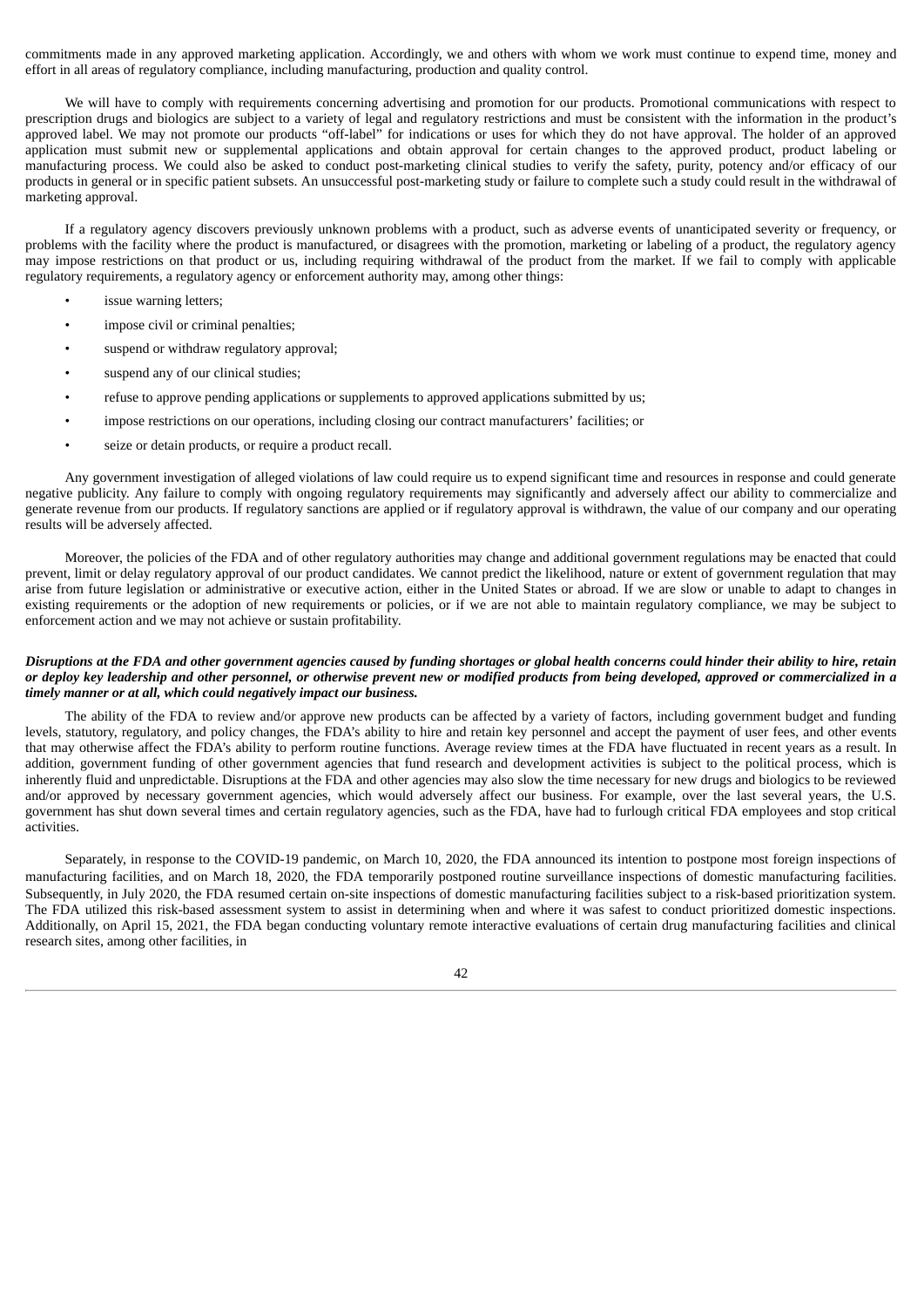circumstances where the FDA determines that such remote evaluation would be appropriate based on mission needs and travel limitations. In May 2021, the FDA outlined a detailed plan to move toward a more consistent state of inspectional operations, and in July 2021, the FDA resumed standard inspectional operations of domestic facilities. Since that time, the FDA has continued to monitor and implement changes to its inspectional activities to ensure the safety of its employees and those of the firms it regulates as it adapts to the evolving COVID-19 pandemic. Regulatory authorities outside the United States may adopt similar restrictions or other policy measures in response to the COVID-19 pandemic. If a prolonged government shutdown occurs, or if global health concerns continue to prevent the FDA or other regulatory authorities from conducting their regular inspections, reviews, or other regulatory activities, it could significantly impact the ability of the FDA or other regulatory authorities to timely review and process our regulatory submissions, which could have a material adverse effect on our business.

#### We conduct, and in the future plan to conduct, clinical trials for product candidates outside the United States, and the FDA and comparable foreian *regulatory authorities may not accept data from such trials.*

We conduct clinical trials of our product candidates outside the United States, and plan to continue to do so in the future for reasons including the relative impact of the COVID-19 pandemic on U.S. trial sites. For example, we conducted our Phase 1b clinical trial of ANX005 in Bangladesh. The acceptance of study data from clinical trials conducted outside the United States or another jurisdiction by the FDA, any comparable foreign regulatory authority may be subject to certain conditions or may not be accepted at all.

For example, where data from foreign clinical trials are intended to serve as the sole basis for marketing approval in the United States, the FDA will not approve the application on the basis of foreign data alone unless those data are applicable to the United States population and United States medical practice; the trials were performed by clinical investigators of recognized competence; and the data are considered valid without the need for an on-site inspection by the FDA or, if the FDA considers such an inspection to be necessary, the FDA is able to validate the data through an on-site inspection or other appropriate means. For trials that are conducted only at sites outside of the United States and not subject to an IND, the FDA requires the clinical trial to have been conducted in accordance with good clinical practice, or GCP, requirements, and the FDA must be able to validate the data from the clinical trial through an on-site inspection if it deems such inspection necessary. In addition, foreign trials are subject to the applicable local laws of the foreign jurisdictions where the trials are conducted. There can be no assurance that the FDA or any comparable foreign regulatory authority will accept data from trials conducted outside of the United States or the applicable jurisdiction. If the FDA or any comparable foreign regulatory authority does not accept such data, it would result in the need for additional trials, which would be costly and time-consuming and delay aspects of our business plan, and which may result in product candidates that we may develop not receiving approval or clearance for commercialization in the applicable jurisdiction.

### If the product candidates that we develop receive regulatory approval in the United States or another jurisdiction, they may never receive approval in other jurisdictions, which would limit market opportunities for our product candidates and adversely affect our business.

Approval of a product candidate in the United States by the FDA or by the requisite regulatory agencies in any other jurisdiction does not ensure approval of such product candidate by regulatory authorities in other countries or jurisdictions. The approval process varies among countries and may limit our or any future collaborators' ability to develop, manufacture, promote and sell product candidates internationally. Failure to obtain marketing approval in international jurisdictions would prevent the product candidates from being marketed outside of the jurisdictions in which regulatory approvals have been received. In order to market and sell product candidates in the EU, and many other jurisdictions, we and any future collaborators must obtain separate marketing approvals and comply with numerous and varying regulatory requirements. The approval procedure varies among countries and may involve additional preclinical studies or clinical trials both before and after approval. In many countries, any product candidate for human use must be approved for reimbursement before it can be approved for sale in that country. In some cases, the intended price for such product is also subject to approval. Further, while regulatory approval of a product candidate in one country does not ensure approval in any other country, a failure or delay in obtaining regulatory approval in one country may have a negative effect on the regulatory approval process in others. If we or any future collaborators fail to comply with the regulatory requirements in international markets or to obtain all required marketing approvals, the target market for a particular potential product will be reduced, which would limit our ability to realize the full market potential for the product and adversely affect our business.

#### Any product candidates for which we intend to seek approval as biologic products may face competition sooner than anticipated.

The Patient Protection and Affordable Care Act, signed into law on March 23, 2010, includes a subtitle called the Biologics Price Competition and Innovation Act of 2009, or the BPCIA, which created an abbreviated approval pathway for biological products that are biosimilar to or interchangeable with an FDA-licensed reference biological product. Under the BPCIA, an application for a biosimilar product may not be submitted to the FDA until four years following the date that the reference product was first licensed by the FDA. In addition, the approval of a biosimilar product may not be made effective by the FDA until 12 years from the date on which the reference product was first licensed. During this 12-year period of exclusivity, another company may still market a competing version

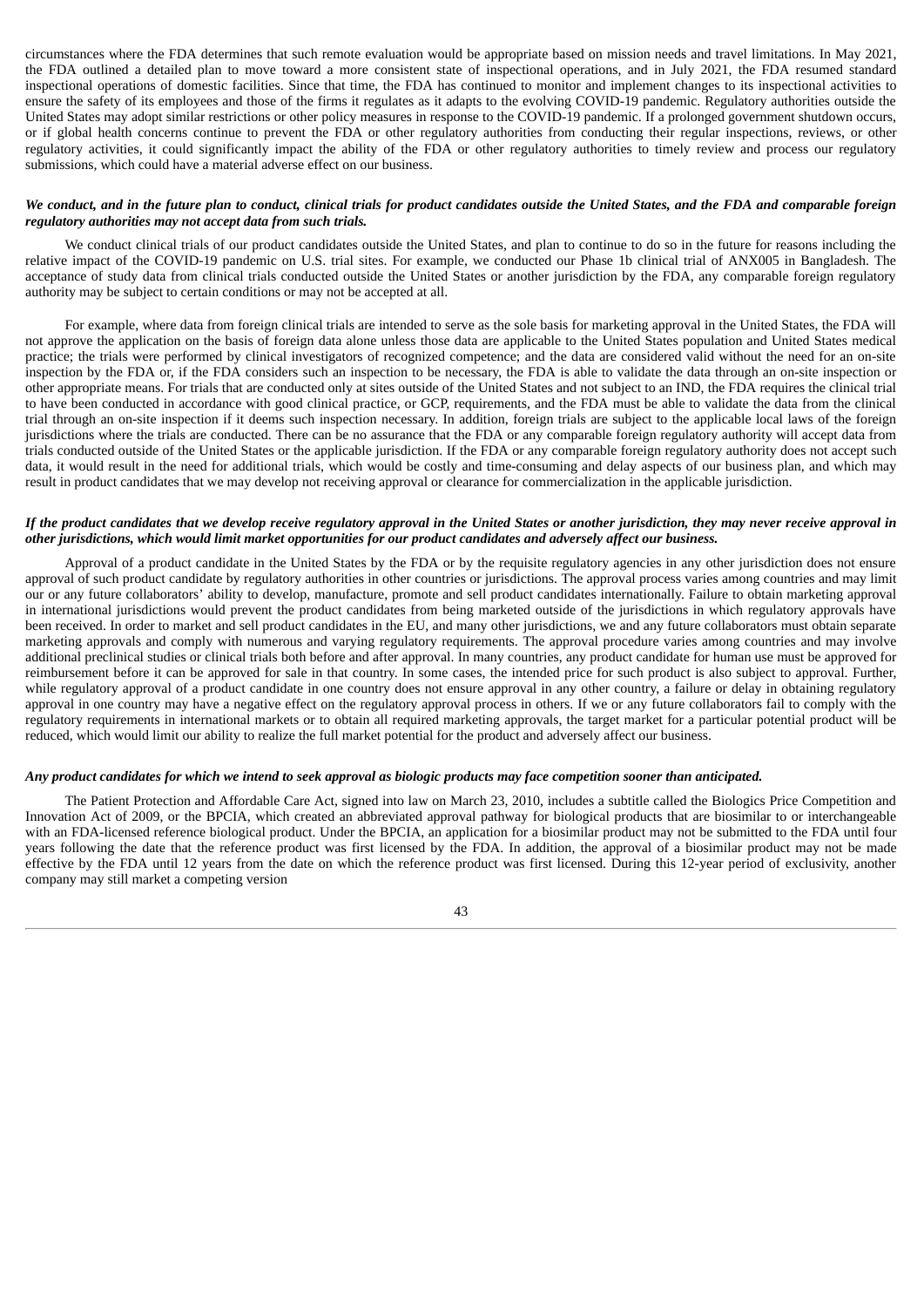of the reference product if the FDA approves a full BLA for the competing product containing the sponsor's own pre-clinical data and data from adequate and well-controlled clinical trials to demonstrate the safety, purity and potency of their product.

There is a risk that any of our product candidates approved as a biological product under a BLA would not qualify for the 12-year period of exclusivity or that this exclusivity could be shortened due to congressional action or otherwise, or that the FDA will not consider our product candidates to be reference products for competing products, potentially creating the opportunity for generic competition sooner than anticipated. Other aspects of the BPCIA, some of which may impact the BPCIA exclusivity provisions, have also been the subject of litigation. Moreover, the extent to which a biosimilar, once approved, will be substituted for any one of our reference products in a way that is similar to traditional generic substitution for non-biological products is not yet clear, and will depend on a number of marketplace and regulatory factors that are still developing.

#### We rely on third-party suppliers to manufacture our product candidates, and we intend to rely on third parties to produce commercial supplies of any approved product. The loss of these suppliers, or their failure to comply with applicable regulatory requirements or to provide us with sufficient quantities at acceptable quality levels or prices, or at all, would materially and adversely affect our business.

We do not have nor do we plan to build or acquire the infrastructure or capability internally to manufacture supplies of our product candidates or the materials necessary to produce our product candidates for use in the conduct of our preclinical studies or clinical trials, and we lack the internal resources and the capability to manufacture any of our product candidates on a preclinical, clinical or commercial scale. The facilities used by our contract manufacturers to manufacture our product candidates are subject to various regulatory requirements and may be subject to the inspection of the FDA or other regulatory authorities. We do not control the manufacturing processes of, and are completely dependent on, our contract manufacturing partners for compliance with the regulatory requirements, known as cGMPs. If our contract manufacturers cannot successfully manufacture material that conforms to our specifications and the strict regulatory requirements of the FDA or comparable regulatory authorities in foreign jurisdictions, we may not be able to rely on their manufacturing facilities for the manufacture of our product candidates. In addition, we have limited control over the ability of our contract manufacturers to maintain adequate quality control, quality assurance and qualified personnel. If the FDA or a comparable foreign regulatory authority finds these facilities inadequate for the manufacture of our product candidates or if such facilities are subject to enforcement action in the future or are otherwise inadequate, we may need to find alternative manufacturing facilities, which would significantly impact our ability to develop, obtain regulatory approval for or market our product candidates.

We currently intend to supply our product candidates in all territories for our clinical development programs. We currently rely on third parties at key stages in our supply chain. For instance, the supply chains for our product candidates involve several manufacturers that specialize in specific operations of the manufacturing process, specifically, raw materials manufacturing, drug substance manufacturing and drug product manufacturing. As a result, the supply chain for the manufacturing of our product candidates is complicated, and we expect the logistical challenges associated with our supply chain to grow more complex as our product candidates are further developed.

We do not have any control over the process or timing of the acquisition or manufacture of materials by our manufacturers. We generally do not begin preclinical or clinical trials unless we believe we have access to a sufficient supply of a product candidate to complete such study. In addition, any significant delay in, or quality control problems with respect to, the supply of a product candidate, or the raw material components thereof, for an ongoing study could considerably delay completion of our preclinical or clinical trials, product testing and potential regulatory approval of our product candidates.

We have not yet engaged any manufacturers for the commercial supply of our product candidates. Although we intend to enter into such agreements prior to commercial launch of any of our product candidates, we may be unable to enter into any such agreement or do so on commercially reasonable terms, which could have a material adverse impact upon our business. Moreover, if there is a disruption to one or more of our third-party manufacturers' or suppliers' relevant operations, or if we are unable to enter into arrangements for the commercial supply of our product candidates, we will have no other means of producing our product candidates until they restore the affected facilities or we or they procure alternative manufacturing facilities or sources of supply. Our ability to progress our preclinical and clinical programs could be materially and adversely impacted if any of the third-party suppliers upon which we rely were to experience a significant business challenge, disruption or failure due to issues such as financial difficulties or bankruptcy, issues relating to other customers such as regulatory or quality compliance issues, or other financial, legal, regulatory or reputational issues. Additionally, any damage to or destruction of our third-party manufacturers' or suppliers' facilities or equipment may significantly impair our ability to manufacture our product candidates on a timely basis.

In addition, to manufacture our product candidates in the quantities which we believe would be required to meet anticipated market demand, our third-party manufacturers would likely need to increase manufacturing capacity and we may need to secure alternative sources of commercial supply, which could involve significant challenges and may require additional regulatory approvals. In addition, the development of commercial-scale manufacturing capabilities may require us and our third-party manufacturers to invest substantial additional funds and hire and retain the technical personnel who have the necessary manufacturing experience. Neither we nor our third-party manufacturers may successfully complete any required increase to existing manufacturing capacity in a timely manner, or at all.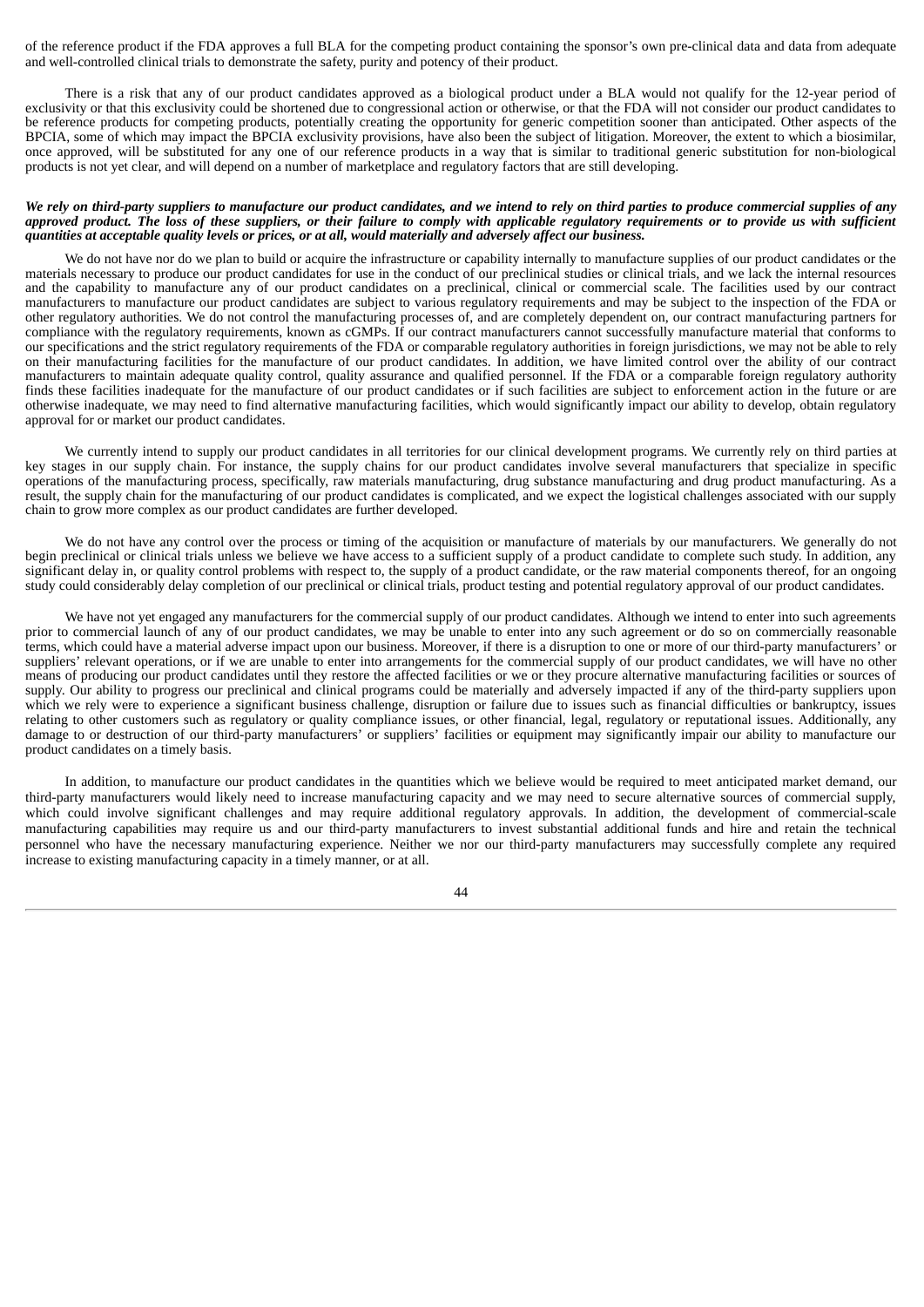If our manufacturers or we are unable to purchase the raw materials necessary for the manufacture of our product candidates on acceptable terms, at sufficient quality levels or in adequate quantities, if at all, the commercial launch of our product candidates would be delayed or there would be a shortage in supply, which would impair our ability to generate revenues from the sale of such product candidates, if approved.

### We rely on third parties in the conduct of all of our preclinical studies and clinical trials. If these third parties do not successfully carry out their contractual duties, fail to comply with applicable regulatory requirements or meet expected deadlines, we may be unable to obtain regulatory approval *for our product candidates.*

We currently do not have the ability to independently conduct preclinical studies or clinical trials that comply with the regulatory requirements known as good laboratory practice, or GLP, requirements or GCP requirements, respectively. The FDA and regulatory authorities in other jurisdictions require us to comply with GCP requirements for conducting, monitoring, recording and reporting the results of clinical trials, in order to ensure that the data and results are scientifically credible and accurate and that the trial subjects are adequately informed of the potential risks of participating in clinical trials. We rely on medical institutions, clinical investigators, contract laboratories and other third parties, such as CROs, to conduct GLP-compliant preclinical studies and GCP-compliant clinical trials on our product candidates properly and on time. While we have agreements governing their activities, we control only certain aspects of their activities and have limited influence over their actual performance. The third parties with whom we contract for execution of our GLP-compliant preclinical studies and our GCP-compliant clinical trials play a significant role in the conduct of these studies and the subsequent collection and analysis of data. These third parties are not our employees and, except for restrictions imposed by our contracts with such third parties, we have limited ability to control the amount or timing of resources that they devote to our programs. Although we rely on these third parties to conduct our GLP-compliant preclinical studies and GCP-compliant clinical trials, we remain responsible for ensuring that each of our preclinical studies and clinical trials is conducted in accordance with its investigational plan and protocol and applicable laws and regulations, and our reliance on the CROs does not relieve us of our regulatory responsibilities.

Many of the third parties with whom we contract may also have relationships with other commercial entities, including our competitors, for whom they may also be conducting clinical trials or other drug development activities that could harm our competitive position. If the third parties conducting our preclinical studies or our clinical trials do not adequately perform their contractual duties or obligations, experience significant business challenges, disruptions or failures, do not meet expected deadlines, terminate their agreements with us or need to be replaced, or if the quality or accuracy of the data they obtain is compromised due to their failure to adhere to our protocols or to GLPs or GCPs, or for any other reason, we may need to enter into new arrangements with alternative third parties. This could be difficult, costly or impossible, and our preclinical studies or clinical trials may need to be extended, delayed, terminated or repeated. As a result we may not be able to obtain regulatory approval in a timely fashion, or at all, for the applicable product candidate, our business, financial results and the commercial prospects for our product candidates would be harmed, our costs could increase, and our ability to generate revenues could be delayed.

### If we are not successful in identifying, developing and commercializing additional product candidates, our ability to expand our business and achieve *our strategic objectives would be impaired.*

Although a substantial amount of our effort will focus on the continued development and potential approval of our current product candidates, a key element of our strategy is to identify, develop and commercialize a portfolio of products that address classical complement-mediated autoimmune and neurodegenerative diseases. A component of our strategy is to evaluate our product candidates in multiple indications based, in part, on our evaluation of certain biomarkers in a disease area. For example, we intend to evaluate ANX005 in neurodegenerative diseases, including amyotrophic lateral sclerosis, or ALS, and Huntington's disease, or HD; however, we are continuing to evaluate ANX005 in these patient populations, and even if we believe we have obtained positive clinical results in patients with one of these neurodegenerative diseases, such results may not be replicated in later studies evaluating ANX005 in patients with the same disease or across other neurodegenerative or autoimmune diseases. Even though we are currently developing a pipeline of product candidates, our development efforts may still fail to yield product candidates potentially suitable for commercialization for many reasons, including the following:

- competitors may develop alternatives that render our product candidates obsolete;
- product candidates we develop may be covered by third parties' patents or other exclusive rights;
- a product candidate may be shown to have harmful side effects or other characteristics that indicate it is unlikely to be effective or otherwise does not meet applicable regulatory criteria;
- a product candidate may not be capable of being produced in commercial quantities at an acceptable cost, or at all; and
- a product candidate may not be accepted as safe and effective by physicians and patients.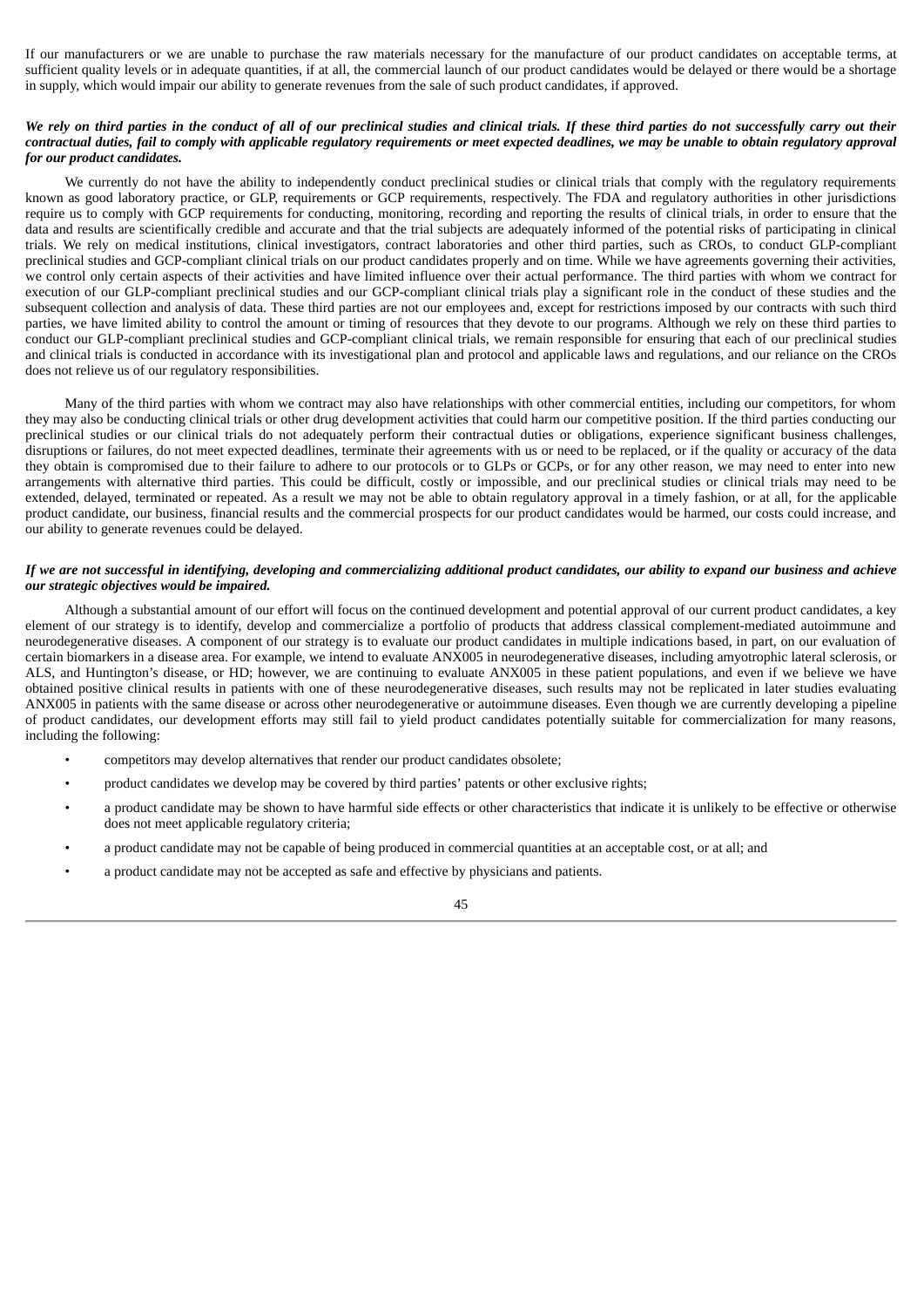We therefore cannot provide any assurance that we will be able to successfully identify or acquire additional product candidates, advance any of these additional product candidates through the development process, successfully commercialize any such additional product candidates, if approved, or assemble sufficient resources to identify, acquire, develop or, if approved, commercialize additional product candidates. If we are unable to successfully identify, acquire, develop and commercialize additional product candidates, our commercial opportunities may be limited.

### We face significant competition in an environment of rapid technological and scientific change, and our product candidates, if approved, will face significant competition, which may prevent us from achieving significant market penetration. Most of our competitors have significantly greater *resources than we do, and we may not be able to successfully compete.*

The pharmaceutical, biopharmaceutical and biotechnology industries in particular are characterized by rapidly advancing technologies, intense competition and a strong emphasis on developing proprietary therapeutics. Numerous companies are engaged in the development, patenting, manufacturing and marketing of healthcare products competitive with those that we are developing. We face competition from a number of sources, such as pharmaceutical, biopharmaceutical and biotechnology companies, generic drug companies and academic and research institutions, many of which have greater financial resources, marketing capabilities, sales forces, manufacturing capabilities, research and development capabilities, clinical trial expertise, intellectual property portfolios, experience in obtaining patents and regulatory approvals for product candidates and other resources than we do. Some of the companies also have a broad range of other product offerings, large direct sales forces and long-term customer relationships with our target physicians, which could inhibit our market penetration efforts. Mergers and acquisitions in the pharmaceutical, biopharmaceutical and biotechnology industries may result in even more resources being concentrated among a smaller number of our competitors. Smaller or early-stage companies may also prove to be significant competitors, particularly through collaborative arrangements with large and established companies. These competitors also compete with us in recruiting and retaining qualified scientific and management personnel and establishing clinical trial sites and patient registration for clinical trials, as well as in acquiring technologies complementary to, or necessary for, our programs.

Certain alternative treatments offered by competitors may be available at lower prices and may offer greater efficacy or better safety profiles. Furthermore, currently approved products could be discovered to have application for the intended indication of our product candidates, which could give such products significant regulatory and market timing advantages over any of our product candidates. Our competitors also may obtain FDA, European Medicines Agency, or EMA, or other regulatory approval for their products more rapidly than we may obtain approval for ours and may obtain orphan product exclusivity from the FDA for indications our product candidates are targeting, which could result in our competitors establishing a strong market position before we are able to enter the market. For additional information regarding our competition, see the section of our Annual Report on Form 10-K for the year ended December 31, 2021 captioned "Business—Competition."

#### The successful commercialization of our product candidates will depend in part on the extent to which governmental authorities and health insurers establish adequate coverage, reimbursement levels and pricing policies. Failure to obtain or maintain coverage and adequate reimbursement for our product candidates, if approved, could limit our ability to market those products and decrease our ability to generate revenue.

The availability and adequacy of coverage and reimbursement by governmental healthcare programs such as Medicare and Medicaid, private health insurers and other third-party payors are essential for most patients to be able to afford prescription medications such as our product candidates, if approved. Our ability to achieve acceptable levels of coverage and reimbursement for products by governmental authorities, private health insurers and other organizations will have an effect on our ability to successfully commercialize our product candidates. Obtaining coverage and adequate reimbursement for our products may be particularly difficult because of the higher prices often associated with drugs administered under the supervision of a physician. Even if we obtain coverage for our product candidates by a third-party payor, the resulting reimbursement payment rates may not be adequate or may require co-payments that patients find unacceptably high. For products administered under the supervision of a physician, obtaining coverage and adequate reimbursement may be particularly difficult because of the higher prices often associated with such drugs. Additionally, separate reimbursement for the product itself or the treatment or procedure in which the product is used may not be available, which may impact physician utilization. We cannot be sure that coverage and reimbursement in the United States, the EU or elsewhere will be available for our product candidates or any product that we may develop, and any reimbursement that may become available may be decreased or eliminated in the future.

Third-party payors increasingly are challenging prices charged for pharmaceutical, biopharmaceutical and biotechnology products and services, and many third-party payors may refuse to provide coverage and reimbursement for particular drugs or biologics when an equivalent generic drug, biosimilar or a less expensive therapy is available. It is possible that a third-party payor may consider our product candidates as substitutable and only offer to reimburse patients for the cost of the less expensive product. Even if we show improved efficacy or improved convenience of administration with our product candidates, pricing of existing third-party therapeutics may limit the amounts we will be able to charge for our product candidates. These payors may deny or revoke the reimbursement status of a given product or establish prices for new or existing marketed products at levels that are too low to enable us to realize an appropriate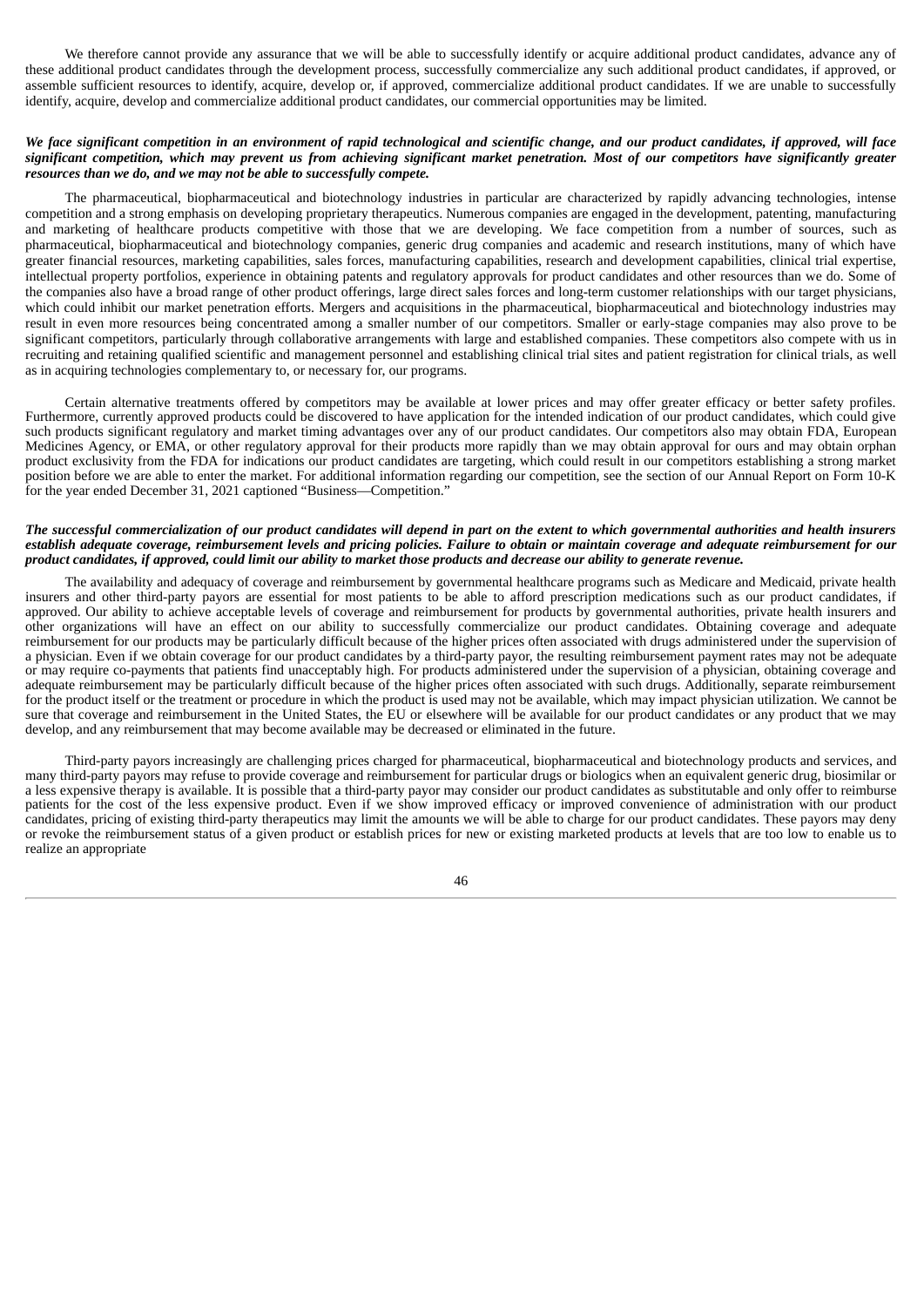return on our investment in our product candidates. If reimbursement is not available or is available only at limited levels, we may not be able to successfully commercialize our product candidates and may not be able to obtain a satisfactory financial return on our investment in the development of product candidates.

There is significant uncertainty related to the insurance coverage and reimbursement of newly approved products. In the United States, third-party payors, including private and governmental payors, such as the Medicare and Medicaid programs, play an important role in determining the extent to which new drugs and biologics will be covered. The Medicare and Medicaid programs increasingly are used as models in the United States for how private payors and other governmental payors develop their coverage and reimbursement policies for drugs and biologics. Some third-party payors may require preapproval of coverage for new or innovative devices or drug therapies before they will reimburse healthcare providers who use such therapies. We cannot predict at this time what third-party payors will decide with respect to the coverage and reimbursement for our product candidates.

No uniform policy for coverage and reimbursement for products exists among third-party payors in the United States. Therefore, coverage and reimbursement for products can differ significantly from payor to payor. As a result, the coverage determination process is often a time-consuming and costly process that will require us to provide scientific and clinical support for the use of our product candidates to each payor separately, with no assurance that coverage and adequate reimbursement will be applied consistently or obtained in the first instance. Furthermore, rules and regulations regarding reimbursement change frequently, in some cases on short notice, and we believe that changes in these rules and regulations are likely.

Outside the United States, international operations are generally subject to extensive governmental price controls and other market regulations, and we believe the increasing emphasis on cost-containment initiatives in Europe and other foreign jurisdictions have and will continue to put pressure on the pricing and usage of our product candidates. In many countries, the prices of medical products are subject to varying price control mechanisms as part of national health systems. Other countries allow companies to fix their own prices for medical products but monitor and control company profits. Additional foreign price controls or other changes in pricing regulation could restrict the amounts that we are able to charge for our product candidates. Accordingly, in markets outside the United States, the reimbursement for our product candidates may be reduced compared with the United States and may be insufficient to generate commercially reasonable revenue and profits.

Moreover, increasing efforts by governmental and third-party payors in the United States and abroad to cap or reduce healthcare costs may cause such organizations to limit both coverage and the level of reimbursement for newly approved products, and, as a result, they may not cover or provide adequate payment for our product candidates. We expect to experience pricing pressures in connection with the sale of our product candidates due to the trend toward managed health care, the increasing influence of health maintenance organizations and additional legislative changes. The downward pressure on healthcare costs in general, particularly prescription drugs and biologics and surgical procedures and other treatments, has become intense. As a result, increasingly high barriers are being erected to the entry of new products.

### We currently have no sales organization. If we are unable to establish sales capabilities on our own or through third parties, we may not be able to market and sell our product candidates, if approved, effectively in the United States and foreign jurisdictions or generate product revenue.

We currently do not have a marketing or sales organization. In order to commercialize our product candidates in the United States and foreign jurisdictions, we must build our marketing, sales, distribution, managerial and other non-technical capabilities or make arrangements with third parties to perform these services, and we may not be successful in doing so. If any of our product candidates receive regulatory approval, we expect to establish a sales organization with technical expertise and supporting distribution capabilities to commercialize each such product candidate, which will be expensive and time consuming. We have no prior experience in the marketing, sale and distribution of pharmaceutical, biopharmaceutical and biotechnology products, and there are significant risks involved in building and managing a sales organization, including our ability to hire, retain and incentivize qualified individuals, generate sufficient sales leads, provide adequate training to sales and marketing personnel and effectively manage a geographically dispersed sales and marketing team. Any failure or delay in the development of our internal sales, marketing and distribution capabilities would adversely impact the commercialization of these products. We may choose to collaborate with third parties that have direct sales forces and established distribution systems, either to augment our own sales force and distribution systems or in lieu of our own sales force and distribution systems. If we are unable to enter into such arrangements on acceptable terms or at all, we may not be able to successfully commercialize our product candidates. If we are not successful in commercializing our product candidates or any future product candidates, either on our own or through arrangements with one or more third parties, we may not be able to generate any future product revenue and we would incur significant additional losses.

#### We will need to increase the size of our organization, and we may experience difficulties in managing growth.

As of March 31, 2022, we had 63 full-time employees. We will need to continue to expand our managerial, operational, finance and other resources in order to manage our operations and clinical trials, continue our development activities and commercialize our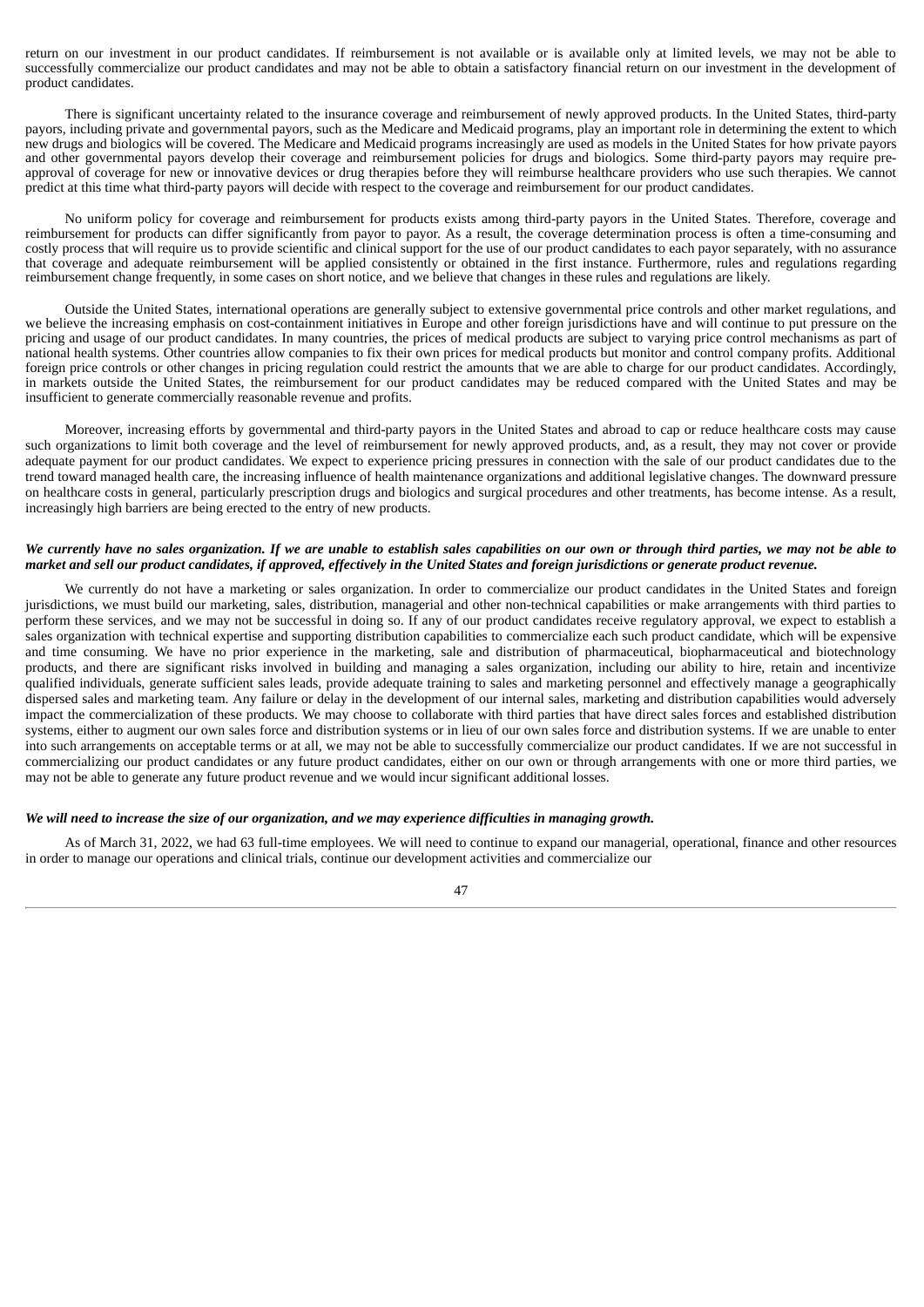product candidates or any future product candidates. Our management and personnel, systems and facilities currently in place may not be adequate to support this future growth. Our need to effectively execute our growth strategy requires that we:

- manage our clinical trials effectively;
- identify, recruit, retain, incentivize and integrate additional employees, including sales personnel;
- manage our internal development and operational efforts effectively while carrying out our contractual obligations to third parties; and
- continue to improve our operational, financial and management controls, reports systems and procedures.

#### If we fail to attract and retain senior management and key scientific personnel, our business may be materially and adversely affected.

Our success depends in part on our continued ability to attract, retain and motivate highly qualified management and clinical and scientific personnel. We are highly dependent upon members of our senior management, as well as our senior scientists. The loss of services of any of these individuals could delay or prevent the successful development of our product pipeline, initiation or completion of our planned clinical trials or the commercialization of our product candidates or any future product candidates.

For example, we are engaged in a search for a chief medical officer, and we may experience difficulties or delays in identifying a qualified replacement. We cannot guarantee that we will not face turnover in the future. Our ability to execute our business strategies may be adversely affected by the uncertainty associated with any transition and the time and management attention needed to fill any vacant role could disrupt our business.

Competition for qualified personnel in the pharmaceutical, biopharmaceutical and biotechnology field is intense due to the limited number of individuals who possess the skills and experience required by our industry. We will need to hire additional personnel as we expand our clinical development and if we initiate commercial activities. We may not be able to attract and retain quality personnel on acceptable terms, or at all. In addition, to the extent we hire personnel from competitors, we may be subject to allegations that they have been improperly solicited or that they have divulged proprietary or other confidential information, or that their former employers own their research output.

### If product liability lawsuits are brought against us, we may incur substantial liabilities and may be required to limit commercialization of our current *or future product candidates.*

We face an inherent risk of product liability as a result of the clinical testing of our product candidates and will face an even greater risk if we commercialize any products. For example, we may be sued if any product we develop allegedly causes injury or is found to be otherwise unsuitable during product testing, manufacturing, marketing or sale. Any such product liability claims may include allegations of defects in manufacturing, defects in design, a failure to warn of dangers inherent in the product, negligence, strict liability and breach of warranty. Claims could also be asserted under state consumer protection acts. If we cannot successfully defend ourselves against product liability claims, we may incur substantial liabilities or be required to limit commercialization of our product candidates. Even a successful defense would require significant financial and management resources. Regardless of the merits or eventual outcome, liability claims may result in:

- decreased demand for our current or future product candidates;
- injury to our reputation;
- withdrawal of clinical trial participants;
- costs to defend the related litigation;
- diversion of management's time and our resources;
- substantial monetary awards to trial participants or patients;
- regulatory investigations, product recalls, withdrawals or labeling, marketing or promotional restrictions;
- loss of revenue; and
- the inability to commercialize our current or any future product candidates.

If we are unable to obtain and maintain sufficient product liability insurance at an acceptable cost and scope of coverage to protect against potential product liability claims, the commercialization of our current or any future product candidates we develop could be inhibited or prevented. We currently carry product liability insurance covering our clinical trials. Although we maintain such insurance,

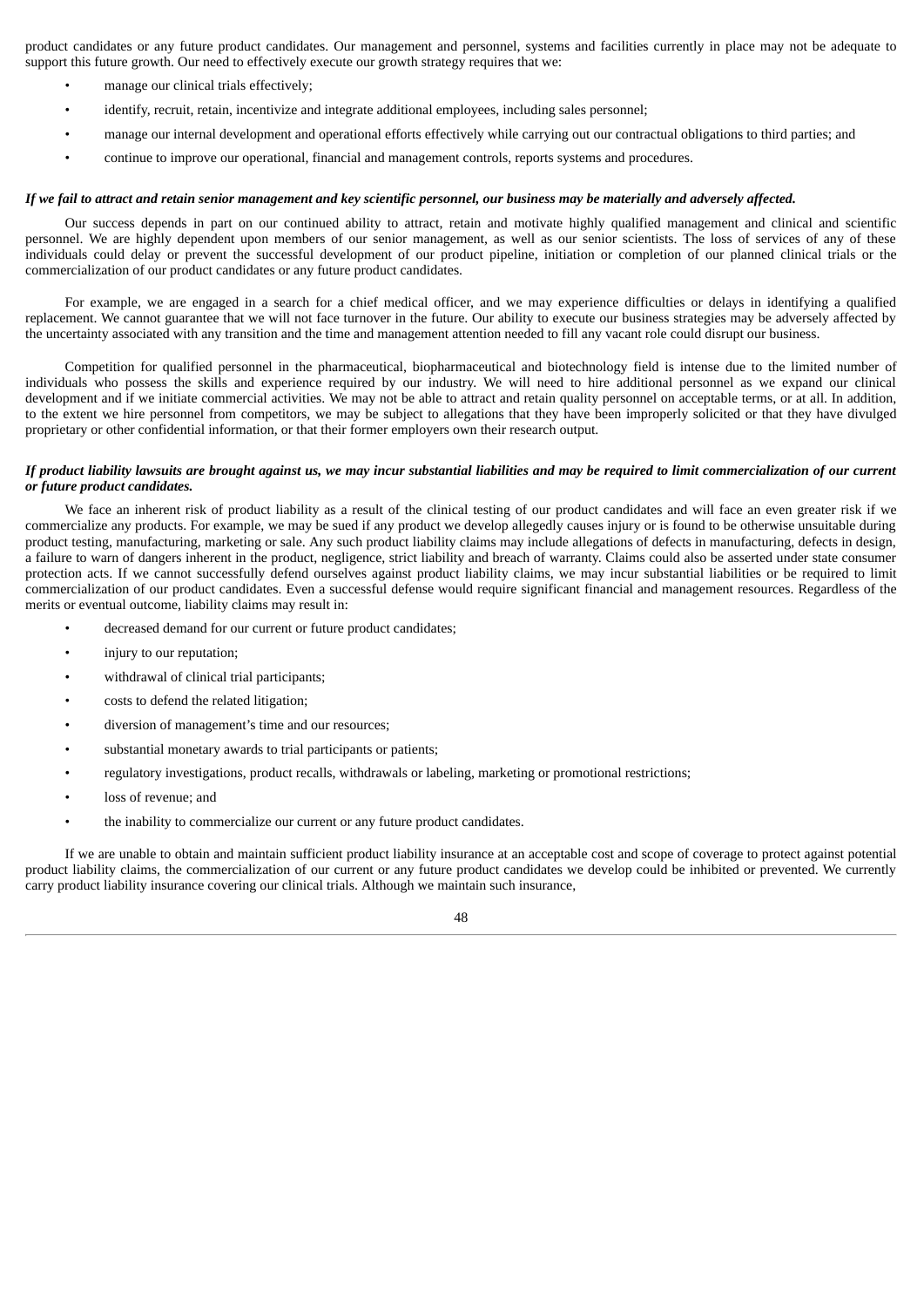any claim that may be brought against us could result in a court judgment or settlement in an amount that is not covered, in whole or in part, by our insurance or that is in excess of the limits of our insurance coverage. Our insurance policies also have various exclusions and deductibles, and we may be subject to a product liability claim for which we have no coverage. We will have to pay any amounts awarded by a court or negotiated in a settlement that exceed our coverage limitations or that are not covered by our insurance, and we may not have, or be able to obtain, sufficient funds to pay such amounts. Moreover, in the future, we may not be able to maintain insurance coverage at a reasonable cost or in sufficient amounts to protect us against losses. If and when we obtain approval for marketing any of our product candidates, we intend to expand our insurance coverage to include the sale of such product candidate; however, we may be unable to obtain this liability insurance on commercially reasonable terms or at all.

#### Any collaboration arrangements that we may enter into in the future may not be successful, which could adversely affect our ability to develop and *commercialize our product candidates.*

While we have not entered into any collaboration agreements to date, we may seek collaboration arrangements for the commercialization, or potentially for the development, of certain of our product candidates depending on the merits of retaining commercialization rights for ourselves as compared to entering into collaboration arrangements. For example, certain of the disease areas that we believe our product candidates address, including, among others, ophthalmic indications, require large, costly and later-stage clinical trials, which a collaboration partner may be better positioned to finance and/or conduct. In addition, a component of our strategy is to maximize the commercial value of our current and future product candidates, which may also strategically align with partnering commercial rights with partners that have larger and established sales organizations. To the extent that we decide to enter into collaboration agreements, we may face significant competition for appropriate collaborators. Moreover, collaboration arrangements are complex and time-consuming to negotiate, document, implement and maintain and challenging to manage. We may not be successful in our efforts to enter into collaboration agreements. The terms of collaborations or other arrangements that we may establish may not be favorable to us.

The success of our collaboration arrangements will depend heavily on the efforts and activities of our collaborators. Collaborations are subject to numerous risks, which may include risks that:

- collaborators have significant discretion in determining the efforts and resources that they will apply to collaborations;
- collaborators may not pursue development and commercialization of our product candidates or may elect not to continue or renew development or commercialization programs based on clinical trial results, changes in their strategic focus due to their acquisition of competitive products or their internal development of competitive products, availability of funding or other external factors, such as a business combination that diverts resources or creates competing priorities;
- collaborators may delay clinical trials, provide insufficient funding for a clinical trial program, stop a clinical trial, abandon a product candidate, repeat or conduct new clinical trials or require a new formulation of a product candidate for clinical testing;
- collaborators could independently develop, or develop with third parties, products that compete directly or indirectly with our products or product candidates;
- collaborators with marketing, manufacturing and distribution rights to one or more products may not commit sufficient resources to or otherwise not perform satisfactorily in carrying out these activities;
- we could grant exclusive rights to our collaborators that would prevent us from collaborating with others;
- collaborators may not properly maintain or defend our intellectual property rights or may use our intellectual property or proprietary information in a way that gives rise to actual or threatened litigation that could jeopardize or invalidate our intellectual property or proprietary information or expose us to potential liability;
- disputes may arise between us and collaborators that cause the delay or termination of the research, development or commercialization of our current or future product candidates or that result in costly litigation or arbitration that diverts management attention and resources;
- collaborations may be terminated, and, if terminated, this may result in a need for additional capital to pursue further development or commercialization of the applicable current or future product candidates;
- collaborators may own or co-own intellectual property covering products that result from our collaborating with them, and in such cases, we would not have the exclusive right to develop or commercialize such intellectual property;
- disputes may arise with respect to the ownership of any intellectual property developed pursuant to our collaborations; and
- collaborators' sales and marketing activities or other operations may not be in compliance with applicable laws resulting in civil or criminal proceedings.

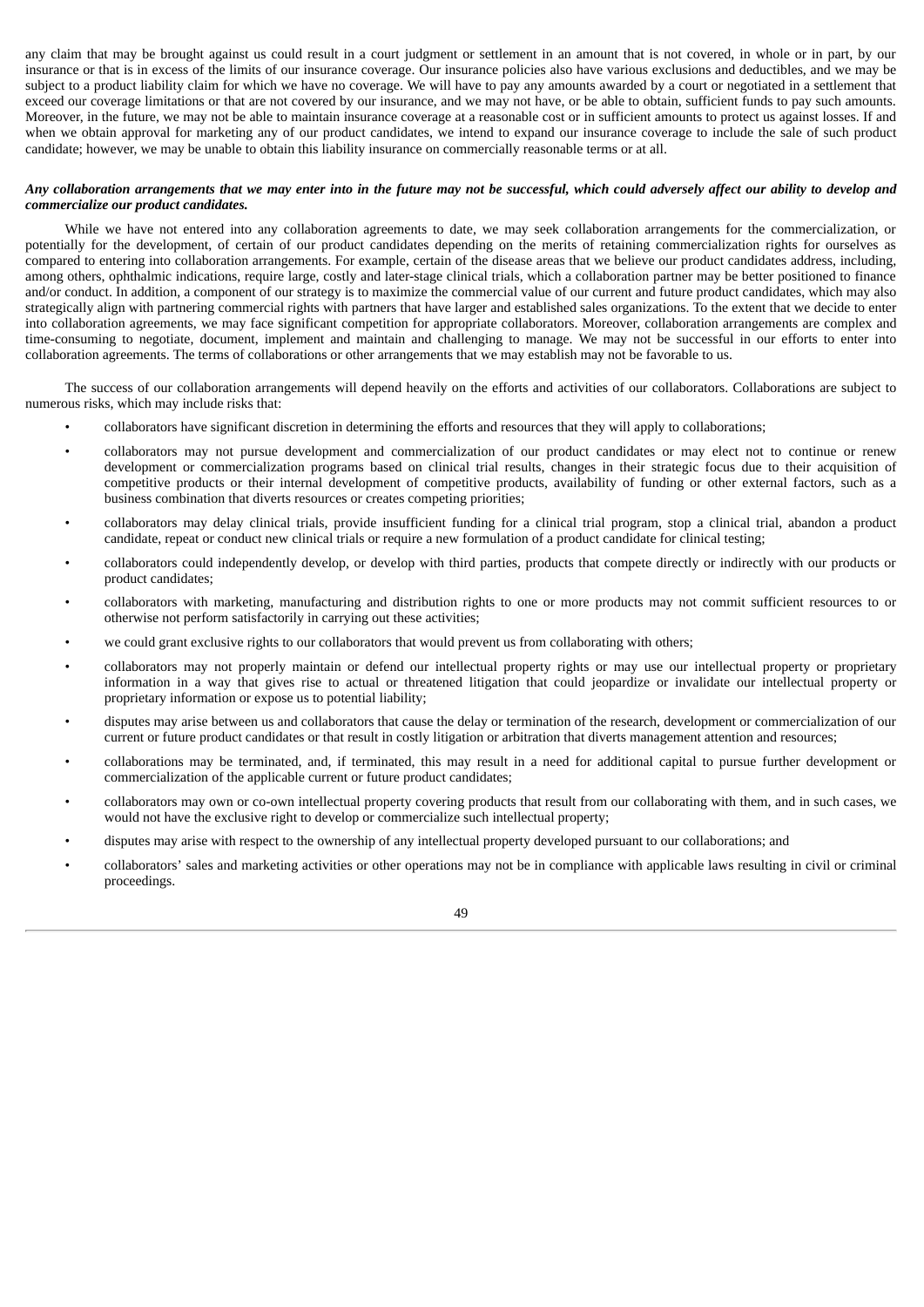### Unfavorable global economic or political conditions could adversely affect our business, financial condition or results of operations.

Our business is susceptible to general conditions in the global economy and in the global financial markets. A global financial crisis or a global or regional political disruption could cause extreme volatility in the capital and credit markets. A severe or prolonged economic downturn, including a recession or depression resulting from the current COVID-19 pandemic, or political disruption could result in a variety of risks to our business, including weakened demand for our product candidates or any future product candidates, if approved, and our ability to raise additional capital when needed on acceptable terms, if at all. A weak or declining economy or political disruption could also strain our manufacturers or suppliers, possibly resulting in supply disruption, or cause our customers to delay making payments for our potential products. Any of the foregoing could materially and adversely affect our business, financial condition, results of operations and prospects, and we cannot anticipate all of the ways in which the political or economic climate and financial market conditions could adversely impact our business.

#### We or the third parties upon whom we depend on may be adversely affected by earthquakes or other natural disasters, and our business continuity and *disaster recovery plans may not adequately protect us from a serious disaster.*

Our corporate headquarters and other facilities are located in the San Francisco Bay Area, which has experienced both severe earthquakes and the effects of wildfires. We do not carry earthquake insurance. Earthquakes, wildfires or other natural disasters could severely disrupt our operations, and could materially and adversely affect our business, financial condition, results of operations and prospects.

If a natural disaster, power outage or other event occurred that prevented us from using all or a significant portion of our headquarters, that damaged critical infrastructure or that otherwise disrupted operations, it may be difficult or, in certain cases, impossible, for us to continue our business for a substantial period of time. The disaster recovery and business continuity plans we have in place currently are limited and are unlikely to prove adequate in the event of a serious disaster or similar event. We may incur substantial expenses as a result of the limited nature of our disaster recovery and business continuity plans, which, particularly when taken together with our lack of earthquake insurance, could have a material adverse effect on our business.

Furthermore, integral parties in our supply chain are similarly vulnerable to natural disasters or other sudden, unforeseen and severe adverse events. If such an event were to affect our supply chain, it could have a material adverse effect on our business.

## Our employees and independent contractors, including principal investigators, consultants, any future commercial collaborators, service providers and other vendors, may engage in misconduct or other improper activities, including noncompliance with regulatory standards and requirements, which *could have an adverse effect on our results of operations.*

We are exposed to the risk that our employees and independent contractors, including principal investigators, consultants, any future commercial collaborators, service providers and other vendors may engage in misconduct or other illegal activity. Misconduct by these parties could include intentional, reckless and/or negligent conduct or other unauthorized activities that violate the laws and regulations of the FDA and other similar regulatory bodies, including those laws that require the reporting of true, complete and accurate information to such regulatory bodies; manufacturing standards; U.S. federal and state healthcare fraud and abuse, data privacy laws and other similar non-U.S. laws; or laws that require the true, complete and accurate reporting of financial information or data. Activities subject to these laws also involve the improper use or misrepresentation of information obtained in the course of clinical trials, the creation of fraudulent data in our preclinical studies or clinical trials, or illegal misappropriation of product, which could result in regulatory sanctions and cause serious harm to our reputation. It is not always possible to identify and deter misconduct by employees and other third parties, and the precautions we take to detect and prevent this activity may not be effective in controlling unknown or unmanaged risks or losses or in protecting us from governmental investigations or other actions or lawsuits stemming from a failure to comply with such laws or regulations. In addition, we are subject to the risk that a person or government could allege such fraud or other misconduct, even if none occurred. If any such actions are instituted against us, and we are not successful in defending ourselves or asserting our rights, those actions could have a significant impact on our business and financial results, including, without limitation, the imposition of significant civil, criminal and administrative penalties, damages, monetary fines, disgorgements, possible exclusion from participation in Medicare, Medicaid and other U.S. healthcare programs, other sanctions, imprisonment, contractual damages, reputational harm, diminished profits and future earnings and curtailment of our operations, any of which could adversely affect our ability to operate our business and our results of operations.

# Our business involves the use of hazardous materials, and we and our third-party manufacturers and suppliers must comply with environmental laws *and regulations, which can be expensive and restrict how we do business.*

Our research and development activities and our third-party manufacturers' and suppliers' activities involve the controlled storage, use and disposal of hazardous materials owned by us, including the components of our product candidates and other hazardous compounds. We and any third-party manufacturers and suppliers are subject to numerous federal, state and local environmental, health

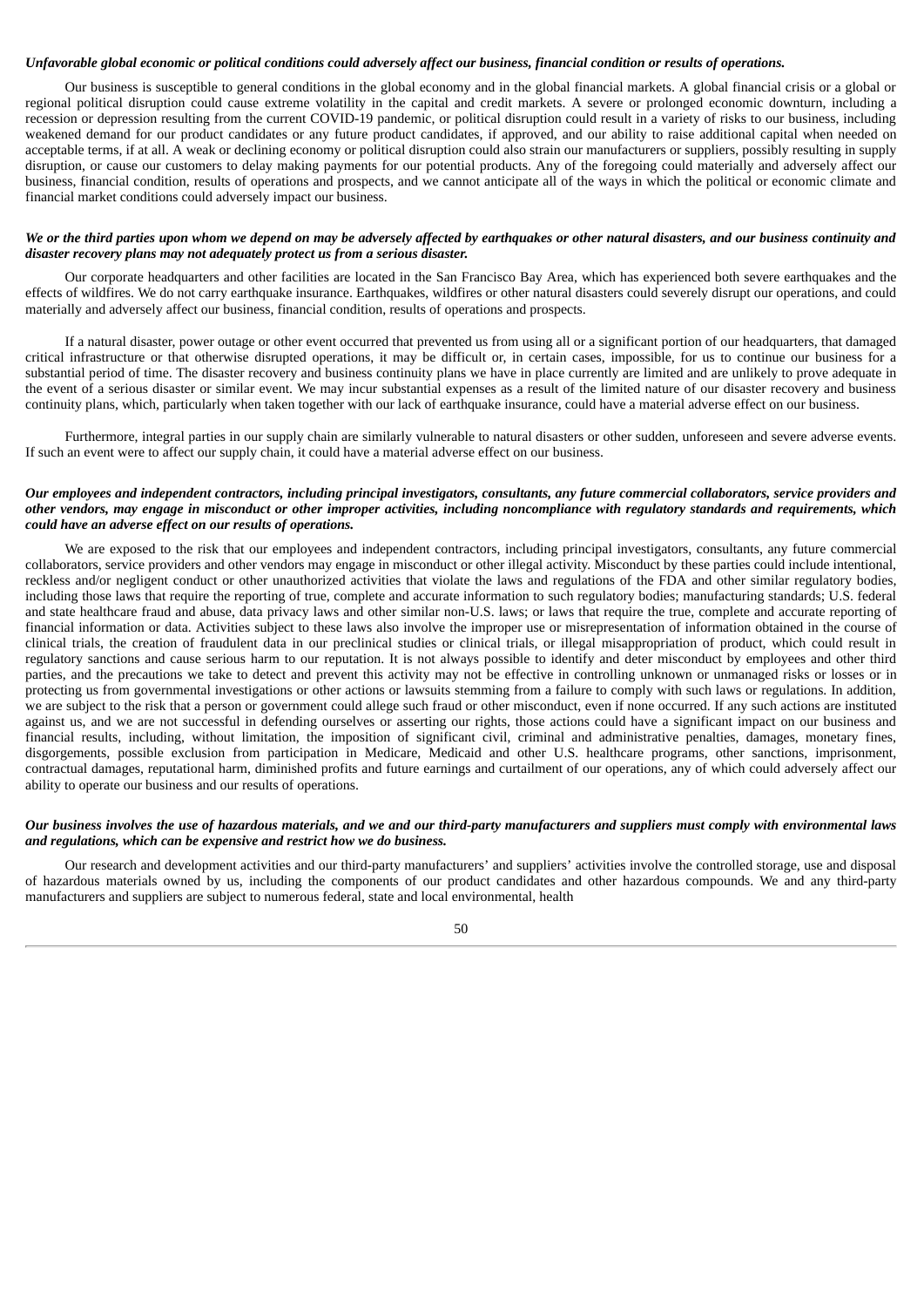and safety laws, regulations and permitting requirements, including those governing laboratory procedures; the generation, handling, use, storage, treatment and disposal of hazardous and regulated materials and wastes; the emission and discharge of hazardous materials into the ground, air and water; and employee health and safety. Our operations involve the use of hazardous and flammable materials, including chemicals and biological and radioactive materials. Our operations also produce hazardous waste. In some cases, these hazardous materials and various wastes resulting from their use are stored at our and our manufacturers' facilities pending their use and disposal. We generally contract with third parties for the disposal of these materials and wastes. We cannot eliminate the risk of contamination, which could cause an interruption of our commercialization efforts, research and development efforts and business operations, and environmental damage resulting in costly clean-up and liabilities under applicable laws and regulations governing the use, storage, handling and disposal of these materials and specified waste products.

We cannot guarantee that the safety procedures utilized by our third-party manufacturers for handling and disposing of these materials comply with the standards prescribed by these laws and regulations, nor can we eliminate the risk of accidental contamination or injury from these materials. Under certain environmental laws, we could be held responsible for costs relating to any contamination at our current or past facilities and at third-party facilities. In such an event, we may be held liable for any resulting damages and such liability could exceed our resources, and state or federal or other applicable authorities may curtail our use of certain materials and/or interrupt our business operations. Furthermore, environmental laws and regulations are complex, change frequently and have tended to become more stringent. We cannot predict the impact of such changes and cannot be certain of our future compliance.

Compliance with applicable environmental laws and regulations may be expensive, and current or future environmental laws and regulations may impair our research, product development and manufacturing efforts. In addition, we cannot entirely eliminate the risk of accidental injury or contamination from hazardous materials or wastes. Although we maintain workers' compensation insurance to cover us for costs and expenses we may incur due to injuries to our employees resulting from the use of hazardous materials, this insurance may not provide adequate coverage against potential liabilities. We do not carry specific biological or hazardous waste insurance coverage, and our property, casualty and general liability insurance policies specifically exclude coverage for damages and fines arising from biological or hazardous waste exposure or contamination. Accordingly, in the event of contamination or injury, we could be held liable for damages or be penalized with fines in an amount exceeding our resources, and our clinical trials or regulatory approvals could be suspended, which could have a material adverse effect on our business, results of operations and financial condition.

### **Risks Related to Intellectual Property**

### Our current and any future product candidates or products could be alleged to infringe patent rights and other proprietary rights of third parties, which may require costly litigation and, if we are not successful, could cause us to pay substantial damages and/or limit our ability to commercialize our *products.*

Our commercial success depends on our ability to develop, manufacture and market our current and any future product candidates that may be approved for sale, and to use our proprietary technology without infringing the patents and other proprietary rights of third parties. Intellectual property disputes can be costly to defend and may cause our business, operating results and financial condition to suffer. We operate in an industry with extensive intellectual property litigation. As the pharmaceutical, biopharmaceutical and biotechnology industries expand and more patents are issued, the risk increases that there may be patents issued to third parties that relate to our products and technology of which we are not aware or that we may need to challenge to continue our operations as currently contemplated.

Whether merited or not, we may face allegations that we have infringed the trademarks, copyrights, patents and other intellectual property rights of third parties, including patents held by our competitors or by non-practicing entities. We may also face allegations that our employees have misappropriated the intellectual property rights of their former employers or other third parties. Litigation may make it necessary to defend ourselves by determining the scope, enforceability and validity of third-party proprietary rights, or to establish our proprietary rights. Regardless of whether claims that we are infringing patents or other intellectual property rights have merit, such litigation can be time consuming, divert management attention and financial resources and are costly to evaluate and defend. There can be no assurance with respect to the outcome of any current or future litigation brought by or against us, and the outcome of any such litigation could have a material adverse impact on our business, operating results and financial condition. Litigation is inherently unpredictable, and outcomes are uncertain. Further, as the costs and outcome of such litigation can vary significantly, it is difficult to estimate potential losses that may occur. As a result of such litigation, we may be required to stop treating certain conditions, obtain licenses or modify our products and features while we develop non-infringing substitutes, or may result in significant settlement costs or royalty obligations. For example, litigation can involve substantial damages for infringement, and if the court finds that the infringement was willful, we could be ordered to pay treble damages and the patent owner's attorneys' fees. We may also be prohibited from selling or licensing our products unless the third-party licenses rights to us, which it is not required to do at a commercially reasonable price or at all. If a license is available from a third party, we may have to pay substantial royalties or upfront fees or grant cross-licenses to intellectual property rights for our products. We may also have to redesign our products so they do not infringe third-party intellectual property rights, which may not be possible or may require substantial monetary expenditures and time, during which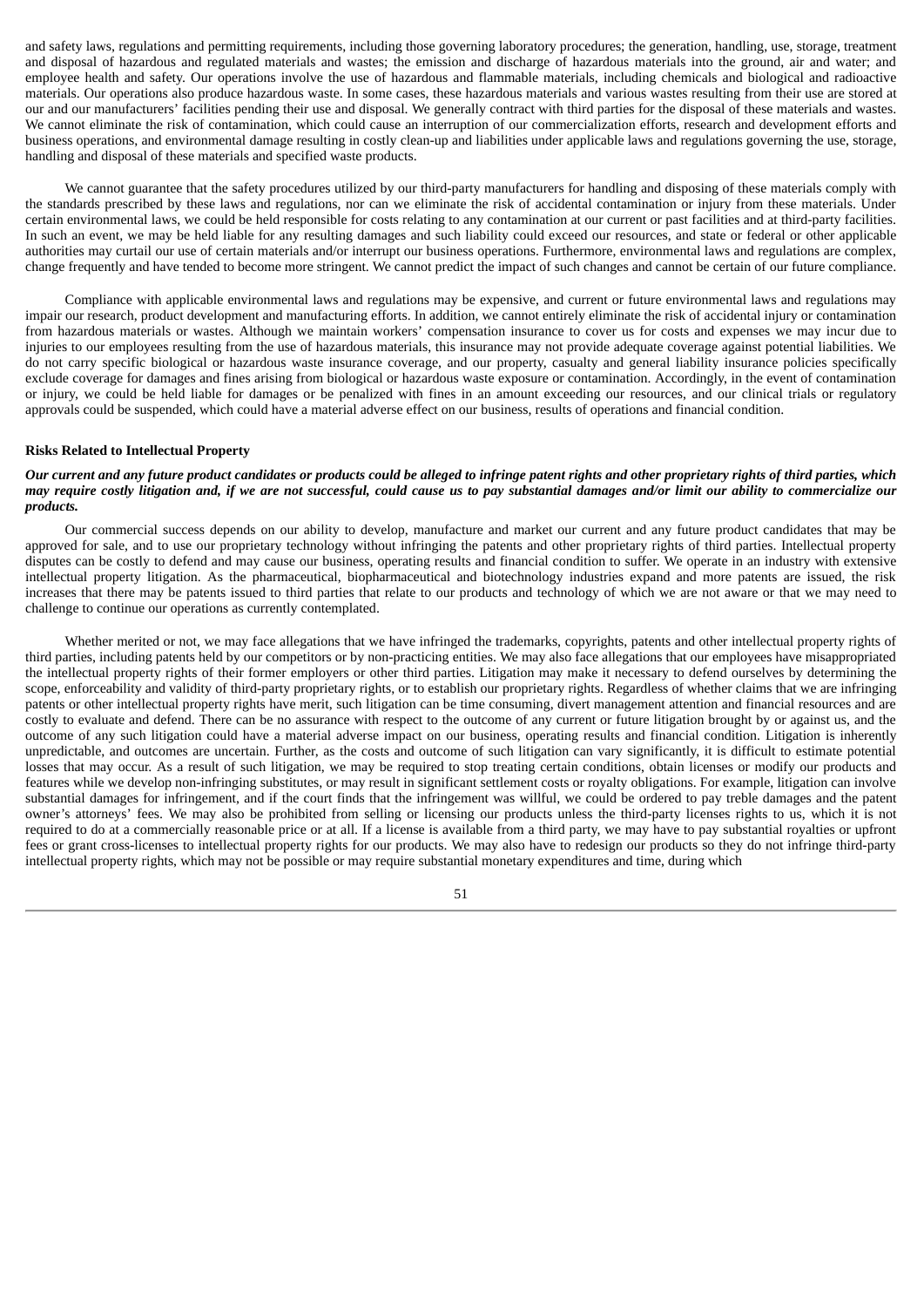our products may not be available for manufacture, use or sale. Accordingly, we are unable at this time to estimate the effects of these potential future lawsuits on our financial condition, operations or cash flows.

Additionally, some of our competitors may be able to sustain the costs of complex patent litigation more effectively than we can. Even if resolved in our favor, litigation or other legal proceedings relating to intellectual property claims may cause us to incur significant expenses and could distract our technical and management personnel from their normal responsibilities. In addition, there could be public announcements of the results of hearings, motions or other interim proceedings or developments, and if securities analysts or investors perceive these results to be negative, it could have a material adverse effect on the price of our common stock. Any uncertainties resulting from the initiation and continuation of any litigation could have a material adverse effect on our ability to raise the funds necessary to continue our operations.

Although we have reviewed certain third-party patents and patent filings that we believe may be relevant to our product candidates, we have not conducted a comprehensive freedom-to-operate search or analysis for any of our product candidates, and we may not be aware of patents or pending or future patent applications that, if issued, would block us from commercializing our product candidates. Additionally, the scope of a patent claim is determined by an interpretation of the law, the written disclosure in a patent and the patent's prosecution history. Our interpretation of the relevance or the scope of a patent or a pending application may be incorrect, which may negatively impact our ability to commercialize our product candidates. Thus, we cannot guarantee that our activities related to their product candidates, or our commercialization, do not and will not infringe any third party's intellectual property.

In addition, patent applications in the United States and many other jurisdictions are typically not published until 18 months after the filing of certain priority documents (or, in some cases, are not published until they issue as patents), and publications in the scientific literature often lag behind actual discoveries. Therefore, we cannot be certain that others have not filed patent applications or made public disclosures relating to our technology or our contemplated technology. A third party may have already filed, and may in the future file, patent applications covering our product candidates or technology similar to ours. Any such patent application may have priority over our patent applications or patents, which could further require us to obtain rights to issued patents covering such technologies. If another party has filed a U.S. patent application on inventions similar to ours, depending on whether the timing of the filing date falls under certain patent laws, we may have to participate in a priority contest (such as an interference proceeding) declared by the United States Patent and Trademark Office, or the USPTO, to determine priority of invention in the United States. The costs of patent litigation and other proceedings related to the protection of our global patent position could be substantial, and it is possible that such efforts would be unsuccessful, resulting in a loss of our patent position with respect to such invention.

# If we are unable to obtain, maintain and enforce intellectual property protection directed to our current and any future technologies that we develop, others may be able to make, use or sell products substantially the same as ours, which could adversely affect our ability to compete in the market.

The market for pharmaceuticals and biopharmaceuticals is highly competitive and subject to rapid technological change. Our success depends, in part, upon our ability to maintain a competitive position in the development and protection of technologies and any future products for use in these fields and upon our ability to obtain, maintain and enforce our intellectual property rights. We seek to obtain and maintain patents and other intellectual property rights to restrict the ability of others to market products that misappropriate our technology and/or infringe our intellectual property to unfairly and illegally compete with any future products. If we are unable to protect our intellectual property and proprietary rights, including due to the impact of the COVID-19 pandemic on our business operations, our competitive position and our business could be harmed, as third parties may be able to make, use or sell products that are substantially the same as any future products we may sell without incurring the sizeable development and licensing costs that we have incurred, which would adversely affect our ability to compete in the market.

We use a combination of patents, trademarks, know-how, confidentiality procedures and contractual provisions to protect our proprietary technology. However, these protections may not be adequate and may not provide us with any competitive advantage. For example, patents may not issue from any of our currently pending or any future patent applications, and our issued patents and any future patents that may issue may not survive legal challenges to their scope, validity or enforceability, or provide significant protection for us.

We have not pursued or maintained, and may not pursue or maintain in the future, patent protection for our product candidates in every country or territory in which we may sell our products. In addition, we cannot be sure that any of our pending patent applications or pending trademark applications will issue or that, if issued, they will issue in a form that will provide adequate protection for our products. The USPTO patent offices in other jurisdictions, or judicial or other bodies in any jurisdiction may deny or significantly narrow claims made under our patent applications, and claims in our issued patents may be invalidated, may be designed around or may otherwise be unable to provide us with protection for our products. Further, the USPTO, trademark offices in other jurisdictions, or judicial or other bodies in any jurisdiction may deny our trademark applications and, even if published or registered, these trademarks may not effectively protect our brand and goodwill. Like patents, trademarks also may be successfully opposed or challenged.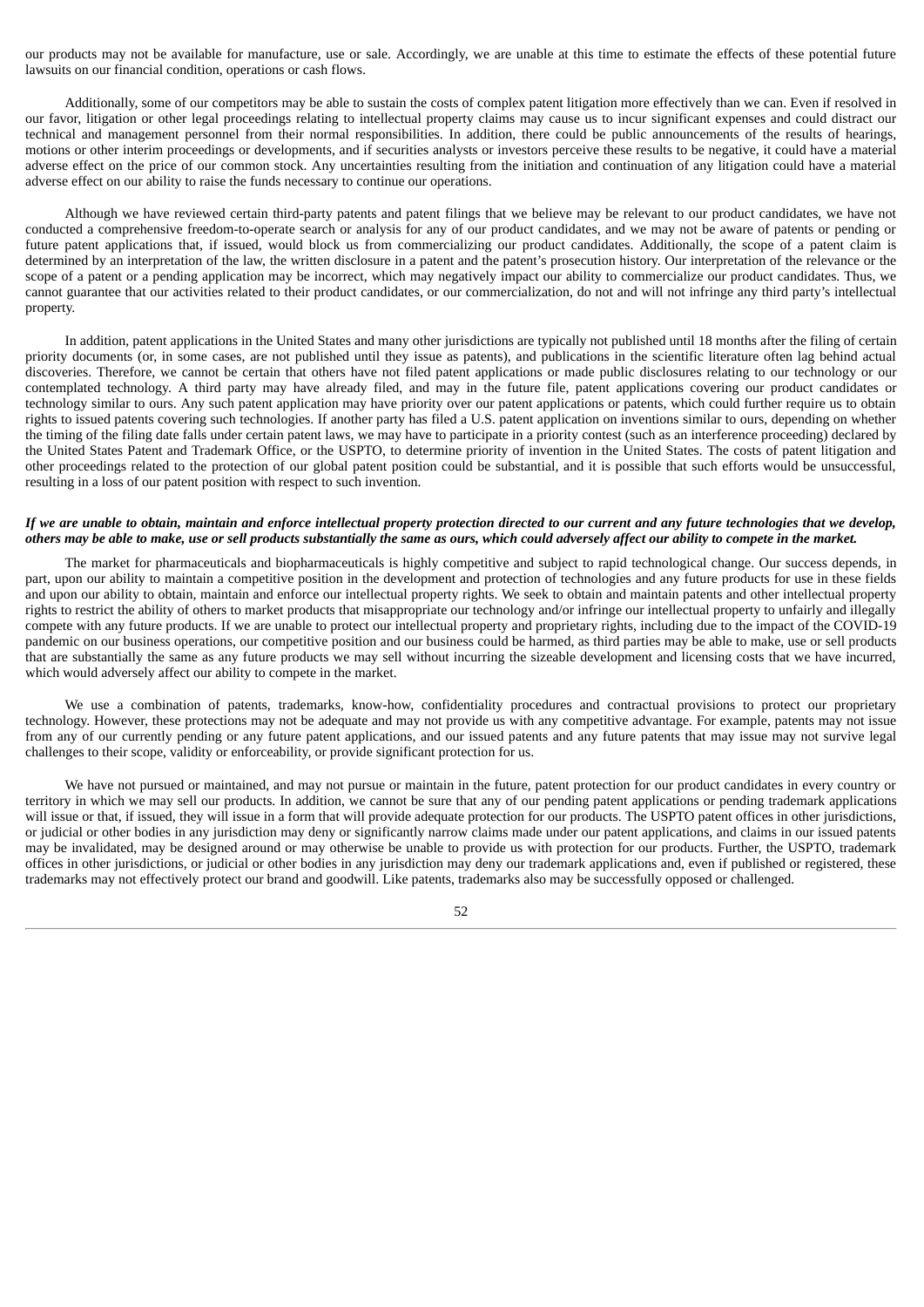We cannot be certain that the steps we have taken will prevent unauthorized use or unauthorized reverse engineering of our technology that is material to our business. Moreover, third parties may independently develop technologies that are competitive with ours and such competitive technologies may or may not infringe our intellectual property. The enforcement of our intellectual property rights also depends on the success of any legal actions we may take against these third parties in the respective country or forum, but these actions may not be successful. As with all granted intellectual property, such intellectual property may be challenged, invalidated or circumvented, may not provide protection and/or may not prove to be enforceable in actions against specific alleged infringers.

If we or any future collaborators we may have were to initiate legal proceedings against a third party to enforce a patent covering one of our product candidates or future product candidates, the defendant could counterclaim that our patent is invalid and/or unenforceable. In patent litigation in the United States, defendant counterclaims alleging invalidity and/or unenforceability are commonplace. Grounds for a validity challenge could be an alleged failure to meet any of several statutory requirements, including obviousness or lack of novelty, enablement or written description. Grounds for an unenforceability assertion could be an allegation that someone connected with prosecution of the patent withheld relevant information from the USPTO, or made a misleading statement, during prosecution. Third parties may also raise similar claims before the USPTO even outside the context of litigation. The outcome following legal assertions of invalidity and unenforceability is unpredictable. With respect to validity, for example, we cannot be certain that there is no invalidating prior art of which we and the patent examiner were unaware during prosecution, or that a defendant would not prevail on an assertion of invalidity based on prior art that we were aware of during prosecution. If a defendant were to prevail on a legal assertion of invalidity and/or unenforceability, we would lose at least part, and perhaps all, of the patent protection on our product candidates. Such a loss of patent protection would have a material adverse impact on our business.

Even if claims in our patents survive assertions of invalidity and unenforceability, they may not be broad enough to prevent others from marketing products similar to ours or designing around our patents. For example, third parties may be able to make products that are similar to ours but that are not covered by the claims of our patents. The claims of our issued patents or patent applications when issued may not cover our product candidates or any future products that we develop.

Patent law can be highly uncertain and involve complex legal and factual questions for which important principles remain unresolved. In the United States and in many other jurisdictions, policies regarding the breadth of claims allowed in patents can be inconsistent. The U.S. Supreme Court and the Court of Appeals for the Federal Circuit have made, and will likely continue to make, changes in how the patent laws of the United States are interpreted. Similarly, courts in other jurisdictions have made, and will likely continue to make, changes in how the patent laws in their respective jurisdictions are interpreted. We cannot predict future changes in the interpretation of patent laws or changes to patent laws that might be enacted into law by U.S. and international legislative bodies. Those changes may materially affect the patents and patent applications of our licensors, our existing or future patents and patent applications and our ability to obtain additional patents in the future.

Patent reform legislation in the United States could increase the uncertainties and costs surrounding the prosecution of our patent applications and the enforcement or defense of our issued patents. For example, on September 16, 2011, the Leahy-Smith America Invents Act, or Leahy-Smith Act, was signed into law. The Leahy-Smith Act included a number of significant changes to U.S. patent law. These include provisions that affect the way patent applications are prosecuted, redefine prior art, may affect patent litigation and switch the U.S. patent system from a "first-to-invent" system to a "first-tofile" system. Under a "first-to-file" system, assuming the other requirements for patentability are met, the first inventor to file a patent application generally will be entitled to the patent on an invention regardless of whether another inventor had made the invention earlier. The USPTO has developed regulations and procedures to govern administration of the Leahy-Smith Act, and many of the substantive changes to patent law associated with the Leahy-Smith Act, and in particular, the first-to-file provisions, only became effective on March 16, 2013. The Leahy-Smith Act and its implementation could increase the uncertainties and costs surrounding the prosecution of our patent applications and the enforcement or defense of our issued patents, which could have a material adverse effect on our business and financial condition. Any future changes in the patent laws of the United States, or even the possibility of such changes, may further increase these uncertainties and costs.

The USPTO and various patent agencies in other jurisdictions require compliance with a number of procedural, documentary, fee, annuity payment and other provisions to maintain patent applications and issued patents. Although an inadvertent lapse, including due to the effect of the COVID-19 pandemic on us or our patent maintenance vendors, can in many cases be cured by payment of a late fee or by other means in accordance with the applicable rules, there are situations in which noncompliance with these requirements can result in abandonment or lapse of a patent or patent application, resulting in partial or complete loss of patent rights in the relevant jurisdiction.

In addition, we have a number of patents and patent applications outside of the United States and expect to continue to pursue patent protection in many of the significant markets in which we intend to do business. The laws of some international jurisdictions do not protect intellectual property rights to the same extent as laws in the United States, and many companies have encountered significant difficulties in obtaining, protecting and defending such rights in certain jurisdictions outside of the United States. If we encounter such difficulties or we are otherwise precluded from effectively protecting our intellectual property rights in international jurisdictions, our

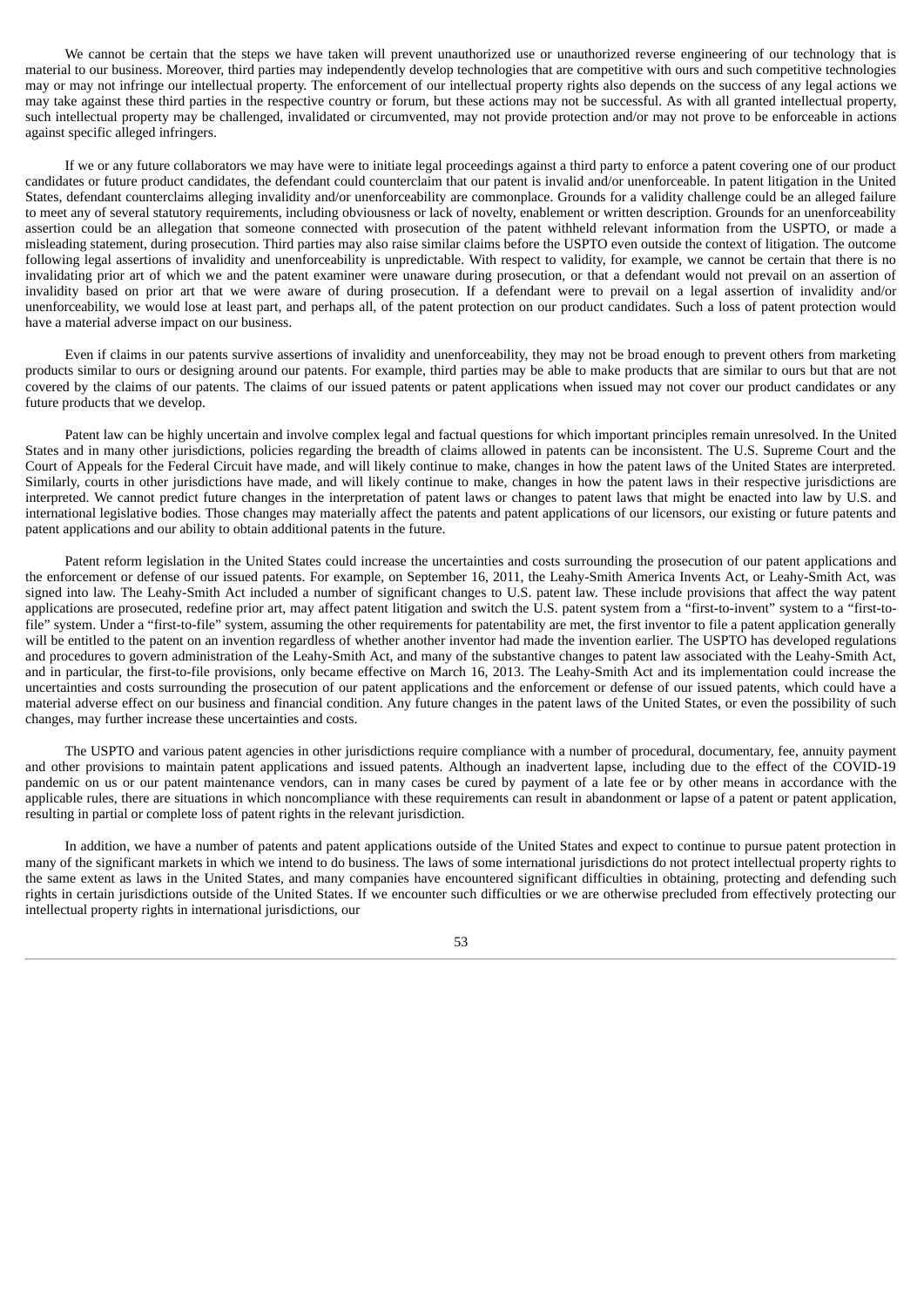business, financial condition, results of operations and prospects could be materially and adversely affected. Earlier patent filings in certain international countries may also permit third parties to allege priority to certain technology in those countries.

Patent terms may be shortened or lengthened in certain jurisdictions by, for example, terminal disclaimers, patent term adjustments, supplemental protection certificates and patent term extensions. Patent term extensions and supplemental protection certificates, and the like, may be impacted by the regulatory process and may not significantly lengthen patent term. Non-payment or delay in payment of patent extension filing (including any patent term extension or adjustment filing) fees, whether intentional or unintentional, may also result in the loss of patent rights important to our business. Certain countries have compulsory licensing laws under which a patent owner may be compelled to grant licenses to other parties. In addition, many countries limit the enforceability of patents against other parties, including government agencies or government contractors. In these countries, the patent owner may have limited remedies, which could materially diminish the value of any patents.

Monitoring unauthorized use of our intellectual property is difficult and costly. From time to time, we review our competitors' products, and may in the future seek to enforce our patents or other rights against potential infringement. However, the steps we have taken to protect our proprietary rights may not be adequate to prevent misappropriation of our intellectual property. We may not be able to detect unauthorized use of, or take appropriate steps to enforce, our intellectual property rights. Our competitors may also independently develop similar technology. Any inability to meaningfully protect our intellectual property could result in competitors offering products competitive to our products. In addition, we may need to defend our patents from thirdparty challenges, such as interferences, derivation proceedings, re-examination proceedings, post-grant review, inter partes review, third-party submissions, oppositions, nullity actions or other patent proceedings. We may need to initiate infringement claims or litigation.

Adverse proceedings such as litigation can be expensive, time consuming and may divert the efforts of our technical and managerial personnel, which could in turn materially and adversely affect our business, financial condition, results of operations and prospects, whether or not we receive a determination favorable to us. In addition, in an infringement proceeding, a court or other judicial body may decide that the patent we seek to enforce is invalid or unenforceable, or may refuse to stop the other party from using the technology at issue on the grounds that the patent in question does not cover the technology in question or that stopping the other party would harm the public interest. An adverse result in any litigation could put one or more of our patents at risk of being invalidated or interpreted narrowly. Some of our competitors may be able to devote significantly more resources to intellectual property litigation, and may have significantly broader patent portfolios to assert against us if we assert our rights against them. Further, because of the substantial discovery required in connection with intellectual property litigation, there is a risk that some of our confidential information could be disclosed or otherwise compromised during litigation.

We may not be able to correctly estimate or control our future operating expenses in relation to obtaining intellectual property, enforcing intellectual property and/or defending intellectual property, which could affect operating expenses. Our operating expenses may fluctuate significantly in the future as a result of a variety of factors, including the costs of preparing, filing, prosecuting, defending and enforcing patent and trademark claims and other intellectual property-related costs, including adverse proceedings and litigation costs.

#### If we are unable to prevent disclosure of our trade secrets or other confidential information to third parties, our competitive position may be impaired.

In addition to the protection afforded by patents, we rely on confidentiality agreements to protect confidential information and proprietary knowhow that is not patentable or that we elect not to patent, processes for which patents are difficult to enforce and any other elements of our product candidate discovery and development processes that involve proprietary know-how, information or technology that is not covered by patents. We seek to protect our proprietary technology and processes, in part, by entering into confidentiality agreements with our employees, consultants, scientific advisors and contractors. We cannot guarantee that we have entered into such agreements with each party that may have or have had access to our confidential information or proprietary technology and processes. We also seek to preserve the integrity and confidentiality of our data and other confidential information by maintaining physical security of our premises and physical and electronic security of our information technology systems. Agreements or security measures may be breached and detecting the disclosure or misappropriation of confidential information and enforcing a claim that a party illegally disclosed or misappropriated confidential information is difficult, expensive and time-consuming, and the outcome is unpredictable. Further, we may not be able to obtain adequate remedies for any breach. Costly and time-consuming litigation could be necessary to enforce and determine the scope of our proprietary rights, and failure to obtain or maintain trade secret protection could adversely affect our competitive business position. Furthermore, the laws of some other jurisdictions do not protect proprietary rights to the same extent or in the same manner as the laws of the United States. As a result, we may encounter significant problems in protecting and defending our intellectual property both in the United States and in other jurisdictions. In addition, our confidential information may otherwise become known or be independently discovered by competitors, in which case we would have no right to prevent them, or those to whom they communicate it, from using that technology or information to compete with us. The failure to obtain or maintain trade secret protection could adversely affect our competitive business position.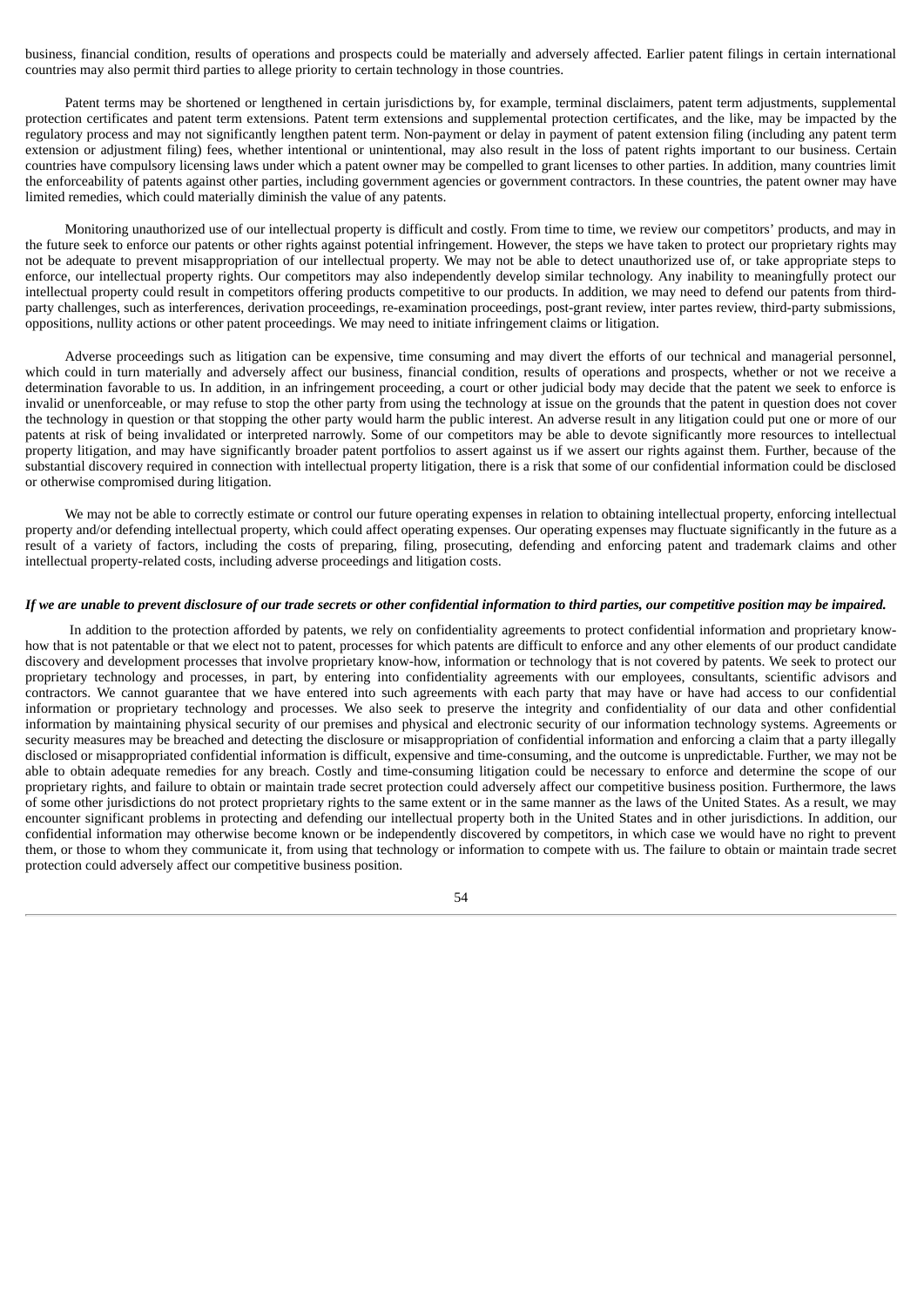### We license patent rights from third-party owners. Such licenses may be subject to early termination if we fail to comply with our obligations in our licenses with third parties, which could result in the loss of rights or technology that are material to our business.

We are or may become a party to licenses that give us rights to third-party intellectual property that are necessary or useful for our business, and we may enter into additional licenses in the future. Under these license agreements, we are or may become obligated to pay the licensor fees, which may include annual license fees, milestone payments, royalties, a percentage of revenues associated with the licensed technology and a percentage of sublicensing revenue. These fees may be significant, which could make it difficult for us to achieve or maintain profitability. In addition, under certain of such agreements, we are or may become required to diligently pursue the development of products using the licensed technology. If we fail to comply with these obligations including due to the impact of the COVID-19 pandemic on our business operations or our use of the intellectual property licensed to us in an unauthorized manner, and fail to cure our breach within a specified period of time, the licensor may have the right to terminate the applicable license, in which event we could lose valuable rights and technology that are material to our business , harming our ability to develop, manufacture and/or commercialize our platform or product candidates. If the licensor retains control of prosecution of the patents and patent applications licensed to us, we may have limited or no control over the manner in which the licensor chooses to prosecute or maintain its patents and patent applications and have limited or no right to continue to prosecute any patents or patent applications that the licensor elects to abandon.

If the licensor retains control of prosecution of the patents and patent applications licensed to us, we may have limited or no control over the manner in which the licensor chooses to prosecute or maintain its patents and patent applications and have limited or no right to continue to prosecute any patents or patent applications that the licensor elects to abandon.

The licensing and acquisition of third-party intellectual property rights is a competitive practice, and companies that may be more established, or have greater resources than we do, may also be pursuing strategies to license or acquire third-party intellectual property rights that we may consider necessary or attractive in order to commercialize our product candidates. More established companies may have a competitive advantage over us due to their larger size and cash resources or greater clinical development and commercialization capabilities. There can be no assurance that we will be able to successfully complete such negotiations and ultimately acquire the rights to the intellectual property surrounding the additional product candidates that we may seek to acquire.

#### Our intellectual property agreements with third parties may be subject to disagreements over contract interpretation, which could narrow the scope of our rights to the relevant intellectual property or technology or increase our financial or other obligations to our licensors.

Certain provisions in our intellectual property agreements may be susceptible to multiple interpretations. The resolution of any contract interpretation disagreement that may arise could affect the scope of our rights to the relevant intellectual property or technology, or affect financial or other obligations under the relevant agreement, any of which could have a material adverse effect on our business, financial condition, results of operations and prospects.

In addition, while it is our policy to require our employees and contractors who may be involved in the conception or development of intellectual property to execute agreements assigning such intellectual property to us, we may be unsuccessful in executing such an agreement with each party who in fact conceives or develops intellectual property that we regard as our own. Our assignment agreements may not be self-executing or may be breached, and we may be forced to bring claims against third parties, or defend claims they may bring against us, to determine the ownership of what we regard as our intellectual property.

#### We may wish to form collaborations in the future with respect to our product candidates, but may not be able to do so or to realize the potential benefits *of such transactions, which may cause us to alter or delay our development and commercialization plans.*

Our product candidates may also require specific components to work effectively and efficiently, and rights to those components may be held by others. Any delays in entering into new collaborations or strategic partnership agreements related to our product candidates could delay the development and commercialization of our product candidates in certain geographies, which could harm our business prospects, financial condition, and results of operations.

# We jointly own certain patent rights with third parties. Our ability to out-license these patent rights, or to prevent the third party from out-licensing *these patent rights, may be limited in certain countries.*

We jointly own certain patents and patent applications with third parties, and may jointly own patents and patent applications with third parties in the future. Unless we enter into an agreement with the joint owner, we will be subject to certain default rules pertaining to joint ownership. Certain countries require the consent of all joint owners to license jointly owned patents, and if we are unable to obtain such consent from the joint owner, we may not be able to license our rights under these patents and patent applications. In certain

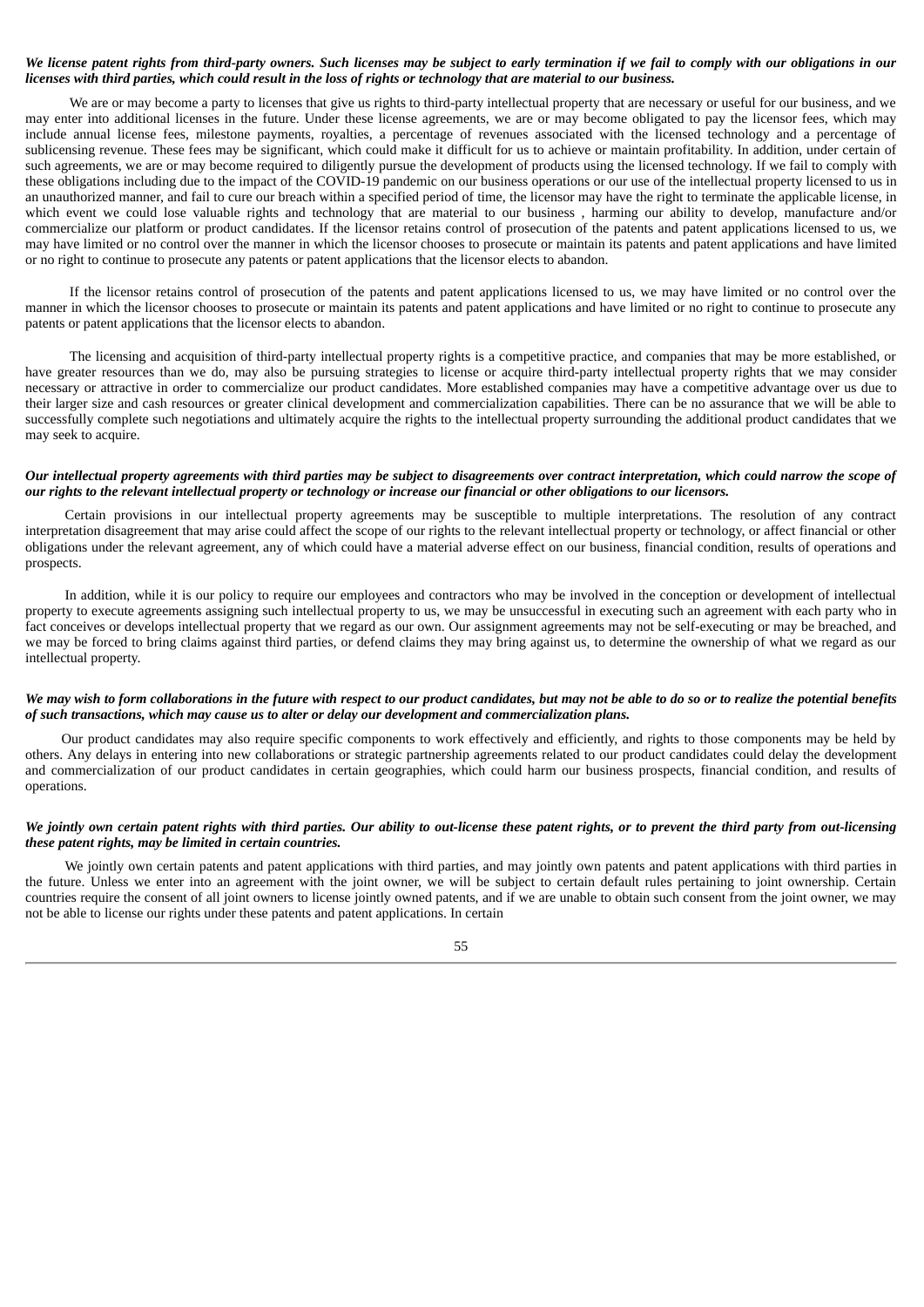other countries, including the United States, the joint owner could license its rights under these patents and patent applications to another party without our consent and without any duty of accounting to us.

#### We may be subject to claims challenging the inventorship or ownership of our patents and other intellectual property.

We may also be subject to claims that former employees, any future collaborators or other third parties have an ownership interest in our patents or other intellectual property. Litigation may be necessary to defend against these and other claims challenging inventorship or ownership. If we fail in defending any such claims, in addition to paying monetary damages, we may lose valuable intellectual property rights and could even face litigation for infringing patents that we had regarded as ours. Such an outcome could have a material adverse effect on our business. Even if we are successful in defending against such claims, litigation could result in substantial costs and distraction to management and other employees.

We or our licensors may have relied on third-party consultants or collaborators or on funds from third parties, such as national governments, such that we or our licensors are not the sole and exclusive owners of the patents we in-licensed. If other third parties have ownership rights or other rights to our patents, including in-licensed patents, they may be able to license such patents to our competitors, and our competitors could market competing products and technology. This could have a material adverse effect on our competitive position, business, financial conditions, results of operations, and prospects.

### If our trademarks and trade names are not adequately protected, then we may not be able to build name recognition in our markets of interest and our *business may be adversely affected.*

Our registered or unregistered trademarks or trade names may be challenged, infringed, circumvented, declared generic or conflict with third-party rights. We may not be able to protect our rights to these trademarks and trade names, which we need to build name recognition with potential partners, physicians or patients in our markets of interest. During trademark registration proceedings, our trademark applications may be rejected. Although we are given an opportunity to respond to those rejections, we may be unable to overcome such rejections. In addition, in the USPTO and in comparable agencies in many foreign jurisdictions, third parties can oppose pending trademark applications and seek to cancel registered trademarks. Opposition or cancellation proceedings may be filed against our trademarks, and our trademarks may not survive such proceedings. Furthermore, third parties may file first for our trademarks in certain countries. If they succeeded in registering such trademarks, and if we are not successful in challenging such third-party rights, we may not be able to use these trademarks to market our future products in those countries. We may license our trademarks and trade names to third parties, such as distributors. Though these license agreements may provide guidelines for how our trademarks and trade names may be used, a breach of these agreements or misuse of our trademarks and tradenames by our licensees may jeopardize our rights in or diminish the goodwill associated with our trademarks and trade names. In such cases, over the long term, if we are unable to establish and maintain name recognition based on our trademarks and trade names, then our commercial success abilities may be impacted.

Moreover, any name we propose to use with our product candidates in the United States or any other country must be approved by the FDA, EMA or any other relevant health authority regardless of whether we have registered it, or applied to register it, as a trademark. The FDA as well as EMA typically conducts a review of proposed product names, including an evaluation of potential for confusion with other product names. If the FDA, EMA or any other relevant approval authority objects to any of our proposed proprietary product names, we may be required to expend significant additional resources in an effort to identify a suitable substitute name that would qualify under applicable trademark laws, not infringe the existing rights of third parties and be acceptable to the FDA, EMA or any other relevant approval authority.

#### *We may not be able to protect our intellectual property rights throughout the world.*

Filing and prosecuting patent applications, and defending patents, related to our product candidates in all countries throughout the world would be prohibitively expensive, and the laws of some foreign countries do not protect intellectual property rights to the same extent as federal and state laws in the United States. Consequently, we may not be able to prevent third parties from practicing our inventions in all countries outside the United States, or from selling or importing products made using our inventions in and into the United States or other jurisdictions. Competitors may use our technologies in jurisdictions where we have not obtained patent protection to develop their own products, and may export otherwise infringing products to territories where we have patent protection but enforcement is not as strong as that in the United States. These products may compete with any future products we may sell, and our patents or other intellectual property rights may not be effective or sufficient to prevent them from competing.

Many companies have encountered significant problems in protecting and defending intellectual property rights in foreign jurisdictions. The legal systems of certain countries, particularly certain developing countries, do not favor the enforcement of patents and other intellectual property protection, particularly those relating to pharmaceuticals and biopharmaceuticals, which could make it difficult for us to stop the infringement of our patents or marketing of competing products in violation of our proprietary rights generally.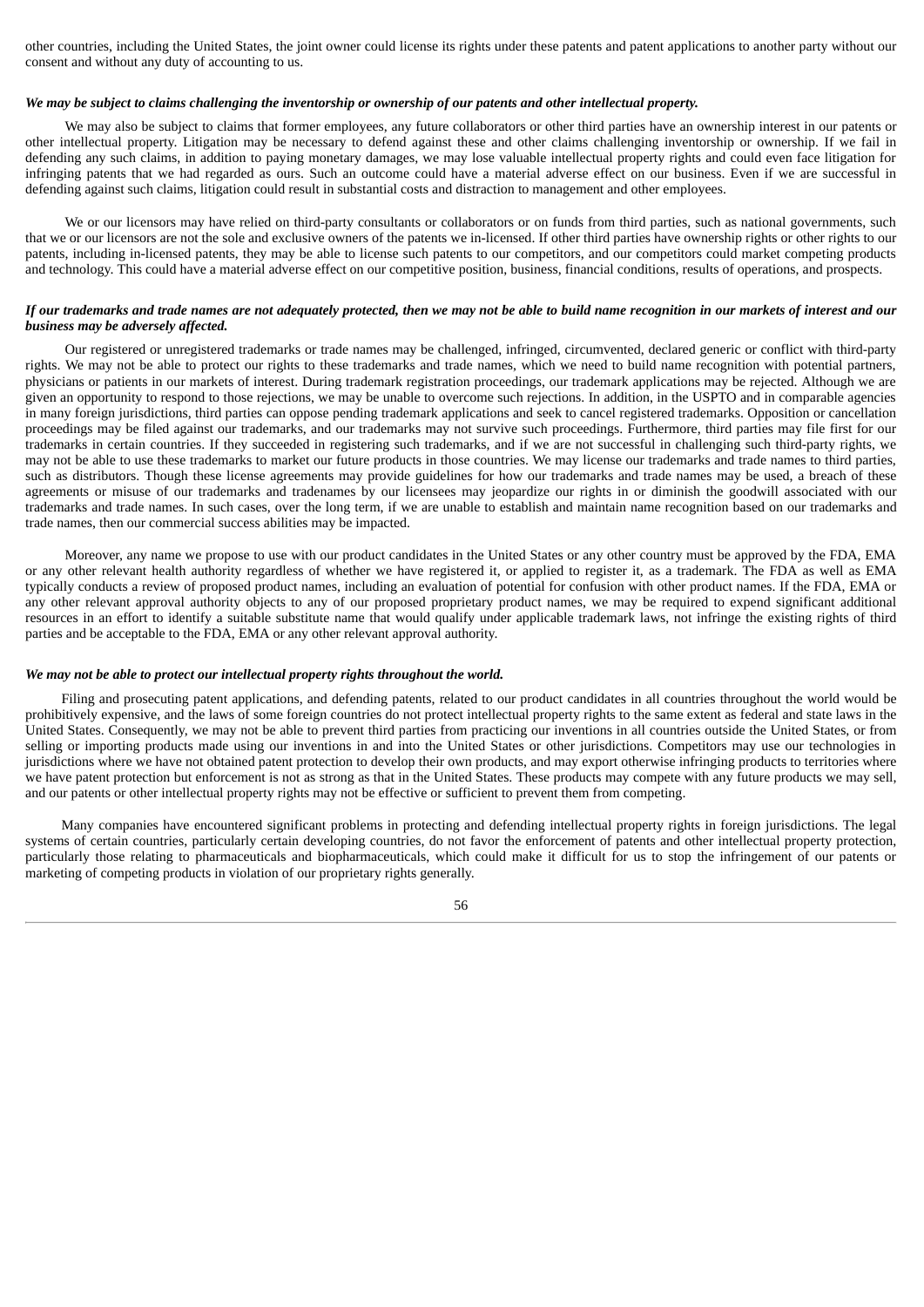Proceedings to enforce our patent rights in foreign jurisdictions could result in substantial costs and divert our efforts and attention from other aspects of our business, could put our patents at risk of being invalidated or interpreted narrowly and our patent applications at risk of not issuing and could provoke third parties to assert claims against us. We may not prevail in any lawsuits that we initiate, and the damages or other remedies awarded, if any, may not be commercially meaningful. Accordingly, our efforts to enforce our intellectual property rights around the world may be inadequate to obtain a significant commercial advantage from the intellectual property that we develop or license.

### **Risks Related to Government Regulation**

## Even if we obtain requlatory approval for a product candidate, our products will remain subject to requlatory scrutiny.

If our product candidates are approved, they will be subject to ongoing regulatory requirements for manufacturing, labeling, packaging, storage, advertising, promotion, sampling, record-keeping, conduct of post-marketing studies and submission of safety, efficacy and other post-market information, including both federal and state requirements in the United States and requirements of comparable foreign regulatory authorities.

Manufacturers and manufacturers' facilities are required to comply with extensive FDA and comparable foreign regulatory authority requirements, including ensuring that quality control and manufacturing procedures conform to cGMP regulations. As such, we and our contract manufacturers will be subject to continual review and inspections to assess compliance with cGMPs and adherence to commitments made in any approved marketing application. Accordingly, we and others with whom we work must continue to expend time, money and effort in all areas of regulatory compliance, including manufacturing, production and quality control.

We will have to comply with requirements concerning advertising and promotion for any future products. Promotional communications with respect to prescription drugs and biologics are subject to a variety of legal and regulatory restrictions and must be consistent with the information in the product's approved label. We may not promote products for indications or uses for which they do not have approval. The holder of an approved application must submit new or supplemental applications and obtain approval for certain changes to the approved product, product labeling or manufacturing process. We could also be asked to conduct post-marketing clinical trials to verify the safety, purity, potency and/or efficacy of our products in general or in specific patient subsets. An unsuccessful post-marketing study or failure to complete such a study could result in the withdrawal of marketing approval.

If a regulatory agency discovers previously unknown problems with a product, such as adverse events of unanticipated severity or frequency, or problems with the facility where the product is manufactured, or disagrees with the promotion, marketing or labeling of a product, such regulatory agency may impose restrictions on that product or us, including requiring withdrawal of the product from the market. If we fail to comply with applicable regulatory requirements, a regulatory agency or enforcement authority may, among other things:

- issue warning letters;
- impose civil or criminal penalties;
- suspend or withdraw regulatory approval;
- suspend any of our clinical trials;
- refuse to approve pending applications or supplements to approved applications submitted by us;
- impose restrictions on our operations, including closing our contract manufacturers' facilities; or
- seize or detain products, or require a product recall.

Any government investigation of alleged violations of law could require us to expend significant time and resources in response and could generate negative publicity. Any failure to comply with ongoing regulatory requirements may significantly and adversely affect our ability to commercialize and generate revenue from any future products. If regulatory sanctions are applied or if regulatory approval is withdrawn, the value of our company and our operating results will be adversely affected.

Moreover, the policies of the FDA and of other regulatory authorities may change and additional government regulations may be enacted that could prevent, limit or delay regulatory approval of our product candidates. We cannot predict the likelihood, nature or extent of government regulation that may arise from future legislation or administrative or executive action, either in the United States or abroad. If we are slow or unable to adapt to changes in existing requirements or the adoption of new requirements or policies, or if we are not able to maintain regulatory compliance, we may be subject to enforcement action and we may not achieve or sustain profitability.

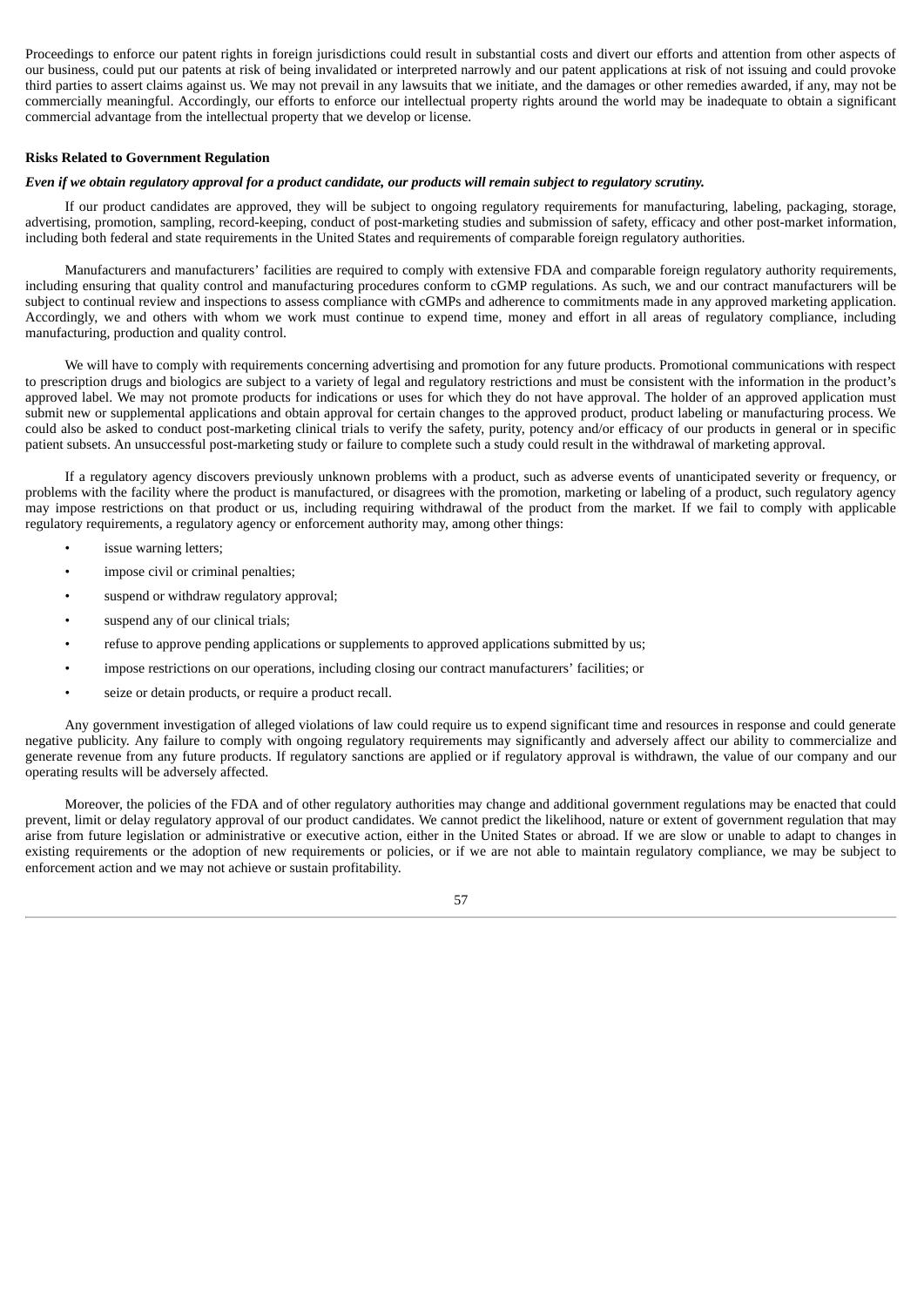### Enacted and future healthcare legislation may increase the difficulty and cost for us to obtain marketing approval of and commercialize our product *candidates and may affect the prices we may set.*

In the United States, the EU and other jurisdictions, there have been, and we expect there will continue to be, a number of legislative and regulatory changes and proposed changes to the healthcare system that could affect our future results of operations. In particular, there have been and continue to be a number of initiatives at the U.S. federal and state levels that seek to reduce healthcare costs and improve the quality of healthcare. For example, in March 2010, the Patient Protection and Affordable Care Act, as amended by the Health Care and Education Reconciliation Act, or collectively the ACA, was enacted, which substantially changed the way healthcare is financed by both governmental and private insurers. Among the provisions of the ACA, those of greatest importance to the pharmaceutical, biopharmaceutical and biotechnology industries include the following:

- an annual, non-deductible fee payable by any entity that manufactures or imports certain branded prescription drugs and biologic agents (other than those designated as Orphan Drugs), which is apportioned among these entities according to their market share in certain government healthcare programs;
- a new Medicare Part D coverage gap discount program, in which manufacturers must agree to offer 70% point-of-sale discounts off negotiated prices of applicable brand drugs to eligible beneficiaries during their coverage gap period, as a condition for the manufacturer's outpatient drugs to be covered under Medicare Part D;
- new requirements to report certain financial arrangements with physicians and teaching hospitals, including reporting "transfers of value" made or distributed to prescribers and other healthcare providers and reporting investment interests held by physicians and their immediate family members;
- an increase in the statutory minimum rebates a manufacturer must pay under the Medicaid Drug Rebate Program to 23.1% and 13.0% of the average manufacturer price for branded and generic drugs, respectively;
- a new methodology by which rebates owed by manufacturers under the Medicaid Drug Rebate Program are calculated for drugs that are inhaled, infused, instilled, implanted or injected;
- extension of a manufacturer's Medicaid rebate liability to covered drugs dispensed to individuals who are enrolled in Medicaid managed care organizations;
- expansion of eligibility criteria for Medicaid programs by, among other things, allowing states to offer Medicaid coverage to certain individuals with income at or below 133% of the federal poverty level, thereby potentially increasing a manufacturer's Medicaid rebate liability;
- a licensure framework for follow on biologic products;
- a new Patient-Centered Outcomes Research Institute to oversee, identify priorities in, and conduct comparative clinical effectiveness research, along with funding for such research; and
- establishment of a Center for Medicare and Medicaid Innovation at the Centers for Medicare & Medicaid Services, or CMS, to test innovative payment and service delivery models to lower Medicare and Medicaid spending, potentially including prescription drug spending.

Since its enactment, there have been judicial, Congressional and executive branch challenges to certain aspects of the ACA. On June 17, 2021, the U.S. Supreme Court dismissed the most recent judicial challenge to the ACA without specifically ruling on the constitutionality of the ACA. Prior to the Supreme Court's decision, President Biden issued an executive order to initiate a special enrollment period from February 15, 2021 through August 15, 2021 for purposes of obtaining health insurance coverage through the ACA marketplace. The executive order also instructed certain governmental agencies to review and reconsider their existing policies and rules that limit access to healthcare, including among others, reexamining Medicaid demonstration projects and waiver programs that include work requirements, and policies that create unnecessary barriers to obtaining access to health insurance coverage through Medicaid or the ACA. It is unclear how other healthcare reform measures of the Biden administration will impact our business.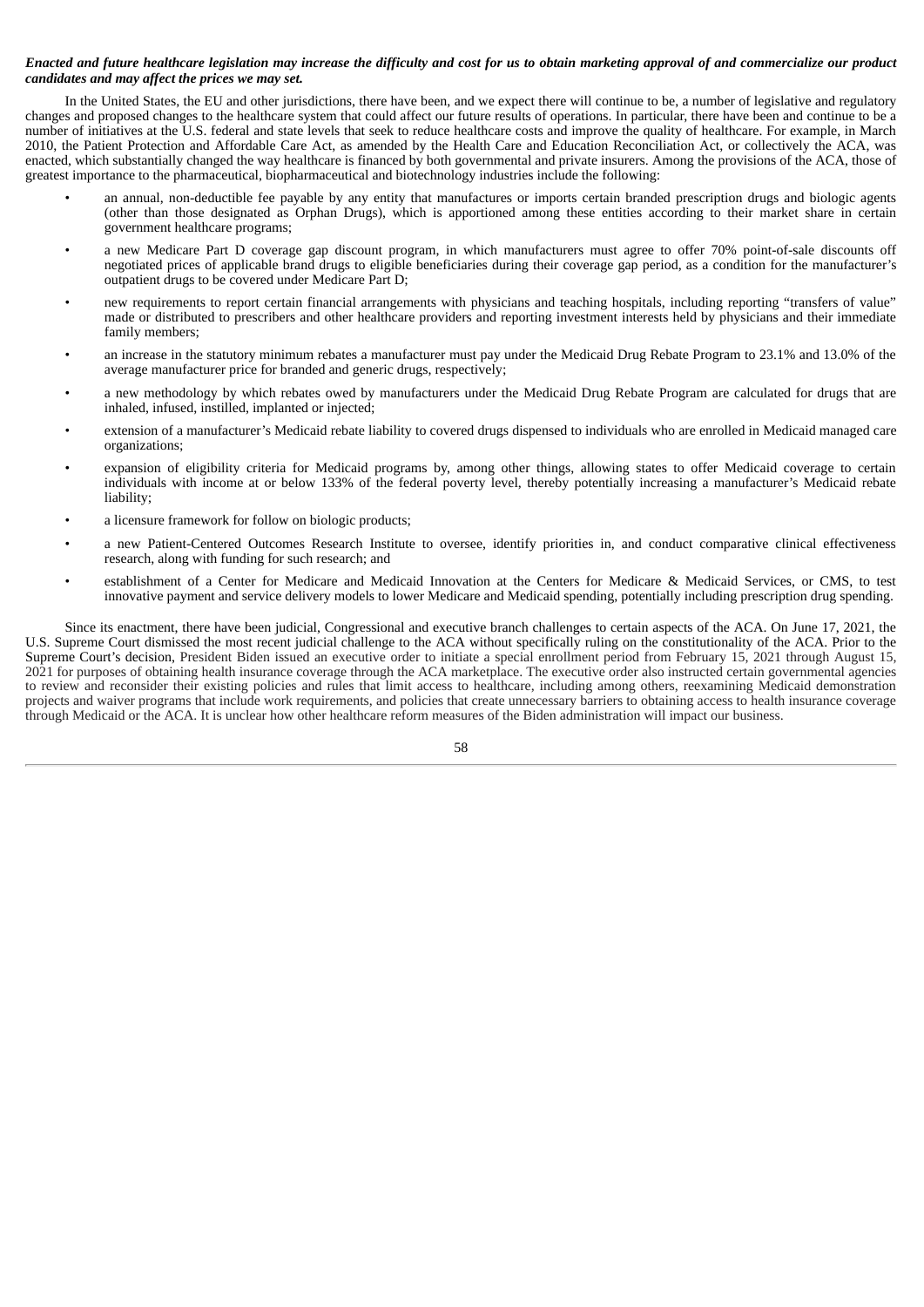In addition, other legislative changes have been proposed and adopted in the United States since the Affordable Care Act was enacted. In August 2011, the Budget Control Act of 2011, among other things, led to aggregate reductions of Medicare payments to providers of 2% per fiscal year. These reductions went into effect in April 2013 and, due to subsequent legislative amendments to the statute, will remain in effect through 2030, with the exception of a temporary suspension from May 1, 2020 through March 31, 2022 and a 1% reduction from April 1, 2022 through June 30, 2022 and a 3% reduction in the final year of this sequester, unless additional action is taken by Congress. In addition, in January 2013, the American Taxpayer Relief Act of 2012 was signed into law, which, among other things, further reduced Medicare payments to several types of providers, including hospitals, imaging centers and cancer treatment centers, and increased the statute of limitations period for the government to recover overpayments to providers from three to five years. These new laws or any other similar laws introduced in the future may result in additional reductions in Medicare and other health care funding, which could negatively affect our customers and accordingly, our financial operations.

Moreover, payment methodologies may be subject to changes in healthcare legislation and regulatory initiatives. For example, CMS may develop new payment and delivery models, such as bundled payment models. In addition, recently there has been heightened governmental scrutiny over the manner in which manufacturers set prices for their marketed products, which has resulted in several U.S. Congressional inquiries and proposed and enacted federal and state legislation designed to, among other things, bring more transparency to drug pricing, reduce the cost of prescription drugs under government payor programs, and review the relationship between pricing and manufacturer patient programs. We expect that additional U.S. federal healthcare reform measures will be adopted in the future, any of which could limit the amounts that the U.S. federal government will pay for healthcare products and services, which could result in reduced demand for our product candidates or additional pricing pressures.

Individual states in the United States have also become increasingly active in passing legislation and implementing regulations designed to control pharmaceutical and biological product pricing, including price or patient reimbursement constraints, discounts, restrictions on certain product access and marketing cost disclosure and transparency measures, and, in some cases, designed to encourage importation from other countries and bulk purchasing. Legally mandated price controls on payment amounts by third-party payors or other restrictions could materially and adversely affect our business, financial condition, results of operations and prospects. In addition, regional healthcare authorities and individual hospitals are increasingly using bidding procedures to determine what pharmaceutical products and which suppliers will be included in their prescription drug and other healthcare programs. This could reduce the ultimate demand for our product candidates or put pressure on our product pricing.

In the EU, similar political, economic and regulatory developments may affect our ability to profitably commercialize our product candidates, if approved. In addition to continuing pressure on prices and cost containment measures, legislative developments at the EU or member state level may result in significant additional requirements or obstacles that may increase our operating costs. The delivery of healthcare in the EU, including the establishment and operation of health services and the pricing and reimbursement of medicines, is almost exclusively a matter for national, rather than EU, law and policy. National governments and health service providers have different priorities and approaches to the delivery of health care and the pricing and reimbursement of products in that context. In general, however, the healthcare budgetary constraints in most EU member states have resulted in restrictions on the pricing and reimbursement of medicines by relevant health service providers. Coupled with ever-increasing EU and national regulatory burdens on those wishing to develop and market products, this could prevent or delay marketing approval of our product candidates, restrict or regulate post-approval activities and affect our ability to commercialize our product candidates, if approved. In markets outside of the United States and EU, reimbursement and healthcare payment systems vary significantly by country, and many countries have instituted price ceilings on specific products and therapies.

We cannot predict the likelihood, nature or extent of government regulation that may arise from future legislation or administrative or judicial action in the United States, the EU or any other jurisdiction. If we or any third parties we may engage are slow or unable to adapt to changes in existing requirements or the adoption of new requirements or policies, or if we or such third parties are not able to maintain regulatory compliance, our product candidates may lose any regulatory approval that may have been obtained and we may not achieve or sustain profitability.

# If we develop a small molecule product candidate that obtains regulatory approval, additional competitors could enter the market with generic versions *of such drugs, which may result in a material decline in sales of affected products.*

Under the Drug Price Competition and Patent Term Restoration Act of 1984, or the Hatch-Waxman Act, a pharmaceutical manufacturer may submit an abbreviated new drug application, or ANDA, seeking approval of a generic version of an approved, small molecule innovator product. Under the Hatch-Waxman Act, a manufacturer may also submit a new drug application, or NDA, under section 505(b)(2) of the Federal Food, Drug, and Cosmetic Act that references the FDA's prior findings of safety and effectiveness of the small molecule innovator product. For example, a 505(b)(2) NDA product may be for a new or improved version of the original innovator product. The Hatch-Waxman Act also provides for certain periods of regulatory exclusivity, which preclude FDA approval (or in some circumstances, FDA filing and review) of an ANDA or 505(b)(2) NDA. In addition to the benefits of regulatory exclusivity, an innovator NDA holder may have patents claiming the active ingredient, product formulation or an approved use of the drug, which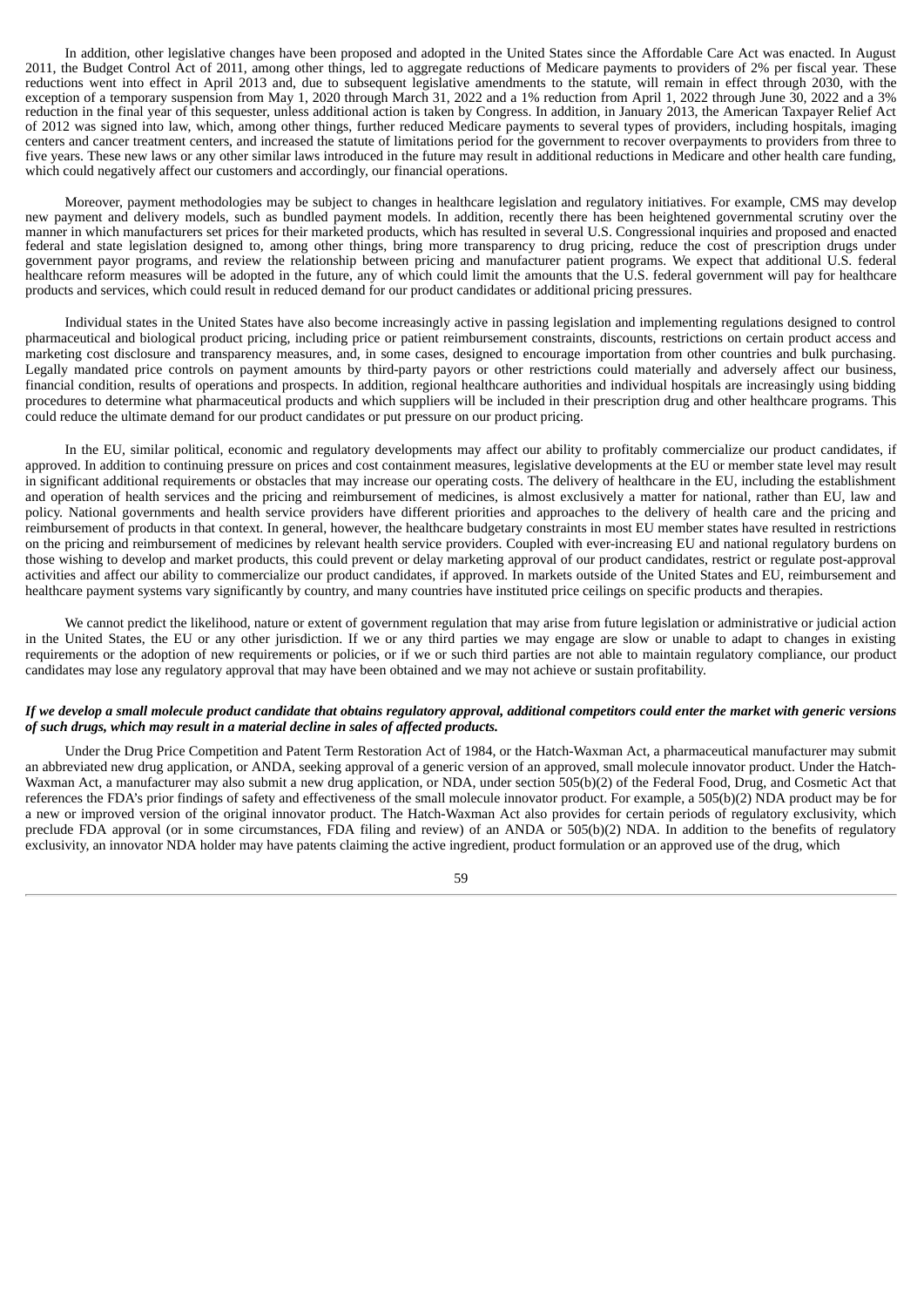would be listed with the product in the FDA publication, "Approved Drug Products with Therapeutic Equivalence Evaluations," known as the Orange Book. If there are patents listed in the Orange Book for a product, a generic or 505(b)(2) applicant that seeks to market its product before expiration of the patents must include in their applications what is known as a "Paragraph IV" certification, challenging the validity or enforceability of, or claiming noninfringement of, the listed patent or patents. Notice of the certification must be given to the patent owner and NDA holder and if, within 45 days of receiving notice, either the patent owner or NDA holder sues for patent infringement, approval of the ANDA or 505(b)(2) NDA is stayed for up to 30 months.

Accordingly, if our small molecule program results in a product that is approved, competitors could submit ANDAs for generic versions of our small molecule drug products or 505(b)(2) NDAs that reference our small molecule drug products. If there are patents listed for our small molecule drug products in the Orange Book, those ANDAs and 505(b)(2) NDAs would be required to include a certification as to each listed patent indicating whether the ANDA applicant does or does not intend to challenge the patent. We cannot predict which, if any, patents in our current portfolio or patents we may obtain in the future will be eligible for listing in the Orange Book, how any generic competitor would address such patents, whether we would sue on any such patents, or the outcome of any such suit.

We may not be successful in securing or maintaining proprietary patent protection for products and technologies we develop or license. Moreover, if any of our owned or in-licensed patents that are listed in the Orange Book are successfully challenged by way of a Paragraph IV certification and subsequent litigation, the affected product could immediately face generic competition and its sales would likely decline rapidly and materially.

# Our business operations and current and future relationships with investigators, healthcare professionals, consultants, third-party payors, patient organizations and customers will be subject to applicable healthcare regulatory laws, which could expose us to penalties.

Our business operations and current and future arrangements with investigators, healthcare professionals, consultants, third-party payors, patient organizations and customers may expose us to broadly applicable fraud and abuse and other healthcare laws and regulations. These laws may constrain the business or financial arrangements and relationships through which we conduct our operations, including how we research, market, sell and distribute our product candidates, if approved. Such laws include, without limitation:

- the U.S. federal civil and criminal Anti-Kickback Statute, which prohibits, among other things, persons or entities from knowingly and willfully soliciting, offering, receiving or providing any remuneration (including any kickback, bribe, or certain rebate), directly or indirectly, overtly or covertly, in cash or in kind, to induce or reward, or in return for, either the referral of an individual for, or the purchase, lease, order or recommendation of, any good, facility, item or service, for which payment may be made, in whole or in part, under U.S. federal and state healthcare programs such as Medicare and Medicaid. A person or entity does not need to have actual knowledge of the statute or specific intent to violate it in order to have committed a violation;
- the U.S. federal false claims laws, including the False Claims Act, which can be enforced through whistleblower actions, and civil monetary penalties laws, which, among other things, impose criminal and civil penalties against individuals or entities for knowingly presenting, or causing to be presented, to the U.S. federal government, claims for payment or approval that are false or fraudulent, knowingly making, using or causing to be made or used, a false record or statement material to a false or fraudulent claim, or from knowingly making a false statement to avoid, decrease or conceal an obligation to pay money to the U.S. federal government. In addition, the government may assert that a claim including items and services resulting from a violation of the U.S. federal Anti-Kickback Statute constitutes a false or fraudulent claim for purposes of the False Claims Act;
- the Health Insurance Portability and Accountability Act of 1996, or HIPAA, which imposes criminal and civil liability for, among other things, knowingly and willfully executing, or attempting to execute, a scheme to defraud any healthcare benefit program, or knowingly and willfully falsifying, concealing or covering up a material fact or making any materially false statement, in connection with the delivery of, or payment for, healthcare benefits, items or services; similar to the U.S. federal Anti-Kickback Statute, a person or entity does not need to have actual knowledge of the statute or specific intent to violate it in order to have committed a violation;
- federal consumer protection and unfair competition laws, which broadly regulate marketplace activities and activities that potentially harm consumers;
- the U.S. Physician Payments Sunshine Act and its implementing regulations, which require certain manufacturers of drugs, devices, biologics and medical supplies that are reimbursable under Medicare, Medicaid or the Children's Health Insurance Program to report annually to the government information related to certain payments and other transfers of value to physicians, as defined by such law, certain non-physician providers such as physician assistants and nurse practitioners, and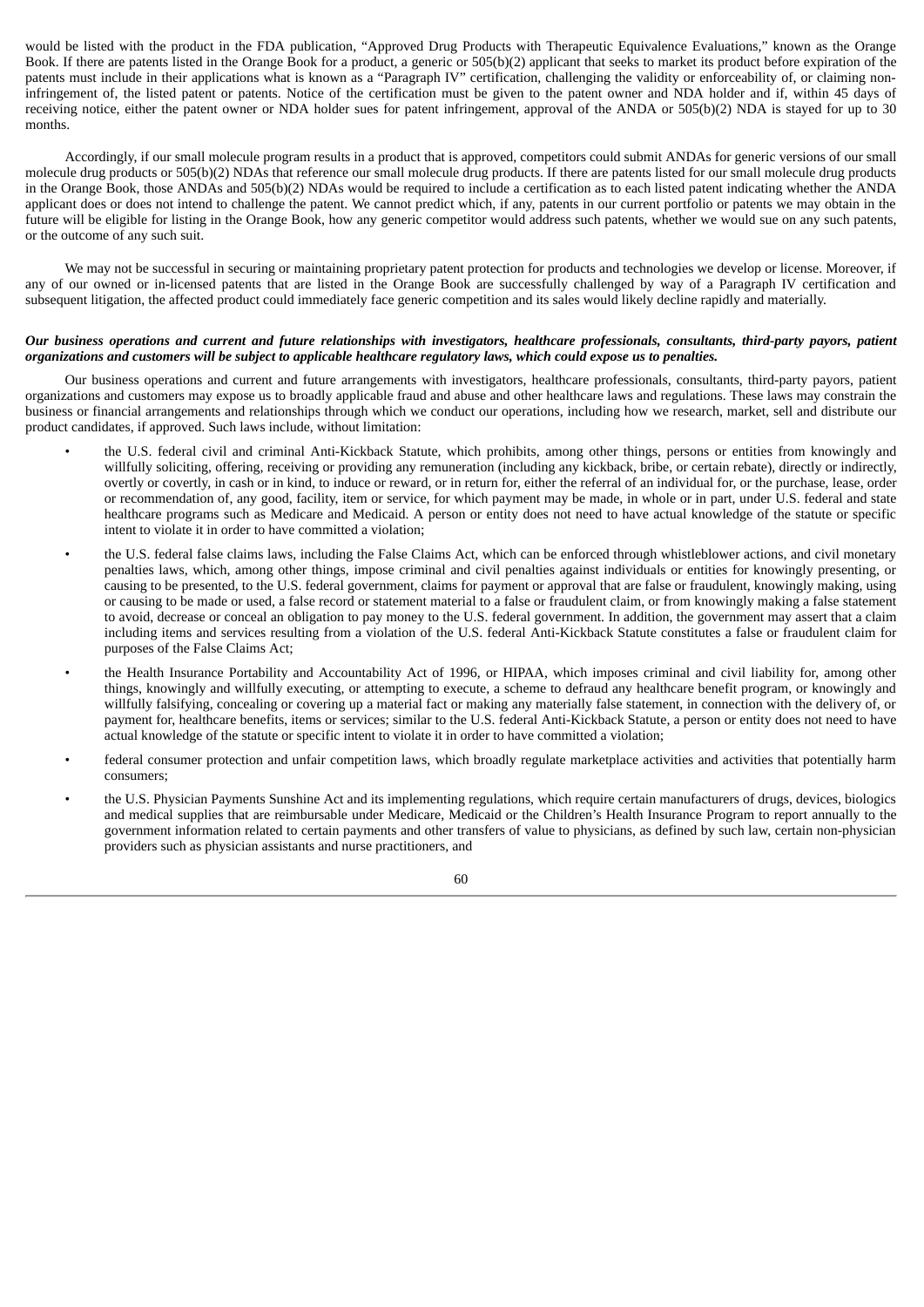teaching hospitals, as well as ownership and investment interests held by the physicians described above and their immediate family members;

- analogous U.S. state laws and regulations, including: state anti-kickback and false claims laws, which may apply to our business practices, including but not limited to, research, distribution, sales and marketing arrangements and claims involving healthcare items or services reimbursed by any third-party payor, including private insurers; state laws that require pharmaceutical companies to comply with the pharmaceutical industry's voluntary compliance guidelines and the relevant compliance guidance promulgated by the U.S. federal government, or otherwise restrict payments that may be made to healthcare providers and other potential referral sources; and state and local laws that require the registration of pharmaceutical sales representatives; state laws and regulations that require drug manufacturers to file reports relating to pricing and marketing information, which requires tracking gifts and other remuneration and items of value provided to healthcare professionals and entities; and
	- the U.S. Foreign Corrupt Practices Act of 1977, as amended, which prohibits, among other things, U.S. companies and their employees and agents from authorizing, promising, offering or providing, directly or indirectly, corrupt or improper payments or anything else of value to foreign government officials, employees of public international organizations and foreign government owned or affiliated entities, candidates for foreign political office and foreign political parties or officials thereof

Ensuring that our internal operations and future business arrangements with third parties comply with applicable healthcare laws and regulations will involve substantial costs. It is possible that governmental authorities will conclude that our business practices, such as the provision of stock options to physicians who may influence the ordering, prescribing or use of our product candidates, if approved, as compensation for consulting services, do not comply with current or future statutes, regulations, agency guidance or case law involving applicable fraud and abuse or other healthcare laws and regulations. If our operations are found to be in violation of any of the laws described above or any other governmental laws and regulations that may apply to us, we may be subject to significant penalties, including civil, criminal and administrative penalties, damages, fines, exclusion from government-funded healthcare programs, such as Medicare and Medicaid or similar programs in other countries or jurisdictions, disgorgement, imprisonment, contractual damages, reputational harm, diminished profits and the curtailment or restructuring of our operations. Further, defending against any such actions can be costly and time-consuming and may require significant personnel resources. Even if we are successful in defending against any such actions that may be brought against us, our business may be impaired.

### **Risks Related to Our Common Stock**

### Our stock price has been volatile, and in the future, may be volatile and you may not be able to resell shares of our common stock at or above the price *you paid.*

The trading price of our common stock has been, and in the future, may be subject to substantial volatility and wide fluctuations in response to various factors, some of which are beyond our control. In particular, the trading prices for pharmaceutical, biopharmaceutical and biotechnology companies have been highly volatile as a result of the COVID-19 pandemic. These factors include those discussed in this "Risk Factors" section and others such as:

- results from, and delays in, our clinical trials for our product candidates or any other future clinical development programs, including delays related to the COVID-19 pandemic;
- announcements of regulatory approval or disapproval of our current or any future product candidates;
- failure or discontinuation of any of our research and development programs;
- the termination of any of our existing license agreements;
- announcements relating to any future licensing, collaboration or development agreements;
- delays in the commercialization of our current or any future product candidates;
- public misperception regarding the use of our product candidates;
- acquisitions and sales of new products or product candidates, technologies or businesses;
- manufacturing and supply issues related to our product candidates for clinical trials or future product candidates for commercialization;
- quarterly variations in our results of operations or those of our competitors;
- changes in earnings estimates or recommendations by securities analysts;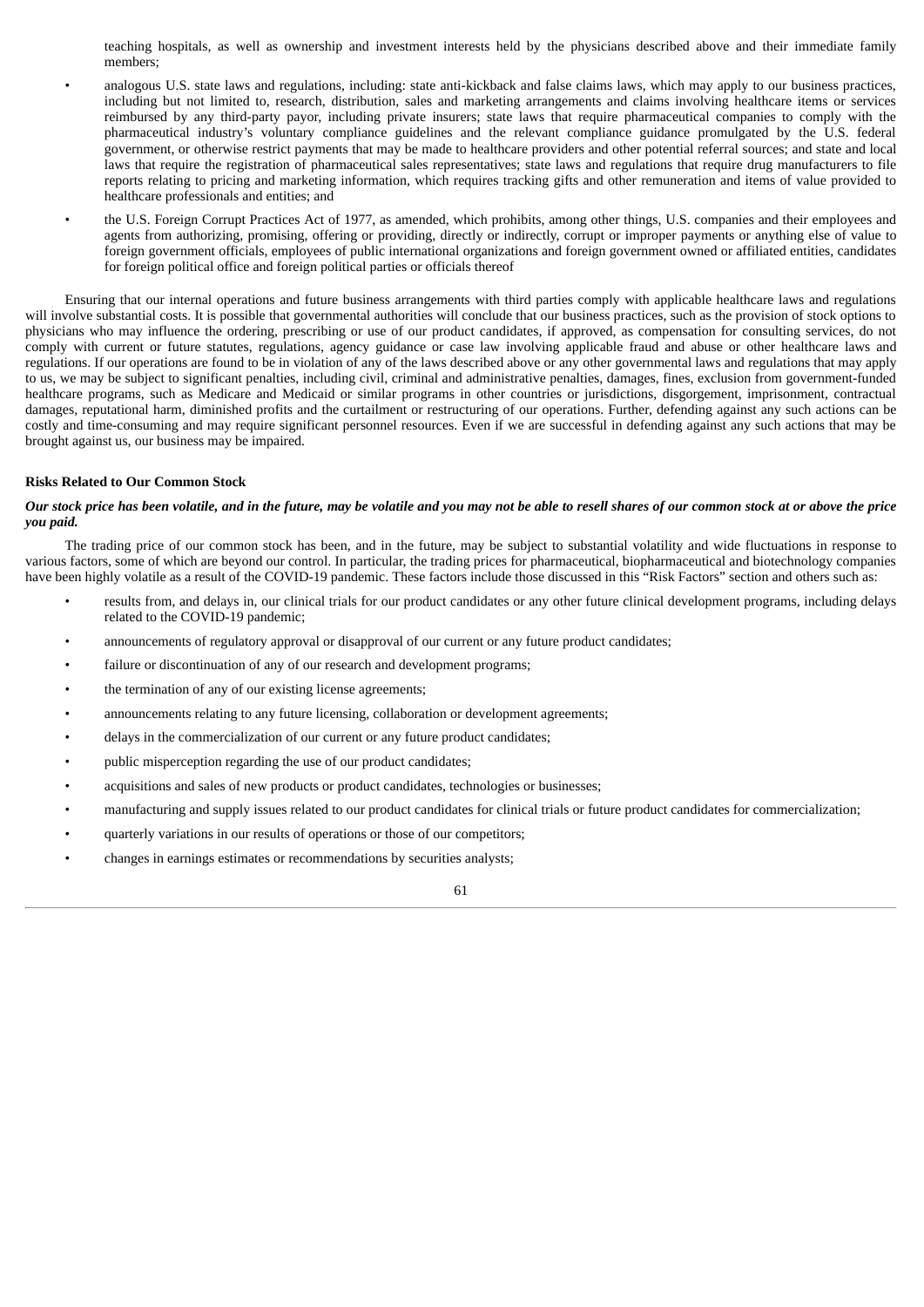- announcements by us or our competitors of new products or product candidates, significant contracts, commercial relationships, acquisitions or capital commitments;
- developments with respect to intellectual property rights;
- our commencement of, or involvement in, litigation;
- changes in financial estimates or guidance;
- any major changes in our board of directors or management;
- new legislation or regulation in the United States relating to the sale or pricing of pharmaceuticals;
- FDA or other U.S. or foreign regulatory actions affecting us or our industry;
- product liability claims or other litigation or public concern about the safety of our product candidates;
- market conditions in the pharmaceutical, biopharmaceutical and biotechnology sectors; and
- general economic conditions in the United States and abroad, including as a result of an economic recession or depression and market volatility related to the COVID-19 pandemic and global health concerns.

In addition, the stock markets in general, and the markets for pharmaceutical, biopharmaceutical and biotechnology stocks in particular, have experienced extreme volatility that may have been unrelated to the operating performance of the issuer. These broad market fluctuations may adversely affect the trading price or liquidity of our common stock.

#### An active, liquid and orderly market for our common stock may not develop, and you may not be able to resell your common stock at or above the price *you paid.*

Prior to our initial public offering in July 2020, there was no public market for shares of our common stock, and an active public trading market for our shares may not develop or, if it is developed, may not be sustained. The lack of an active market may impair your ability to sell your shares at the time you wish to sell them or at a price that you consider reasonable. An inactive market may also impair our ability to raise capital by selling shares and may impair our ability to acquire other product candidates, businesses or technologies using our shares as consideration.

### We incur significant costs as a result of operating as a public company, and our management needs to devote substantial time to compliance initiatives. We may fail to comply with the rules that apply to public companies, which could result in sanctions or other penalties that could materially and *adversely affect our business, financial condition, results of operations and prospects.*

We incur significant legal, accounting and other expenses as a public company, including costs resulting from public company reporting obligations under the Exchange Act and regulations regarding corporate governance practices. The listing requirements of the Nasdaq Stock Market and the rules of the SEC require that we satisfy certain corporate governance requirements relating to director independence, filing annual and interim reports, stockholder meetings, approvals and voting, soliciting proxies, conflicts of interest and a code of conduct. Our management and other personnel needs to devote a substantial amount of time to ensure that we comply with all of these requirements. Moreover, these reporting requirements, rules and regulations increase our legal and financial compliance costs and make some activities more time-consuming and costly. These reporting requirements, rules and regulations, coupled with the increase in potential litigation exposure associated with being a public company, could also make it more difficult for us to attract and retain qualified persons to serve on our board of directors or board committees or to serve as executive officers, or to obtain certain types of insurance, including directors' and officers' insurance, on acceptable terms.

#### If we experience material weaknesses in the future or otherwise fail to maintain an effective system of internal controls in the future, we may not be able to accurately report our financial condition or results of operations which may adversely affect investor confidence in us and, as a result, the value *of our common stock.*

We are subject to Section 404 of the Sarbanes-Oxley Act of 2002, or Section 404, and the related rules of the SEC, which require our management and independent registered public accounting firm to report on the effectiveness of our internal control over financial reporting. Pursuant to Section 404, as of our Annual Report on Form 10-K for the year ended December 31, 2021, we are required to file with the SEC an annual management assessment of the effectiveness of our internal control over financial reporting. Because we became a "large accelerated filer" as of December 31, 2021, we are subject to the reporting requirements under Section 404(b) of the Sarbanes-Oxley Act, and our independent registered public accounting firm must attest to the effectiveness of our internal control over financial reporting as of such date.

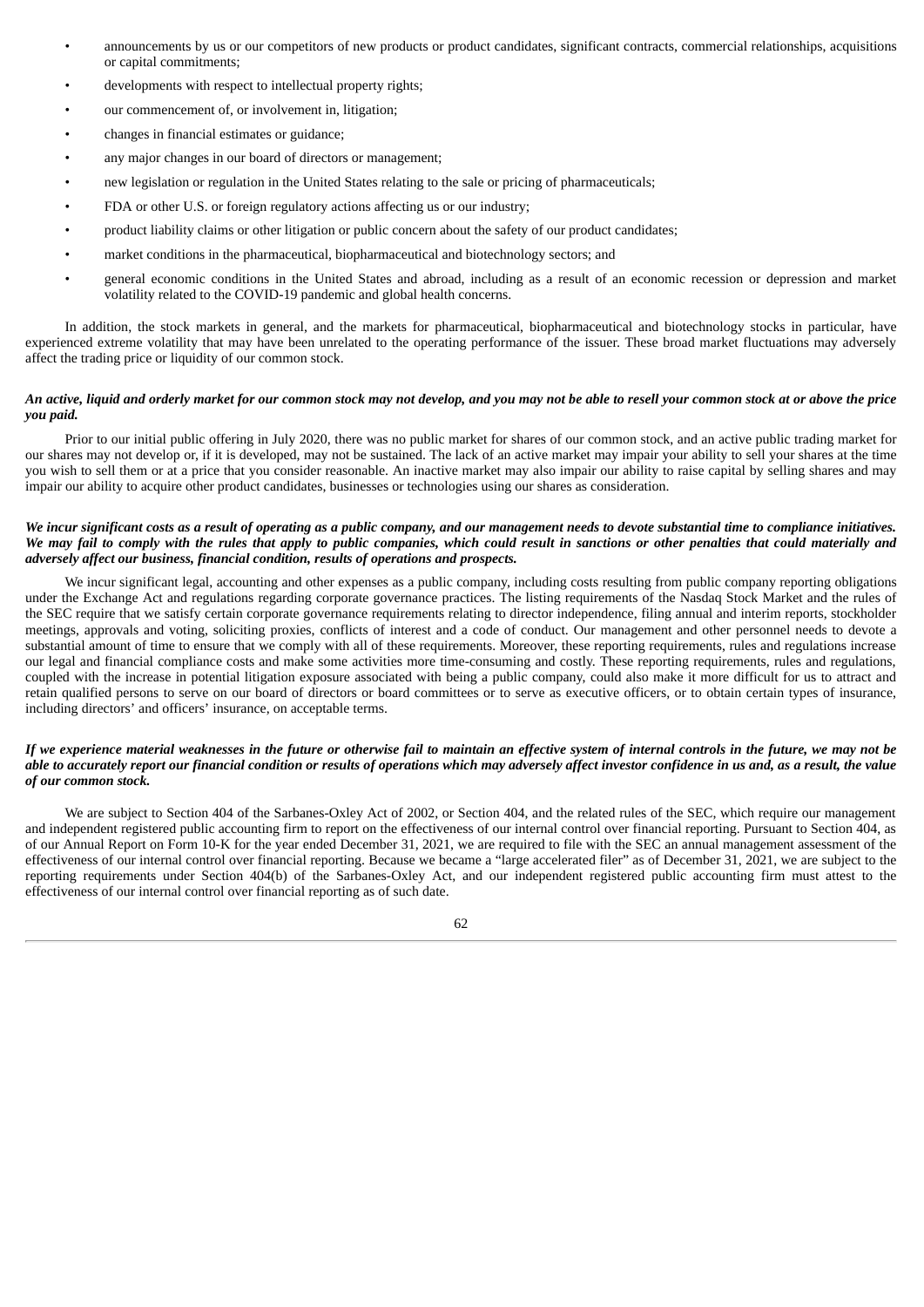Our management's assessment needs to include disclosure of any material weaknesses identified by our management in our internal control over financial reporting. A material weakness is a deficiency or combination of deficiencies in internal control over financial reporting, such that there is a reasonable possibility that a material misstatement of a company's annual and interim financial statements will not be detected or prevented on a timely basis. If we identify one or more material weaknesses in our internal control over financial reporting, we will be unable to assert that our internal controls are effective. The effectiveness of our controls and procedures may be limited by a variety of factors, including:

- faulty human judgment and simple errors, omissions or mistakes;
- fraudulent action of an individual or collusion of two or more people;
- inappropriate management override of procedures; and
- the possibility that any enhancements to controls and procedures may still not be adequate to assure timely and accurate financial control.

While we believe our internal control over financial reporting is currently effective, the effectiveness of our internal controls in future periods is subject to the risk that our controls may become inadequate because of changes in conditions. Establishing, testing and maintaining an effective system of internal control over financial reporting requires significant resources and time commitments on the part of our management and our finance staff, may require additional staffing and infrastructure investments and would increase our costs of doing business. We can give no assurance that material weaknesses in our internal control over financial reporting will not be identified in the future. Our failure to implement and maintain effective internal control over financial reporting could result in errors in our financial statements that could result in a restatement of our financial statements and cause us to fail to meet our reporting obligations. Effective internal control over financial reporting is necessary for us to provide reliable and timely financial reports and, together with adequate disclosure controls and procedures, are designed to reasonably detect and prevent fraud. Any failure to implement required new or improved controls, or difficulties encountered in their implementation, could cause us to fail to meet our reporting obligations. An independent assessment of the effectiveness of our internal control over financial reporting could detect problems that our management's assessment might not. Undetected material weaknesses in our internal control over financial reporting could lead to financial statement restatements and require us to incur the expense of remediation. Any failure to report our financial results on an accurate and timely basis could result in sanctions, lawsuits, delisting of our shares from the Nasdaq Global Select Market or other adverse consequences that would materially and adversely affect our business, financial condition, results of operations and prospects.

#### If we sell shares of our common stock in the future, stockholders may experience immediate dilution and, as a result, our stock price may decline.

We may from time to time issue additional shares of common stock at a discount from the current trading price of our common stock. As a result, our stockholders would experience immediate dilution upon the purchase of any shares of our common stock sold at such discount. In addition, as opportunities present themselves, we may enter into financing or similar arrangements in the future, including the issuance of debt securities, preferred stock or common stock. For example, in August 2021, we entered into a sales agreement with Cowen and Company LLC, as sales agent, pursuant to which we may issue and sell shares of our common stock for an aggregate maximum offering price of \$100.0 million under an at-the-market offering program. If we issue common stock or securities convertible into common stock, our common stockholders would experience additional dilution and, as a result, our stock price may decline.

#### Our principal stockholders and management own a significant percentage of our stock and will be able to exert significant control over matters subject *to stockholder approval.*

As of March 31, 2022, our executive officers, directors, holders of 5% or more of our capital stock and their respective affiliates beneficially owned approximately a majority of our outstanding voting stock. Therefore, these stockholders will have the ability to influence us through this ownership position. These stockholders may be able to determine all matters requiring stockholder approval. For example, these stockholders may be able to control elections of directors, amendments of our organizational documents, or approval of any merger, sale of assets or other major corporate transaction. This may prevent or discourage unsolicited acquisition proposals or offers for our common stock that you may feel are in your best interest as one of our stockholders.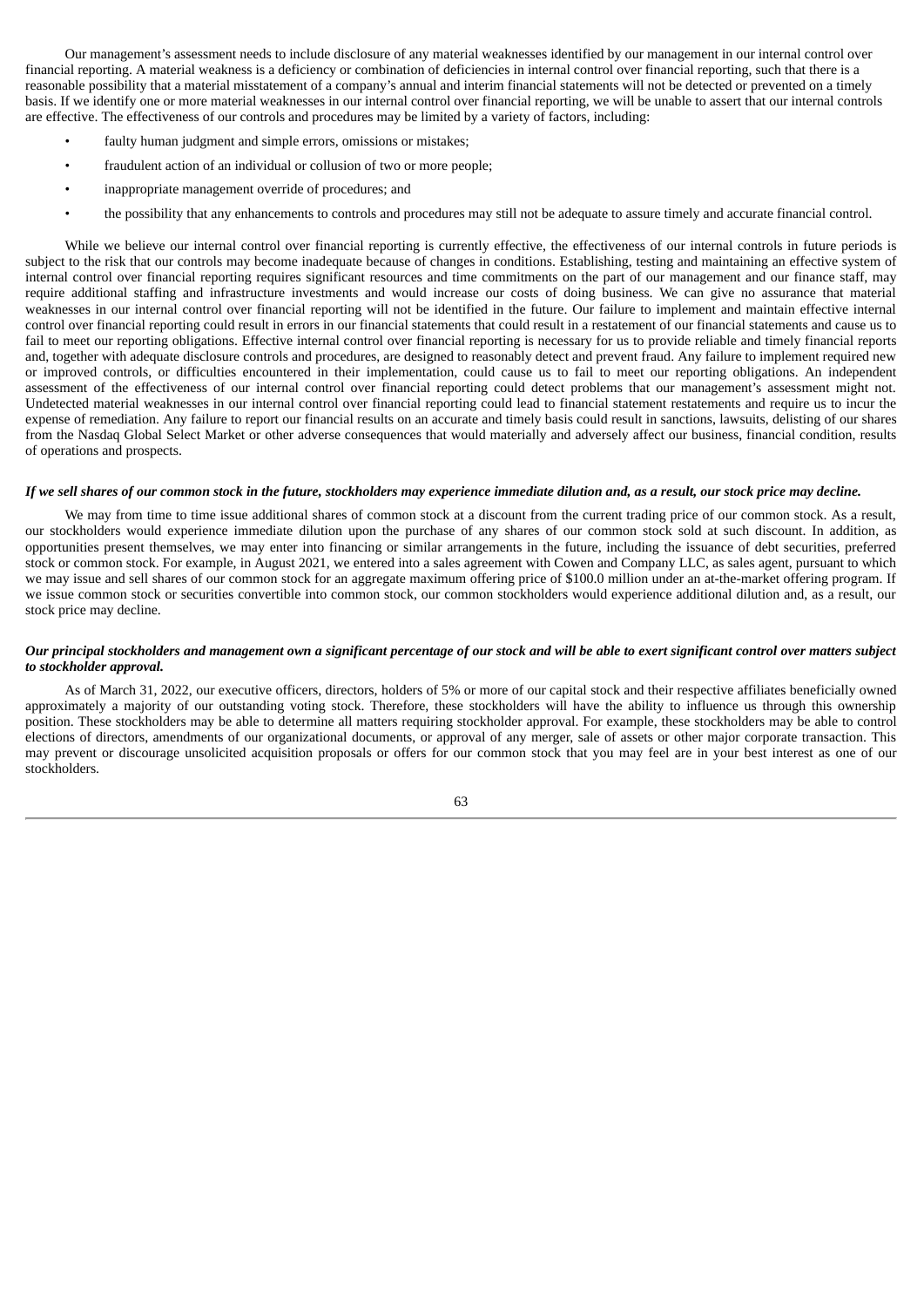#### Sales of a substantial number of shares of our common stock in the public market could cause our stock price to fall.

If our existing stockholders sell, or indicate an intention to sell, substantial amounts of our common stock in the public market, the trading price of our common stock could decline. As of March 31, 2022, we had outstanding a total of 38,563,565 shares of common stock.

## *Our ability to use our net operating loss carryforwards and certain other tax attributes may be limited.*

Under Sections 382 and 383 of the Internal Revenue Code of 1986, as amended, or the Code, if a corporation undergoes an "ownership change," generally defined as a greater than 50 percentage point change (by value) in its equity ownership by certain stockholders over a rolling three-year period, the corporation's ability to use its pre-change net operating loss carryforwards, or NOLs, and other pre-change tax attributes (such as research and development tax credits) to offset its post-change income or taxes may be limited. If finalized, Treasury Regulations currently proposed under Section 382 of the Code may further limit our ability to utilize our pre-change NOLs or credits if we undergo a future ownership change. We may have experienced ownership changes in the past and may experience ownership changes in the future as a result of shifts in our stock ownership (some of which are outside our control). As a result, our ability to use our pre-change NOLs and tax credits to offset future taxable income or income tax liabilities, if any, could be subject to limitations. Similar provisions of state tax law may also apply. As a result, even if we attain profitability, we may be unable to use a material portion of our NOLs and tax credits.

### Provisions in our charter documents and under Delaware law could discourage a takeover that stockholders may consider favorable and may lead to *entrenchment of management.*

Our amended and restated certificate of incorporation and amended and restated bylaws contain provisions that could delay or prevent changes in control or changes in our management without the consent of our board of directors. These provisions include the following:

- a classified board of directors with three-year staggered terms, which may delay the ability of stockholders to change the membership of a majority of our board of directors;
- no cumulative voting in the election of directors, which limits the ability of minority stockholders to elect director candidates;
- the exclusive right of our board of directors to elect a director to fill a vacancy, however occurring, including by an expansion of the board of directors, which prevents stockholders from being able to fill vacancies on our board of directors;
- the ability of our board of directors to authorize the issuance of shares of preferred stock and to determine the price and other terms of those shares, including voting or other rights or preferences, without stockholder approval, which could be used to significantly dilute the ownership of a hostile acquiror;
- the ability of our board of directors to alter our amended and restated bylaws without obtaining stockholder approval;
- the required approval of at least 66 2/3% of the shares entitled to vote at an election of directors to adopt, amend or repeal our amended and restated bylaws or repeal the provisions of our amended and restated certificate of incorporation regarding the election and removal of directors:
- a prohibition on stockholder action by written consent, which forces stockholder action to be taken at an annual or special meeting of our stockholders;
- the requirement that a special meeting of stockholders may be called only by the board of directors, which may delay the ability of our stockholders to force consideration of a proposal or to take action, including the removal of directors; and
- advance notice procedures that stockholders must comply with in order to nominate candidates to our board of directors or to propose matters to be acted upon at a stockholders' meeting, which may discourage or deter a potential acquiror from conducting a solicitation of proxies to elect the acquiror's own slate of directors or otherwise attempting to obtain control of us.

We are also subject to the anti-takeover provisions contained in Section 203 of the Delaware General Corporation Law. Under Section 203, a corporation may not, in general, engage in a business combination with any holder of 15% or more of its capital stock unless the holder has held the stock for three years or, among other exceptions, the board of directors has approved the transaction.

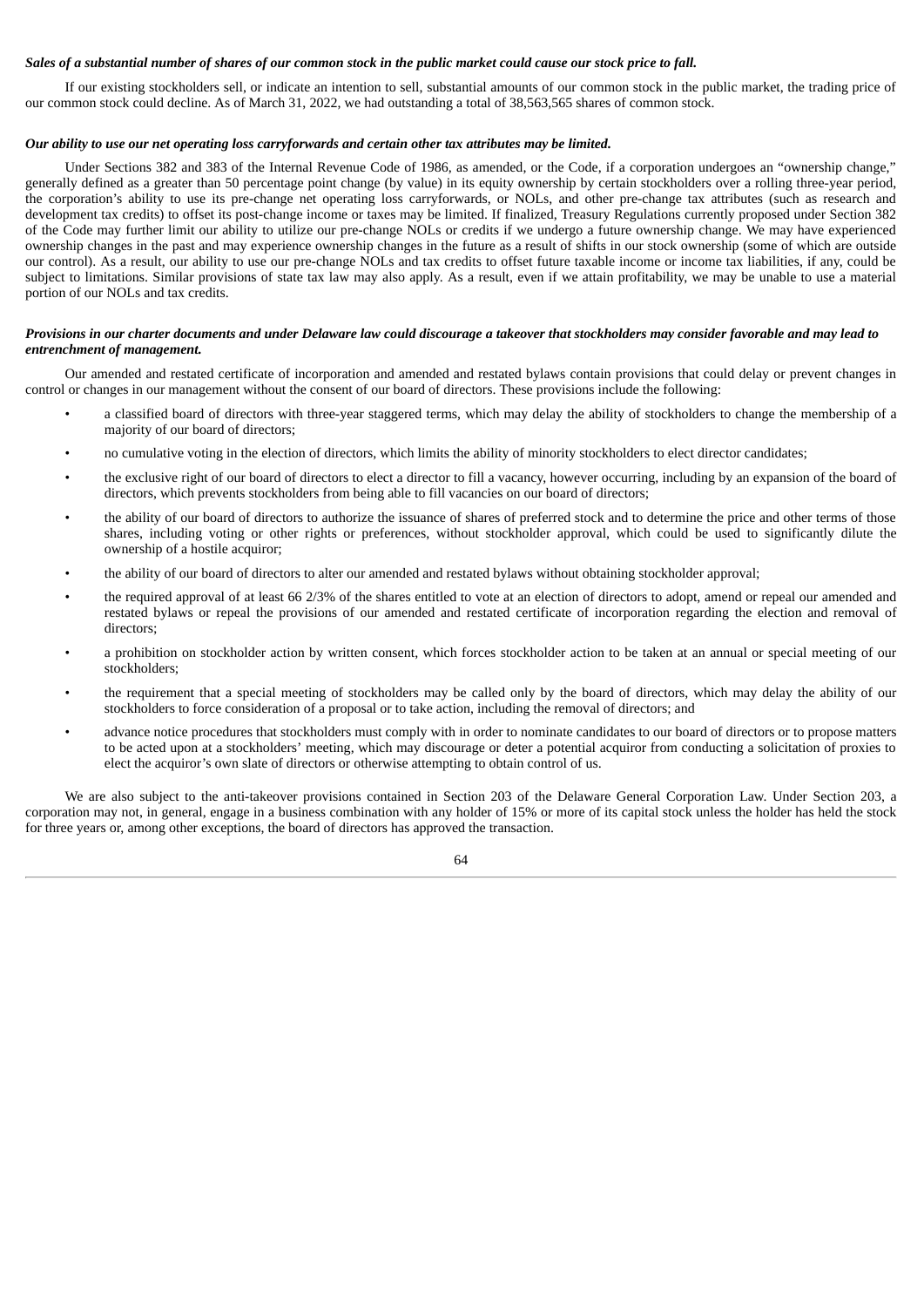### As a California-domiciled public company, we are required to have a certain number of women and directors from underrepresented communities on *our board of directors on certain timeframes, depending on the size of our board at the time.*

Our success depends in part on our continued ability to attract, retain and motivate highly qualified individuals to our board of directors. As a public company headquartered in California, we were required to have three women and at least one director from an underrepresented community on our board of directors by the end of 2021 and two or three directors from an underrepresented community on our board of directors by the end of 2022, depending on the size of our board of directors at the time. We had one woman on our board of directors at the end of 2021, and we may be fined for failure to meet the California requirements. While we currently have two women and four directors from underrepresented communities on the board of directors, recruiting and retaining board members carries uncertainty, and failure to comply with these California requirements will result in financial penalties

# Claims for indemnification by our directors and officers may reduce our available funds to satisfy successful third-party claims against us and may *reduce the amount of money available to us.*

Our amended and restated certificate of incorporation and amended and restated bylaws provide that we will indemnify our directors and officers, in each case to the fullest extent permitted by Delaware law.

In addition, as permitted by Section 145 of the Delaware General Corporation Law, our amended and restated bylaws and our indemnification agreements that we have entered into with our directors and officers provide that:

- we will indemnify our directors and officers for serving us in those capacities or for serving other business enterprises at our request, to the fullest extent permitted by Delaware law. Delaware law provides that a corporation may indemnify such person if such person acted in good faith and in a manner such person reasonably believed to be in or not opposed to the best interests of the registrant and, with respect to any criminal proceeding, had no reasonable cause to believe such person's conduct was unlawful;
- we may, in our discretion, indemnify employees and agents in those circumstances where indemnification is permitted by applicable law;
- we are required to advance expenses, as incurred, to our directors and officers in connection with defending a proceeding, except that such directors or officers shall undertake to repay such advances if it is ultimately determined that such person is not entitled to indemnification;
- we are not obligated pursuant to our amended and restated bylaws to indemnify a person with respect to proceedings initiated by that person against us or our other indemnitees, except with respect to proceedings authorized by our board of directors or brought to enforce a right to indemnification;
- the rights conferred in our amended and restated bylaws are not exclusive, and we are authorized to enter into indemnification agreements with our directors, officers, employees and agents and to obtain insurance to indemnify such persons; and
- we may not retroactively amend our amended and restated bylaw provisions to reduce our indemnification obligations to directors, officers, employees and agents.

While we maintain a directors' and officers' insurance policy, such insurance may not be adequate to cover all liabilities that we may incur, which may reduce our available funds to satisfy third-party claims and may adversely impact our cash position.

# Our amended and restated certificate of incorporation and amended and restated bylaws provide that the Court of Chancery of the State of Delaware is the exclusive forum for certain disputes between us and our stockholders, which could limit our stockholders' ability to obtain a favorable judicial *forum for disputes with us or our directors, officers or employees.*

Our amended and restated certificate of incorporation and amended and restated bylaws provide that the Court of Chancery of the State of Delaware (or, in the event that the Court of Chancery does not have jurisdiction, the federal district court for the District of Delaware or other state courts of the State of Delaware) is the exclusive forum for any derivative action or proceeding brought on our behalf, any action asserting a claim of breach of fiduciary duty, any action asserting a claim against us arising pursuant to the Delaware General Corporation Law, our amended and restated certificate of incorporation or our amended and restated bylaws, or any action asserting a claim against us that is governed by the internal affairs doctrine; provided that, the exclusive forum provision will not apply to suits brought to enforce any liability or duty created by the Exchange Act or any other claim for which the federal courts have exclusive jurisdiction; and provided further that, if and only if the Court of Chancery of the State of Delaware dismisses any such action for lack of subject matter jurisdiction, such action may be brought in another state or federal court sitting in the State of Delaware. Our amended and restated certificate of incorporation and amended and restated bylaws also provide that the federal district courts of the United States of America are the exclusive forum for the resolution of any complaint asserting a cause of action against us or any of our

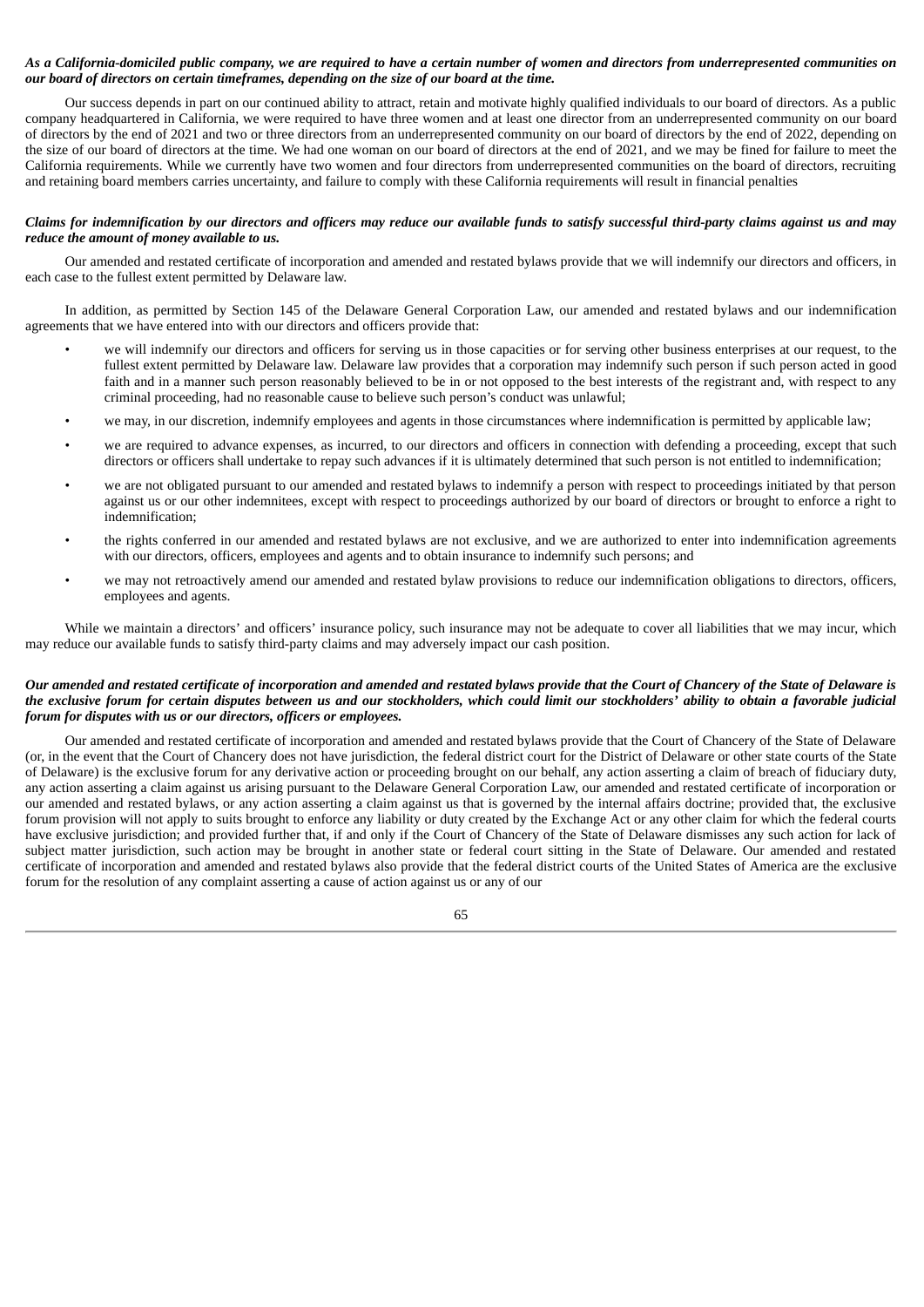directors, officers, employees or agents and arising under the Securities Act. Nothing in our amended and restated certificate of incorporation and amended and restated bylaws precludes stockholders that assert claims under the Exchange Act from bringing such claims in state or federal court, subject to applicable law.

This choice of forum provision may limit a stockholder's ability to bring a claim in a judicial forum that it finds favorable for disputes with us or any of our directors, officers, other employees or stockholders, which may discourage lawsuits with respect to such claims, although our stockholders will not be deemed to have waived our compliance with federal securities laws and the rules and regulations thereunder. Furthermore, the enforceability of similar choice of forum provisions in other companies' certificates of incorporation has been challenged in legal proceedings, and it is possible that a court could find these types of provisions to be inapplicable or unenforceable. While the Delaware courts have determined that such choice of forum provisions are facially valid, a stockholder may nevertheless seek to bring a claim in a venue other than those designated in the exclusive forum provisions, and there can be no assurance that such provisions will be enforced by a court in those other jurisdictions. If a court were to find the choice of forum provision that will be contained in our amended and restated certificate of incorporation and amended and restated bylaws to be inapplicable or unenforceable in an action, we may incur additional costs associated with resolving such action in other jurisdictions, which could adversely affect our business and financial condition.

#### We do not currently intend to pay dividends on our common stock, and, consequently, your ability to achieve a return on your investment will depend *on appreciation in the price of our common stock.*

We do not currently intend to pay any cash dividends on our common stock for the foreseeable future. We currently intend to invest our future earnings, if any, to fund our growth. Therefore, you are not likely to receive any dividends on your common stock for the foreseeable future. Since we do not intend to pay dividends, your ability to receive a return on your investment will depend on any future appreciation in the market value of our common stock. There is no guarantee that our common stock will appreciate or even maintain the price at which our holders have purchased it.

### **General Risk Factors**

#### *We may not be able to protect our intellectual property rights throughout the world.*

Filing, prosecuting and defending patents on product candidates in all countries throughout the world would be prohibitively expensive, and the laws of some foreign countries do not protect intellectual property rights to the same extent as federal and state laws in the United States. Consequently, we may not be able to prevent third parties from practicing our inventions in all countries outside the United States, or from selling or importing products made using our inventions in and into the United States or other jurisdictions. Competitors may use our technologies in jurisdictions where we have not obtained patent protection to develop their own products and may export otherwise infringing products to territories where we have patent protection, but enforcement is not as strong as that in the United States. These products may compete with any future products we may sell, and our patents or other intellectual property rights may not be effective or sufficient to prevent them from competing.

Many companies have encountered significant problems in protecting and defending intellectual property rights in foreign jurisdictions. The legal systems of certain countries, particularly certain developing countries, do not favor the enforcement of patents and other intellectual property protection, particularly those relating to pharmaceuticals and biopharmaceuticals, which could make it difficult for us to stop the infringement of our patents or marketing of competing products in violation of our proprietary rights generally. Proceedings to enforce our patent rights in foreign jurisdictions could result in substantial costs and divert our efforts and attention from other aspects of our business, could put our patents at risk of being invalidated or interpreted narrowly and our patent applications at risk of not issuing and could provoke third parties to assert claims against us. We may not prevail in any lawsuits that we initiate, and the damages or other remedies awarded, if any, may not be commercially meaningful. Accordingly, our efforts to enforce our intellectual property rights around the world may be inadequate to obtain a significant commercial advantage from the intellectual property that we develop or license.

#### Changes in tax laws and regulations may have a material adverse effect on our business, financial condition and results of operations.

New income, sales, use or other tax laws, statutes, rules, regulations or ordinances could be enacted at any time, which could affect the tax treatment of any of our future domestic and foreign earnings. Any new taxes could adversely affect our domestic and international business operations, and our business and financial performance. Further, existing tax laws, statutes, rules, regulations or ordinances could be interpreted, changed, modified or applied adversely to us. Generally, future changes in applicable U.S. and non-U.S. tax laws and regulations, or their interpretation and application, could have an adverse effect on our business, financial conditions and results of operations. We are unable to predict whether such changes will occur and, if so, the ultimate impact on our business.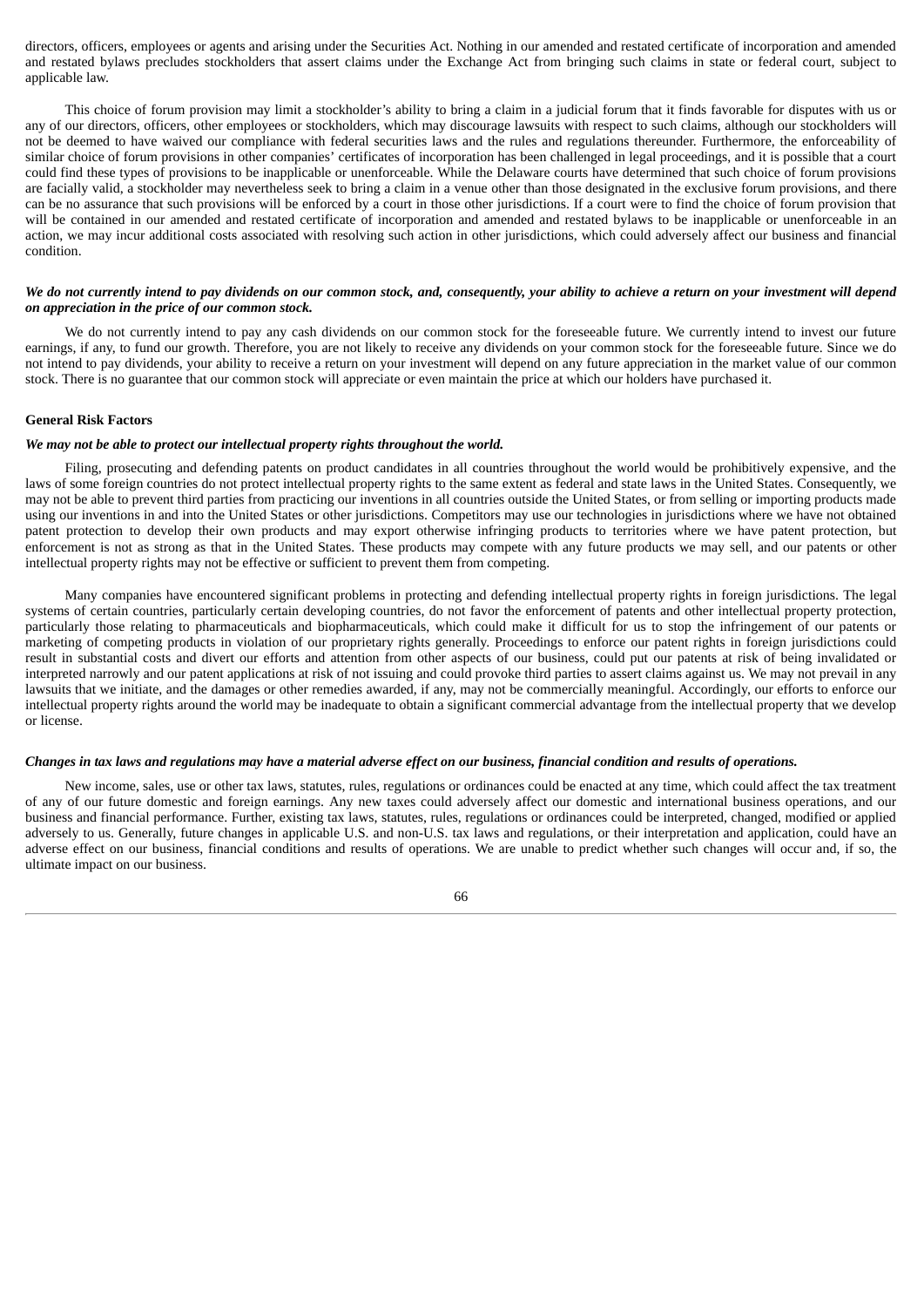### We are subject to U.S. and certain foreign export and import controls, sanctions, embargoes, anti-corruption laws, and anti-money laundering laws and regulations. Compliance with these legal standards could impair our ability to compete in domestic and international markets. We can face criminal *liability and other serious consequences for violations, which can harm our business.*

We are subject to export control and import laws and regulations, including the U.S. Export Administration Regulations, U.S. Customs regulations, various economic and trade sanctions regulations administered by the U.S. Treasury Department's Office of Foreign Assets Controls, the U.S. Foreign Corrupt Practices Act of 1977, as amended, the U.S. domestic bribery statute contained in 18 U.S.C. § 201, the U.S. Travel Act, the USA PATRIOT Act, and other state and national anti-bribery and anti-money laundering laws in the countries in which we conduct activities. Anti-corruption laws are interpreted broadly and prohibit companies and their employees, agents, contractors and other collaborators from authorizing, promising, offering or providing, directly or indirectly, improper payments or anything else of value to recipients in the public or private sector. We may engage third parties to sell our products outside the United States, to conduct clinical trials and/or to obtain necessary permits, licenses, patent registrations and other regulatory approvals. We have direct or indirect interactions with officials and employees of government agencies or government-affiliated hospitals, universities and other organizations. We can be held liable for the corrupt or other illegal activities of our employees, agents, contractors and other collaborators, even if we do not explicitly authorize or have actual knowledge of such activities. Any violations of the laws and regulations described above may result in substantial civil and criminal fines and penalties, imprisonment, the loss of export or import privileges, debarment, tax reassessments, breach of contract and fraud litigation, reputational harm and other consequences.

### Significant disruptions of information technology systems, breaches of data security and other incidents could materially adversely affect our business, *results of operations and financial condition.*

We collect and maintain information in digital and other forms that is necessary to conduct our business, and we are increasingly dependent on information technology systems and infrastructure to operate our business. In the ordinary course of our business, we collect, store and transmit large amounts of confidential information, including intellectual property, proprietary business information and personal information. It is critical that we do so in a secure manner to maintain the privacy, security, confidentiality and integrity of such confidential information. We have established physical, electronic and organizational measures designed to safeguard and secure our systems to prevent a data compromise, and rely on commercially available systems, software, tools and monitoring to provide security for our information technology systems and the processing, transmission and storage of digital information. We have also outsourced elements of our information technology infrastructure, and as a result a number of third-party vendors may have access to our confidential information. Our internal information technology systems and infrastructure, and those of any future collaborators and our contractors, consultants, vendors and other third parties on which we rely, are vulnerable to attack, damage and interruption from computer viruses, malware (e.g., ransomware), natural disasters, terrorism, war, telecommunication and electrical failures, cyber-attacks, denial or degradation of service attacks, hacking, sophisticated nation-state and nation-state supported actors, phishing and other social engineering attacks, attachments to emails, fraud, employee theft or misuse, and unauthorized access or use by persons inside our organization or persons with access to systems inside our organization.

The risk of a security breach or disruption, particularly through cyber-attacks, including by computer hackers, foreign governments and cyber terrorists, has generally increased as the number, intensity and sophistication of attempted attacks and intrusions from around the world have increased. The prevalent use of mobile devices that access confidential information also increases the risk of lost or stolen devices, security incidents and data security breaches, which could lead to the loss of confidential information or other intellectual property. Attacks upon information technology systems are increasing in their frequency, levels of persistence, sophistication and intensity, and are being conducted by sophisticated and organized groups and individuals with a wide range of motives and expertise. As a result of the COVID-19 pandemic, we may also face increased risks of a security breach or disruption due to our reliance on internet technology and the number of our employees who are working remotely, which may create additional opportunities for cyber criminals to exploit vulnerabilities. Furthermore, because the techniques used to obtain unauthorized access to, or to sabotage, systems change frequently and often are not recognized until launched against a target, we may be unable to anticipate these techniques or implement adequate preventative measures. We may also experience security breaches that may remain undetected for an extended period. Even if identified, we may be unable to adequately investigate or remediate incidents or breaches due to attackers increasingly using tools and techniques that are designed to circumvent controls, to avoid detection, and to remove or obfuscate forensic evidence.

We and certain of our service providers are from time to time, subject to cyber-attacks and security incidents. While we do not believe that we have experienced any significant system failure, accident or security breach to date, if such an event were to occur and cause interruptions in our operations or our critical third parties' operations, it could result in a material disruption of our product development programs, and ultimately, our financial results. For example, the loss of clinical trial data from completed or ongoing or planned clinical trials could result in delays in our regulatory approval efforts and significantly increase our costs to recover or reproduce the data. The costs to us to investigate, mitigate and remediate security incidents, breaches, disruptions, network security problems, bugs, viruses, worms, malicious software programs and security vulnerabilities could be significant, and while we have implemented security measures to protect our data security and information technology systems, our efforts to address these problems may not be successful, and these problems could result in unexpected interruptions, delays, cessation of service, negative publicity and other harm to our business and our competitive position. Any security compromise affecting us, our partners or our industry, whether real or

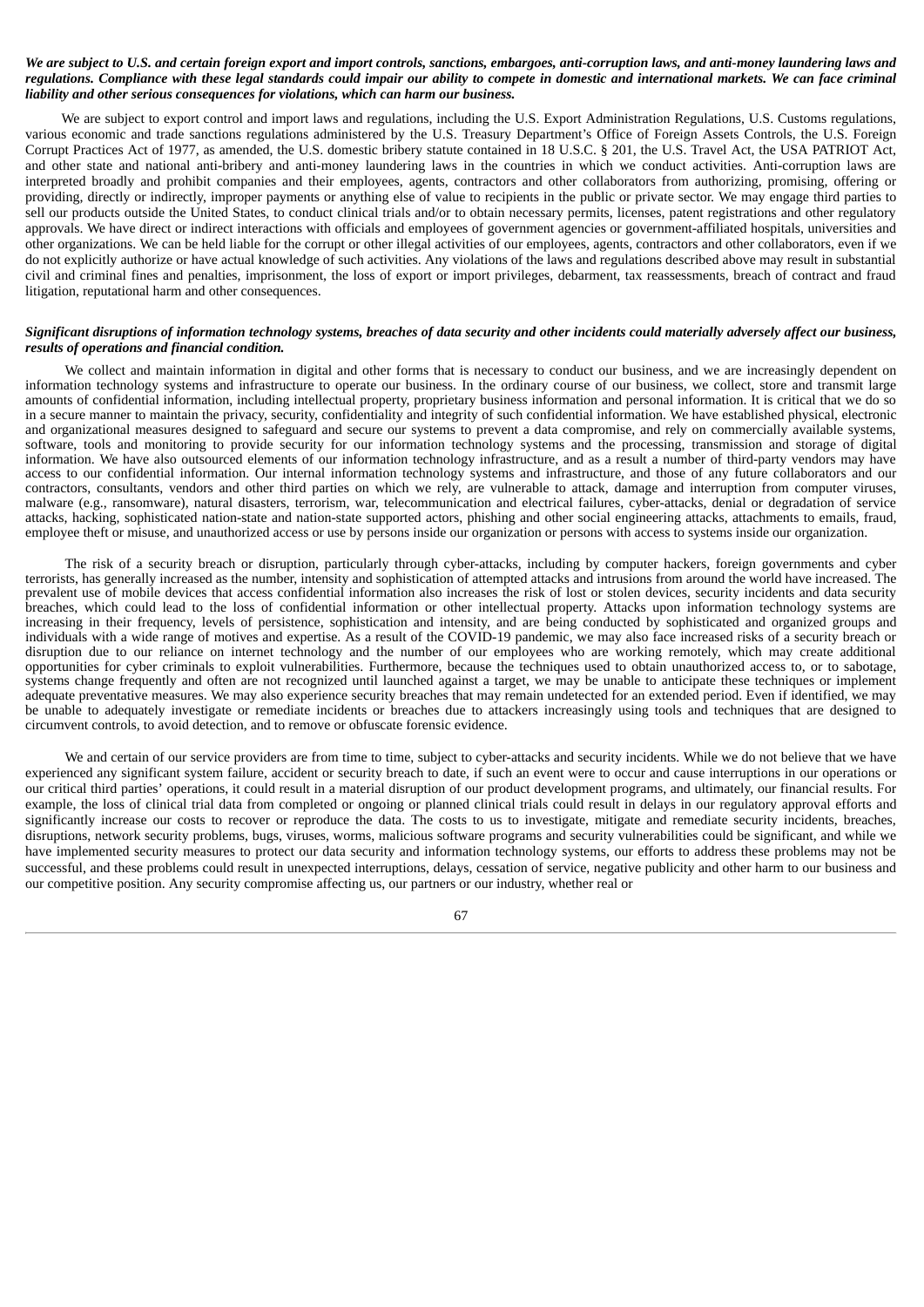perceived, could harm our reputation, erode confidence in the effectiveness of our security measures and lead to regulatory scrutiny. Moreover, if a computer security breach affects our systems or results in the unauthorized access to or unauthorized use, disclosure, release or other processing of personal information or clinical trial data, it may be necessary to notify individuals, governmental authorities, supervisory bodies, the media and other parties pursuant to privacy and security laws, and our reputation could be materially damaged. We would also be exposed to a risk of loss, governmental investigations or enforcement, or litigation and potential liability, which could materially adversely affect our business, results of operations and financial condition.

#### Actual or perceived failure to comply with applicable data protection laws, regulations, standards and other requirements could lead to government enforcement actions and civil or criminal penalties, private litigation or adverse publicity and could negatively affect our operating results and *business.*

We and our current and future collaborators are or may become subject to federal, state and foreign data protection laws and regulations governing data privacy and security. In the United States, numerous federal and state laws and regulations, including data breach notification laws, health information privacy laws and consumer protection laws, including Section 5 of the Federal Trade Commission Act, which govern the collection, use, disclosure and protection of health-related and other personal information, may apply to our operations and the operations of current and future collaborators.

In the United States, HIPAA, as amended by the Health Information Technology for Economic and Clinical Health Act of 2009 and its implementing regulations, or collectively, HIPAA, imposes, among other things, certain standards relating to the privacy, security, transmission and breach reporting of individually identifiable health information. Most healthcare providers, including research institutions from which we obtain patient health information, are subject to privacy and security regulations promulgated under HIPAA. We do not believe that we are currently acting as a covered entity or business associate under HIPAA and thus are not directly subject to its requirements or penalties. Depending on the facts and circumstances, however, we could be subject to significant administrative, civil and criminal penalties if we obtain, use or disclose individually identifiable health information maintained by a HIPAA-covered entity in a manner that is not authorized or permitted by HIPAA.

Further, various states have implemented similar privacy laws and regulations. For example, the California Consumer Privacy Act of 2018, or the CCPA, went into effect on January 1, 2020. The CCPA gives California residents expanded rights to access and delete their personal information, opt out of certain personal information sharing and receive detailed information about how their personal information is used. It also provides for civil penalties for violations, as well as a private right of action for data breaches that is expected to increase data breach litigation. The CCPA may increase our compliance costs and potential liability. Further, the California Privacy Rights Act, or the CPRA, recently passed in California. The CPRA significantly amends the CCPA and will impose additional data protection obligations on covered businesses, including additional consumer rights processes, limitations on data uses, new audit requirements for higher risk data, and opt outs for certain uses of sensitive data. It will also create a new California data protection agency authorized to issue substantive regulations and could result in increased privacy and information security enforcement. The majority of the provisions will go into effect on January 1, 2023, and additional compliance investment and potential business process changes may be required. Similar laws have passed in Virginia, Colorado and Utah, and have been proposed in other states and at the federal level, reflecting a trend toward more stringent privacy legislation in the United States. The enactment of such laws could have potentially conflicting requirements that would make compliance challenging.

Foreign data protection laws, including the European Union General Data Protection Regulation, or the GDPR, may also apply to health-related and other personal data of data subjects in the European Economic Area, or EEA. The GDPR went into effect on May 25, 2018, and companies that must comply with the GDPR face increased compliance obligations and risk, including robust regulatory enforcement of data protection requirements as well as potential fines for noncompliance of up to €20 million or 4% of annual global revenue of the noncompliance company, whichever is greater. The GDPR imposes numerous requirements for the collection, use, storage and disclosure of personal data of EEA data subjects, including requirements relating to providing notice to and obtaining consent from data subjects, personal data breach notification, cross-border transfers of personal data, and honoring and providing for the rights of EEA individuals in relation to their personal data, including the right to access, correct and delete their data. Among other requirements, the GDPR regulates transfers of personal data subject to the GDPR to third countries that have not been found to provide adequate protection to such personal data, including the United States, and the efficacy and longevity of current transfer mechanisms between the EU and the United States remains uncertain. For example, in 2016, the EU and United States agreed to a transfer framework for data transferred from the EU to the United States, called the Privacy Shield, but the Court of Justice of the EU, or the CJEU, invalidated the Privacy Shield in July 2020 and imposed further restrictions on use of the standard contractual clauses, or SCCs. These restrictions include a requirement for companies to carry out a transfer impact assessment which, among other things, assesses the laws governing access to personal data in the recipient country and considers whether supplementary measures that provide privacy protections additional to those provided under SCCs will need to be implemented to ensure an essentially equivalent level of data protection to that afforded in the EEA. The European Commission issued revised SCCs on June 4, 2021 to account for the decision of the CJEU and recommendations made by the European Data Protection Board. The revised SCCs must be used for relevant new data transfers from September 27, 2021; existing standard contractual clauses arrangements must be migrated to the revised clauses by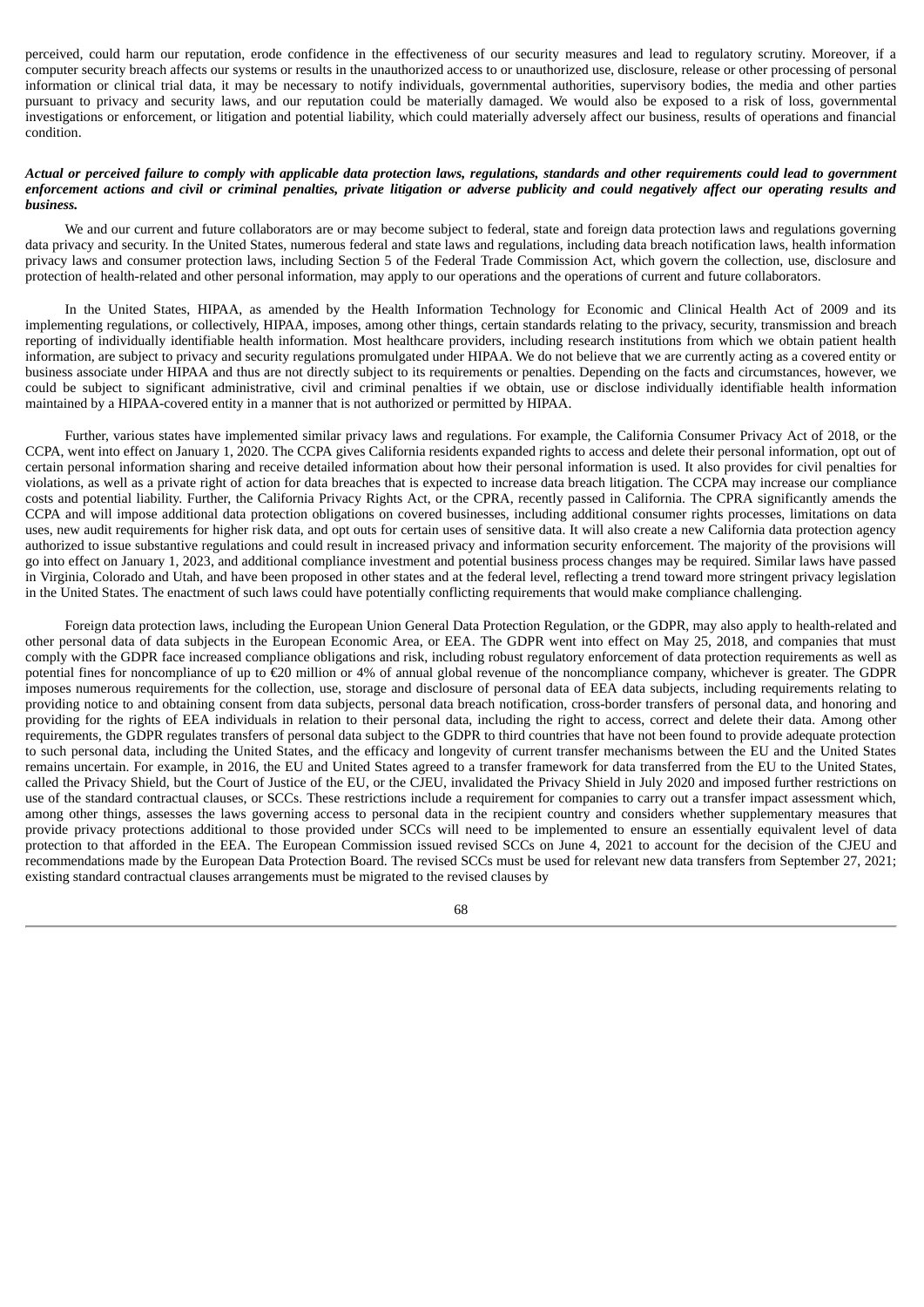December 27, 2022. The new SCCs apply only to the transfer of personal data outside of the EEA and not the UK. The UK's Information Commissioner's Office has published new data transfer standard contracts for transfers from the UK under the UK GDPR. This new documentation will be mandatory for relevant data transfers from September 21, 2022; existing standard contractual clauses arrangements must be migrated to the new documentation by March 21, 2024. There is some uncertainty around whether the revised clauses can be used for all types of data transfers, particularly whether they can be relied on for data transfers to non-EEA entities subject to the GDPR. As supervisory authorities issue further guidance on personal data export mechanisms, including circumstances where the SCCs cannot be used, and/or start taking enforcement action, we could suffer additional costs, complaints and/or regulatory investigations or fines, and/or if we are otherwise unable to transfer personal data between and among countries and regions in which we operate, it could affect the manner in which we provide our services, the geographical location or segregation of our relevant systems and operations, and could adversely affect our financial results.

Further, from January 1, 2021, companies have had to comply with the GDPR and also the United Kingdom GDPR, or the UK GDPR, which, together with the amended UK Data Protection Act 2018, retains the GDPR in United Kingdom, or UK, national law. The UK GDPR mirrors the fines under the GDPR, i.e., fines up to the greater of  $\epsilon$ 20 million (£17.5 million) or 4% of global turnover. The relationship between the UK and the EU in relation to certain aspects of data protection law remains unclear, and it is unclear how UK data protection laws and regulations will develop in the medium to longer term, and how data transfers to and from the United Kingdom will be regulated in the long term. The European Commission has adopted an adequacy decision in favor of the United Kingdom, enabling data transfers from EU member states to the United Kingdom without additional safeguards. However, the UK adequacy decision will automatically expire in June 2025 unless the European Commission re-assesses and renews or extends that decision.

The EU has also proposed a Regulation on Privacy and Electronic Communications, or ePrivacy Regulation, which, if adopted, would impose new obligations on the use of personal data in the context of electronic communications, particularly with respect to online tracking technologies and direct marketing. Additionally, the EU adopted the EU Clinical Trials Regulation, which came into effect on January 31, 2022. This regulation imposes new obligations on the use of data generated from clinical trials and enables European patients to have the opportunity to access information about clinical trials. Failure or perceived failure to comply with the GDPR, the UK GDPR, the ePrivacy Regulation, the EU Clinical Trials Regulations, and other countries' privacy or data security-related laws, rules or regulations could result in significant regulatory penalties and fines, and affect our compliance with contracts entered into with our partners, collaborators and other third parties.

Moreover, clinical trial subjects about whom we or any of our potential collaborators obtain information, as well as the providers who share this information with us, may contractually limit our ability to use and disclose the information. Claims that we have violated individuals' privacy rights, failed to comply with data protection laws or breached our contractual obligations, even if we are not found liable, could be expensive and time consuming to defend and could result in adverse publicity that could materially and adversely affect our business, financial condition, results of operations and prospects.

Although we work to comply with applicable laws, regulations and standards, our contractual obligations and other legal obligations, these requirements are evolving and may be modified, interpreted and applied in an inconsistent manner from one jurisdiction to another, and may conflict with one another or other legal obligations with which we must comply. Compliance with these data protection laws and regulations could require us to take on more onerous obligations in our contracts, require us to engage in costly compliance exercises, restrict our ability to collect, use and disclose data, or in some cases, impact our or our partners' or suppliers' ability to operate in certain jurisdictions. Any actual or perceived failure to comply by us or our employees, representatives, contractors, consultants, collaborators, or other third parties could result in government investigations and/or enforcement actions, fines, civil or criminal penalties, private litigation or adverse publicity and could negatively affect our operating results and business.

#### If securities or industry analysts do not publish research or reports about our business, or if they issue an adverse or misleading opinion regarding our *stock, our stock price and trading volume could decline.*

The trading market for our common stock is influenced by the research and reports that industry or securities analysts publish about us or our business. If any of the analysts who cover us issue an adverse or misleading opinion regarding us, our business model, our intellectual property or our stock performance, or if our clinical trials and operating results fail to meet the expectations of analysts, our stock price would likely decline. If one or more of these analysts cease coverage of us or fail to publish reports on us regularly, we could lose visibility in the financial markets, which in turn could cause our stock price or trading volume to decline.

### *We may be subject to securities litigation, which is expensive and could divert our management's attention.*

In the past, companies that have experienced volatility in the market price of their securities have been subject to securities class action litigation. We may be the target of this type of litigation in the future. Regardless of the merits or the ultimate results of such

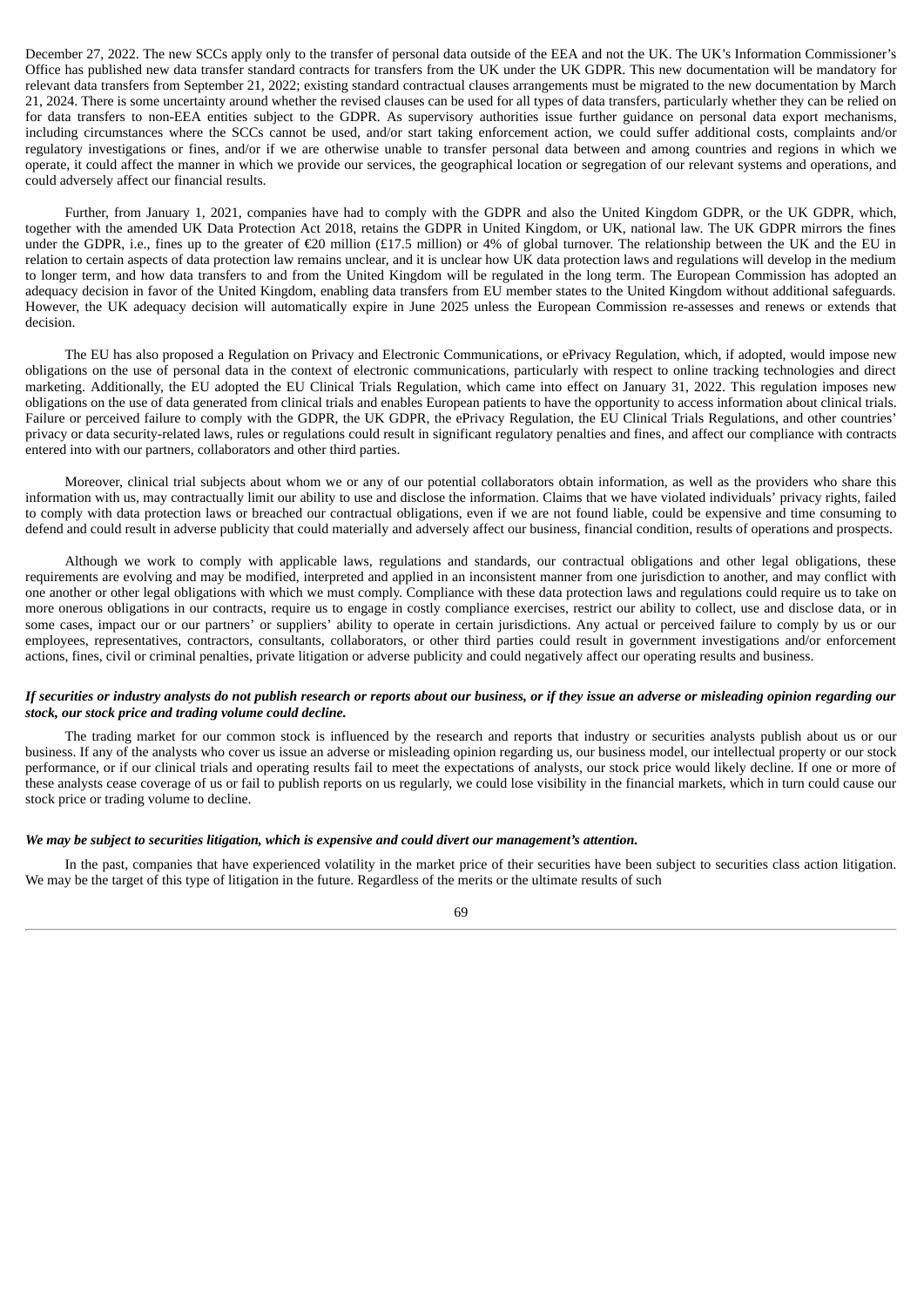litigation, securities litigation brought against us could result in substantial costs and divert our management's attention from other business concerns.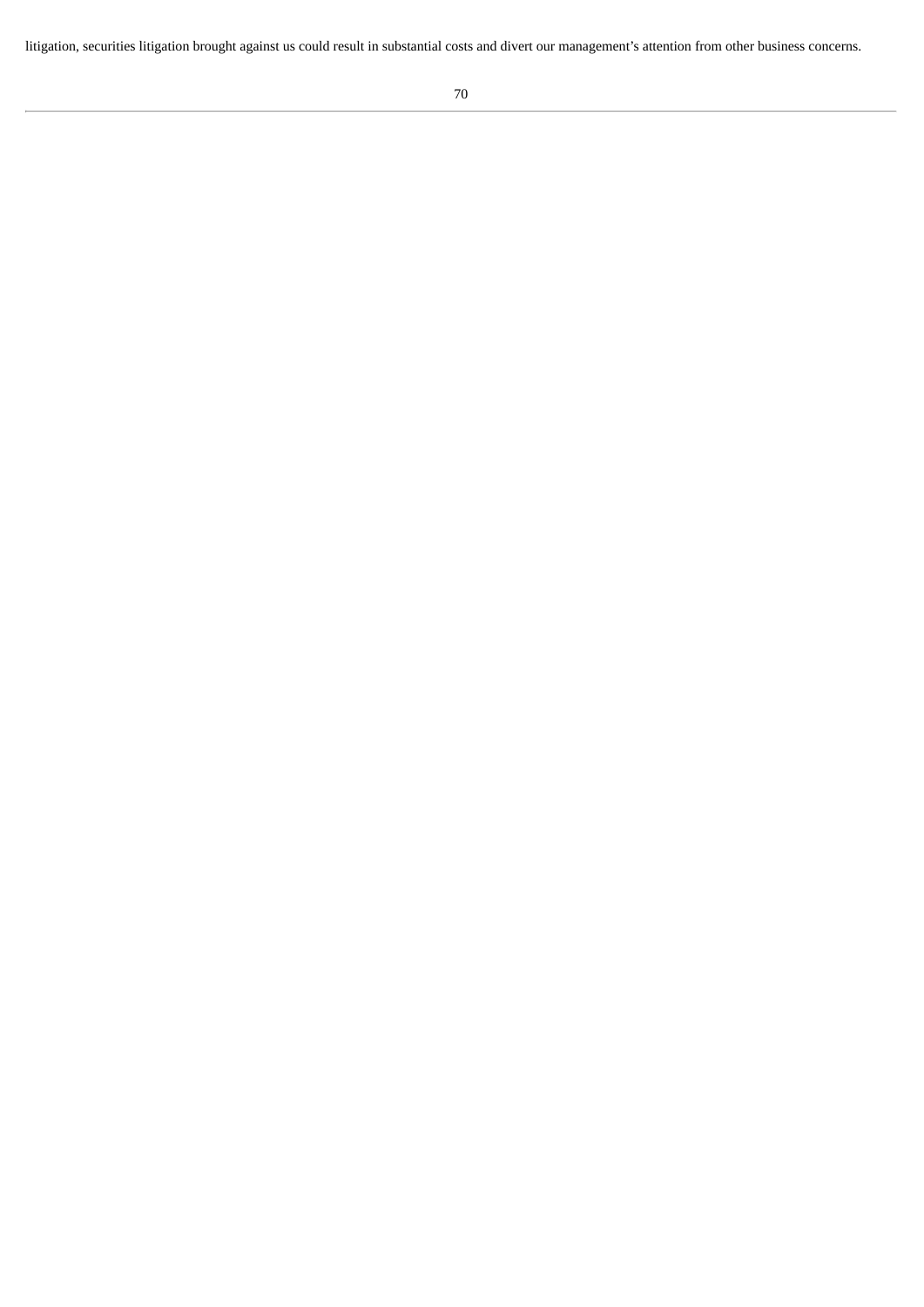# **Item 2. Recent Sales of Unregistered Securities and Use of Proceeds.**

# **(a) Sales of Unregistered Securities**

None.

# **(b) Use of Proceeds from Public Offering of Common Stock**

On July 23, 2020, our registration statement on Form S-1, as amended (Registration No. 333-239647), was declared effective in connection with our IPO. There has been no material change in the planned use of proceeds from our IPO as described in the registration statement on Form S-1. We invested the funds received in cash equivalents and other marketable securities in accordance with our investment policy.

# **(c) Issuer Purchases of Equity Securities**

None.

# **Item 3. Defaults Upon Senior Securities.**

None.

# **Item 4. Mine Safety Disclosures.**

Not applicable.

#### **Item 5. Other Information.**

None.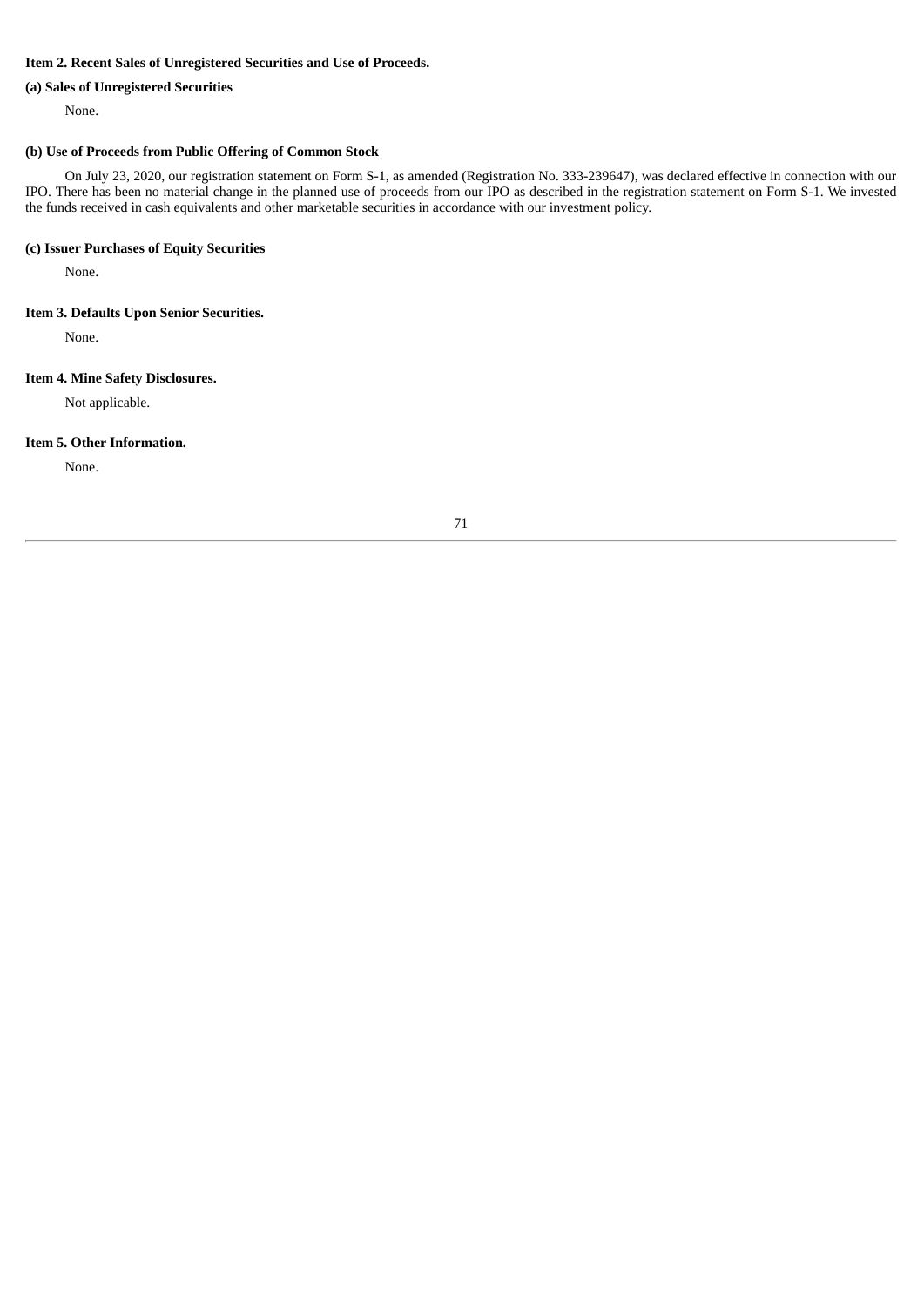# **EXHIBIT INDEX**

**Incorporated by Reference**

| <b>Exhibit No</b> | <b>Description of Exhibit</b>                                                                                                                                  |       | Form      | File No. | Exhibit  | <b>Filing Date</b> |
|-------------------|----------------------------------------------------------------------------------------------------------------------------------------------------------------|-------|-----------|----------|----------|--------------------|
| 3.1               | Amended and Restated Certificate of Incorporation.                                                                                                             | $8-K$ | 001-39402 | 3.1      | 07/28/20 |                    |
| 3.2               | <b>Amended and Restated Bylaws.</b>                                                                                                                            | $8-K$ | 001-39402 | 3.2      | 07/28/20 |                    |
| 10.1              | <b>Non-Employee Director Compensation Program.</b>                                                                                                             |       |           |          |          | X                  |
| 31.1              | <b>Certification of Principal Executive Officer Pursuant</b><br>to Rules $13a-14(a)$ and $15d-14(a)$ under the<br>Securities Exchange Act of 1934, as amended. |       |           |          |          | X                  |
| 31.2              | <b>Certification of Principal Financial Officer Pursuant</b><br>to Rules 13a-14(a) and 15d-14(a) under the<br>Securities Exchange Act of 1934, as amended.     |       |           |          |          | X                  |
| $32.1*$           | Certification Pursuant to 18 U.S.C. Section 1350, As<br>Adopted Pursuant to Section 906 of the Sarbanes-<br>Oxley Act of 2002, as amended.                     |       |           |          |          | X                  |
| 101.INS           | <b>Inline XBRL Instance Document</b>                                                                                                                           |       |           |          |          | $\boldsymbol{X}$   |
| 101.SCH           | Inline XBRL Taxonomy Extension Schema<br>Document                                                                                                              |       |           |          |          | X                  |
| 101.CAL           | Inline XBRL Taxonomy Extension Calculation<br>Linkbase Document                                                                                                |       |           |          |          | X                  |
| 101.DEF           | Inline XBRL Taxonomy Extension Definition<br>Linkbase Document                                                                                                 |       |           |          |          | X                  |
| 101.LAB           | Inline XBRL Taxonomy Extension Label Linkbase<br>Document                                                                                                      |       |           |          |          | X                  |
| 101.PRE           | Inline XBRL Taxonomy Extension Presentation<br><b>Linkbase Document</b>                                                                                        |       |           |          |          | X                  |
| 104               | Cover Page Interactive Data File (formatted as inline<br>XBRL and contained in Exhibit 101)                                                                    |       |           |          |          | X                  |

\* The certification attached as Exhibit 32.1 that accompanies this Quarterly Report on Form 10-Q pursuant to 18 U.S.C. Section 1350, as adopted pursuant to Section 906 of the Sarbanes-Oxley Act of 2002, as amended, is not deemed "filed" by the Registrant for purposes of Section 18 of the Securities Exchange Act of 1934, as amended, or the Exchange Act, nor shall Exhibit 32.1 be deemed to be incorporated by reference in any registration statement or other document filed under the Securities Act of 1933, as amended, or the Exchange Act, except as otherwise specifically stated in such filing.

72

**F i l e d H e r e w i t h**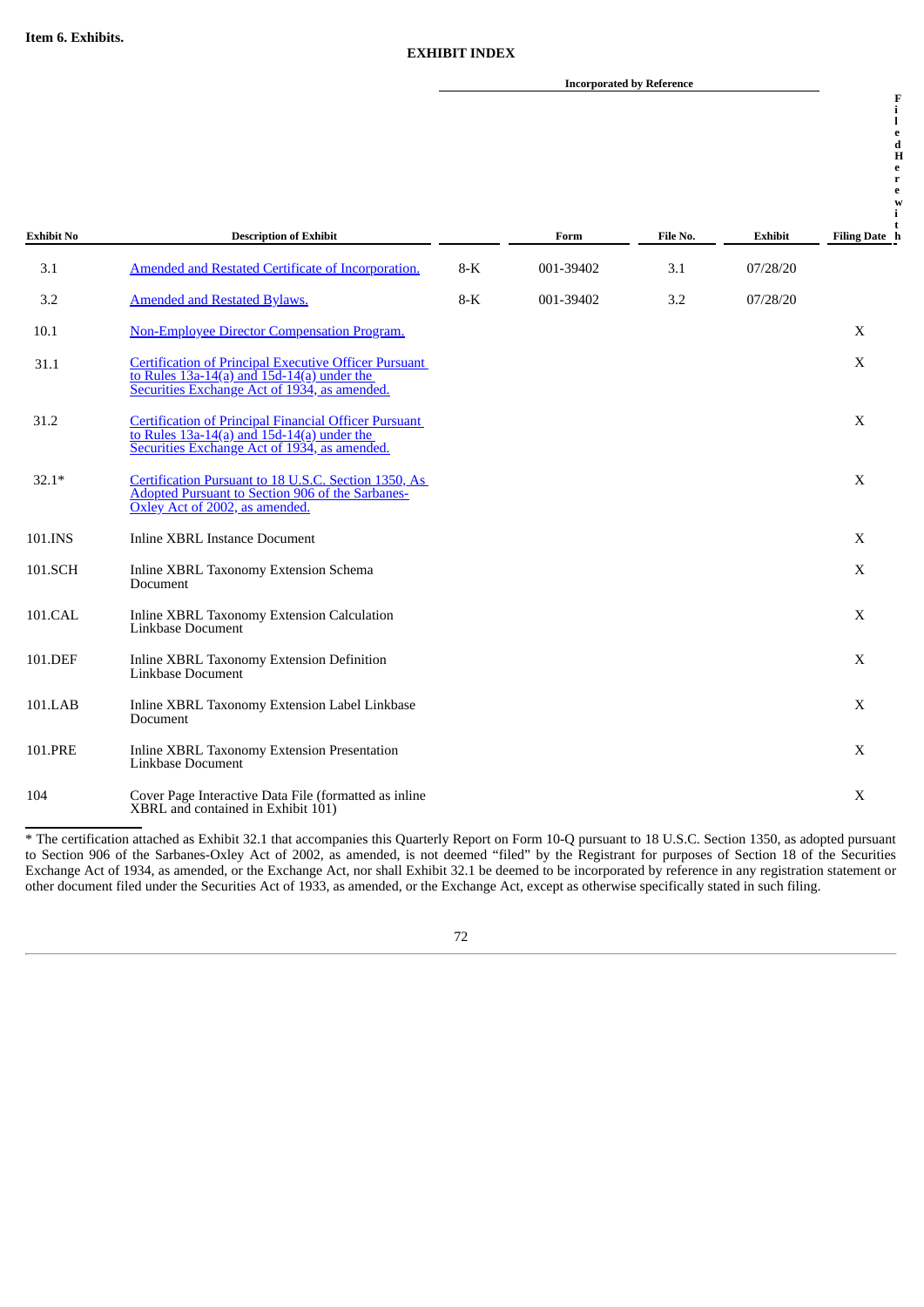# **SIGNATURES**

Pursuant to the requirements of the Securities Exchange Act of 1934, the registrant has duly caused this report to be signed on its behalf by the undersigned thereunto duly authorized.

| Date: May 9, 2022 | Annexon, Inc.<br>/s/ Douglas Love, Esq.<br>By:<br>Douglas Love, Esq.<br>President and Chief Executive Officer                                          |  |
|-------------------|--------------------------------------------------------------------------------------------------------------------------------------------------------|--|
|                   | (Principal Executive Officer)                                                                                                                          |  |
| Date: May 9, 2022 | /s/ Jennifer Lew<br>By:<br>Jennifer Lew<br><b>Executive Vice President and Chief Financial Officer</b><br>(Principal Financial and Accounting Officer) |  |
| 73                |                                                                                                                                                        |  |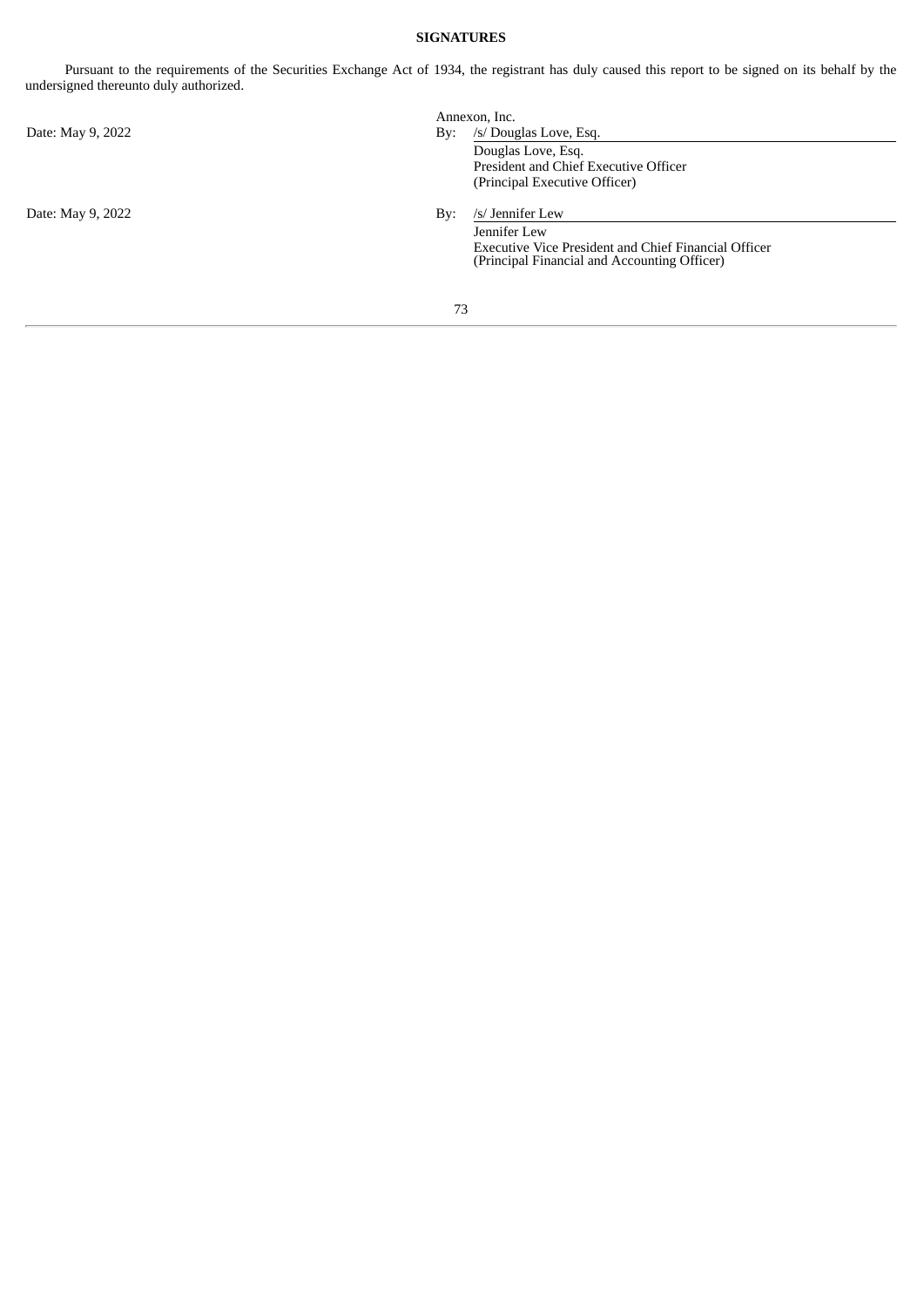## **ANNEXON, INC.**

#### **NON- EMPLOYEE DIRECTOR COMPENSATION PROGRAM**

This Annexon, Inc. (the "*Company*") Non-Employee Director Compensation Program (this "*Program*") has been adopted under the Company's 2020 Incentive Award Plan (the "*Plan*") and shall be effective as of the Company's 2022 annual stockholder meeting (the "*2022 Annual Meeting*"). Capitalized terms not otherwise defined herein shall have the meaning ascribed in the Plan.

### *Cash Compensation*

Effective as of the 2022 Annual Meeting, annual retainers will be paid in the following amounts to Non-Employee Directors:

| Non-Employee Director:                                            | \$40,000 |
|-------------------------------------------------------------------|----------|
| Non-Executive Chair:                                              | \$30,000 |
| <b>Audit Committee Chair:</b>                                     | \$15,000 |
| <b>Compensation Committee Chair:</b>                              | \$10,000 |
| Nominating and Corporate Governance Committee Chair:              | \$8,000  |
| Audit Committee Member (non-Chair):                               | \$7,500  |
| Compensation Committee Member (non-Chair):                        | \$5,000  |
| Nominating and Corporate Governance Committee Member (non-Chair): | \$4,000  |

All annual retainers will be paid in cash quarterly in arrears promptly following the end of the applicable calendar quarter, but in no event more than 30 days after the end of such quarter. In the event a Non-Employee Director does not serve as a Non-Employee Director, or in the applicable positions described above, for an entire calendar quarter, the retainer paid to such Non-Employee Director shall be prorated for the portion of such calendar quarter actually served as a Non-Employee Director, or in such position, as applicable.

### *Equity Compensation*

Initial Stock Option Grant: Each Non-Employee Director who is initially elected or appointed to serve on the Board after the 2022 Annual Meeting shall be granted an Option under the Plan or any other applicable Company equity incentive plan then-maintained by the Company to purchase 48,000 shares of Common Stock.

> The Initial Option will be automatically granted on the date on which such Non-Employee Director commences service on the Board, and will vest as to 1/36<sup>th</sup> of the shares subject thereto on each monthly anniversary of the applicable date of grant such that the shares subject to the Initial Option are fully vested on the third anniversary of the grant, subject to the Non-Employee Director continuing in service on the Board through each vesting date.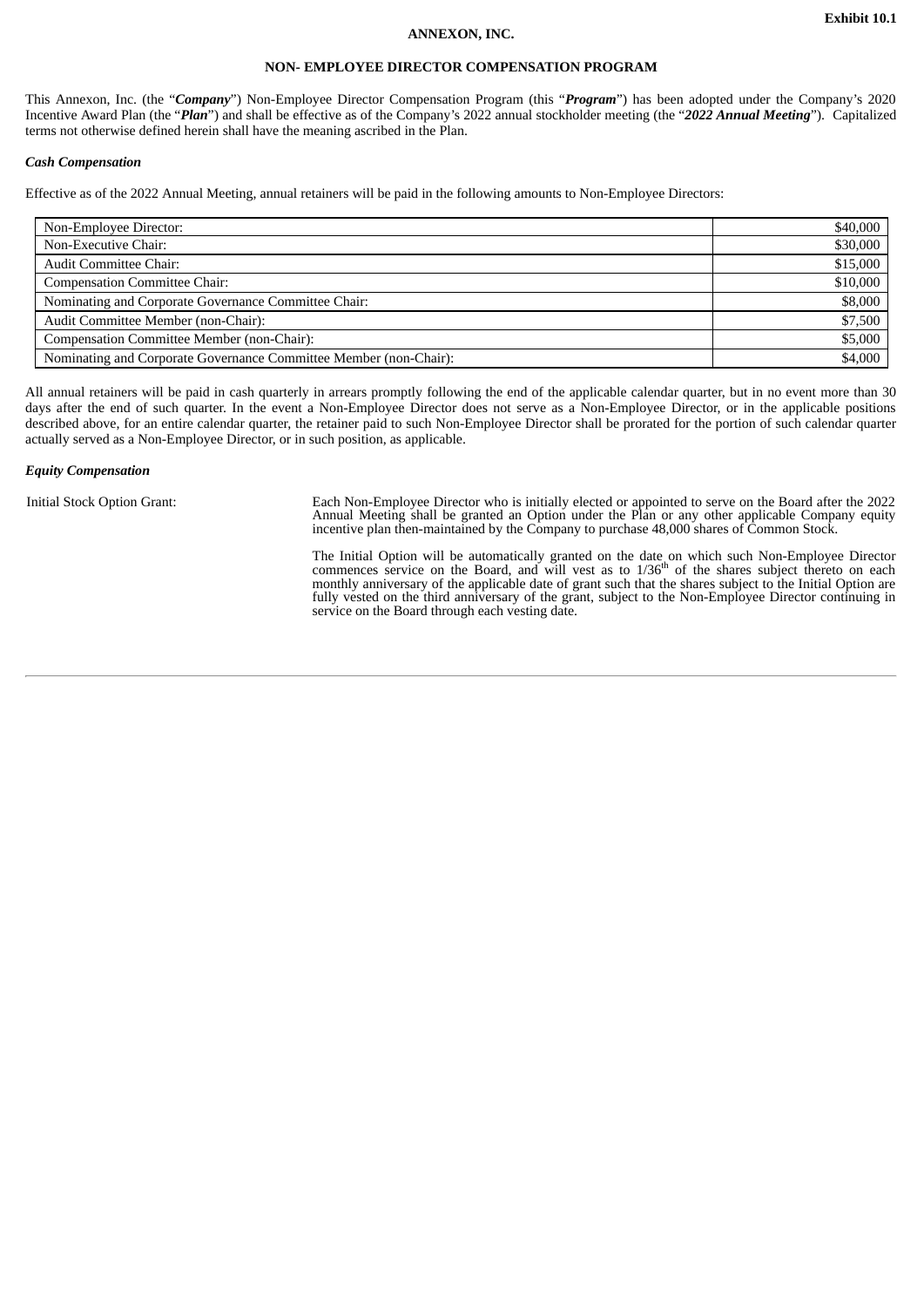Annual Stock Option Grant: Each Non-Employee Director who is serving on the Board as of the date of each annual stockholder meeting of the Company (each, an "*Annual Meeting*") shall be granted an Option under the Plan or any other applicable Company equity incentive plan then-maintained by the Company to purchase 24,000 shares of Common Stock.

> The Annual Option will be automatically granted on the date of the applicable Annual Meeting, and will vest in full on the earlier of (i) the first anniversary of the date of grant and (ii) immediately prior to the Annual Meeting following the date of grant, subject to the Non-Employee Director continuing in service on the Board through such vesting date.

The per share exercise price of each Option granted to a Non-Employee Director shall equal the Fair Market Value of a share of common stock on the date the Option is granted.

The term of each Option granted to a Non-Employee Director shall be ten years from the date the Option is granted.

No portion of an Initial Option or Annual Option which is unvested or unexercisable at the time of a Non-Employee Director's termination of service on the Board shall become vested and exercisable thereafter.

Members of the Board who are employees of the Company or any parent or subsidiary of the Company who subsequently terminate their service with the Company and any parent or subsidiary of the Company and remain on the Board will not receive an Initial Option, but to the extent that they are otherwise eligible, will be eligible to receive, after termination from service with the Company and any parent or subsidiary of the Company, Annual Options as described above.

## *Change in Control*

Upon a Change in Control of the Company, all outstanding equity awards granted under the Plan and any other equity incentive plan maintained by the Company that are held by a Non-Employee Director shall become fully vested and/or exercisable, irrespective of any other provisions of the Non-Employee Director's Award Agreement.

#### *Reimbursements*

The Company shall reimburse each Non-Employee Director for all reasonable, documented, out-of-pocket travel and other business expenses incurred by such Non-Employee Director in the performance of his or her duties to the Company in accordance with the Company's applicable expense reimbursement policies and procedures as in effect from time to time.

### *Miscellaneous*

The other provisions of the Plan shall apply to the Options granted automatically pursuant to this Program, except to the extent such other provisions are inconsistent with this Program. All applicable terms of the Plan apply to this Program as if fully set forth herein, and all grants of Options hereby are subject in all respects to the terms of the Plan. The grant of any Option under this Program shall be made solely by and subject to the terms set forth in a written agreement in a form to be approved by the Board and duly executed by an executive officer of the Company.

**\* \* \* \* \***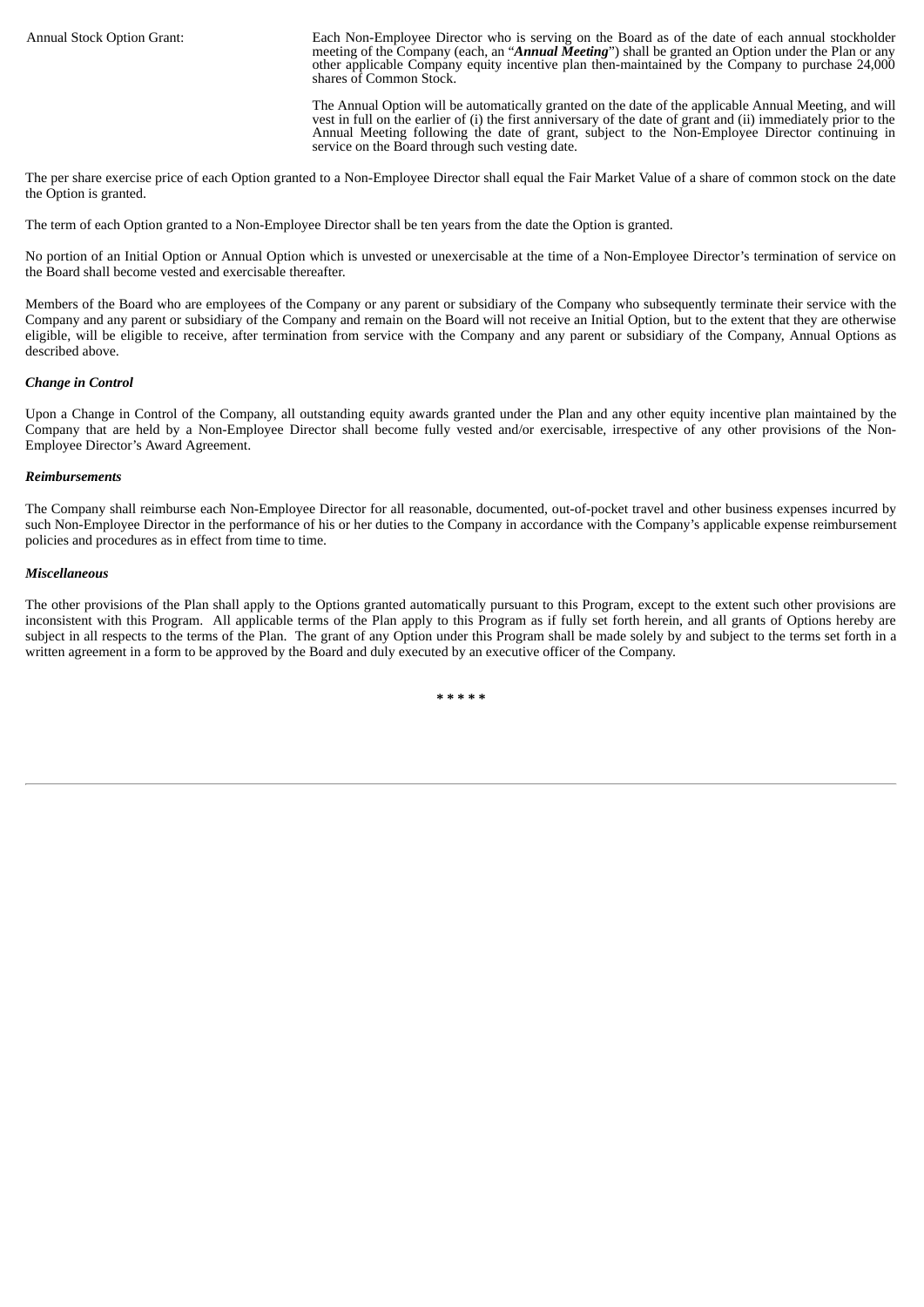I hereby certify that the foregoing Program was adopted by the Board of Directors of Annexon, Inc. on July 14, 2020 and was amended on April 25, 2022.

**\* \* \* \* \***

I hereby certify that the foregoing Program was approved by the stockholders of Annexon, Inc. on July 16, 2020.

Executed on April 25, 2022.

/s/ Jennifer Lew

Corporate Secretary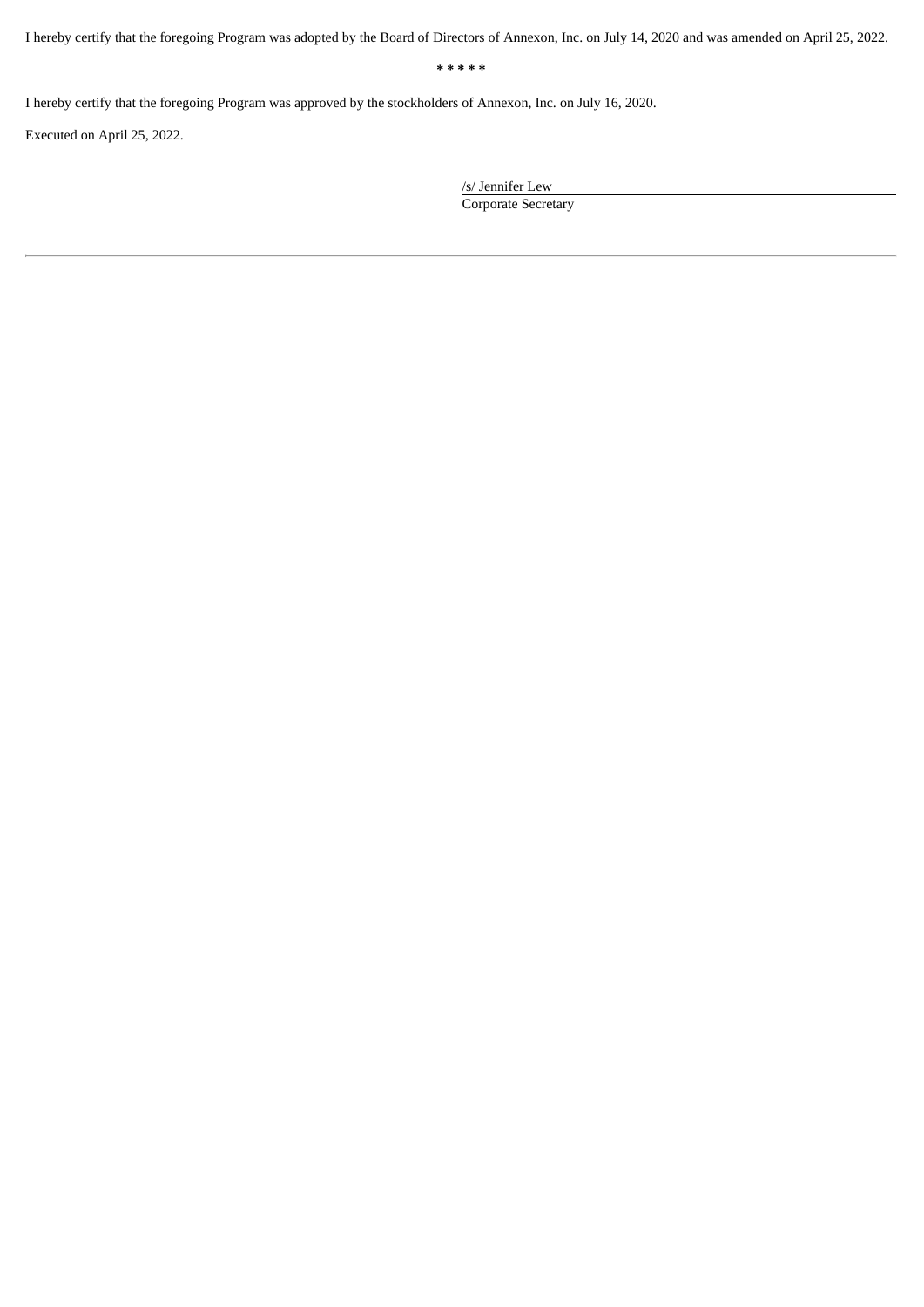## **CERTIFICATION OF PRINCIPAL EXECUTIVE OFFICER PURSUANT TO RULES 13a-14(a) AND 15d-14(a) UNDER THE SECURITIES EXCHANGE ACT OF 1934, AS AMENDED**

I, Douglas Love, certify that:

- 1. I have reviewed this Quarterly Report on Form 10-Q of Annexon, Inc.;
- 2. Based on my knowledge, this report does not contain any untrue statement of a material fact or omit to state a material fact necessary to make the statements made, in light of the circumstances under which such statements were made, not misleading with respect to the period covered by this report;
- 3. Based on my knowledge, the financial statements, and other financial information included in this report, fairly present in all material respects the financial condition, results of operations and cash flows of the registrant as of, and for, the periods presented in this report;
- 4. The registrant's other certifying officer(s) and I are responsible for establishing and maintaining disclosure controls and procedures (as defined in Exchange Act Rules 13a-15(e) and 15d-15(e)) and internal control over financial reporting (as defined in Exchange Act Rules 13a-15(f) and 15d-15(f)) for the registrant and have:
	- (a) Designed such disclosure controls and procedures, or caused such disclosure controls and procedures to be designed under our supervision, to ensure that material information relating to the registrant, including its consolidated subsidiaries, is made known to us by others within those entities, particularly during the period in which this report is being prepared;
	- (b) Designed such internal control over financial reporting, or caused such internal control over financial reporting to be designed under our supervision, to provide reasonable assurance regarding the reliability of financial reporting and the preparation of financial statements for external purposes in accordance with generally accepted accounting principles;
	- (c) Evaluated the effectiveness of the registrant's disclosure controls and procedures and presented in this report our conclusions about the effectiveness of the disclosure controls and procedures, as of the end of the period covered by this report based on such evaluation; and
	- (d) Disclosed in this report any change in the registrant's internal control over financial reporting that occurred during the registrant's most recent fiscal quarter (the registrant's fourth fiscal quarter in the case of an annual report) that has materially affected, or is reasonably likely to materially affect, the registrant's internal control over financial reporting; and
- 5. The registrant's other certifying officer(s) and I have disclosed, based on our most recent evaluation of internal control over financial reporting, to the registrant's auditors and the audit committee of the registrant's board of directors (or persons performing the equivalent functions):
	- (a) All significant deficiencies and material weaknesses in the design or operation of internal control over financial reporting which are reasonably likely to adversely affect the registrant's ability to record, process, summarize and report financial information; and
	- (b) Any fraud, whether or not material, that involves management or other employees who have a significant role in the registrant's internal control over financial reporting.

Date: May 9, 2022 **By:** /s/ Douglas Love **Douglas Love, Esq. President and Chief Executive Officer (Principal Executive Officer)**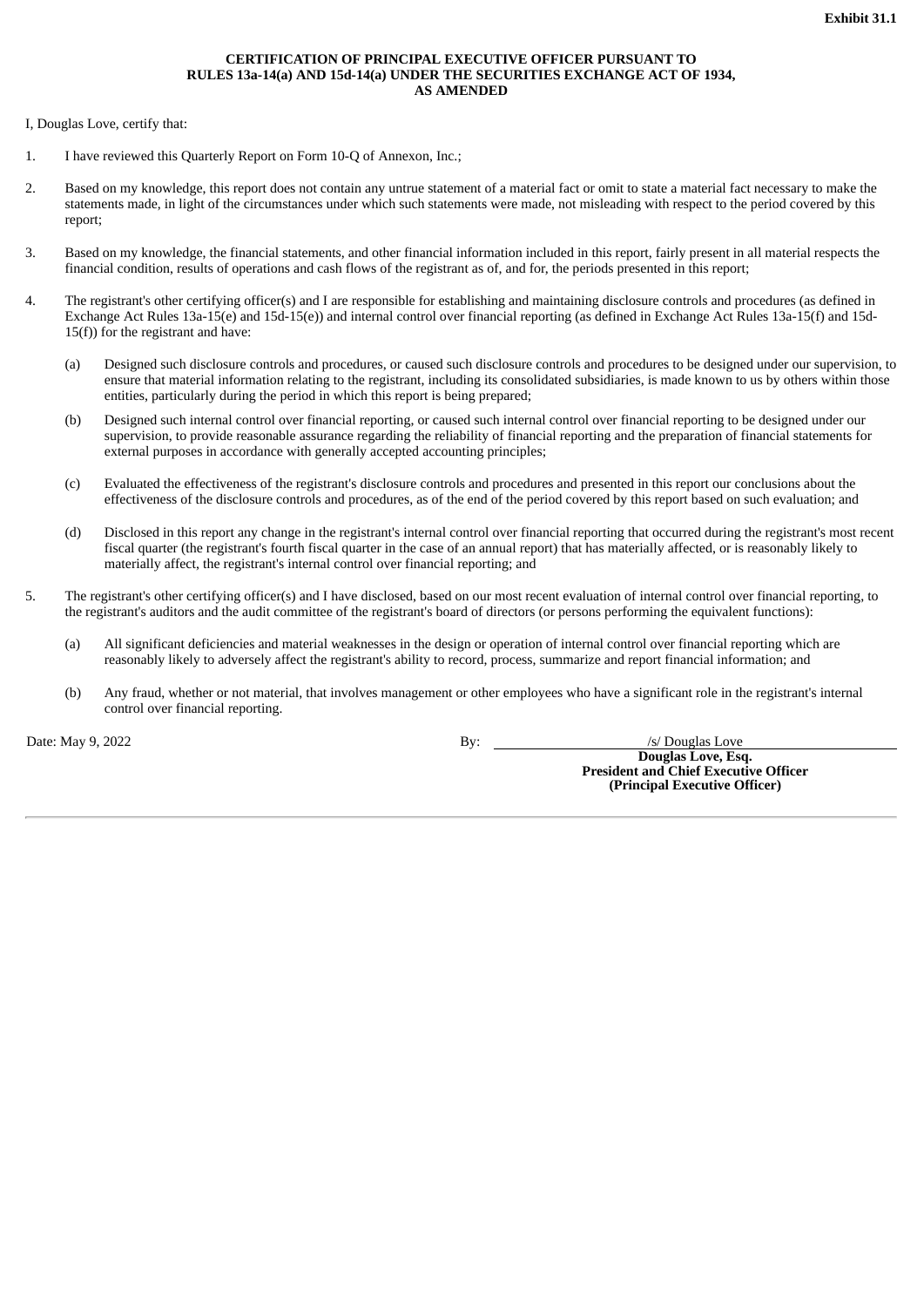## **CERTIFICATION OF PRINCIPAL FINANCIAL OFFICER PURSUANT TO RULES 13a-14(a) AND 15d-14(a) UNDER THE SECURITIES EXCHANGE ACT OF 1934, AS AMENDED**

I, Jennifer Lew, certify that:

- 1. I have reviewed this Quarterly Report on Form 10-Q of Annexon, Inc.;
- 2. Based on my knowledge, this report does not contain any untrue statement of a material fact or omit to state a material fact necessary to make the statements made, in light of the circumstances under which such statements were made, not misleading with respect to the period covered by this report;
- 3. Based on my knowledge, the financial statements, and other financial information included in this report, fairly present in all material respects the financial condition, results of operations and cash flows of the registrant as of, and for, the periods presented in this report;
- 4. The registrant's other certifying officer(s) and I are responsible for establishing and maintaining disclosure controls and procedures (as defined in Exchange Act Rules 13a-15(e) and 15d-15(e)) and internal control over financial reporting (as defined in Exchange Act Rules 13a-15(f) and 15d-15(f)) for the registrant and have:
	- (a) Designed such disclosure controls and procedures, or caused such disclosure controls and procedures to be designed under our supervision, to ensure that material information relating to the registrant, including its consolidated subsidiaries, is made known to us by others within those entities, particularly during the period in which this report is being prepared;
	- (b) Designed such internal control over financial reporting, or caused such internal control over financial reporting to be designed under our supervision, to provide reasonable assurance regarding the reliability of financial reporting and the preparation of financial statements for external purposes in accordance with generally accepted accounting principles;
	- (c) Evaluated the effectiveness of the registrant's disclosure controls and procedures and presented in this report our conclusions about the effectiveness of the disclosure controls and procedures, as of the end of the period covered by this report based on such evaluation; and
	- (d) Disclosed in this report any change in the registrant's internal control over financial reporting that occurred during the registrant's most recent fiscal quarter (the registrant's fourth fiscal quarter in the case of an annual report) that has materially affected, or is reasonably likely to materially affect, the registrant's internal control over financial reporting; and
- 5. The registrant's other certifying officer(s) and I have disclosed, based on our most recent evaluation of internal control over financial reporting, to the registrant's auditors and the audit committee of the registrant's board of directors (or persons performing the equivalent functions):
	- (a) All significant deficiencies and material weaknesses in the design or operation of internal control over financial reporting which are reasonably likely to adversely affect the registrant's ability to record, process, summarize and report financial information; and
	- (b) Any fraud, whether or not material, that involves management or other employees who have a significant role in the registrant's internal control over financial reporting.

Date: May 9, 2022 **By:** /s/ Jennifer Lew **Jennifer Lew Executive Vice President and Chief Financial Officer (Principal Financial and Accounting Officer)**